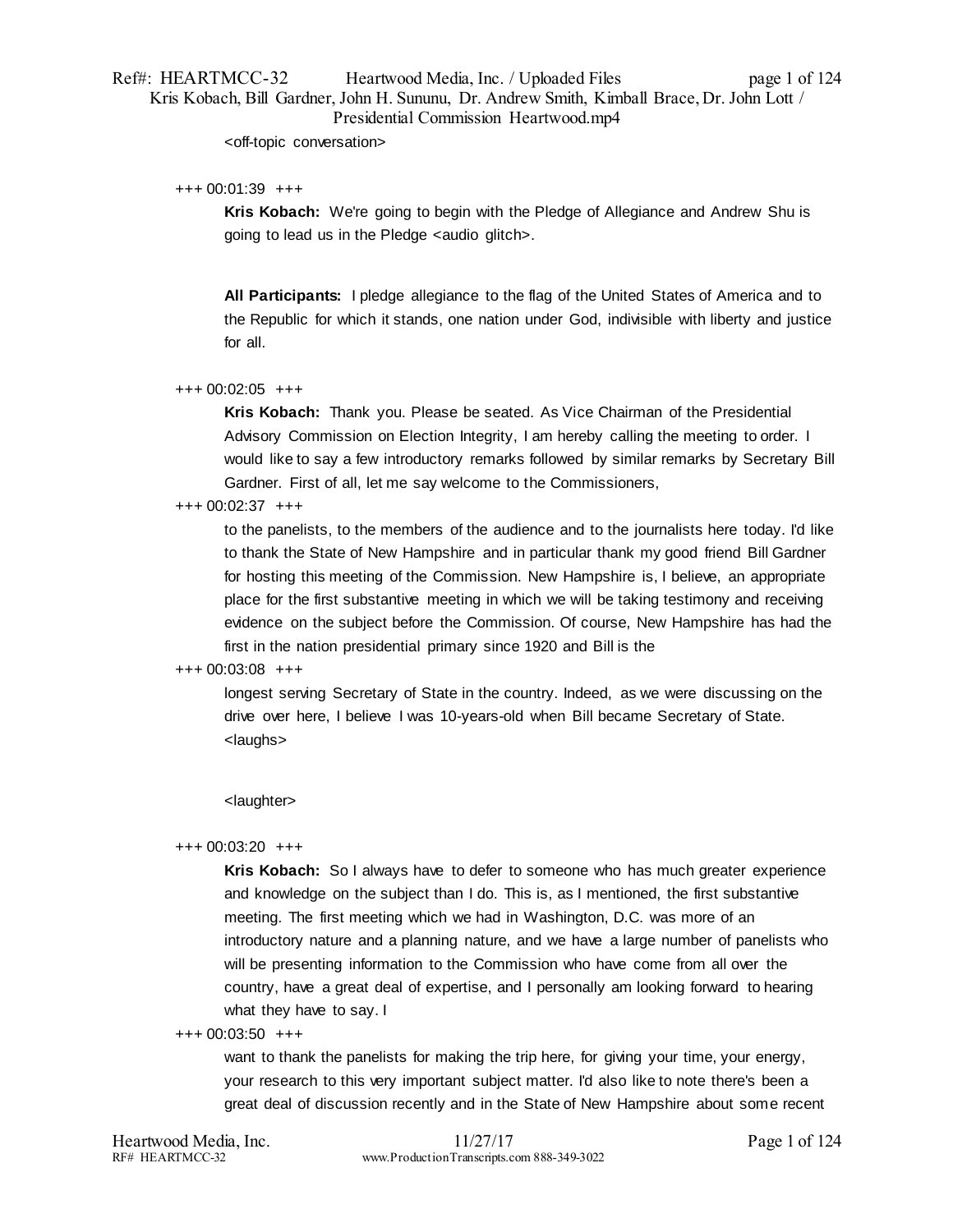# Ref#: HEARTMCC-32 Heartwood Media, Inc. / Uploaded Files page 2 of 124 Kris Kobach, Bill Gardner, John H. Sununu, Dr. Andrew Smith, Kimball Brace, Dr. John Lott / Presidential Commission Heartwood.mp4

numbers published by the or rather discussed in an open letter by the Speaker of the New Hampshire House of Representatives. I'll be making some comments about

+++ 00:04:24 +++

that before the second panel which deals with the topic of voter confidence in election results and Bill will also be making some comments about that specific issue where appropriate at the second panel. And there's one other agenda item I'd like to mention and that is regarding the order of items on the agenda, we do have a demonstration of some very old voting equipment and it seemed more appropriate to place that after the first panel which is more closely related to that topic, so unless there is an objection from any member of the Commission I would move that the demonstration of the voting machines be placed after

### +++ 00:04:55 +++

the first panel and before we take our lunch break. Is there any objection to that?

**Kris Kobach:** Well, again, welcome to everyone and now let me turn it over to my fellow Commissioner Bill Gardner.

### +++ 00:05:07 +++

**Bill Gardner:** Thank you, Mr. Vice Chairman. I want to first direct my comments to the people of New Hampshire. Some are questioning why I am here. I'm here because New Hampshire is one of the 50 states and one of the original 13. We hold the first in the nation primary and we have a proud tradition of civic participation and responsibility. It was the people of

# +++ 00:05:41 +++

New Hampshire who first heard the call of Paul Revere and participated in the first overt acts of independence. We were the first state to actually declare separation from the King. And when we made that first act, it was then about four months later succeeded by Lexington and Concord and that resulted in the Battle of Bunker Hill where more than half

### +++ 00:06:13 +++

of the citizen-soldiers were from New Hampshire. These acts led to the formation of our country and just 25 miles from here, to the north of here, delegates from New Hampshire voted on June 21st, 1788 to ratify the Constitution. And because it required nine states to do it, on that day at that place, upon that time, we

### +++ 00:06:46 +++

became the United States of America. New Hampshire people aren't accustomed to walking away or stepping down from their civic duty and I will not either. Turning to the Commission members and those of you who are here from other parts of the country, I welcome you to the campus of Saint Anselm's College. This

### +++ 00:07:18 +++

place is used by all groups, all persuasions. It's sort of a democracy hall in New Hampshire and it's, you know, our motto is "live free or die." In order to live free, we must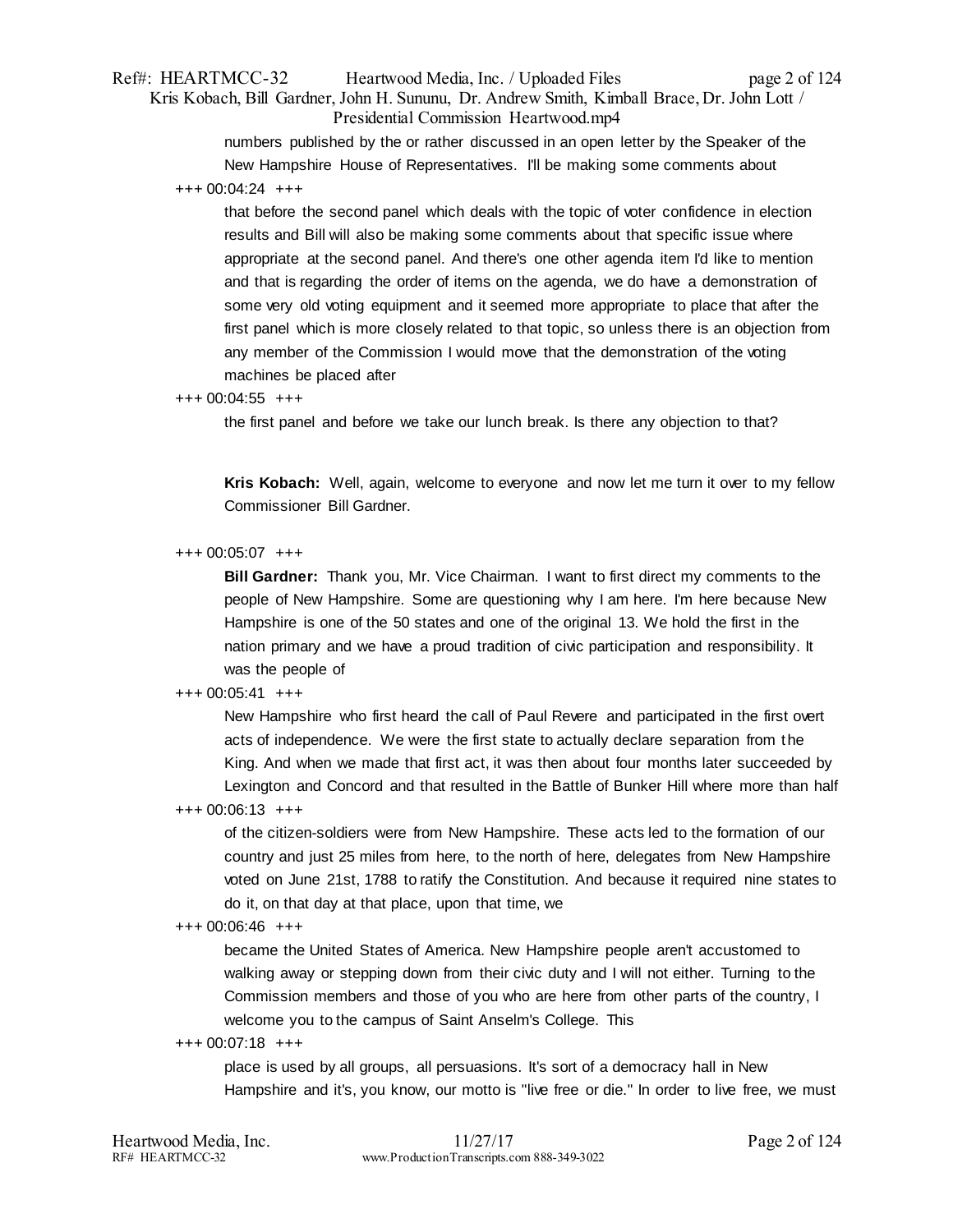# Ref#: HEARTMCC-32 Heartwood Media, Inc. / Uploaded Files page 3 of 124 Kris Kobach, Bill Gardner, John H. Sununu, Dr. Andrew Smith, Kimball Brace, Dr. John Lott / Presidential Commission Heartwood.mp4

have stable election process to keep the confidence of our citizens. This in a nutshell is the reason why this Commission was

+++ 00:07:52 +++

established. It has faced continual opposition since its inception. Although our work is only really beginning today and no findings or conclusions have been reached or announced, the specter of extreme political partisanship already threatens our ability to reach a consensus. So let us, therefore, examine

# +++ 00:08:23 +++

the historical turnout record which we will do at the beginning. Let us agree to go forward in an open and a candid way. Let us not be afraid to search for the truth. And let us help make our election procedures reasonably easy for every eligible voter while maintaining a process worthy of the voter's confidence. And let that process begin today. And what you see on the screen behind, while we're going to

### +++ 00:08:58 +++

sort of begin this, we've taken every presidential election during the last half of the 20th century and the ones we have had this century. And you can see that of the five presidential elections in the 1950s and 1960s, the turnouts were higher than any presidential election since 1968. And that is really

+++ 00:09:30 +++

hard to believe, knowing the struggles that were faced by people in the '50s and the '60s, the struggles that African-Americans had. In this State, people had to pay a poll tax. People had to have six months' residency in order to be able to vote. There were very limited opportunities to actually get registered and you had to read sections of the Constitution. Now when I first became Secretary of State, I found a box that

# +++ 00:10:03 +++

had these cardboard pieces and I started trying to read them and it wasn't very easy to read them. But everyone had to do that to vote. Yet with all that, those turnouts have exceeded every one starting in 1972 on. So that is the beginning for us. We'll take a look at that. Why is that? There's been one major Constitutional change that 18, 19 and 20 year-olds got

# +++ 00:10:35 +++

the right to vote in 1970 and Kimball Brace who is here will speak to that and so will Dr. Smith.

# +++ 00:10:46 +++

**Kris Kobach:** Thanks, Bill. We also have the honor of having some opening comments by a person well known in the State of New Hampshire and that is, of course, former New Hampshire Governor John H. Sununu, and who also served as Chief of Staff to former President George H.W. Bush. And I know that Secretary Gardner would like to say a few words of introduction first.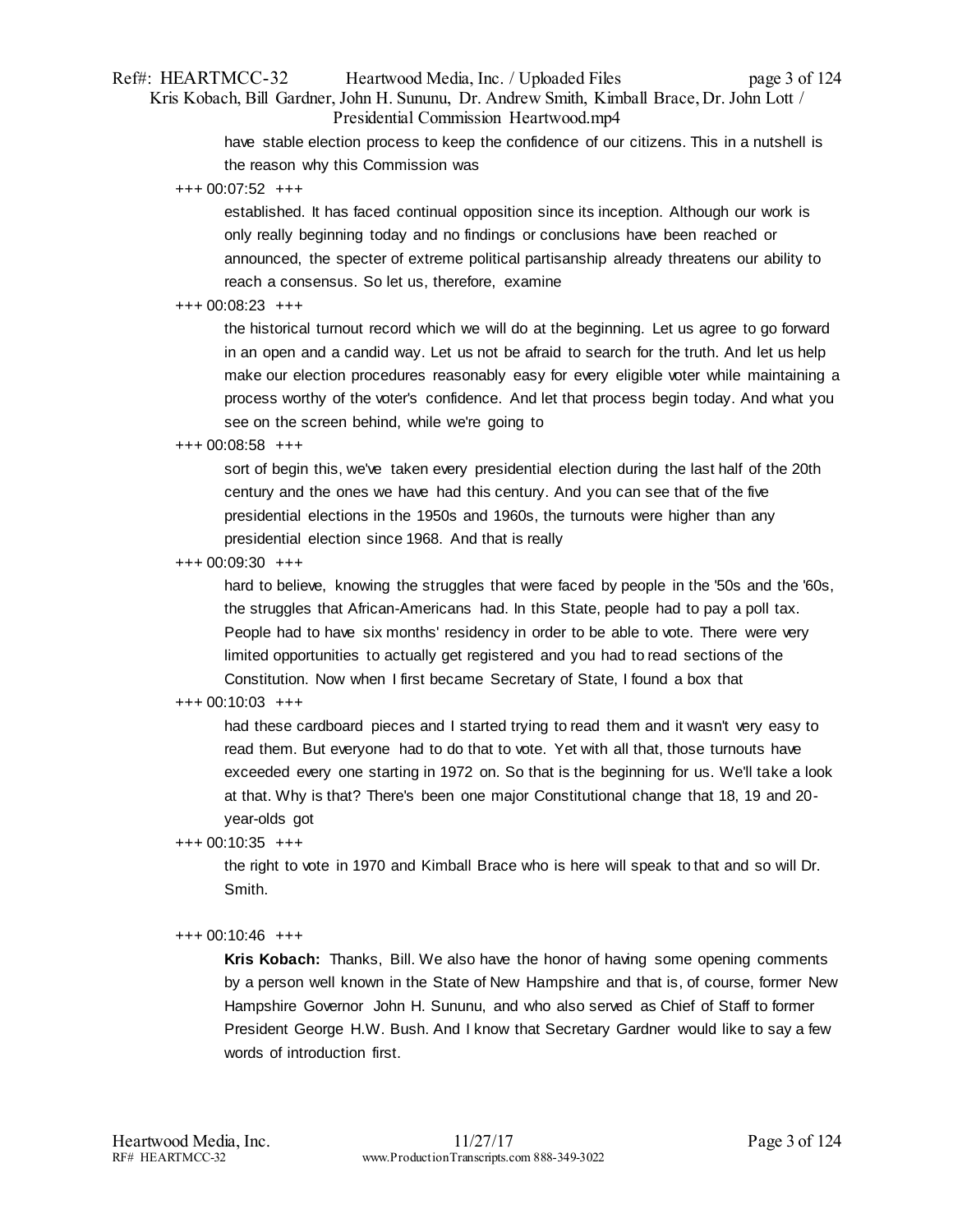# Ref#: HEARTMCC-32 Heartwood Media, Inc. / Uploaded Files page 4 of 124 Kris Kobach, Bill Gardner, John H. Sununu, Dr. Andrew Smith, Kimball Brace, Dr. John Lott / Presidential Commission Heartwood.mp4

+++ 00:11:07 +++

**Bill Gardner:** Forty-five years ago we were both freshman legislators together and I can remember him running into the House, jumping over the back row, because his seat was in the back row. He was a teacher at Tufts, an engineering professor. And he later went

# $+++$  00:11:35  $+++$

on to become Governor and served three terms and I went on to become Secretary of State. And I remember when he was Governor, and that's why it's fitting for him to be here. When Ronald Reagan was President, there was a Commission, sort of like this, and he got appointed to that Commission. It was a broader scope Commission than this, but it was a Commission on Elections. And we used to talk about that, so I

# +++ 00:12:05 +++

thought it would be fitting for him and I asked him and he's very generous with him time since he's been Governor, attending events and doing public affairs. So I'm very pleased and honored that Governor Sununu is here with us.

# +++ 00:12:27 +++

**John H. Sununu:** Thank you very much, Mr. Vice Chairman. People have asked me why I'm here. I'm here because Bill Gardner told me to be here. <laughs>

<laughter>

# +++ 00:12:40 +++

**John H. Sununu:** The work of this Commission is extremely important. Bill referenced the approval of the Constitution. Our Constitution is based on a very fundamental principle. It is the balance of power amongst the federal government, the states and the people. And these ballot boxes over here are the tool that the people use to exercise their share of that

# +++ 00:13:15 +++

critical balance. And if anything takes place to distort or affect the integrity of that balance, the whole process ends up out of whack. It is appropriate to examine that integrity. It is appropriate to examine first of all the real integrity, and that's what this Commission is doing, without preconceived

# +++ 00:13:46 +++

notions. But it is also important that the process take place in a way that the people's perception, the citizen-voters' perception of the integrity of that process be reinforced and assured. And as long as there's a significant percentage of the population that doubts the integrity of that process, we will not have full participation. It is my opinion that the

# +++ 00:14:19 +++

statistics that Bill talks about in terms of the decrease of participation of our voters is partly the result of a lack of faith in the integrity and the influence of the share that the people have in that critical balance and in the election process that produces that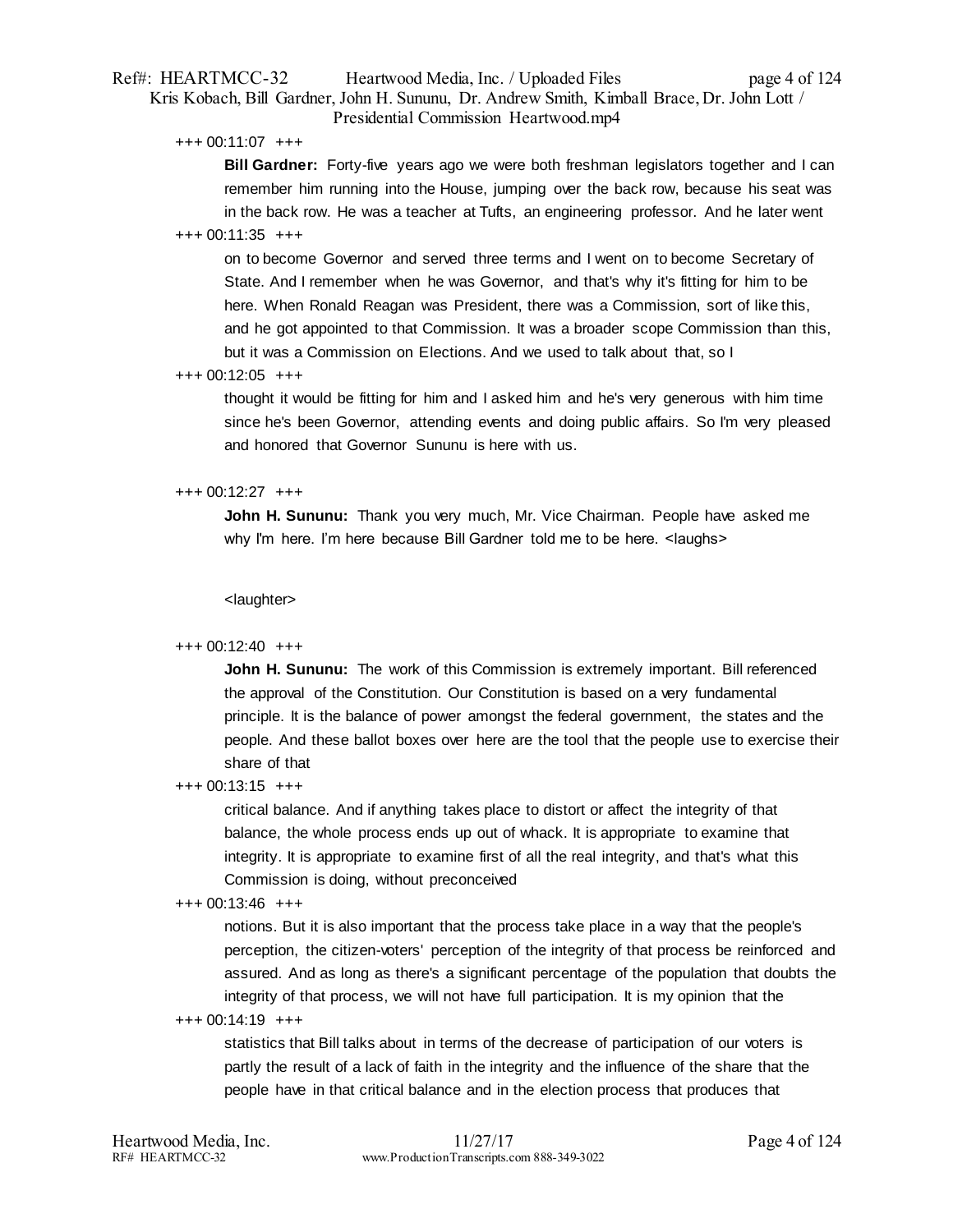# Ref#: HEARTMCC-32 Heartwood Media, Inc. / Uploaded Files page 5 of 124 Kris Kobach, Bill Gardner, John H. Sununu, Dr. Andrew Smith, Kimball Brace, Dr. John Lott / Presidential Commission Heartwood.mp4

balance. So the task of this Commission is to analyze the real integrity and the task of this

+++ 00:14:48 +++

Commission, in my opinion, is to do it in such a way that it augments or reinforces or enhances the perception of the people in that integrity. I think it's very fitting that the Commission meet here in New Hampshire. Our town meeting process that really affects the way all of our citizens live and most of our citizens live in their communities is the ultimate

# +++ 00:15:17 +++

expression of voter power and democracy. And I think it's also fitting that they meet here at the Institute of Politics which has become really a focal point for education and academia in politics and political discourse and is an asset to politics to the whole country, the Saint Anselm's Institute of Politics. As a result of that involvement, I like to think that

# +++ 00:15:45 +++

perhaps Saint Anselm has drifted over a little bit to becoming the patron saint of politics.

<laughter>

# +++ 00:15:52 +++

**John H. Sununu:** And so for this Commission, I hope that Saint Anselm might nudge you in the right direction. Thank you for being here. You have an important task and I thank you as members of this Commission for contributing your time and effort to what up until now has not been a truly appreciated task but is in fact an extremely critical responsibility. Thank you very much for being here.

# +++ 00:16:19 +++

**Kris Kobach:** Thank you, Governor. At this point, we're going to begin with the first of three panels that we will be hearing from today. This panel's title is "Historical Election Turnout Statistics and the Effects of Election Integrity Issues on Voter Confidence." I'll give a brief introduction to the-- of the three panelists, and of course there'll be Q&A afterward. First, we have Dr. Andrew Smith who is Associate Professor of Political Science here in the State of New Hampshire at the University of New Hampshire. We'll also be hearing from Kimball Brace,

+++ 00:16:50 +++

who is President of Election Data Services, Inc. And we'll also be hearing from Dr. John Lott, who is President of the Crime Prevention Research Center and author of "Evidence of Voter Fraud and the Impact that Regulations to Reduce Voter Fraud Have on Voter Participation Rates." Without further ado, Dr. Smith.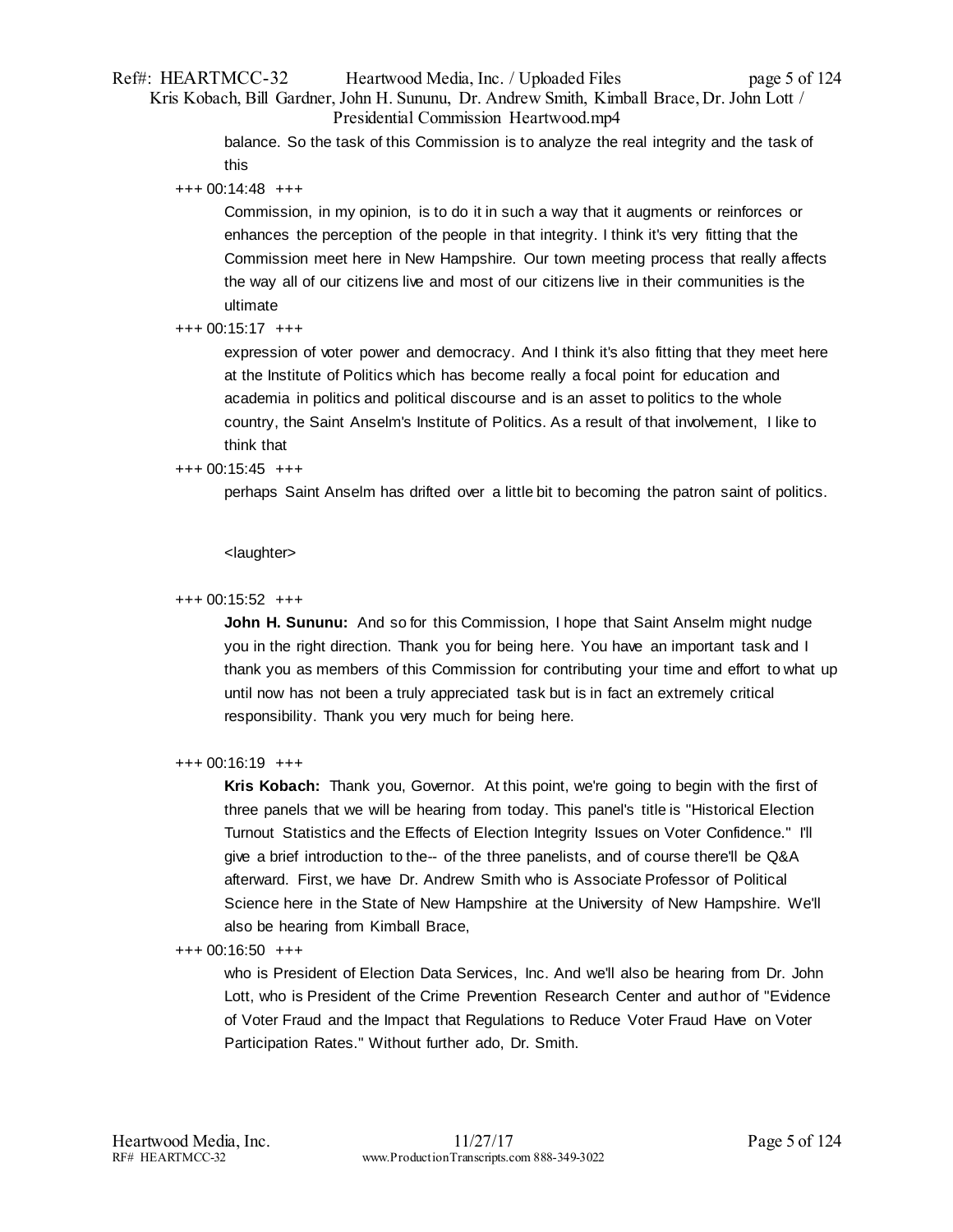# Ref#: HEARTMCC-32 Heartwood Media, Inc. / Uploaded Files page 6 of 124 Kris Kobach, Bill Gardner, John H. Sununu, Dr. Andrew Smith, Kimball Brace, Dr. John Lott / Presidential Commission Heartwood.mp4

+++ 00:17:10 +++

**Dr. Andrew Smith:** Well, thank you. Thank you to the Commission and thank you for, Secretary Gardner, for asking me to come and talk and I appreciate the opportunity to share some thoughts that I have about elections. When Secretary Gardner first talked to me about this, he said, "You know, talk about what you want to talk about." And we've discussed politics and elections for years in New Hampshire and I know he's an historian, so this is something that I think would be interesting. So I want to start off by kind of

### +++ 00:17:38 +++

reframing a little bit of the discussions we had to really ask instead of why not-- why people don't vote, which is a major concern, is to ask why they do vote. Anthony Downes is probably the most cited political scientist out there and he basically says that voting is an irrational act, that our individual votes really don't have any impact statistically on any given election. The likelihood that we will get any personal benefit from somebody winning or losing an election is very low. That there are real costs to voting. You

#### +++ 00:18:09 +++

have to show up. You have to take time off from work. You have to learn something about the electorate. And what then is it that makes us vote? And what he says is, it's the psychological benefit of voting, that we vote because we think we should vote, it's our civic responsibility, it's our duty to vote. And this obligation to do right I think is an important thing that we have to consider and that Secretary Gardner mentioned in his introduction. I'm going to talk about

### +++ 00:18:40 +++

turnout. There is a lot of things that are correlated with turnout and turnout is often seen as the be-all or as one of the most important things that points to the health of the democracy. That if you don't have high participation, there must be something wrong, that people are not accepting what's going on in the country. But there are a lot of things that impact turnout and I mention a number of them on the screen. Demographics. There are certain barriers to being able to vote. Civic education I think is very important, so you have to have some confidence in election to

+++ 00:19:10 +++

understand the point and purpose of elections. There are also campaign factors. There's a real competition between candidates. If there aren't within a state, you're not going to see very high turnout because it's a foregone conclusion who's going to win. There's got to be interest in the race. And then there are external factors. It's with the state of the economy. If the economy is bad, we'll have high turnout. If the economy is really good, we generally have low turnout. So the important thing that I want to take away from this is there's not one single cause for high turnout or low turnout in any given election or in any given

#### +++ 00:19:39 +++

place. Now New Hampshire has had high turnout and as Secretary Gardner says, the United States turnout peaked back in 1960, in the 1960 election, and it's declined with a couple of bumps ever since. New Hampshire has actually seen very high turnout,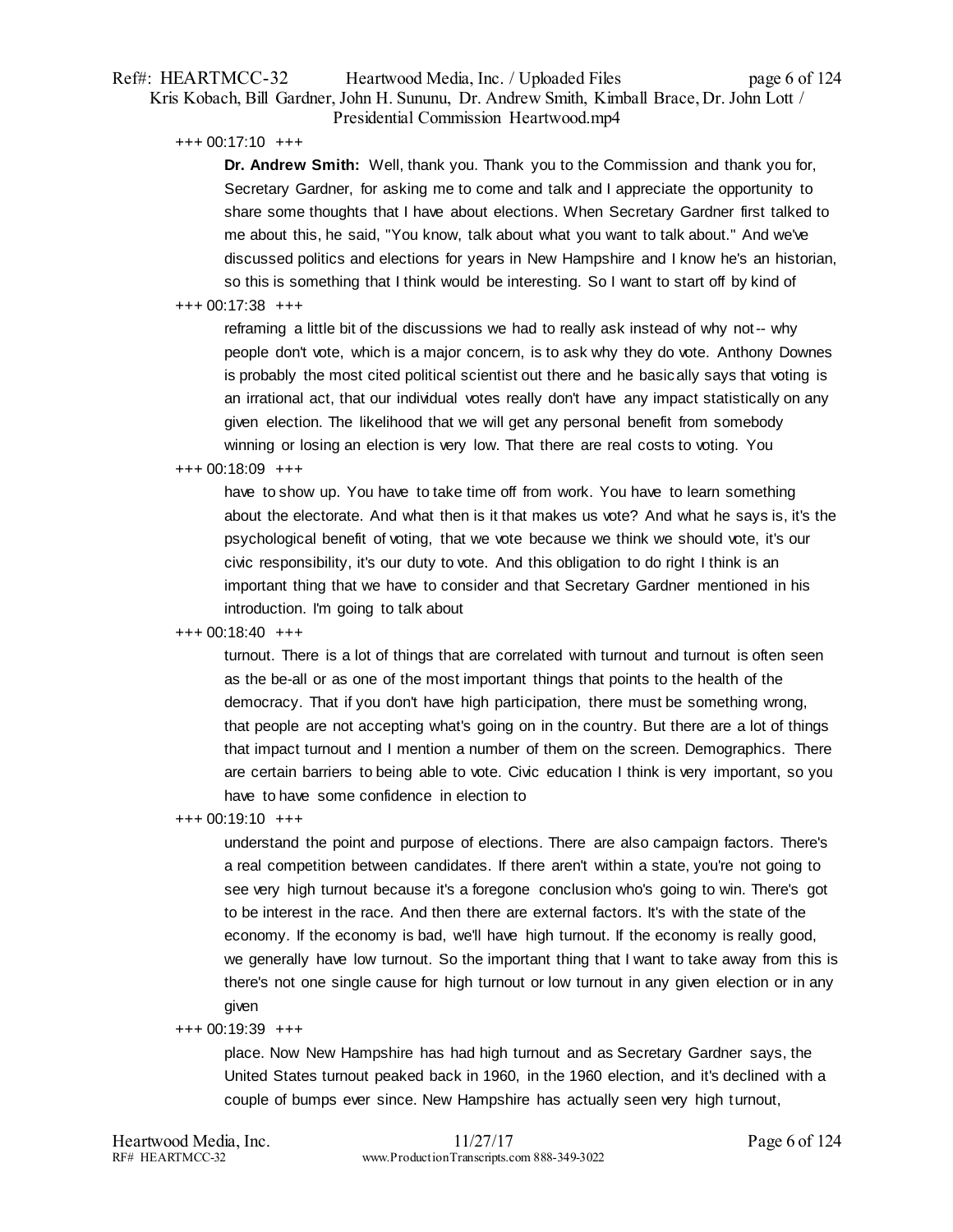# Ref#: HEARTMCC-32 Heartwood Media, Inc. / Uploaded Files page 7 of 124 Kris Kobach, Bill Gardner, John H. Sununu, Dr. Andrew Smith, Kimball Brace, Dr. John Lott / Presidential Commission Heartwood.mp4

dropping below the national average, and then increasing to the point we're very high. And there were things that happened in New Hampshire that were unique to New Hampshire at that time. But I think part of the reason that we see this increase is that we do

# +++ 00:20:09 +++

have competitive presidential elections here in New Hampshire. We certainly have since the 1990s. We have a highly educated workforce and we do have high trust in the electoral process that we have here in the State. Now when you look at other states, I wanted to show some trends here that shows that things vary state by state. This is not a consistent pattern across the U.S. The top line here is Minnesota. Minnesota has had high turnout throughout the period of 1980 to 2016. They're always first or second. They

+++ 00:20:41 +++

have a culture of voting in that state. You also see South Dakota, this is the white line here. South Dakota started off with very, very high turnout in by 1980, and we've seen their turnout decline over time. What is it that's going on in South Dakota that's causing their turnout to decline? I'm not an expert on their politics. Washington, D.C. in 1980 had low turnout, very low turnout, but we've seen that's increased very dramatically. The barriers to voting in D.C. are lower. The population has changed over time,

+++ 00:21:12 +++

so we see very high changes there, so that's gone. And then finally, the one I really wanted to point out was Oregon. This is the dash line up here. Oregon is unique in the United States that in 1998 it passed legislation that allowed for mail voting, voting by mail. So it's essentially the easiest state in the country to vote in. You don't even have to get out of your house to vote in Oregon. But you can see since they passed that legislation, their turnout declined

# +++ 00:21:40 +++

for several elections. So some of the removal of barriers are not panaceas to ensure high turnout. There are other factors, again, that are causing these changes over time. So we see that differences vary state by state and so does consistently high. Hawaii is consistently low. Maybe they have other things to do in Hawaii on election day than go out and vote. And you do see changes over time and there's different reasons in each state. So as mentioned, the last major

# +++ 00:22:16 +++

barrier that we face in the United States in elections was it had to do with the 26th Amendment and reducing the voting age to 18. And what we've seen of that, that was passed and went into effect in 1972, is that turnout dropped fairly significant after that election. The perception is that's because we have all these new Baby Boomers that are 18 to 20-year-olds that are voting and we know younger people turn out at lower rates than do older voters. But is that actually what happened? Well, first off, here you can see that it clearly did happen. Before '52 to '68, you see this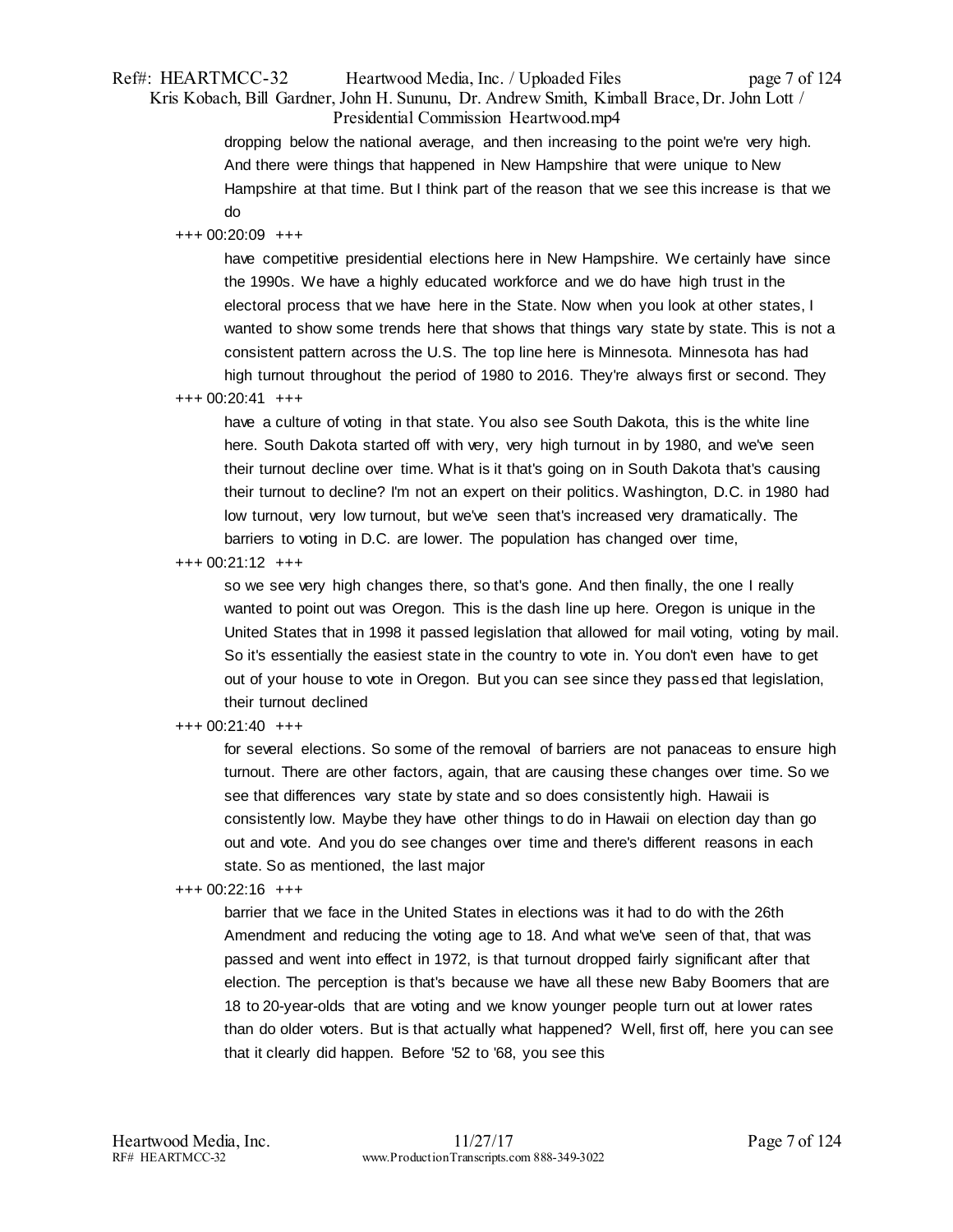# Ref#: HEARTMCC-32 Heartwood Media, Inc. / Uploaded Files page 8 of 124 Kris Kobach, Bill Gardner, John H. Sununu, Dr. Andrew Smith, Kimball Brace, Dr. John Lott / Presidential Commission Heartwood.mp4

+++ 00:22:49 +++

high turnout rate, then a big drop-- these are just regression lines that look at these sections-- and now we've seen it kick up a bit after the 2004 election. So you, from this you'd say, "Well, it's a plausible understanding that, you know, that they-- we've digested the Baby Boom now. We've got fewer young people in that age demographic and now we're seeing turnout go up." But if you look at this by age over time, you see that between 1968 and 1972, there was

### $+++$  00:23:19  $++$

very little decline in the turnout rates among young voters. So those new voters that came in, that potentially could come in in 1972, the 18, 19 and 20-years-olds, they turned out at just about the same rates that the 21 to 24-year-olds turned out in 1968 and 1964. What we saw is, we see a drop among 45 to 64-year-olds and 25 to 44-year-olds in turnout. So my point with this is not to try to say that there is

### +++ 00:23:48 +++

something going on here, it's just to point out that there are a lot of things that we think are true about turnout and elections that aren't necessarily the case and I think for this Commission it's really important to look at some of these issues to really understand that and just to think that turnout is not a one size fits all issue. I want to turn to trust in elections, because I think this is really important and the central mission of this Commission. It's really important that we have trust to accept the results of the election, that we trust that the winning candidates, that we support some of the winning

# +++ 00:24:20 +++

candidates' policies because they win. And I want to quote Justice Stevens in the decision of *Crawford v Marion County Board of Elections*. He says that public confidence "is closely related to that state's interest in preventing voter fraud. Public confidence in the integrity of the electoral process has independent significance because it encourages citizens' participation in the democratic process." And there are perceived threats to trust in elections.

# +++ 00:24:49 +++

I don't say they're all-- they don't necessarily have to be there, but the perception is there. So I think that there is a lack of the Constitutional understanding that both Secretary Gardner and Governor Sununu spoke of earlier today. We don't understand how things work really in our elections and I think that there's a civic education component here that really could address that. There is perceptions of inaccurate counting. Certainly we've had discussions about the Russians hacking our electoral system in this last election, that some states don't have a paper trail in

 $+++ 00:25:19$   $+++$ 

order to track things back raises those sorts of issues. And then there's certainly been concerns about illegal voting, either non-residents, non-citizens or people casting multiple votes. All of these things have come up and these are all issues that I think it's important that this Commission look into. But speaking specifically back to New Hampshire, I think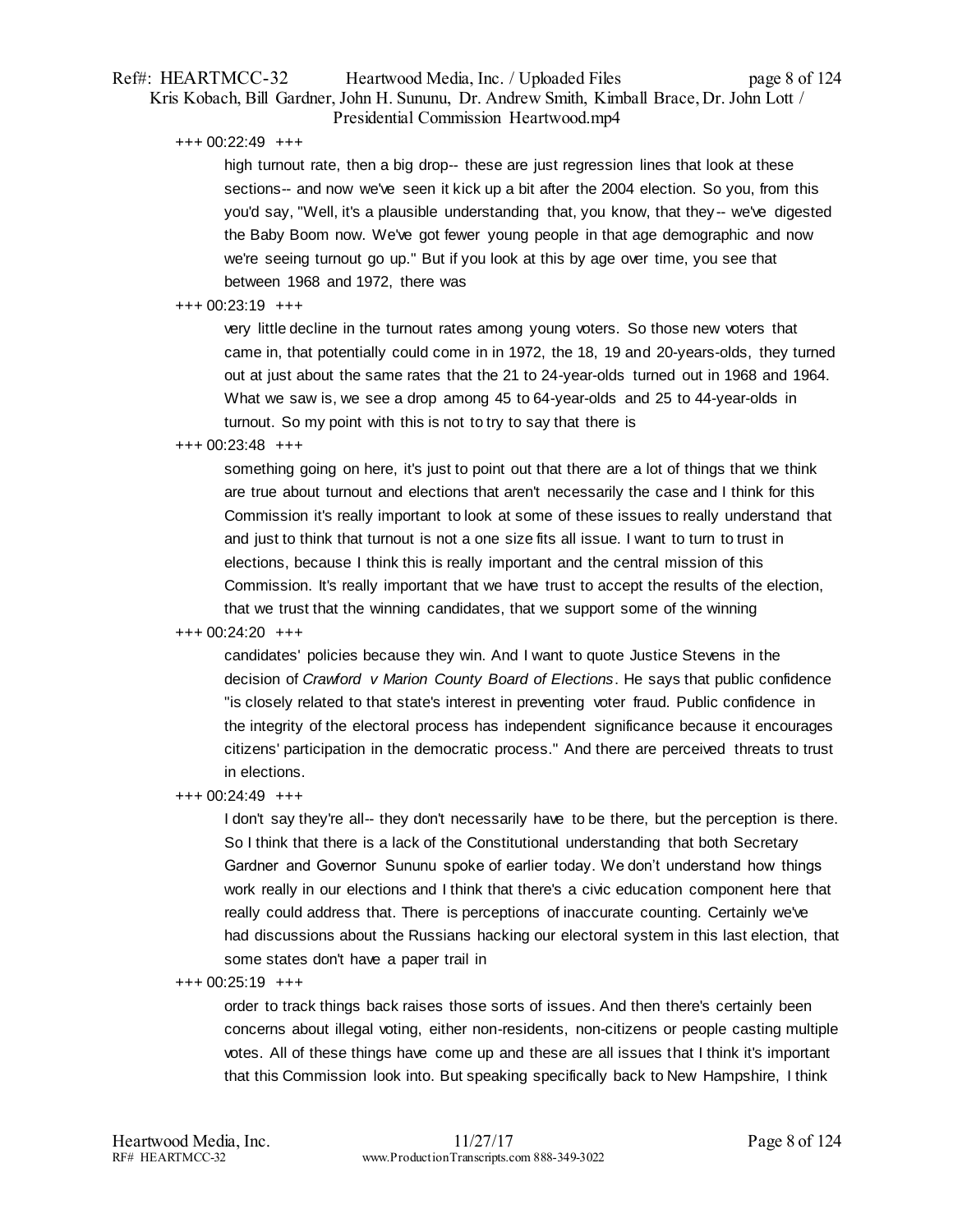# Ref#: HEARTMCC-32 Heartwood Media, Inc. / Uploaded Files page 9 of 124 Kris Kobach, Bill Gardner, John H. Sununu, Dr. Andrew Smith, Kimball Brace, Dr. John Lott / Presidential Commission Heartwood.mp4

again, one of the reasons we have high turnout in New Hampshire is that we do have high trust. We have very low barriers to voting here in the State. Essentially,

+++ 00:25:47 +++

you don't have to be a citizen in New Hampshire to vote, you have to be domiciled in New Hampshire to be able to vote. But this hasn't really diminished the trust that people have. So these two groups of data here that I'm presenting are from opinion polls that we've done here that looked at the trust people have in the election in New Hampshire. And you can see that in 2003, 85 percent of people were confident that their votes were counted accurately; it's 83 percent now. So that's pretty high, but it is important to point out that there is, it's 13 percent in 2016 that

+++ 00:26:17 +++

were concerned about that. So there is some level of concern, but probably lower in New Hampshire than any other state. The other thing that we have in New Hampshire that is unique that you point out with these voting boxes here is that we have local control over much of the election process. It's run by independently elected supervisors of the checklist in each town, town moderators, town clerks, the select boards within these towns. And I think that gives people a sense of trust that they know the people who are administering the elections, that are doing the

+++ 00:26:48 +++

actual counting in their towns. Another important reason in New Hampshire that I think there is trust is that we do have a paper ballot, and this question here asks, what would you trust more, a paper ballot or a touch screen computer voting and by 69 percent, people here in the state like that paper ballot, and I think that's one reason that we continue to have that. It's really hard to hack a paper ballot. So in summary, first off, I want to thank you for giving me the opportunity to talk. Many factors influence turnout

# +++ 00:27:20 +++

and it's very difficult to determine a specific cause of why turnout changes in any election in any place at any given year. But I do think that it is important that citizens have to have confidence in their elections and that the tradeoffs between stricter voting laws and to increase trust and barriers that may discourage voting is a real concern, and I think that's something that I hope the Commission wrestles with and I'm sure you will over the next several weeks. So thank you very much for the time.

### +++ 00:27:51 +++

**Kris Kobach:** Thank you very much, Dr. Smith. And I just didn't have in front of me the, for those in the audience who want a little more background on Dr. Smith, he is also the Director of the Survey Center at the University of New Hampshire and has conducted numerous polls throughout the country examining voter confidence which is reflected in the many numbers he was able to share with us. And I'd like to have Secretary Gardner add a little bit of further biographical information about Kimball Brace.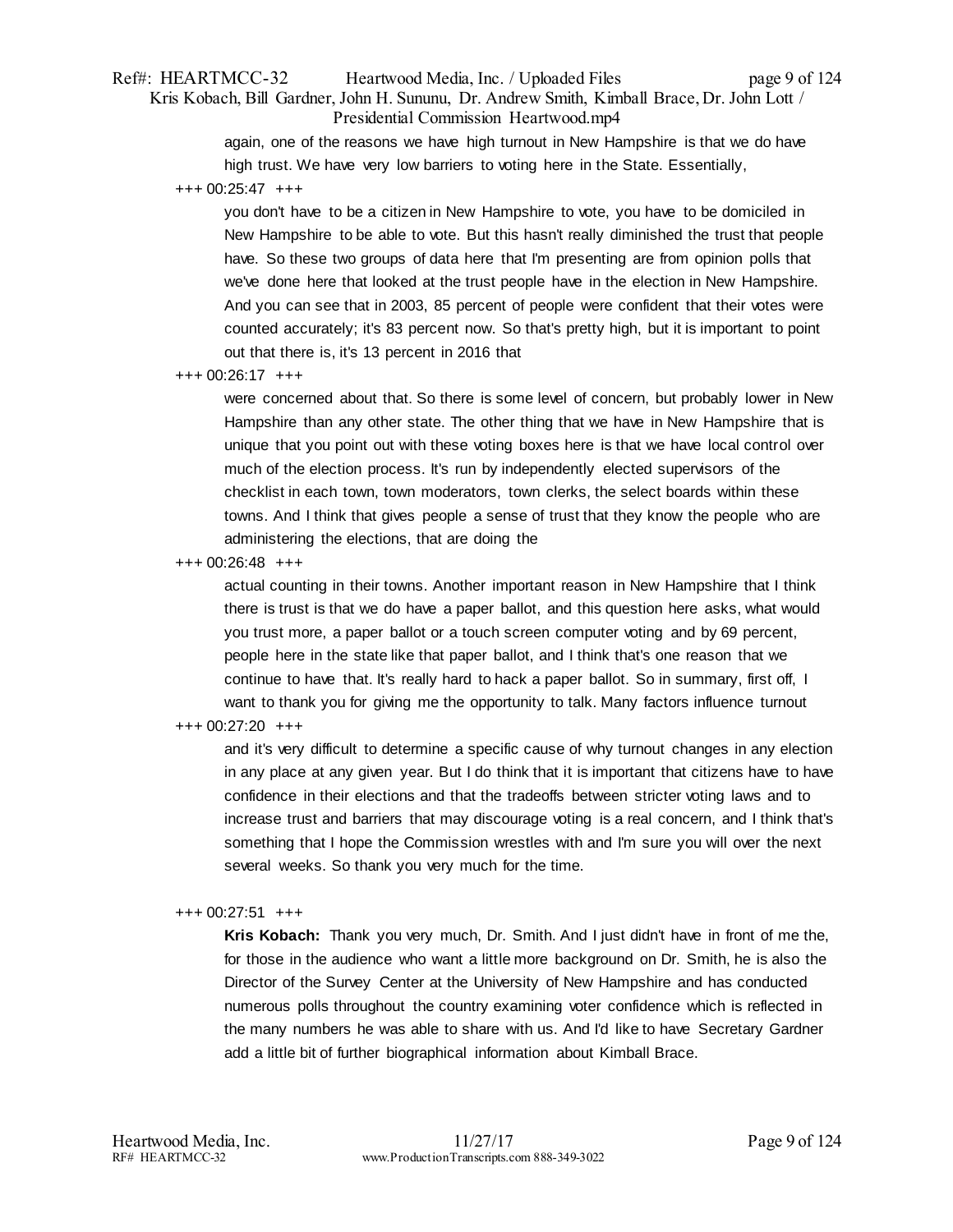# Ref#: HEARTMCC-32 Heartwood Media, Inc. / Uploaded Files page 10 of 124 Kris Kobach, Bill Gardner, John H. Sununu, Dr. Andrew Smith, Kimball Brace, Dr. John Lott / Presidential Commission Heartwood.mp4

+++ 00:28:21 +++

**Bill Gardner:** Kimball Brace is the probably there's no one else like Kimball Brace in relation to these election statistics in turnout. In the '70s, he spent a lot of time, he was with the Congressional Research Service, going back and compiling this information across the country from the states. It's not even easy to get it now. Back then it was really, really

### +++ 00:28:50 +++

difficult to get it, but he did it. And he's the one that we can thank for having the information for the last half of the twentieth century, particularly the first few decades of that century, because he did it. And I remember in the '70s getting this two-inch thick packet that I still have that went each election

### +++ 00:29:19 +++

state-by-state, how the state ranked. If you know in recent presidential elections, 2008, 2012, 2016, there's never really been a historical review because what's been happening is the formula has changed and it's not comparing apples to apples. So that's why we use voting age, because Kimball Brace provided that

### +++ 00:29:46 +++

information for us back in the '70s and we have it today. So, Kimball.

### +++ 00:29:55 +++

**Kimball Brace:** Thank you, Mr. Secretary and Commissioners, members of this esteemed panel. I appreciate being invited here to talk to you about the elections process from a data perspective is what I'm going to talk about. We have, Election Data Services, been creating maps that are on your walls, many of them, from the election results since 1986, the original red and blue maps that were created. I have copies for all of you here at the tail end. We also

### +++ 00:30:26 +++

have been heavily involved in redistricting all around the country for the last four decades. We keep track of what kind of voting equipment is used in every single county in the country and have since 1980 and putting out that information every two years so that people understand the elections process. Myself, I've been involved with elections for over 42 years in a wide variety of tasks and efforts from federal, state

# +++ 00:30:55 +++

and local government standpoint. The EAC in terms of their survey. I've served as a Registrar of Voters in Prince William County. My proudest position right now is that last one there. I'm a poll worker. I'm down in the precinct on election day to see what really goes on and help that process in everybody being able to vote. Basically what I want to talk to you today about is four things: some basic election administration facts, the elections process from a data perspective,

### +++ 00:31:29 +++

some information about registration data; and turnout data. From basically election administration facts, we have a very diverse-- diversity is the basic underpinning of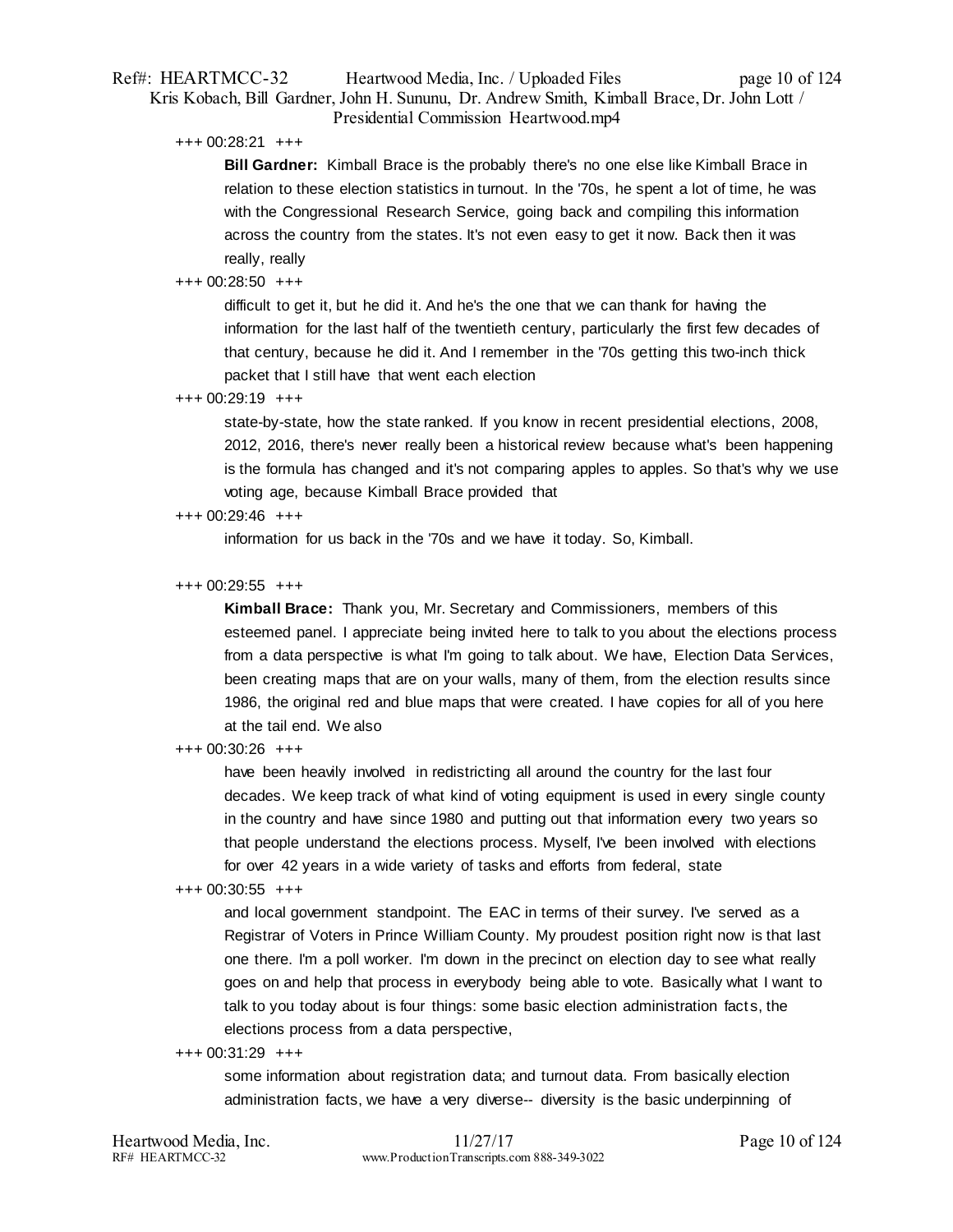# Ref#: HEARTMCC-32 Heartwood Media, Inc. / Uploaded Files page 11 of 124 Kris Kobach, Bill Gardner, John H. Sununu, Dr. Andrew Smith, Kimball Brace, Dr. John Lott / Presidential Commission Heartwood.mp4

elections. We have 50 states. They each have their own separate election laws that they conduct the elections in. Each of those states have counties and those are the ones that conduct the election. There's 3000 of those. But in New England,

### +++ 00:32:02 +++

as you have here, it's down at the township level. Indeed, there's 1600 townships in New England that conduct the elections process. Townships are also prevalent in Michigan, in Minnesota and in Wisconsin where they conduct the elections at the local level, determine what kind of voting equipment there is. So as a result, with all of the Midwest we have 10,072 election jurisdictions in this country that conduct

### +++ 00:32:34 +++

elections. Many of them are different. But the key thing is that the size of them is important. In terms of the mean size of the jurisdictions in this country, it's only 1492 registered voters in the jurisdictions. That's the mean size of jurisdictions in this country. We're all small. There's only a third of the nation that had fewer than 10,000 registered voters. Half of

# +++ 00:33:05 +++

the nation's counties have less than 16,000 registered voters. There's only 343 jurisdictions that have more than 100,000 registered voters. And there's only 14 counties that have more than a million registered voters. The smallest is Loving, Texas with 136 voters on that side. The largest is Los Angeles. If you look at the ranking of these jurisdictions, you see that 44 percent of the jurisdictions in this country have less

# +++ 00:33:37 +++

than 1000 registered voters. They only constitute less than eight-tenths of one percent of all registered voters, so it's a small number in terms of registered voters but it is a very large number in terms of conducting and election and that's what is important. So elections are run in small jurisdictions with small staff, many of which are part-time or perform other functions besides running an election. And they rely

# +++ 00:34:07 +++

upon vendors to help that process. Now from an elections process from the data element, we, of course, start off with total population in the country. But not everybody in the total population can vote. You have to be of voting age. Not everybody of voting age can vote. You have to be a citizen in most jurisdictions of this country. Not all citizens end up voting because they have to register first. They have to be registered on the electorate. Not all

# +++ 00:34:39 +++

registrations vote. They have to come and turn out. And not everybody turns out for all offices. Vote for president. Vote for other statewide offices, congressional, state legislative, all of those fall off and drop down in terms of participation. The key here is that the demographic mix of the electorate in each of those steps is different. It changes at each

# +++ 00:35:09 +++

step. It changes in the different geographies that we have in this country and it changes over time. It's important to understand those steps and how they change over time. Now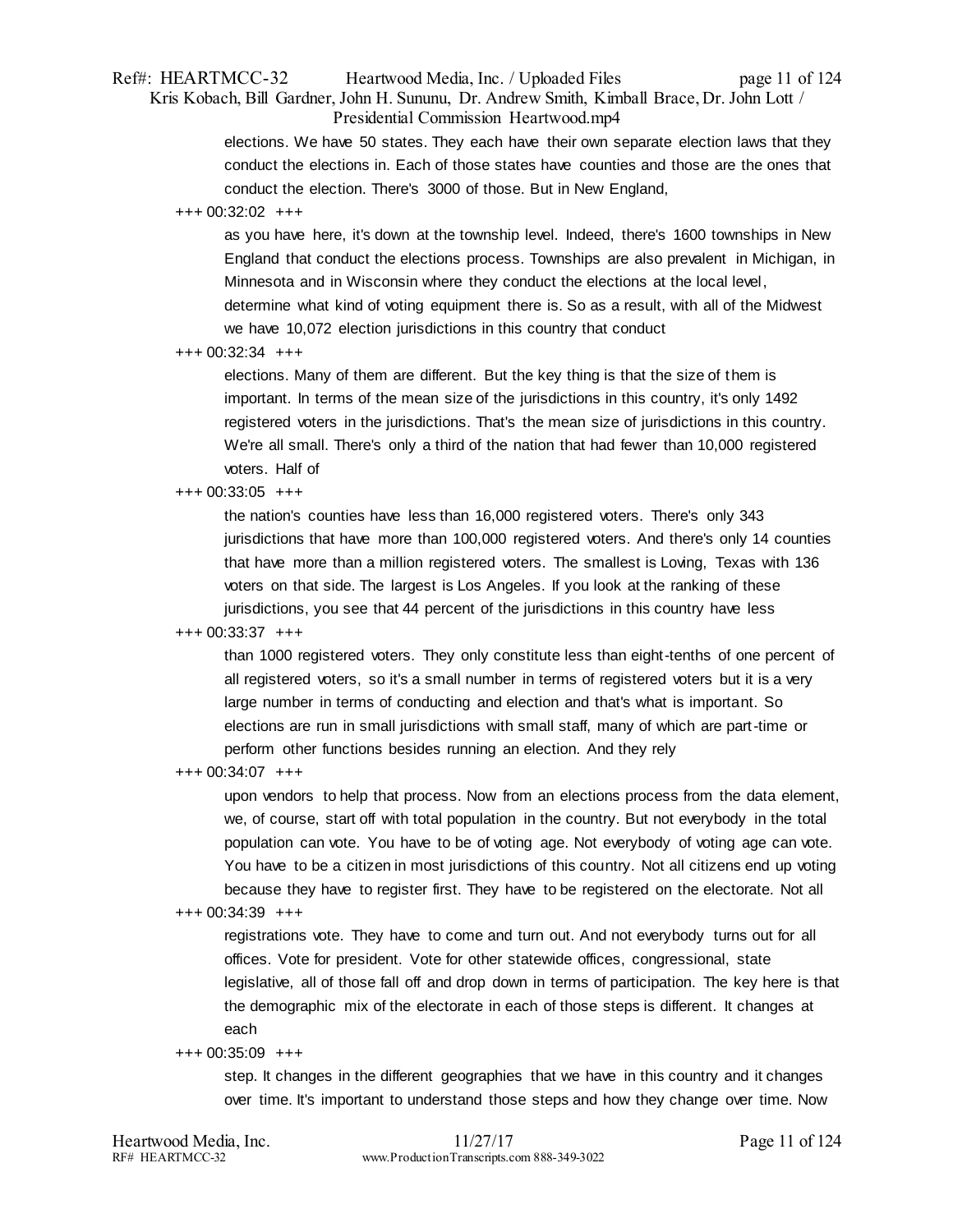# Ref#: HEARTMCC-32 Heartwood Media, Inc. / Uploaded Files page 12 of 124 Kris Kobach, Bill Gardner, John H. Sununu, Dr. Andrew Smith, Kimball Brace, Dr. John Lott / Presidential Commission Heartwood.mp4

since 1980, we've been collecting county level election results and gone back to 1948. Our data, as Secretary Gardner mentioned, was the key for the CRS study. We ended up in 2004 under contract with the Elections Assistance Commission

### +++ 00:35:39 +++

compiling their EAVS study. When we look at voter registration, we see that not all states report the number of registrations the same way. There's half of the country that in 2004 reported only active registered voters. There's another 20 states that said that registration in their state was on the basis of active and inactive registered voters. Some states had them down at the county level that reported

### +++ 00:36:10 +++

differently. You see that in the data and the maps that we have behind you there in terms of how that changes over time. In 2004, 2006 and even in 2016, with this election, we have differences. We still have three states where the counties are the ones that are deciding how they're reporting registration, so it varies across this country. It has an impact in terms

### +++ 00:36:42 +++

of when we're looking at registration rates. If you include the inactive voters, that changes the mix of registration in this country, and you can have large increases in the percent of registered voters when you include inactive voters, depending upon the state. The inactive category is a failsafe. Inactive voters can still show up and vote, but how many do? Most

# +++ 00:37:13 +++

jurisdictions don't know that, the answer to that question. They have not studied that. I've studied that in my county, Prince William County. We had 11 percent of inactive voters actually turned out and voted on election day. I don't know if that's higher than what other jurisdictions have. I don't' know if it's lower than what other jurisdictions have. But I call upon all election administrators to compile that

### +++ 00:37:44 +++

kind of data to try to show and demonstrate what is the impact of inactive voters in the process. Now there's a simple concept in looking at registration and you compare that to voting age population. Instinctively, you would think that you shouldn't have more registered voters than you have of voting age population, but that's not always the case. Even back in 2006, we were seeing jurisdictions that had more

### +++ 00:38:15 +++

than 100 percent of the voting age population that was registered. In 1990, we saw the same thing. There are differences when you look at and study the numbers, though. The data of the voting age population changes over time and changes in terms of when you get voting age population from the census bureau, whether or not it's the Decennial Census or the American Community Survey, all of that changes in looking at that. The

### +++ 00:38:47 +++

accuracy of the census data is clearly something that is sometimes in question. Even the Decennial Census has an error in it. The American Community Survey has what they call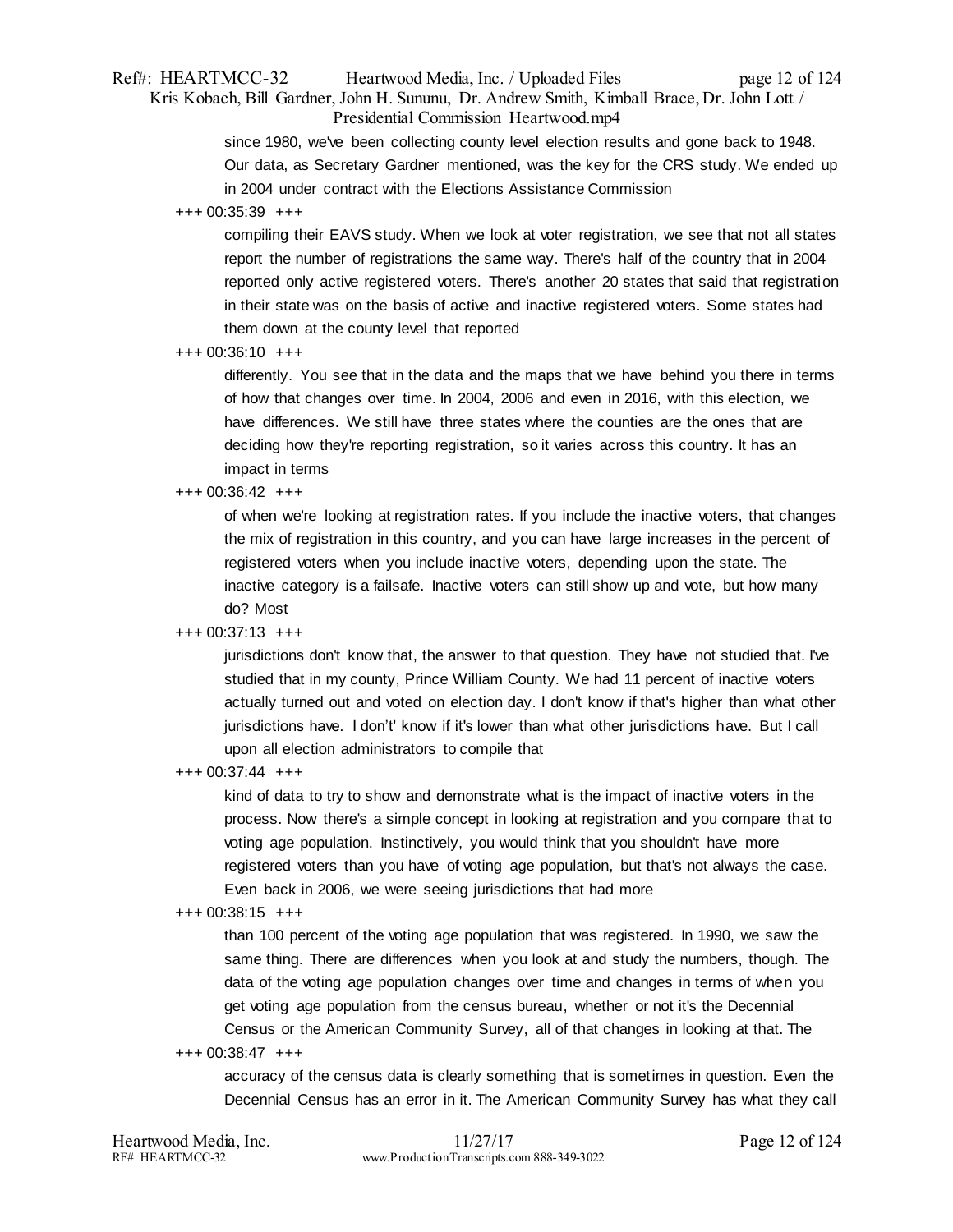# Ref#: HEARTMCC-32 Heartwood Media, Inc. / Uploaded Files page 13 of 124 Kris Kobach, Bill Gardner, John H. Sununu, Dr. Andrew Smith, Kimball Brace, Dr. John Lott / Presidential Commission Heartwood.mp4

a margin of error. Basically, your plus and minuses of the polling business is in that census data also. There are other considerations in certain areas with eight-- 16s and 17s being able to vote

### +++ 00:39:15 +++

that are not in the voting age population. Military institutions will cause changes in that factor. Citizenship is another question. Clearly in terms of it's not a question that is on the Decennial Census, it's only in the American Community survey. And it's traditionally that those numbers come out late after the election, so we don't know those. Registration numbers themselves, they change and they have

### +++ 00:39:45 +++

deadlines before the election, so if you're trying to compare election day. So if you look at the Decennial Census years, there's 2000, you see counties that have more than 100 percent of the voting age population registered. Even at 2010, at the next Decennial Census. In 2014, we still have counties that have more voters or registered than the voting age population.

# +++ 00:40:18 +++

If we take that voting age population and we age, because I mentioned that it's different points in time if we age that to November and change the denominator, that has an impact. And indeed, if we look at citizenship, that has an impact on that side. What we were basically left with in 2016 is we do have jurisdictions in this country that have more than 100 percent of the voting age population citizens that are

# +++ 00:40:47 +++

registered. But there's 241 counties that have more than 100 percent in this country. There's 351 counties that have more than 100 percent of citizenship voting age population that is registered. The highest percentage that we have in this county is County Harding, County New Mexico with 200 percent. But look at the number of registered voters. That's only 742

# +++ 00:41:18 +++

and the voting age population is only 592. It's small. Of the 241 counties with registrations over 100 percent, 213 have fewer than 50,000 registered voters. Of the 351 counties where more than 100 percent of citizenship voting age, 269 of them have fewer than 50,000 registered voters. We're talking about small

# +++ 00:41:51 +++

voters. Indeed, Trump carried 193 of these counties and carried 247 of the counties that have more than 100 percent of the citizenship voting age population. So what you have is you have this dichotomy. It is how we report data and that has an impact in this discussion. The registration, basically, yes, there is some questions that people need to look at in terms of

# +++ 00:42:23 +++

the data. But keep in mind that in an awful lot of instances, these were small jurisdictions. If you've got a voting age or a citizenship voting age of only 1300 people and you have a registration of 1360, which one is right? There's variations on both of them. Estimates are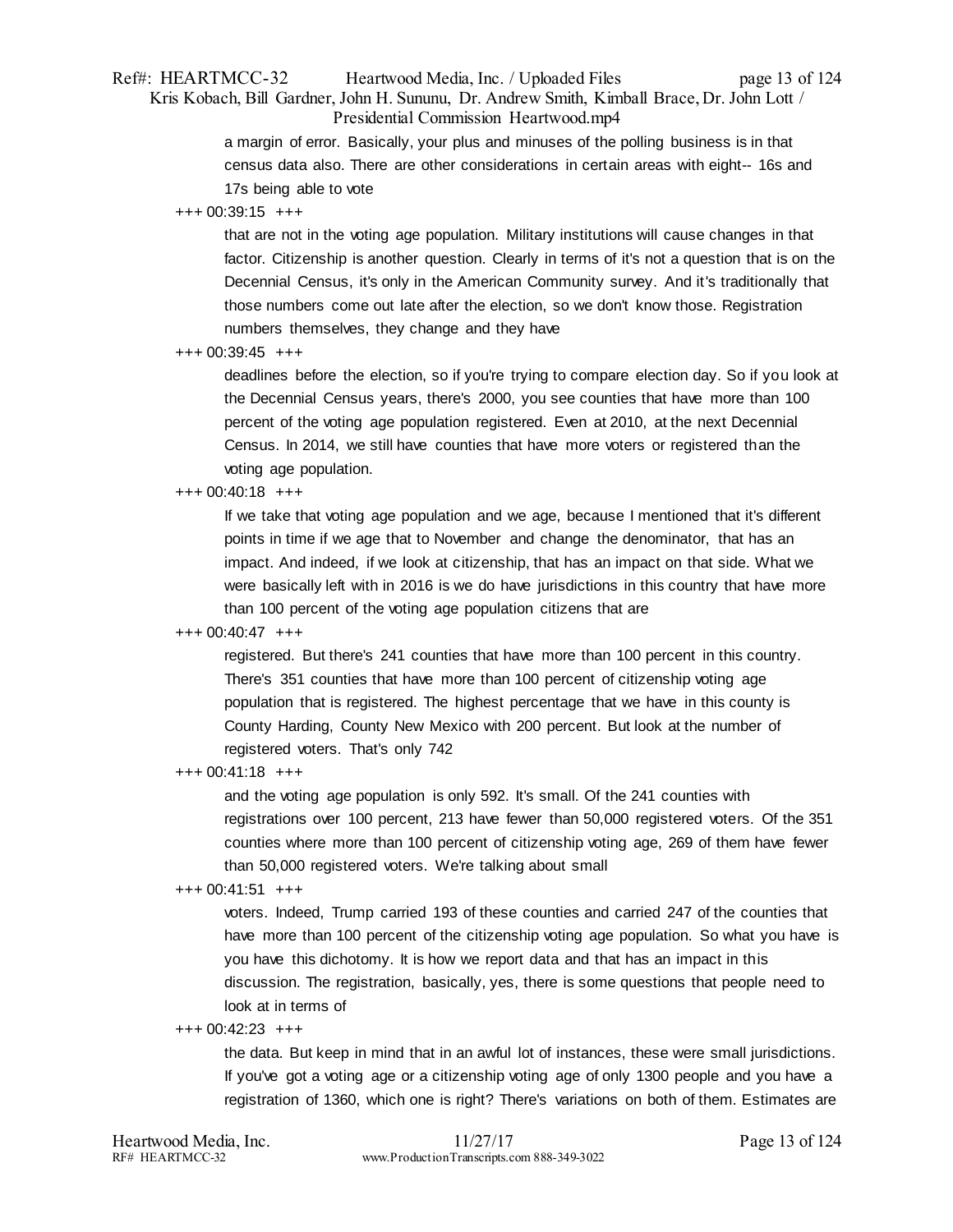# Ref#: HEARTMCC-32 Heartwood Media, Inc. / Uploaded Files page 14 of 124 Kris Kobach, Bill Gardner, John H. Sununu, Dr. Andrew Smith, Kimball Brace, Dr. John Lott / Presidential Commission Heartwood.mp4

estimates and that's part of what we have today. When you look at turnout, different states say different things that make up turnout. Indeed,

+++ 00:42:55 +++

when we looked at it in 2004, we had a number of jurisdictions that reported the number of people that turned out and it was equal to the vote for president in 2004. The entire State of Arkansas reported it that way. That was turnout. Indeed, if we looked at 2016, this most recent election, State of Texas thinks it is almost all presidential. It varies in different

### +++ 00:43:27 +++

states. Indeed, how many people participated in 2012 presidential contest is not always the biggest one. Indeed, they had more votes cast in other contests in a number of counties in this country. Indeed, in 2016, presidential was not the highest in a number of counties. 209 counties had more votes for the U.S. Senate. This happened in 2000. We had a variety of

### +++ 00:43:59 +++

different contests that were higher than presidential, and indeed in 2016 we had the same circumstance with U.S. Senate or Governor or even Congressional districts, votes were higher than the vote for president. Indeed, in terms of how many people participated in the 2012 election, the EAC survey says 129,000, but they're missing data. Our data set says 130,000. What you see, though, is that if you look at

### +++ 00:44:30 +++

the number of people that participated, there is a drop off when you look down at the office of president. People think that's what drove people to vote. That's not always the case. Indeed, in 2016, we found the same thing. The drop off for president was up at 1.7 percent. We've compiled these data going back to 1948. This chart shows that drop off, the

+++ 00:45:00 +++

difference between the number of people that turn out and the vote for the highest office, and you can see how that has changed. It's decreased after the 2000 election with the Help America Vote Act, but it increased in the 2016 election. It is possible that a lot of people just said we don't want either candidate and they didn't vote for president. We're seeing that in the numbers. We're seeing that in terms of drop off

### +++ 00:45:29 +++

in types of the voting process itself. We conducted a study in Prince William County where DREs, the electronic machines, have less drop off than the absentee paper ballots. Paper ballots are not always the panacea that people have talked about. Indeed, so how many people participated in 2016? We don't know. That's the outstanding thing. Indeed, if you look at registration and election administrators like to look

+++ 00:46:01 +++

at turnout of registered voters, here's what happened in 2016. We had a number of jurisdictions that had higher turnout than number of registered voters in some instances. We didn't see that in 2016, but this is the pattern that you have across the country in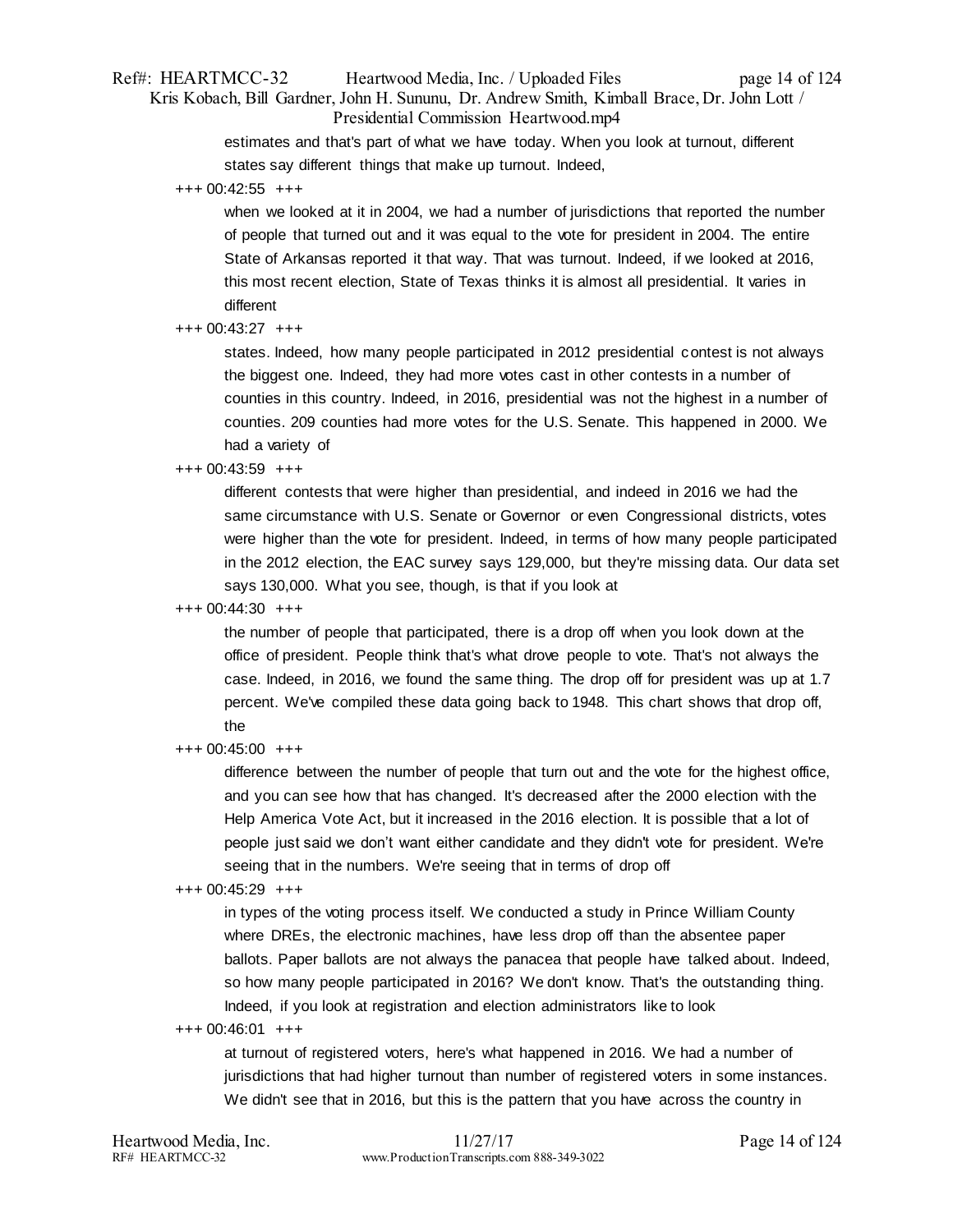# Ref#: HEARTMCC-32 Heartwood Media, Inc. / Uploaded Files page 15 of 124 Kris Kobach, Bill Gardner, John H. Sununu, Dr. Andrew Smith, Kimball Brace, Dr. John Lott / Presidential Commission Heartwood.mp4

terms of the turnout percent of total registration. Indeed, and we do have turnout of voting age population, there are four counties that are reporting

+++ 00:46:31 +++

more than 100 percent turned out, but all of them have less than 530 voters in that county. It's the small counties that are the problems in this instance. Indeed, in terms of citizen voting age population, those same four counties had more than 100 percent. So the question also comes up is what demographic factor has the largest range in people that register and

### +++ 00:47:02 +++

people that turned out. The Census Bureau's biennial voting studies back to 1964, we've studied those, and whether or not people are registered or they have voted. People think that age is the difference and makes the difference. That's not the case. Some people think that race is the difference and that's not the case. People think that income is the difference. That's not the case. What is the biggest difference is

### +++ 00:47:31 +++

home ownership. Indeed, when people own their home and own their shelter, they have a bigger interest in the local community and they turn out and vote as opposed to if they were renting. The renters are not turning out. So if you are involved in the community, if you own your home, that's what's going to cause people to do it. So I believe it's important to study all data,

### +++ 00:48:02 +++

to know their pluses and minuses, to be aware of their idiosyncrasies and their nuances, to seek clarification when data doesn't appear correct, to understand their relationships and to view their variations over geography and time, but to be cognizant of people's spin on the data. Indeed, let the data tell the story. After all, data is our middle name, Election Data Services. Thank you very much.

### +++ 00:48:35 +++

**Karl Kobach:** Thank you, Mr. Brace. And just for everyone's edification, the bells are the two minute warning and the please wrap it up bell. So but there's so much information to digest here, so-- Oh, no, don't worry about it, I think all of us were wanting more. and so hopefully we can get more information in the Q&A. Let me just say a few more words about Dr. John Lott. He's as I mentioned the founder and President of the Crime Prevention Research Center. He's probably most well-known for his research that he's published

### +++ 00:49:06 +++

on the second amendment and his statistical analysis of gun ownership, but he's a prolific author both in academic publications and in popular publications and has conducted research on voter issues as well, a great deal of research. And he conducted a study that examined the impact of election administration reforms in preventing fraud and how that affected turnout and he is going to share some of that information with us. Dr. Lott.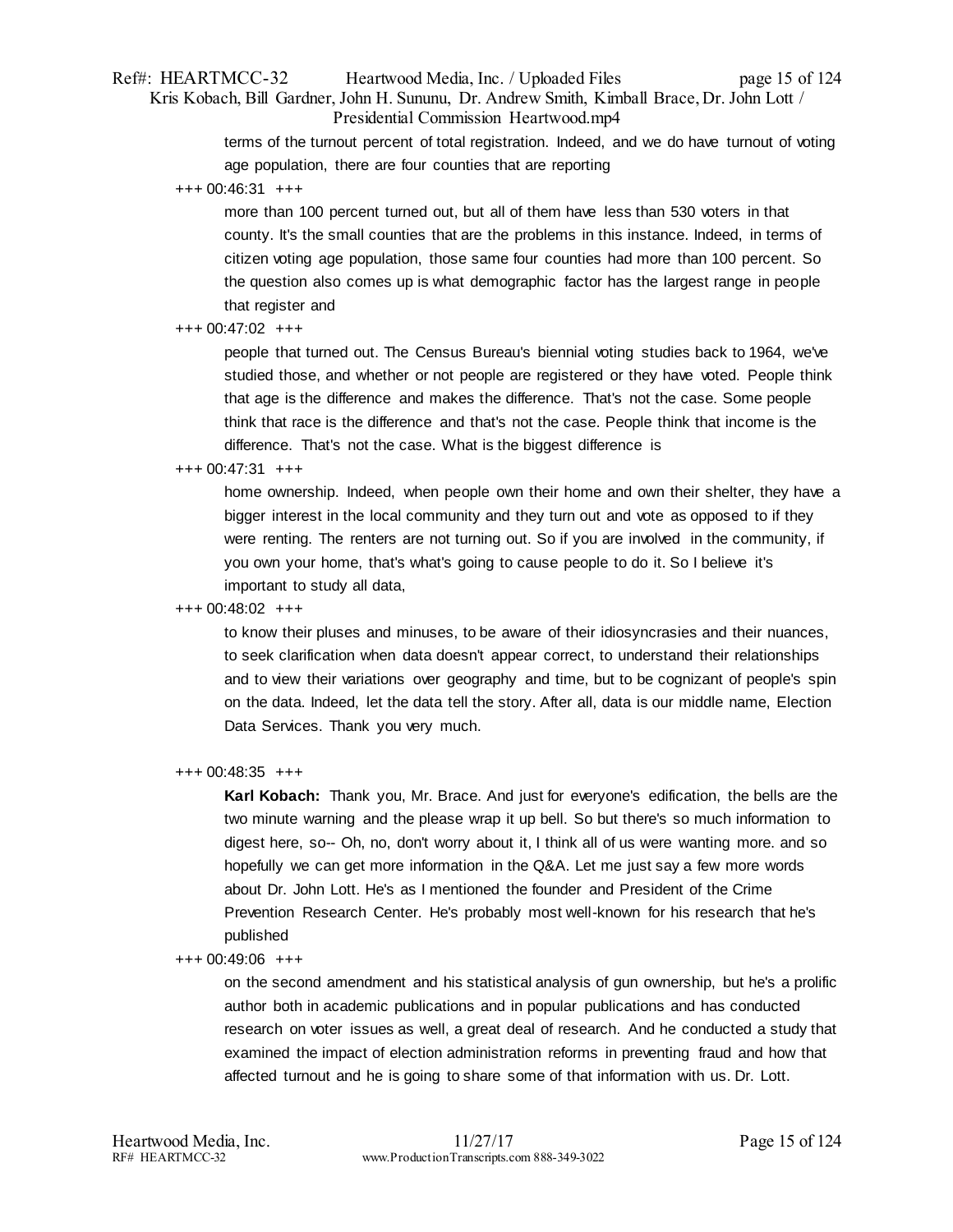# Ref#: HEARTMCC-32 Heartwood Media, Inc. / Uploaded Files page 16 of 124 Kris Kobach, Bill Gardner, John H. Sununu, Dr. Andrew Smith, Kimball Brace, Dr. John Lott / Presidential Commission Heartwood.mp4

+++ 00:49:37 +++

**Dr. John Lott:** Well, thank you very much to the Commissioners for inviting me to talk and particularly Secretaries Kobach and Gardner. I appreciate you having me here today. Before I get started, I just want to say one thing about Kimball. There are probably seven of my academic papers that I don't think I could have published if it wasn't for Brace giving me the data that he had there and just he's been like the only source that's collected a broad range of different types of data.

**Kimball Brace:** That's why I have gray hair, yeah. <laughs> [ph?]

+++ 00:50:09 +++

**Dr. John Lott:** And I'm sure I'm not the only academic who would have to maybe almost have him as a coauthor, given how many papers he's made possible that wouldn't have been possible otherwise. So I just-- I just felt I had to mention that. Well, you know, there's as was mentioned earlier by Secretary Gardner, this has become a very partisan issue. And you have Republicans generally worrying about ineligible people voting and

+++ 00:50:38 +++

Democrats largely thinking that the Republicans are just imagining things. I would like to just make a suggestion that might possibly help overcome part of this problem and that is think about applying the background check system that we use for purchasing guns, the NICS System, for voting. And you know, Democrats have long been concerned about voter

+++ 00:51:08 +++

suppression and but they've also long lauded the background check system on guns saying it's simple, accurate, in complete harmony with the right of people to be able to go and defend themselves. And I can provide you, literally, and I'm sure others can too, with literally hundreds of quote by leading politicians on this from both parties. But here's one from Senate Minority Leader Chuck Schumer just recently where he talked about how great the NICS

+++ 00:51:40 +++

system worked. He said, "It makes our communities and neighborhoods safer without in any way abridging rights or threatening a legitimate part of the American heritage." So, you know, this notion that it's not going to in any way interfere with people's ability to go and purchase guns for self-defense I think is an important point. And I'll focus on that more in a minute just in terms of, you know, if they don't believe it suppresses people's ability to defend

+++ 00:52:08 +++

themselves, would we believe that using this system would suppress people being able to go and vote? Now what does the NICS system do? As Secretary Kobach noted, I've done a lot of research on gun issues. The NICS system is actually very close in many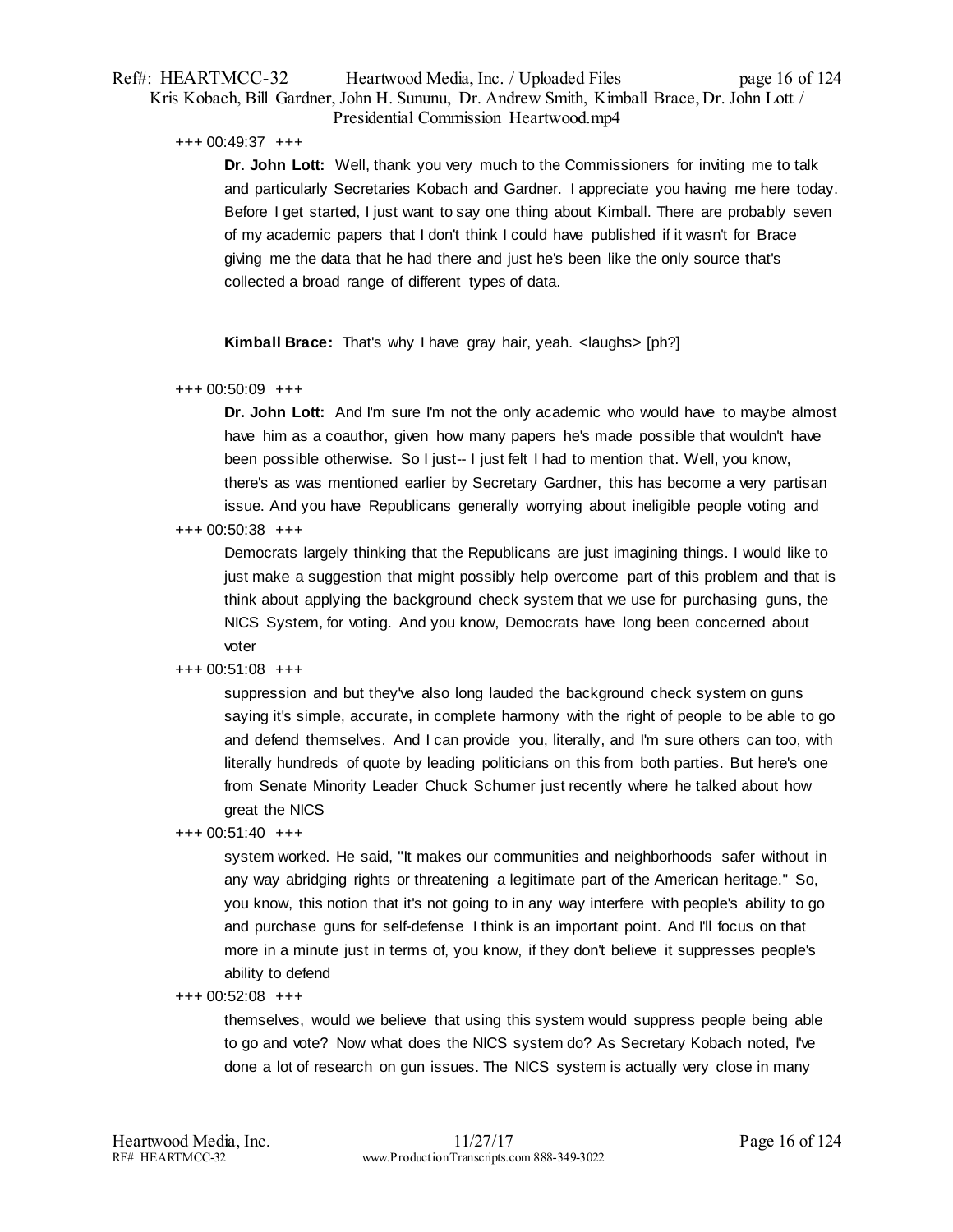# Ref#: HEARTMCC-32 Heartwood Media, Inc. / Uploaded Files page 17 of 124 Kris Kobach, Bill Gardner, John H. Sununu, Dr. Andrew Smith, Kimball Brace, Dr. John Lott / Presidential Commission Heartwood.mp4

ways to what we care about, whether people can legally vote. There's some things that it includes that we wouldn't disqualify people from voting, and in some cases the

+++ 00:52:37 +++

reverse is true. But if you look at criminal histories, if you have a felony or a misdemeanor of domestic violence, you'll be disqualified from being able to go and own a gun. But, you know, and obviously, domestic violence isn't going to disqualify somebody from being able to go and vote. And not in all states does felonies matter. There's 34 states where it matters to at least some degree. Nine of those it can be a permanent disqualification. In

### +++ 00:53:08 +++

another 25 states, according to the National Council of State Legislatures, it can be a disqualification while the person's on probation or parole. The NICS system also checks whether a person is an illegal alien, has a nonimmigrant visa or has renounced their U.S. citizenship, all things that would prevent somebody from being able to go and vote. The one thing that the NICS system doesn't flag is whether people are on immigrant visas, but presumably that could be

# +++ 00:53:39 +++

added into the system. But in any case, what happens when a NICS check is done is it tells you the reasons why somebody's been flagged. And so a state, you know, the Secretary of State today, could go and use the NICS system technically to be able to go and do these types of checks. They would see whether or not the particular thing that flags the person is relevant for the state law or not and go from there. Now, there are

# +++ 00:54:14 +++

some issues with NICS, being able to go and use it for voting. And probably the most relevant is just the cost. The fees that gun buyers have to pay on private transfers can be quite substantial. They can range from \$55 dollars in Oregon for a private transfer of a gun to \$175 dollars in Washington, D.C. You know, I don't think it would be anywhere near that when you're talking about the government doing it and I'll give

# +++ 00:54:44 +++

you a simple example. You look at Kentucky. Every month, Kentucky goes and compares its list of people with concealed carry permits for the NICS check to see whether or not those people have picked up something that would disqualify them. And essentially just using the computer database rather than having to check each person as they come in, which is a much more costly process. Kentucky has been able to do this monthly check on NICS at a very low cost. And obviously,

### +++ 00:55:18 +++

because of the 24th Amendment you couldn't charge the voters for this type of thing, but that relatively low cost could be picked up by the states. And, you know, it's not like people would believe that this would be costless [ph?] anyway to figuring out whether somebody is eligible to go and vote. But, you know, just the question that I just want to leave you with here is I can think of problems with the NICS system, but generally you face an issue here and that is the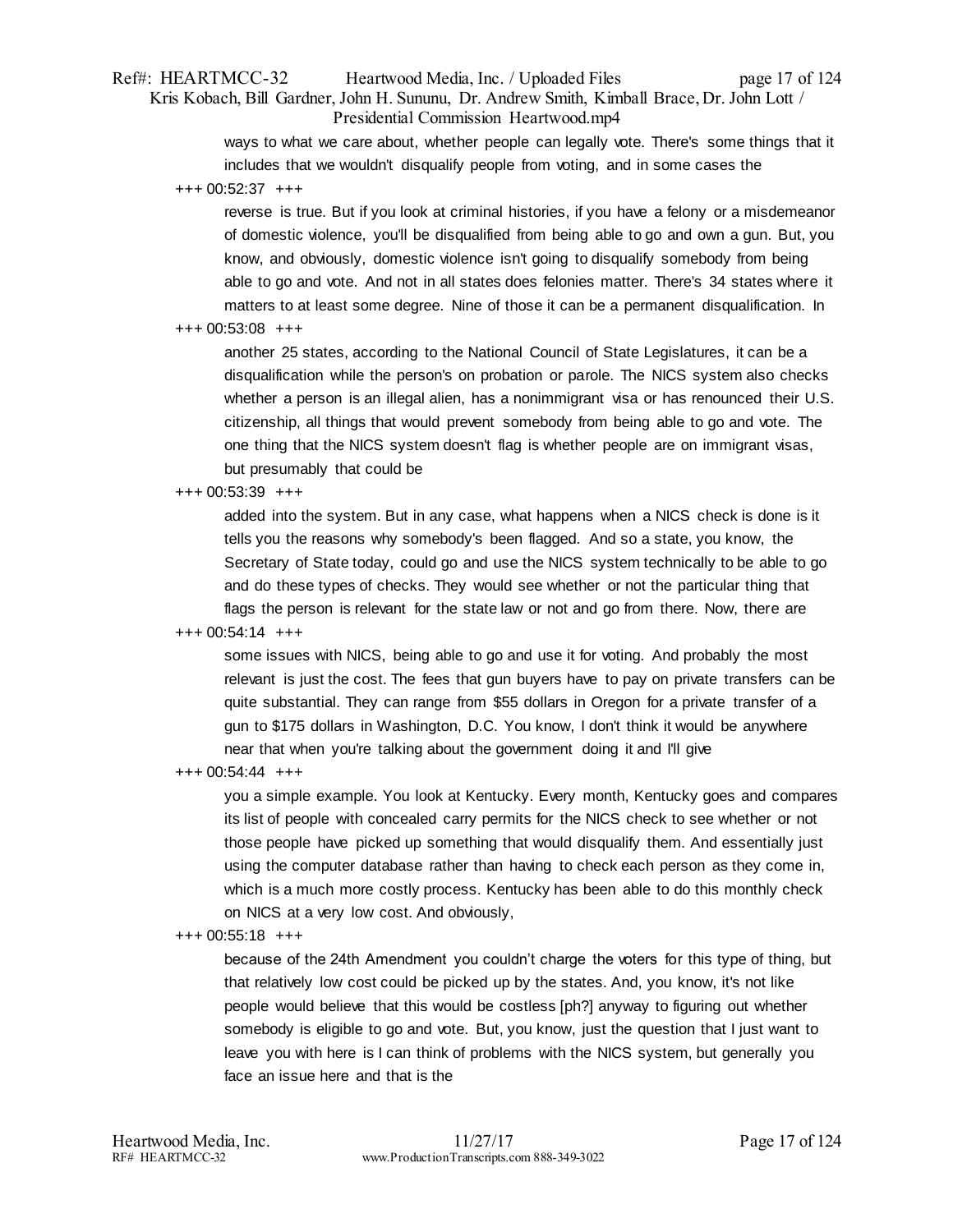# Ref#: HEARTMCC-32 Heartwood Media, Inc. / Uploaded Files page 18 of 124 Kris Kobach, Bill Gardner, John H. Sununu, Dr. Andrew Smith, Kimball Brace, Dr. John Lott / Presidential Commission Heartwood.mp4

+++ 00:55:50 +++

Republicans generally think there's ineligible people voting; Democrats, who profess strong faith in the NICS system working and not improperly disqualifying people.

### +++ 00:56:03 +++

It might be a solution that might please both sides. It might be a way the democrats could use a system which they claim works very well to go and essentially prove to republicans in a sense that there's not fraud. Or allow republicans to see whether or not fraud might be occurring or not in their states. There's issues that I can talk about that I have problems with the NICS system but I think all of them very easily fixed. Now, the other thing that I was

### +++ 00:56:35 +++

supposed to talk about and wanted to talk about was some research that I've done on vote fraud and voter participation rates. And we've heard discussions so far today about the fact that there's concerns about making voting costly. And there's also increasing returns to getting rid of fraud. Both Governor Sununu and Professor Smith have talked about the perception

### +++ 00:57:04 +++

of fraud that might occur and the impact that that could have on people's willingness to go and vote. Obviously, Secretary Gardner's comments earlier about whether people understand the process or whatever that could also impact whether people think the system is operating properly or not. But it's this issue of perception, not necessarily whether even fraud is actually occurring which can be important. Now, there's a lot of different ways that people try to

# +++ 00:57:35 +++

evaluate whether people perceive vote fraud as a significant problem. One thing is polling. And Professor Smith has alluded to some of these things. One of the issues that you have with polling is that polling can be self serving to some extent. If you have partisans on one side or the other and they went to go-- their political views could, in some sense, affect the answers that they give more than what they actually think something is occurring or not, though it may be the best way in some cases for us to find

### +++ 00:58:06 +++

out what's happening. Other research can look at empirical impacts of photo IDs, for example, on voter participation rates. But one thing that you see generally in the research that's been done has been to focus on something like photo IDs and not taking into account that there are many other types of laws that are changing. We've heard some discussions about absentee ballots and other things that can affect or mail in voting that can affect fraud. And even other

### +++ 00:58:39 +++

things that can affect voter participation rates like election campaign regulations. So now there's almost 100 countries around the world that require voters present a photo ID in order to vote. And a lot of the debate that we've had in terms of government issued photo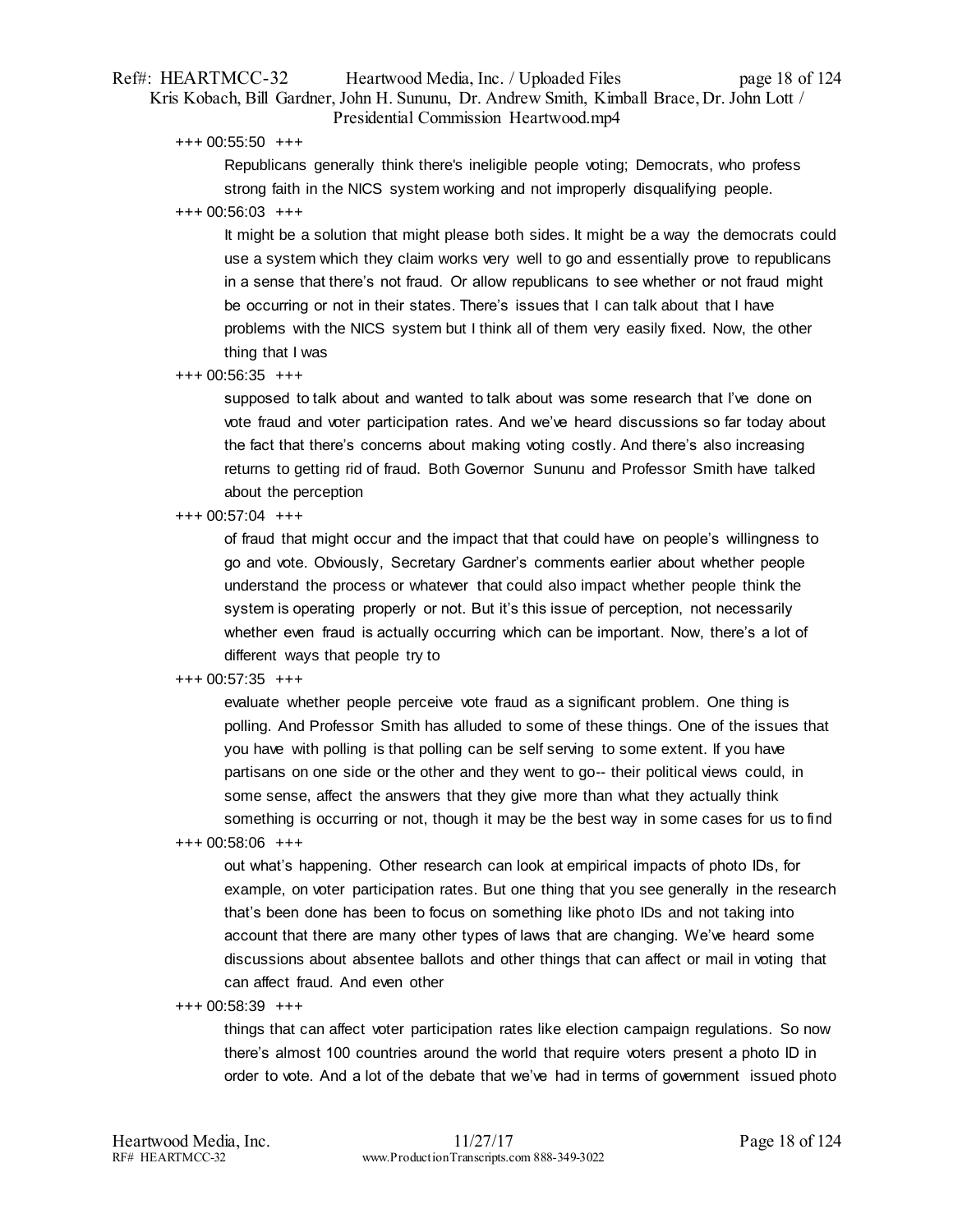# Ref#: HEARTMCC-32 Heartwood Media, Inc. / Uploaded Files page 19 of 124 Kris Kobach, Bill Gardner, John H. Sununu, Dr. Andrew Smith, Kimball Brace, Dr. John Lott / Presidential Commission Heartwood.mp4

IDs has been to look at what percentage of the population doesn't have let's say a driver's license

+++ 00:59:10 +++

or some other type of government issued photo ID. As an economist, I guess, what I would point out is that that doesn't take into account how people can adjust their behavior. And I'll just give you a simple analogy. And that is you look at taxes. Often, what's done in order to predict the impact of let's say increasing tax rates is they assume everybody will behave exactly the same. But, of course, as an economist I would tell you if you raise the tax rate people may work less and you're not going to get maybe

+++ 00:59:41 +++

the same revenue. Now, maybe in an empirical debate, how much less they're going to work, okay, but it's pretty clear they're going to work less to at least some degree whether it's a tiny bit or a lot may affect, obviously, how much more tax revenue you're going to get. But the same exact point applies when you're talking about looking at something lik e whether people already have government issued photo IDs or not because as you change the return to them having photo IDs some people who may not have felt it was

# +++ 01:00:11 +++

worthwhile to go and get it before, may find they can easily go and get them now. And a probably slightly better measure is to look at the percent of registered voters who currently have IDs before the IDs were required. But, again, this suffers from the same problem that I just mentioned previously. And it ignores the fact that as Brace has talked about in his work you may be dealing with a number of dead people

# +++ 01:00:41 +++

or other inactive voters who shouldn't be there for other reasons and may have been excluded on the ID, the government issued ID list already. There's one example I wanted to go and bring up and that is our neighbor to the south. Mexico had major election reforms in 1991. Reforms that, I think, many people would regard as very draconian. But Mexico up until that point had had a massive history of voter fraud. I

+++ 01:01:12 +++

don't think most people would put any weight on voter turnout rates prior to the late 1980s. The history of stuffing ballot boxes is widely known there. And so what Mexico did in 1991 was to require that people have one particular form of photo ID to be able to go and vote that contains both a photo and a thumbprint. And this notion of registering by mail is not even

### +++ 01:01:42 +++

close to what they have. A person must go in person to register to begin with. They must go in a second time to go and actually pick up the ID. The photos and the thumbprints are done by the government officials when they go in. And in order to register the person must have at least-- must have a birth certificate or other proofs of citizenship, another form of government photo ID that's already issued and a recent utility bill. And particularly when they first started this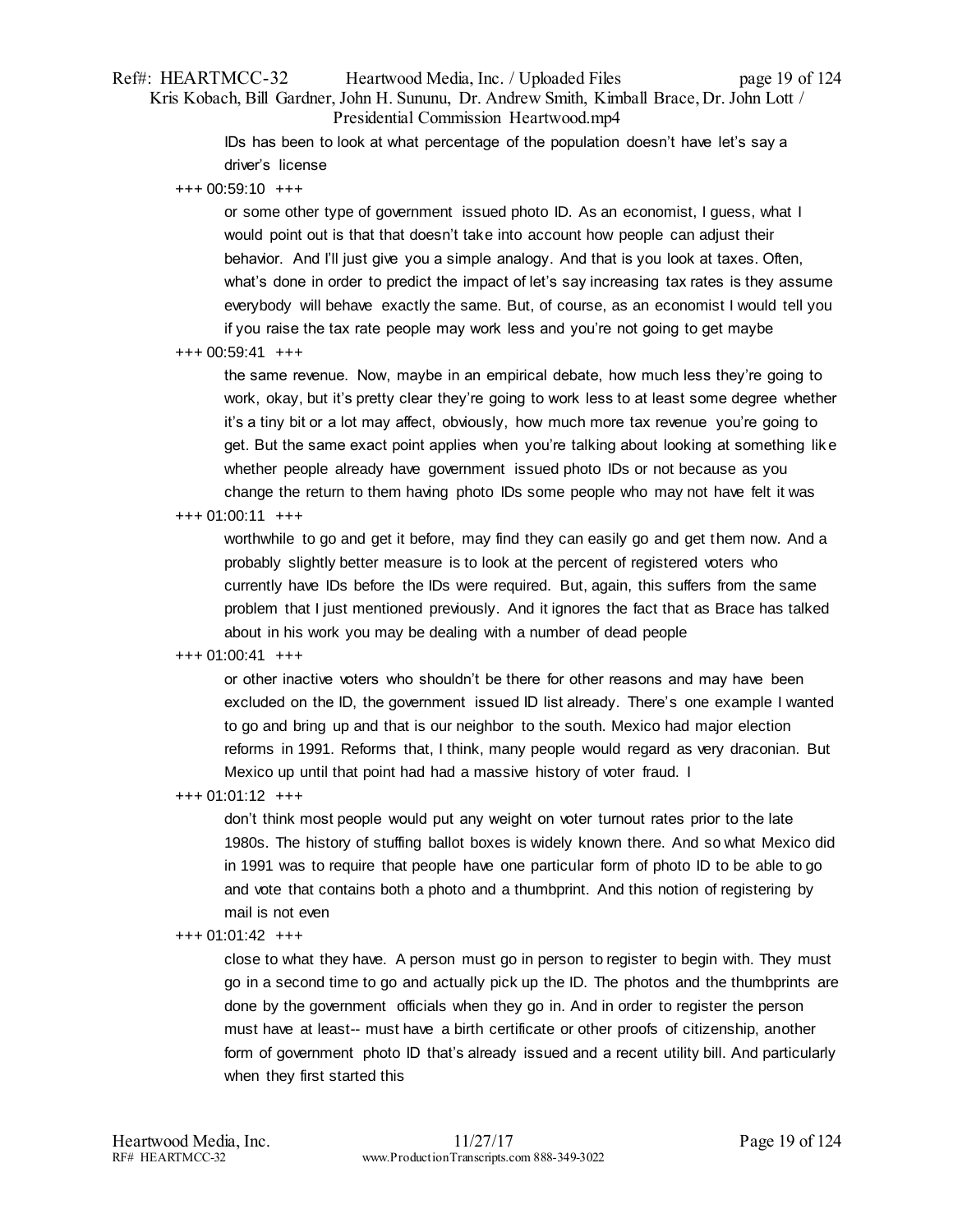# Ref#: HEARTMCC-32 Heartwood Media, Inc. / Uploaded Files page 20 of 124 Kris Kobach, Bill Gardner, John H. Sununu, Dr. Andrew Smith, Kimball Brace, Dr. John Lott / Presidential Commission Heartwood.mp4

+++ 01:02:12 +++

process people in some cases had to travel 100 miles to be able to go and register to vote, particularly, in rural areas in Mexico. So it wasn't like a simple process. It was costly. You'd have to go multiple times. One would think this would dramatically reduce the voter participation rate. And they also banned absentee ballots at the same time. Absentee ballots weren't allowed until 2006. So what would these requirements do to voter turnout? You would think the

# $+++$  01:02:44  $++$

cost impact would be to dramatically reduce it. But given the history of fraud stuff and stuff there you could think some of the comments that were made, you know, Professor Smith's discussion about the integrity of the system affecting it. Well, you can see what happens here. In 1988, the last year that they had before the reforms that they had an ID they had 51.6 percent voter participation rate. Nineteen ninety-four the first presidential election where it was in

### +++ 01:03:16 +++

effect, it was up to 77.2 percent. So despite all these dramatic increases in cost they had a huge almost 26 percent increase in voter participation rates. It fell down after that, but it was still substantially higher than it had been immediately prior to the reforms. So there's basically three things that happen here. One you can have a cost to voting which can reduce the number of people who vote. You can call this the discouraging voter hypothesis.

# +++ 01:03:47 +++

You can also have it so that you eliminate fraud. And eliminating fraud could also reduce the perceived rate that people are actually participating in voting. And then so both of those go in the same direction. On the other hand, you have increased participation by kind of ensuring integrity. Now, all of these things can be occurring at the same time. The question is what dominates and I'm going to kind of skip ahead a little bit. But there's lots of different types of voting

+++ 01:04:16 +++

rules that we have. Rules that make fraud harder, photo ID, non-photo ID. Provisional ballots, there are questions that go either way. I'm not going to take the time to go through that now. Things that can fraud easier, same day registration, absentee ballots, registration by mail, voting by mail, pre-election poll voting. We can talk about all of those things how they should be included one way or the other. And there are other things that affect voter turnout. I'm not going to go through all of them because Brace and

+++ 01:04:46 +++

Smith have talked about things like demographics and income there. But you have campaign finance laws. There's a large literature among economists and political scientists about whether this entrenches incumbents, makes elections less close. And would therefore retard voter participation rate. Also how effectively money is spent. You have races for the presidency, governorship, senate, whether they're occurring, how close they are. You have ballot initiatives, other things, demographics that we can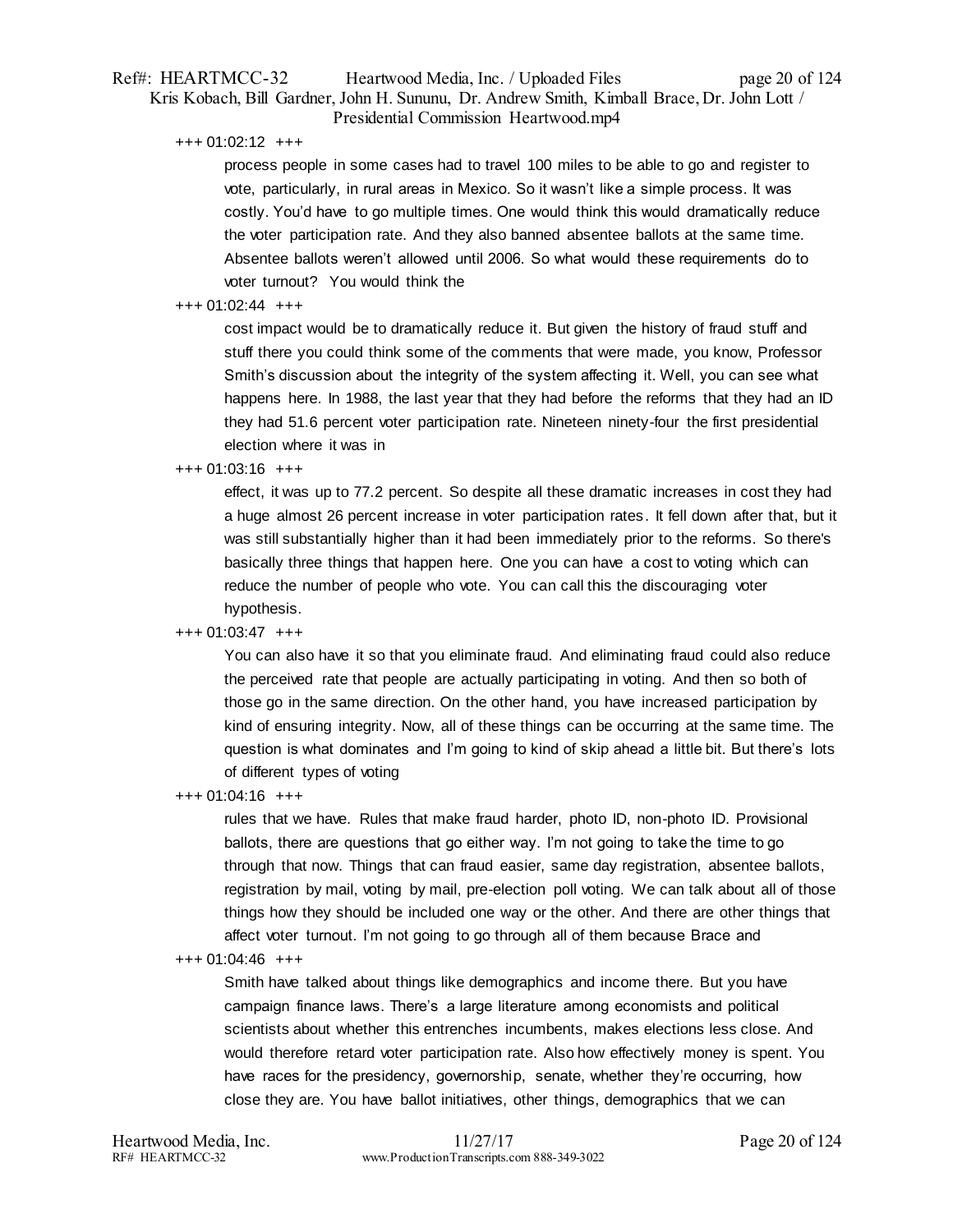# Ref#: HEARTMCC-32 Heartwood Media, Inc. / Uploaded Files page 21 of 124 Kris Kobach, Bill Gardner, John H. Sununu, Dr. Andrew Smith, Kimball Brace, Dr. John Lott / Presidential Commission Heartwood.mp4

+++ 01:05:16 +++

include. And in the study that I did I looked at data from 1996 to 2006. I've county level data. And just to have some idea-- I think I have a minute left so I'll just try to go through this quickly. You can just see here how important it is to account for all of these different factors that are changing. So photo ID regulations. In '96 you only had 1 state. You had 8 states by 2006. Non-photo IDs went from 15 to 45.

# +++ 01:05:49 +++

Absentee ballots went from 10 to 27. Provisional ballots went from 26 to 46. I could go on. But the point is you're having so much changing that if you're only looking at one type of measure there let's say photo IDs it's very hard to get an accurate picture of what's happening. And I'm just going to summarize the results that I have at this point and that is if you don't control for anything, you basically find no change, no statistically significant change in voter

# +++ 01:06:19 +++

participation rate from photo IDs. You see some increase when non-photo IDs are there. If you start controlling for the different factors that I'm saying you basically see no change in the results for photo IDs, some impact on non-photo IDs. One of the things that I also try to do is to pick areas where there's this particular perception of fraud these so-called hotspots of voter fraud. One can argue whether they're really there or not. If other people have other lists

# +++ 01:06:48 +++

I'm happy to go and try to and test those types of things. But there's at least some evidence that places where there's a large perception of voter fraud having things that make fraud more costly whether it's just a perception they're getting rid of or actual fraud I can't tell. But at least there seems to be significant increases in voter participation rate. So I greatly appreciate the time and thank you all for letting me talk to you.

# +++ 01:07:15 +++

**Kris Kobach:** Thank you very much. We now have, I hope, a significant period of time to ask some questions. I'll go ahead and get the ball rolling by asking the first question which is actually really directed at all three of you. And it goes to something that Dr. Lott was just talking about. So we see lots of polling data-- well, some polling data on why people vote. I'm wondering if any of you have seen data on why people don't vote? In the state of Kansas,

# +++ 01:07:47 +++

we are defending our proof of citizenship requirement. We're one of four states that have that. And one of the things we did in the process of discovery for the litigation is we conducted a poll and asked people who hadn't registered the reasons why they didn't register. And it was an open-ended question and none of them gave the response, "I didn't register because I didn't have a citizenship document," which was really one of the essential questions we were wondering about. I wonder has there been any polling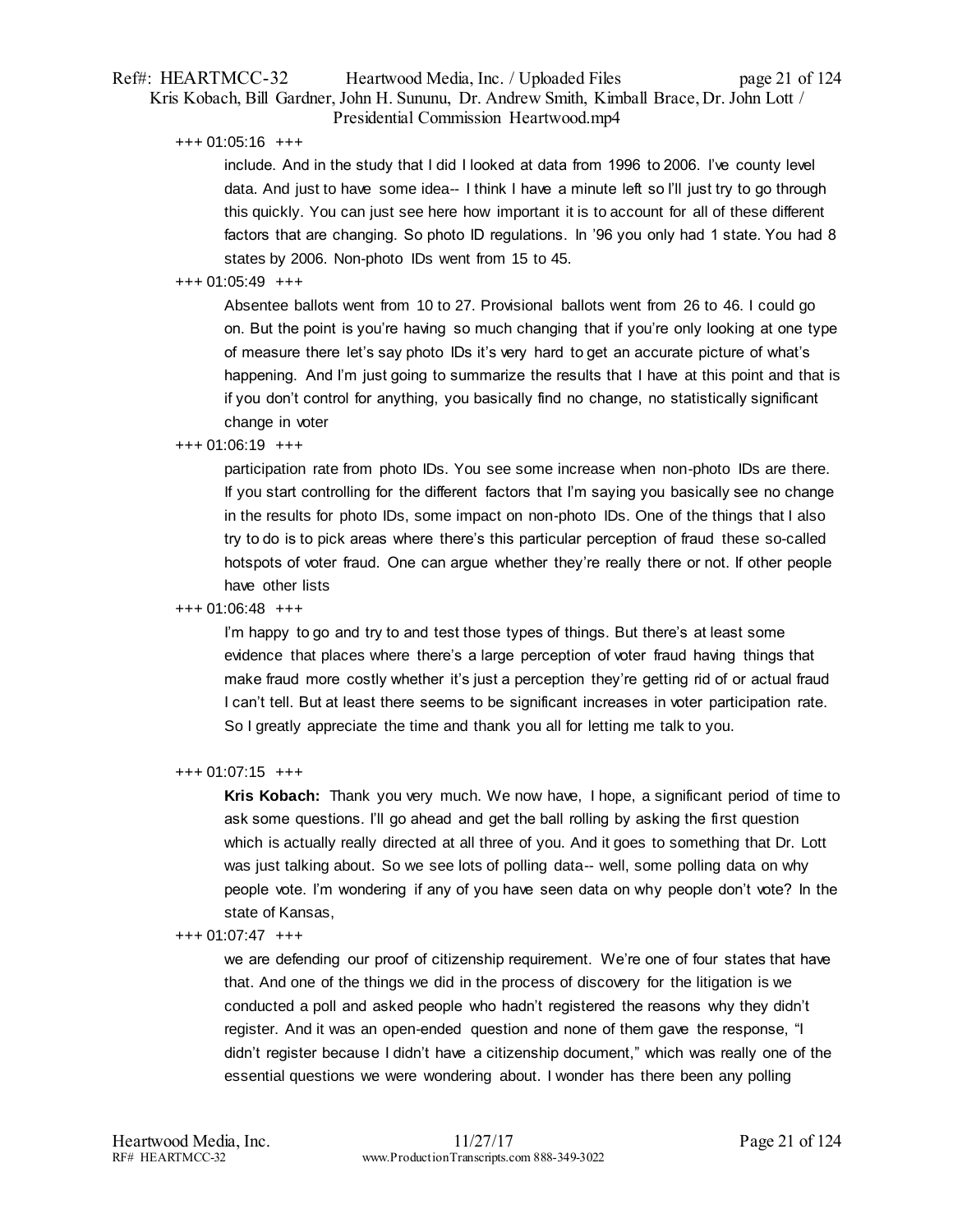# Ref#: HEARTMCC-32 Heartwood Media, Inc. / Uploaded Files page 22 of 124 Kris Kobach, Bill Gardner, John H. Sununu, Dr. Andrew Smith, Kimball Brace, Dr. John Lott / Presidential Commission Heartwood.mp4

### +++ 01:08:17 +++

of that question, not for registration but for voting? Why didn't you vote? And what are the reasons that people give for not voting? And then specifically, is there a significant percentage that say, "I didn't vote because I thought the election was going to be conducted unfairly." Any sort of fear, fraud or integrity related reason given for not voting.

# +++ 01:08:41 +++

**Andrew Smith:** The U.S. Census has conducted post-election studies going back quite some time. And the major reason that they see that people don't vote in a similar sort of question is that they just didn't bother. They weren't interested. They forgot. It was basically issues of convenience and non-interest were the major reasons. I can't recall whether or not concerns about fraud were mentioned. And as since it was an open-ended comment I'm sure there were probably some people that said that but it would be in the other bucket.

**John Lott:** I don't have anything to add.

# +++ 01:09:15 +++

**Kimball Brace:** I can tell you that the Census Bureau's numbers for 2016 are actually going to be coming out in another month. So it's some information that I think would be useful for you and the commission to take a look at because I think they're going to get into those kinds of questions with the newest data from 2016.

**Kris Kobach:** Okay. Thank you. Ken.

# +++ 01:09:39 +++

**Ken Blackwell:** Thank you. < clears throat > Let me first thank all three of you all for very thoughtful presentations. My first round of questions will deal with election administration, therefore, Mr. Brace, I want to start with you. One of the big issues across the last several elections is the whole notion of voter suppression. And one of the, I think,

### +++ 01:10:10 +++

misconceptions out there in play is that some central authority within a state as opposed to local boards of elections or townships make the decision about placement of voting machines. Secondly, there's this conception or misconception that these local authorities have shelves full of voting machines so that they should be able to anticipate changes in

### +++ 01:10:45 +++

voting patterns or turnout from one election to another. And I will just set this up for you by saying that in Ohio, in 2004, a very successful strategy that was implemented was to talk to students at Ohio State University with a population of 58,000 to say vote in Ohio as opposed to voting at home, which was legal. So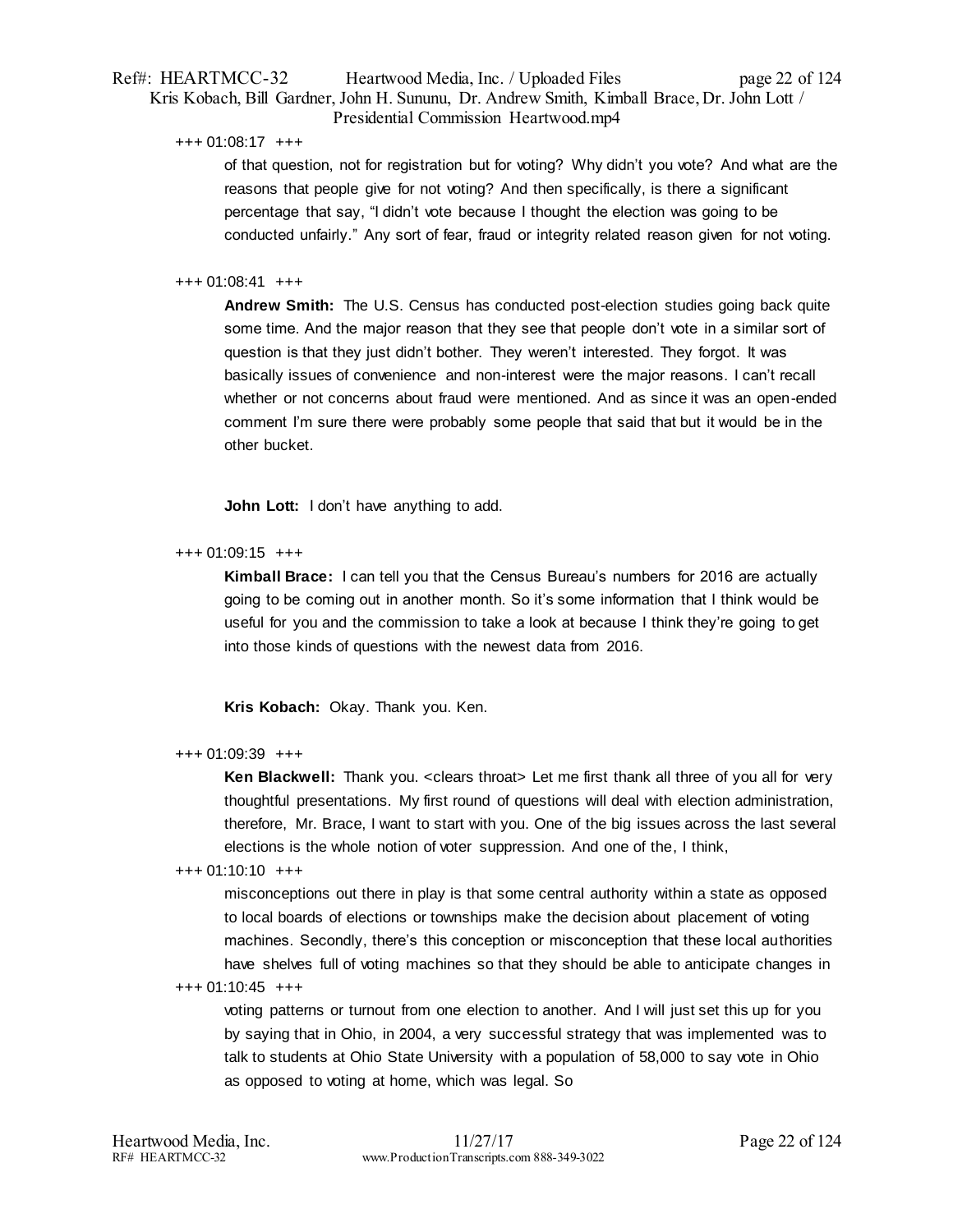# Ref#: HEARTMCC-32 Heartwood Media, Inc. / Uploaded Files page 23 of 124 Kris Kobach, Bill Gardner, John H. Sununu, Dr. Andrew Smith, Kimball Brace, Dr. John Lott / Presidential Commission Heartwood.mp4

### +++ 01:11:17 +++

that what happened was that there was a flood of voters in the precincts that really broke turnout records. And as a consequence, there were long lines. The misconception is that those long lines reflected a deliberate voter suppression as opposed to looking at the realities that it actually was a good strategy based on the fiscal constraints and the availability

# +++ 01:11:48 +++

of voting machines by local boards of elections. So how do we sort of right this record? Am I wrong? Are most voting machine decisions at the county board of elections level or local level? And how do they deal with those problems?

### +++ 01:12:07 +++

**Kimball Brace:** In most jurisdictions around the country it is at the county level or at the township level as you have here in New Hampshire where they make the decisions in terms of the allocation of machines. Now, in many instances they're governed by how many registered voters there can be a precinct and that determines under state law whether or not they need two machines or four machines or that sort of thing. So there's that variation. I was a member of

+++ 01:12:37 +++

the long lines commission in my county in 2013 looking at what we had the problems in Prince William County. And what we found is that indeed there was a problem of too many registered voters in a precinct. Their precincts were too large. And as a result, it was governed by how many machines they had at that point in time. But as a result we added fourteen more precincts to the county so that each of the precincts

# +++ 01:13:08 +++

could be smaller in size. That improved things immensely so that by the time we got to 2014 and 2016 we didn't have those long lines. The other thing that we've been encouraging in my county, Prince William County, is to absentee vote. Absentee vote ahead of time. We are a suburb of Washington D.C. people spend a lot of time coming from our county to get into D.C. to their workplace. Under Virginia law, if you're

### +++ 01:13:39 +++

going to be away from the county for eleven hours you can vote absentee. And so we encouraged people this time to vote absentee and we've seen a bigger increase. The absentee rate varies across the country, varies by jurisdiction. Basically, you see in New England and the upper northeast absentee rates tend to be lower. Absentee rates are better when you go

# $+++ 01:14:10 +++$

further west in this country. But that has a big impact on whether or not you've got the long lines.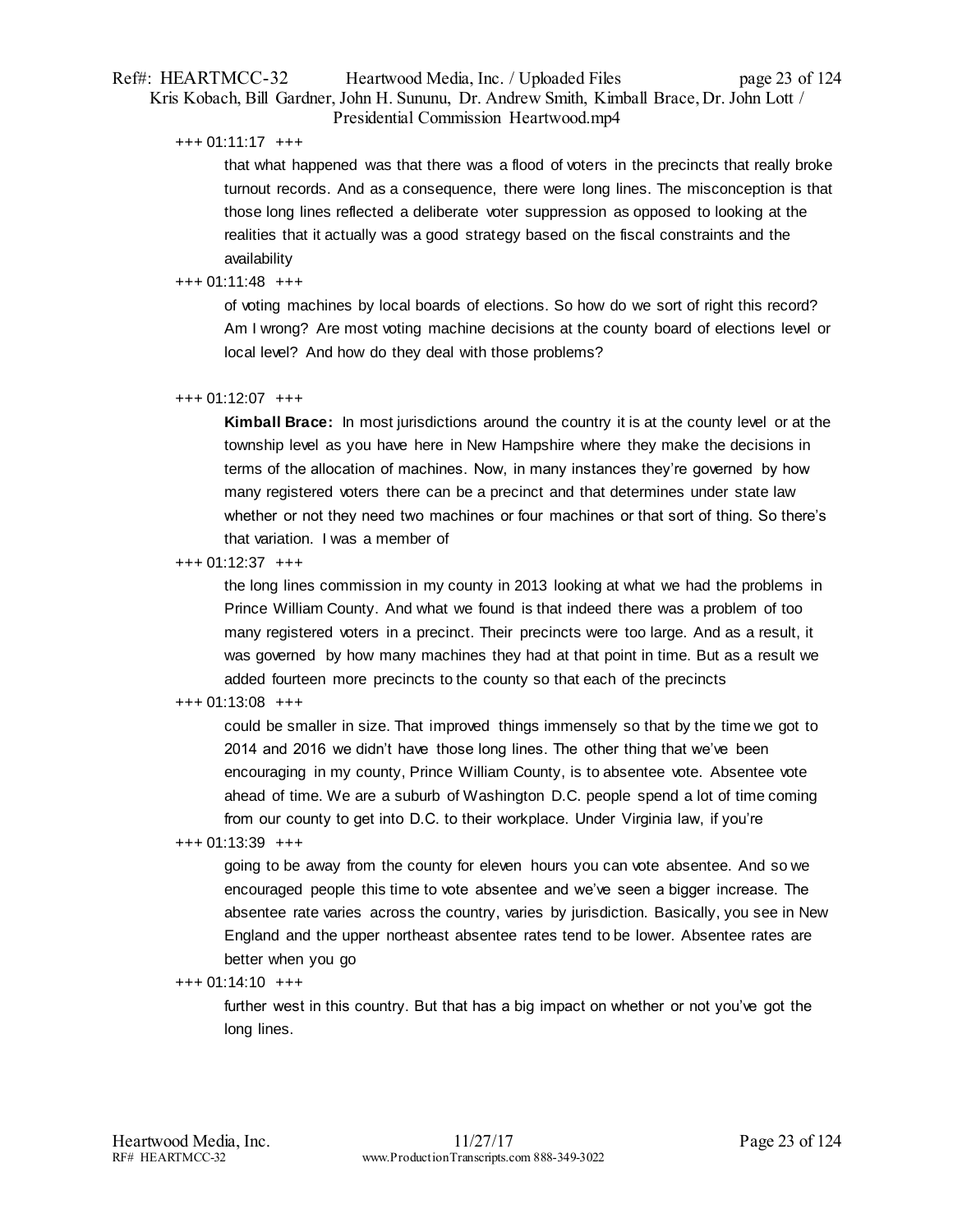# Ref#: HEARTMCC-32 Heartwood Media, Inc. / Uploaded Files page 24 of 124 Kris Kobach, Bill Gardner, John H. Sununu, Dr. Andrew Smith, Kimball Brace, Dr. John Lott / Presidential Commission Heartwood.mp4

**Ken Blackwell:** And I wanted to make sure we understood what-- so the fix was for the next election.

**Kimball Brace:** That's correct.

**Ken Blackwell:** There's very little you can do in the moment.

### +++ 01:14:25 +++

**Kimball Brace:** It is. In the moment, it's very, very difficult. I mean basically we were allocating machines in June for the November election. Now, one of the problems that we had in 2012 is that in June we had x-number of registered of voters, whichever it was. But we had a big increase in September. And that wasn't taken into account in terms of the allocation of machines because they had done it in June. And so that was another problem that we had. Again, we solved

### +++ 01:14:57 +++

that by changing the number of registered voters and increasing the number of precincts in the county.

### +++ 01:15:05 +++

**Ken Blackwell:** And let me just say for my colleagues, the reason I'm asking this question is because control of the narrative is so important. And the narrative has to be steeped in facts. So if the question is is the purpose of this commission to advocate things that would actually suppress votes, it would seem to me that we need to start off with the fact that things

### +++ 01:15:37 +++

occur in elections that are impacted by the financial constraints on election administration, the fact that these are locally controlled operations that in large measure are impacted by the financial status of the local authority. And secondly, impacted by the strategies conducted by the campaigns so that long

### +++ 01:16:06 +++

lines can, in fact, reflect political success in the execution of a campaign strategy versus the intentional creation of long lines to discourage voters from sticking around and voting.

# +++ 01:16:22 +++

**Kimball Brace:** Right. I think the financial consideration that you've outlined is very much key in this country. We don't provide enough money for the conduct of elections. And we don't know how much money is spent in the administration of election. It is a project that I would love to get into.

**Ken Blackwell:** Thank you.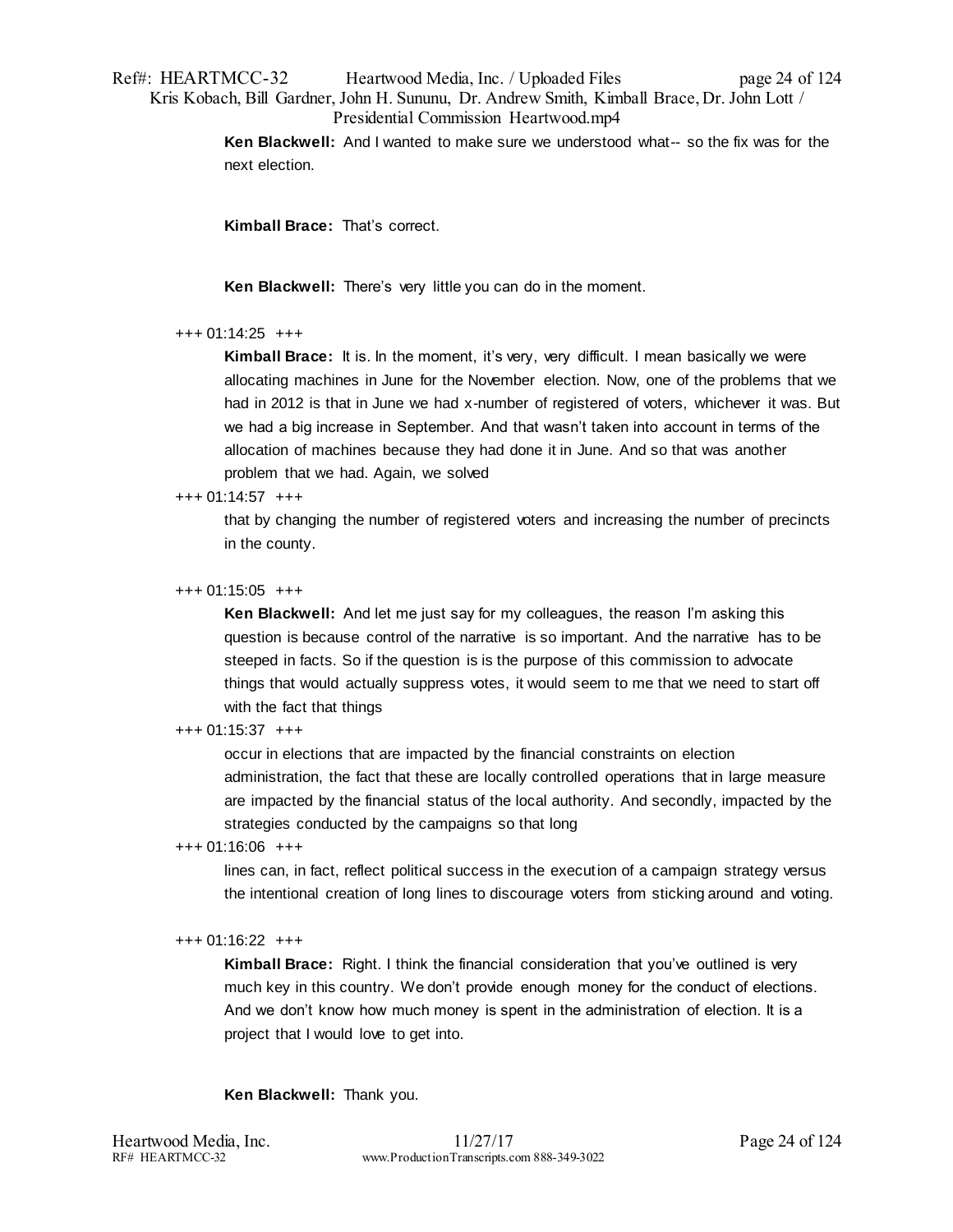# Ref#: HEARTMCC-32 Heartwood Media, Inc. / Uploaded Files page 25 of 124 Kris Kobach, Bill Gardner, John H. Sununu, Dr. Andrew Smith, Kimball Brace, Dr. John Lott / Presidential Commission Heartwood.mp4

**Kris Kobach:** Secretary Dunlap.

### +++ 01:16:46 +++

**Matthew Dunlap:** Thank you, Mr. Speaker Vice-Chairman. Thank again-- as former secretary of state, Ken Blackwell, I want to echo his thanks for you coming here and making these presentations today. I found them all fascinating. Mr. Brace, you said something that caught my ear which is that home ownership is the number one driver to turnout. Would it also follow that those would constitute the easiest demographic to identify?

### +++ 01:17:13 +++

**Kimball Brace:** Certainly. Certainly, it does. I mean the Census data gives you the demographics down at the very small level of what percent are homeowners versus what percent are renters. And, indeed, you can see that variation. If one-- and I always encourage election officials, administrators to take a look at their own county and take that data down at the precinct level to see how that varies in your own jurisdiction. We see in Prince William County immense

### +++ 01:17:45 +++

changes in terms of down at Woodbridge versus up in the northern part of the county. You can see that but it is governed an awful lot by that home ownership question.

# +++ 01:17:57 +++

**Matthew Dunlap:** Thank you. And Dr. Smith, you made a-- your presentation was wonderful. You did say something about in New Hampshire those who are domiciled versus citizens. Can you clarify that?

**Andrew Smith:** I can. I think Secretary Gardner could probably do a better job at this than I can.

**Matthew Dunlap:** I rely on academics.

<group laughter>

**John Lott:** That's a mistake.

### +++ 01:18:23 +++

**Andrew Smith:** The court rulings in New Hampshire say that the requirement for voting is that you are domiciled here which has been interpreted to mean that you spend most of your nights in the state. So this is a question that comes up routinely in election years. I live in Durham where the University of New Hampshire is, a big college town. We often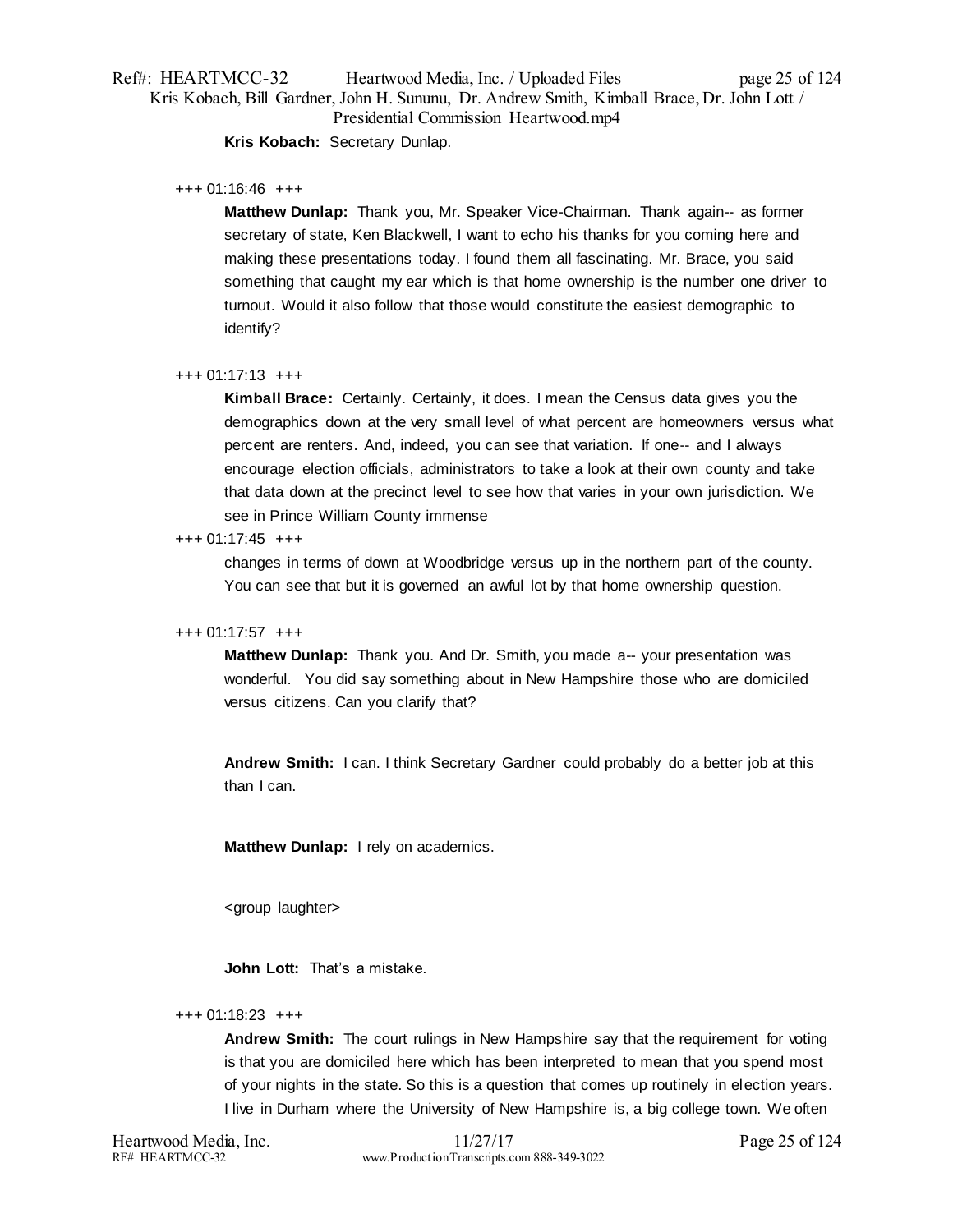# Ref#: HEARTMCC-32 Heartwood Media, Inc. / Uploaded Files page 26 of 124 Kris Kobach, Bill Gardner, John H. Sununu, Dr. Andrew Smith, Kimball Brace, Dr. John Lott / Presidential Commission Heartwood.mp4

get complaints that there are college students who are out of state students who are voting. But it is legal in New Hampshire for you to have a Massachusetts's driver's +++ 01:18:52 +++

license and have Massachusetts's plates on your cars and pay out of state tuition to the university and still be eligible to vote because you are domiciled in New Hampshire, meaning that you spend most of your nights here. So there is a distinction in the law between citizenship and domicility [ph?] in New Hampshire.

### +++ 01:19:10 +++

**Matthew Dunlap:** And I find the point fascinating because we did a study in the state of Maine some years ago when we were looking at establishing a residency requirement to get a driver's license. And we found in the 38 titles of Maine law there's got to be at least 25 categories of definitions for what constitutes a resident. And it does seem to cast a pretty board net. And interestingly enough probably the most serious qualifications for citizenship would be to get a resident hunting or fishing license,

### +++ 01:19:40 +++

mostly to keep people from New Hampshire from shooting all of our deer I would imagine.

<group laughter>

**Andrew Smith:** We got plenty of our own.

### +++ 01:19:47 +++

**Matthew Dunlap:** So I think along that line that's something for us, I think, to bear in mind is that among the several states these are questions that have great variety. But the issue of where's your pillow seems to be a key question here in terms of your ability to vote versus having-- being a homeowner is different. I mean I know I was having this conversation this morning before I settled in Old Town for one academic year as a graduate student, which was 28 years ago which is reflective probably more of my

+++ 01:20:20 +++

inertia than it is my academic abilities as a graduate student. It's not been that long of a year. I didn't plan on staying there but I did. And what we find is that, you know, in my life I mean I think I've lived in about eight different places. I moved six times in five years. And I think that's fairly typical for young professionals and students and others who move around a lot and that's something that makes it harder to track if they don't own that home and stay put and they're reliable.

### +++ 01:20:47 +++

**Kimball Brace:** It is another interesting fact coming from the Census Bureau is that basically about seventeen percent of the American public moves every year. That's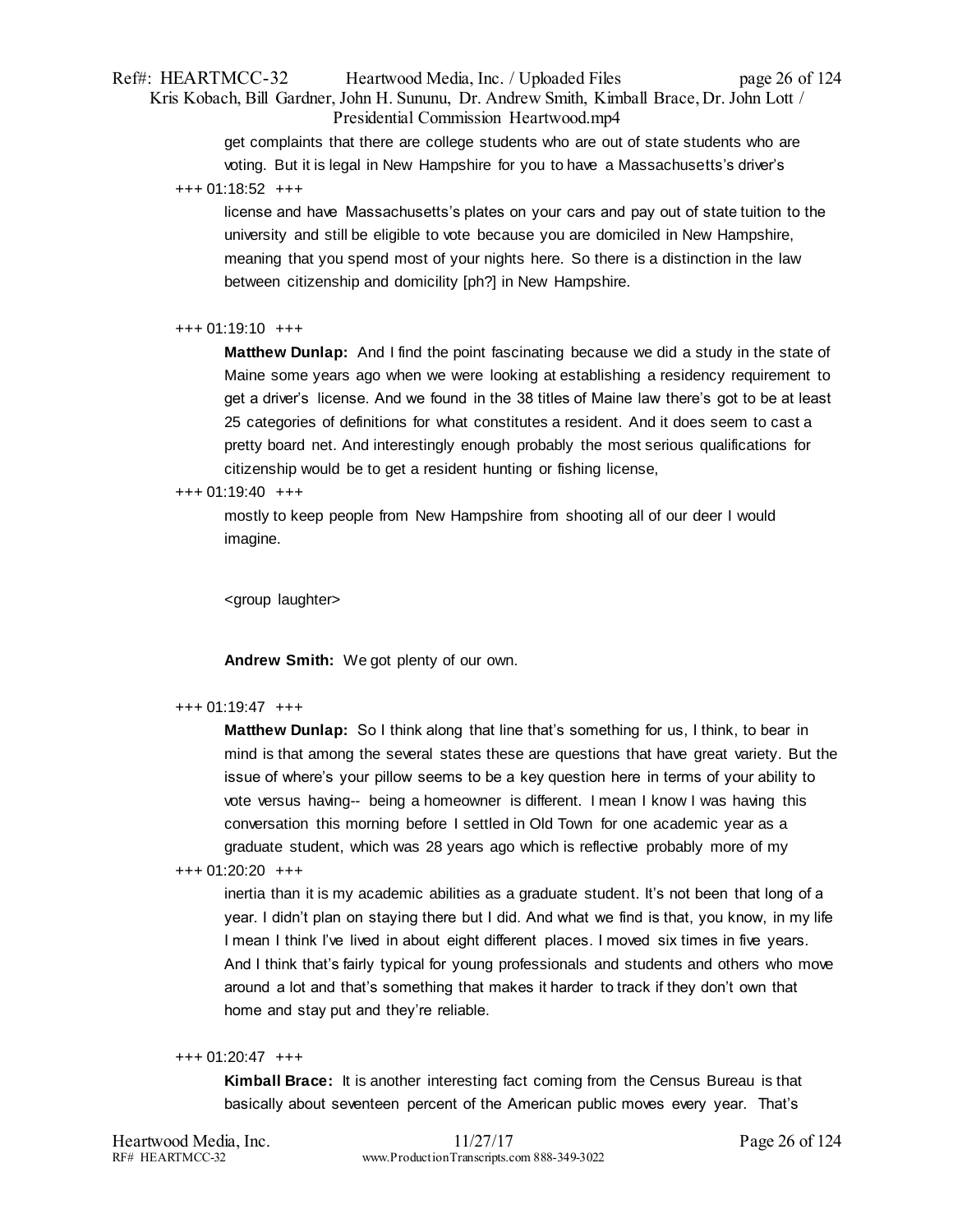# Ref#: HEARTMCC-32 Heartwood Media, Inc. / Uploaded Files page 27 of 124 Kris Kobach, Bill Gardner, John H. Sununu, Dr. Andrew Smith, Kimball Brace, Dr. John Lott / Presidential Commission Heartwood.mp4

phenomenal. Now, that has come down since the 2008 problem with the recession and that sort of thing. It dropped down to about eleven percent. But that's the amount of change that they see every year.

### +++ 01:21:14 +++

**Andrew Smith:** Could I just emphasize that specifically to New Hampshire. Between 2000 and 2008 about one-third of our potential voters were different people and that was similar. It was 30 percent between 2008 and 2016 where about a third of the potential voters were different people than they were prior. So looking for trends and trying to figure out what's going on is a very difficult thing when you do have that kind of mobility.

**John Lott:** It's the same people who are moving.

### +++ 01:21:40 +++

**Matthew Dunlap:** And I'll conclude, Mr. Vice-Chairman, I think the thing that serves as something of a touchstone for all of us here is that regardless of whether or not people move six times in five years or they live in the same house their whole lives, you have to be very careful when we're talking about things like additional security layers or additional integrity measures is that we are talking about citizens who have a fundamental right to vote and we need to be mindful of that.

### +++ 01:22:06 +++

**Kris Kobach:** Secretary Gardner had a follow up question to Secretary Dunlap's and then we'll go to Commissioner McCormick after that.

**Bill Gardner:** Thank you. This is directed to you, Kim.

# **Kimball Brace:** Okay.

### +++ 01:22:16 +++

**Bill Gardner:** This commission had requested public information. It asked for only what is actually legally public in each state in the country. With all of the work you've done over the years, are you aware of any state that does not provide the public in that state information like who voted in the election, whether someone did or not, a list of the names of

### +++ 01:22:49 +++

those who were registered and able to vote, so that the request that the commission made was that even if a state only made public the name and address of a person, that if that state sent that information that was in compliance with the request that this commission made. So are you aware that there are any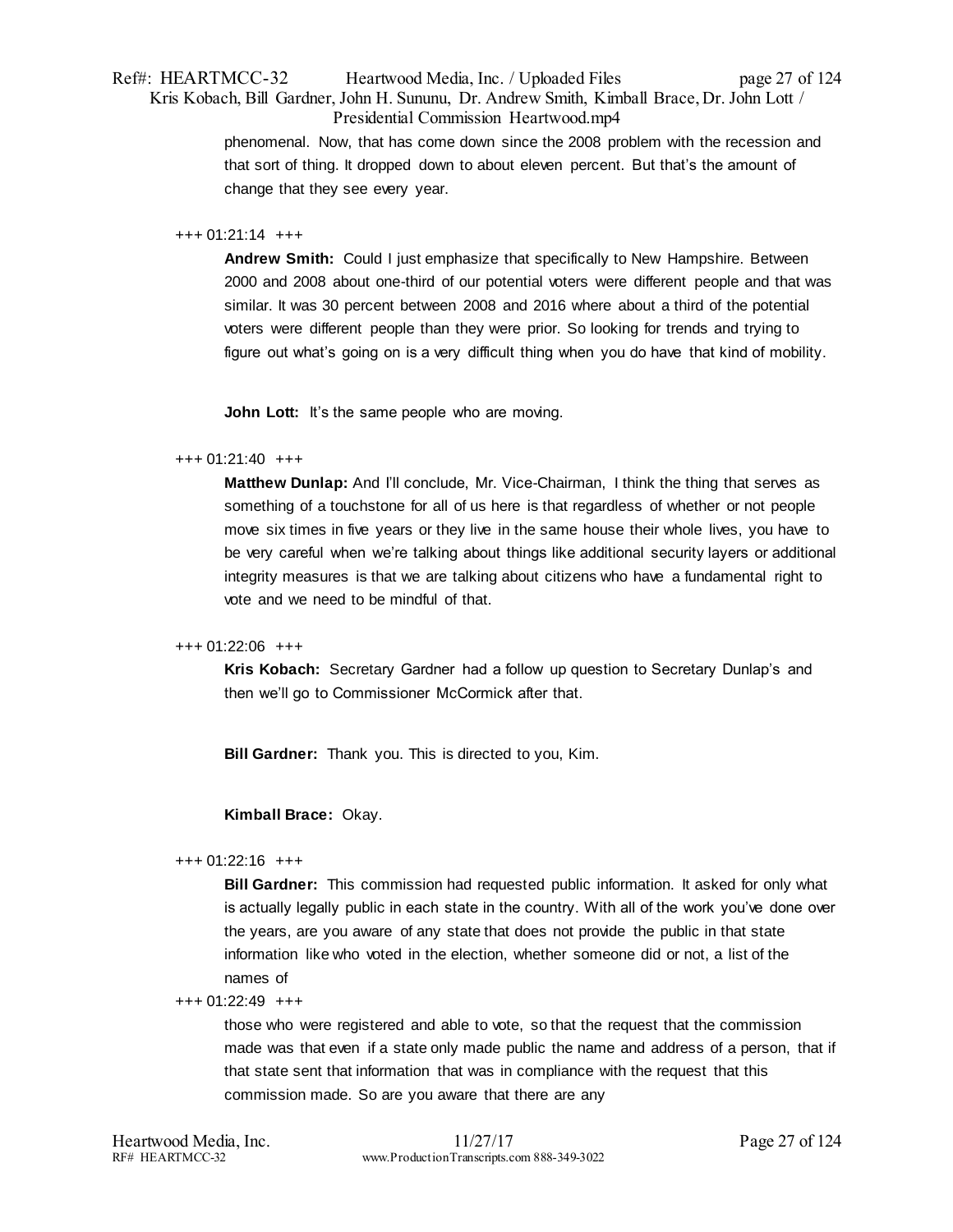# Ref#: HEARTMCC-32 Heartwood Media, Inc. / Uploaded Files page 28 of 124 Kris Kobach, Bill Gardner, John H. Sununu, Dr. Andrew Smith, Kimball Brace, Dr. John Lott / Presidential Commission Heartwood.mp4

+++ 01:23:19 +++

states that do not allow the public to see the actual document of the election itself that shows who was eligible and who voted and who didn't?

### $+++ 01:23:34$   $+++$

**Kimball Brace:** It does vary across the states with different state laws in what is allowed to be available and not allowed to be available. But it's generally the case that one can get access to that kind of information. The kicker is that sometimes it's the candidates that have access to it, or the state parties that have access to it for a campaign purpose but not necessarily some academics or other kinds of

+++ 01:24:07 +++

people. It varies, though, in terms of different states in how they put on those restrictions.

**Bill Gardner:** So there are some states that don't make it public. They don't let their citizens see…

**Kimball Brace:** They'll make it public but it's in what form…

**John Lott:** And to whom.

**Kimball Brace:** And to whom.

### +++ 01:24:25 +++

**Bill Gardner:** But I mean public. I mean for any person. Like in New Hampshire we have the right to know law. Anything that is a government document, any person has the right to come in and ask for that and get it. And so voting being a public act, the process can be secret how they actually vote but the process is a public process. And that process creates a public document. And that document is a governmental record.

+++ 01:24:56 +++

Are there states that don't allow that kind of governmental record to be available to anyone who wishes it?

**Kimball Brace:** I don't believe there is on that side.

**Kris Kobach:** Commissioner McCormick.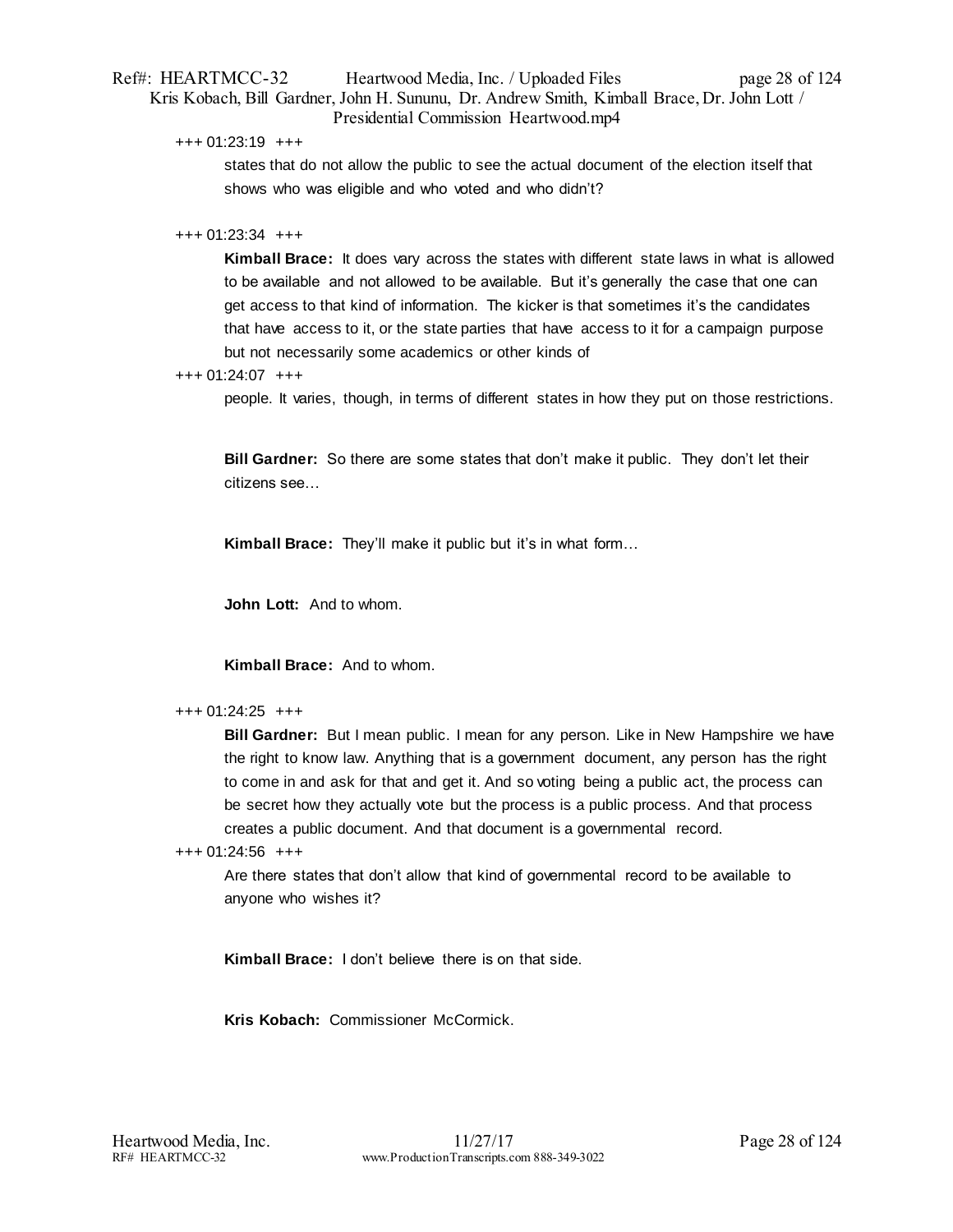# Ref#: HEARTMCC-32 Heartwood Media, Inc. / Uploaded Files page 29 of 124 Kris Kobach, Bill Gardner, John H. Sununu, Dr. Andrew Smith, Kimball Brace, Dr. John Lott / Presidential Commission Heartwood.mp4

### +++ 01:25:10 +++

**Christy McCormick:** Yes. Thank you all to the panelists. I have a few questions. As a commissioner on the EAC I understand the problems with data collection, of course, with our EAVS survey and the differences in interpretation of the questions that we ask and the data that is submitted, for example, what is actually early voting? Does it include absentee voting? You know, the issues. I know IEEE and some others are working on common data format. What are

### $+++$  01:25:42  $++$

your thoughts on a common data format for reporting election data? Is it feasible? What are the downsides to it? Is this something we should be pursuing?

### +++ 01:25:52 +++

**Kimball Brace:** I have been a member of the common data format team under NIST and participate in their weekly conversations and conference calls that we talk about that common data format. So I've been intricately involved in that process. It is possible if it's produced correctly that you can have that kind of information. And part of the goal, I know the goal of the EAC is to make that common data format

### +++ 01:26:22 +++

something that everybody can then share. And it can also improve your data collection effort on the EAVS survey to get the information. It's still going to take some time, though. There's still different interpretations. Each of you interpret different ways of saying what turnout is or what is registration as I showed there. So it varies across the board. But it's

### +++ 01:26:51 +++

clear that we need to have a central locality where we can collect that information and get it into a common format so that everybody can make use of it.

### +++ 01:27:04 +++

**Christy McCormick:** Thank you. Do you know if the Census Bureau has worked on that issue at all?

**Kimball Brace:** Because I do so much work with the Census Bureau in addition to election administration I've tried to bring them into the process also.

### +++ 01:27:18 +++

**Christy McCormick:** Okay. Dr. Lott, I am unfamiliar with the NICS database, could you let me know, who maintains that database and where do they get their information from?

### +++ 01:27:29 +++

**John Lott:** Yes. Well, the NICS system is run by the Bureau of Alcohol, Tobacco and Firearms within the Department of Justice. And they have reporting requirements for law enforcement from around the country. And there's also been some recent changes with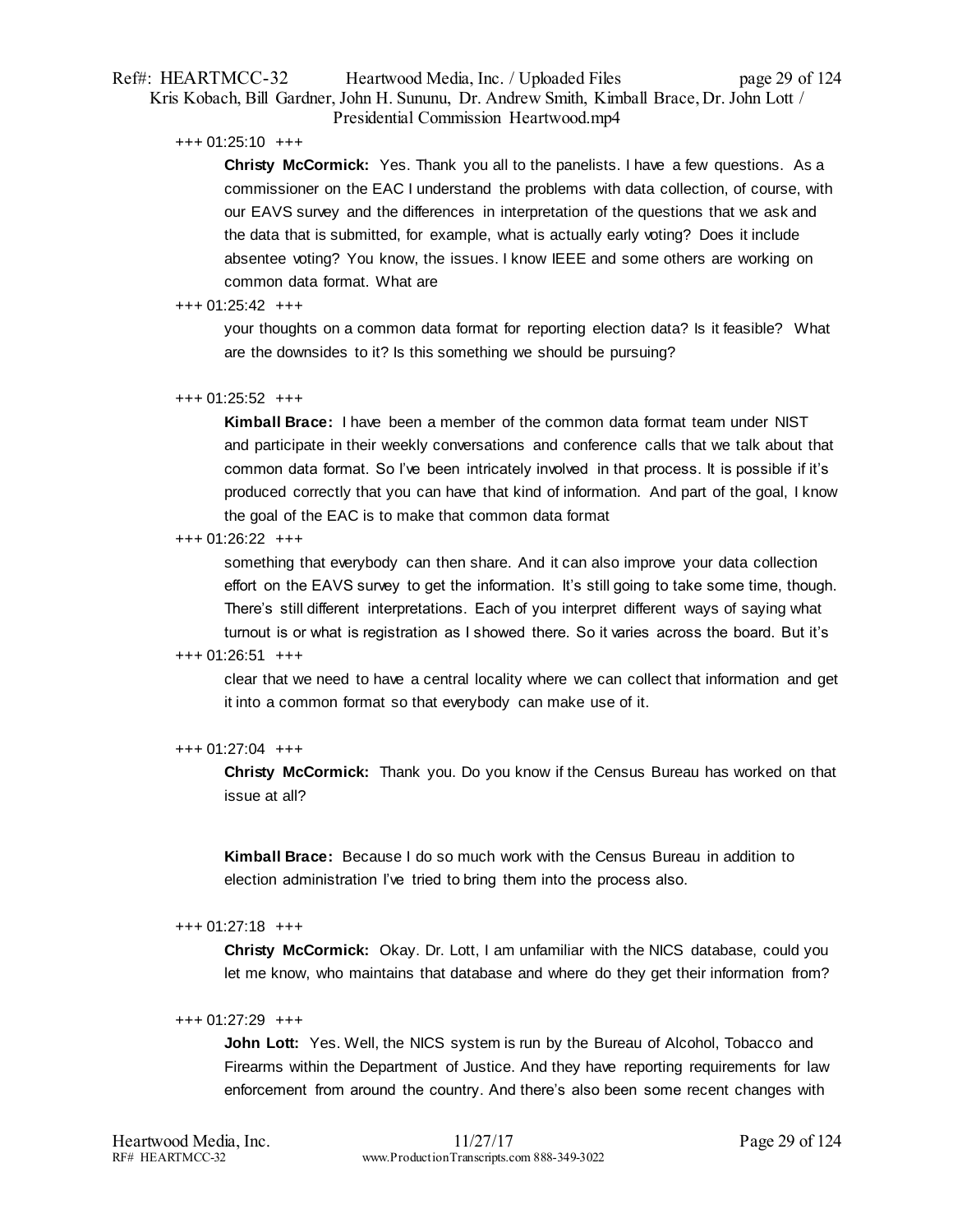# Ref#: HEARTMCC-32 Heartwood Media, Inc. / Uploaded Files page 30 of 124 Kris Kobach, Bill Gardner, John H. Sununu, Dr. Andrew Smith, Kimball Brace, Dr. John Lott / Presidential Commission Heartwood.mp4

regard to mental health and other things that wouldn't be relevant for this commission. But it's basically requirements that law enforcement around the country required to keep an updated database and to

### +++ 01:27:58 +++

report that information constantly to NICS. There's information required from the state department and other places with regard to citizenship information where the people are here on a Visa, for example. It's interesting, but as I said, a lot of the same rules that determine whether you can vote, determine whether or not people are legally able to own a gun.

# +++ 01:28:22 +++

**Christy McCormick:** It's interesting. Dr. Smith, regarding trust in paper ballots versus machine cast ballots, do you think part of the reason for the mistrust of the machines is a lack of understanding of the technology in that? I mean it's very simple to understand a paper ballot. It's not so simple to understand the complexities of how the DRE machines work. Has that been studied at all?

### +++ 01:28:50 +++

**Andrew Smith:** I'm not aware specifically of that getting down to that level, but it's certainly a plausible explanation. And I think with a paper ballot to be able to point to something that you can physically hold in your hand I think is more comforting to most people than knowing that it sits on a chip some place.

# +++ 01:29:08 +++

**Christy McCormick:** Yeah. And, of course, the accessibility community has issues with paper ballots. And I think that's something that we need to keep in mind to be able to vote privately is an issue there, as well. Do any of you know whether there have been studies on the lack of civics education? I mean in the early sixties, as your graph pointed out, we had more turnout. And I think there's kind of a correlation in the drop in civics education across the country with

# +++ 01:29:37 +++

turnout. I don't know if anybody has done any of that study.

### +++ 01:29:42 +++

**Andrew Smith:** As a professor in political science I hate to say that there probably has been a decline in the number of hours that are being taught. The primary and secondary schools are required to teach a lot more things now than they were say 30 or 40 years ago. But as I pointed out, I don't know if we can point to one single thing like civics education as being a cause of decline. It's certainly one factor that could be in play. But I would be hesitant to say that that is the reason that we've seen a decline. As

### +++ 01:30:13 +++

a political scientist, I would like to see greater civic education.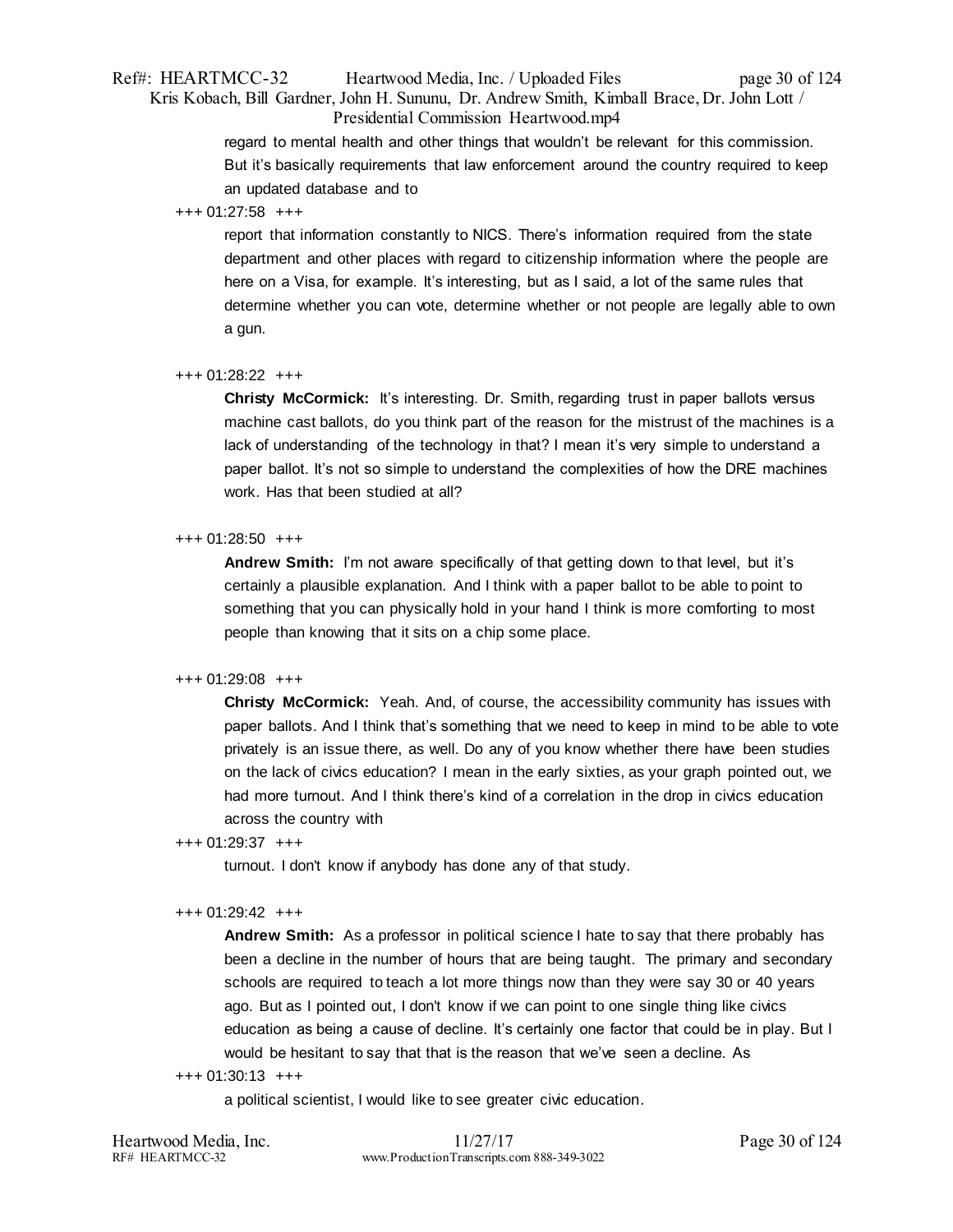# Ref#: HEARTMCC-32 Heartwood Media, Inc. / Uploaded Files page 31 of 124 Kris Kobach, Bill Gardner, John H. Sununu, Dr. Andrew Smith, Kimball Brace, Dr. John Lott / Presidential Commission Heartwood.mp4

**Christy McCormick:** Thank you.

**John Lott:** They can make up it up in your classes in college.

**Kris Kobach:** We're going to go now to Secretary Lawson, and then you'll go to Commissioner von Spakovsky.

# +++ 01:30:26 +++

**Connie Lawson:** Well, thank you panelists for being here today. I enjoyed your presentations. I have a couple of questions about what influences an infrequent voter. I've been reading some studies, recently, and what I've been reading is that the ability to vote on election day anywhere like the vote center concept would influence an infrequent voter to

### +++ 01:30:56 +++

get an urge on election day and show up. Versus the availability of increased early absentee ability. So have you seen any studies on that? And have you determined for yourself what that might be to influence that infrequent voter?

### +++ 01:31:17 +++

**Kimball Brace:** Well, certainly from the standpoint of election administrators they're very much interested in what is potential with the vote center concept. It is a concept that has come into being in probably the last twenty years to try to see what can be done. In many ways, it is like an absentee location. We have in my county we have four absentee locations that you can go to before the election day and cast an absentee

# +++ 01:31:48 +++

vote. You can cast it on a machine, on a paper ballot, whatever the case may be. It's all available there. They're strategically placed within the county to help people get to a relatively central location from their standpoint. So it's that kind of convenience to the voters that a lot of election administrators are experimenting with to try to improve that process to get more people to turn out.

### +++ 01:32:22 +++

**Kimball Brace:** Have you seen any studies about the infrequent voter? And did they take more advantage of an opportunity to vote early? Or do they take more advantage of the opportunity to vote any place in a county on election day?

**Kimball Brace:** I don't know that there's been specific studies on that. Unless, you've seen…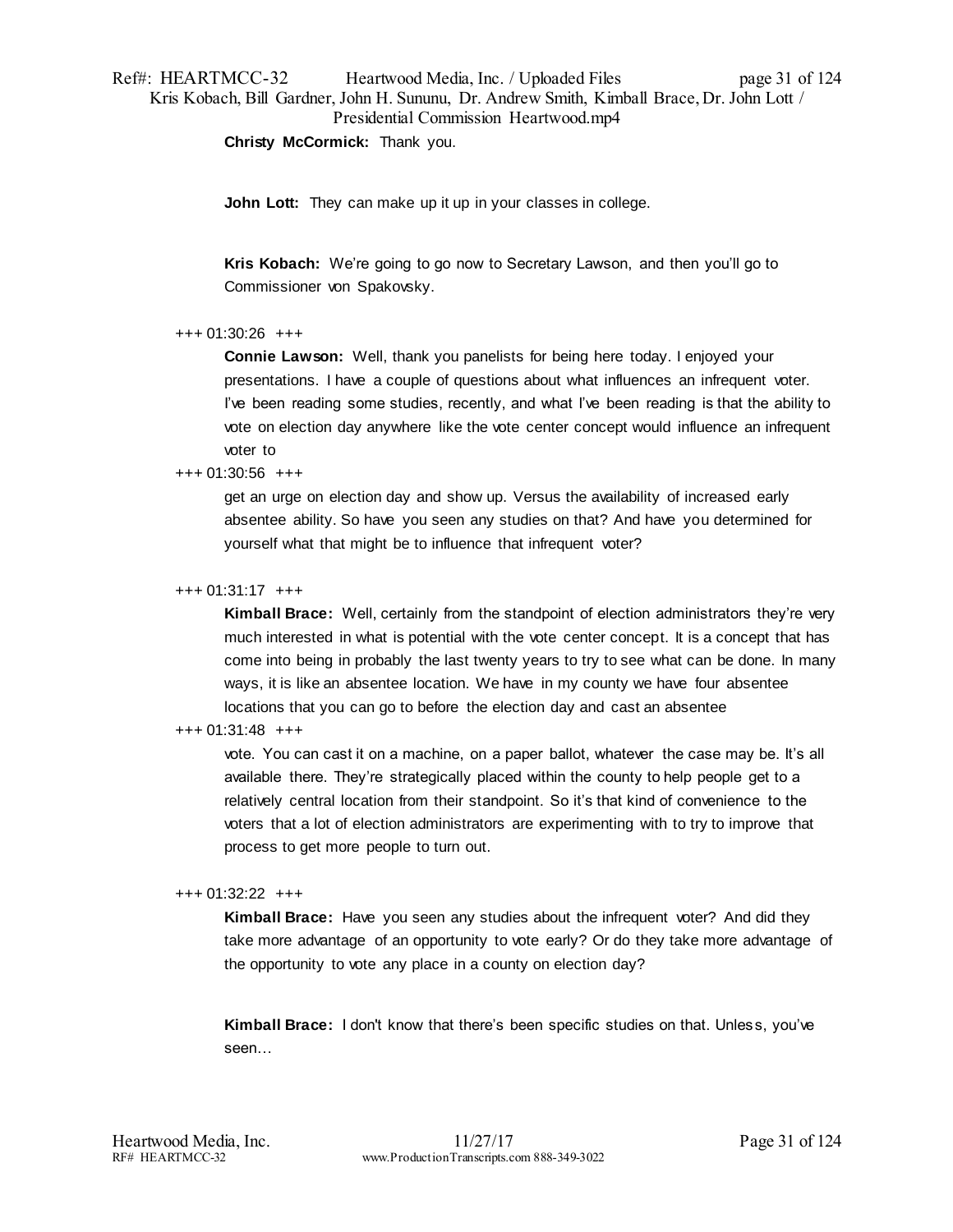# Ref#: HEARTMCC-32 Heartwood Media, Inc. / Uploaded Files page 32 of 124 Kris Kobach, Bill Gardner, John H. Sununu, Dr. Andrew Smith, Kimball Brace, Dr. John Lott / Presidential Commission Heartwood.mp4

### +++ 01:32:43 +++

**John Lott:** Yeah, I've done work on that. I mean that's-- I mean essentially just looking at the overall participation rate and to see how that changes, as you see change these different rules. And I can just kind of go through some of these things. Probably, the biggest things are like registration by mail changes. Same day registration has a big impact. A little bit further down you have things like vote by mail provisional ballots, absentee ballot, has about a

### $+++ 01:33:17$   $+++$

five-percentage point increase there. I could tell you the different amounts. But when it's trying to account for all of these different factors at the same time that's kind of the relative ranking that you see in terms of changes. Now, whether that's real legitimate people doing it or some increase in fraud that you might see for some of those things, that I can't tell you the distinction.

**Connie Lawson:** Okay. Thank you.

**Kris Kobach:** Commissioner von Sapkovsky.

### +++ 01:33:44 +++

**Hans von Sapkovsky:** Dr. Smith and Kim if you want to answer on this too. The study that you showed and a lot of folks in this area say there's been this general decline in turnout after the 1960 election. But as you probably know there are a number of statisticians and other social scientists who say that those numbers are not correct. And the reason they say is the 1960s numbers are based on voting age population. And since that time, of course, we've had

### +++ 01:34:15 +++

a much larger increase of non-citizens in the country which are included in the VAP numbers even though they can't vote. And the prison population has gotten much larger. And in 48 states in the country, of course, you can't vote when you are in prison. And these other statisticians say that when you actually take that into account and instead of using VAP you use citizen eligible voting age population that there actually has

# +++ 01:34:45 +++

not been a steady decline. That it has kind of leveled off and stayed, I think, pretty much the same. What do you say about those numbers and that analysis of the statistics you used in this area?

# +++ 01:35:00 +++

**Andrew Smith:** Voting age population does have a series of weaknesses as you point out. Voting eligible, I think, is a better measure to use. As Mr. Brace would tell you that's a more difficult challenge to get that information over time, historically. And that's one of the reasons in historical analysis it's usually voting age population that's pointed to. I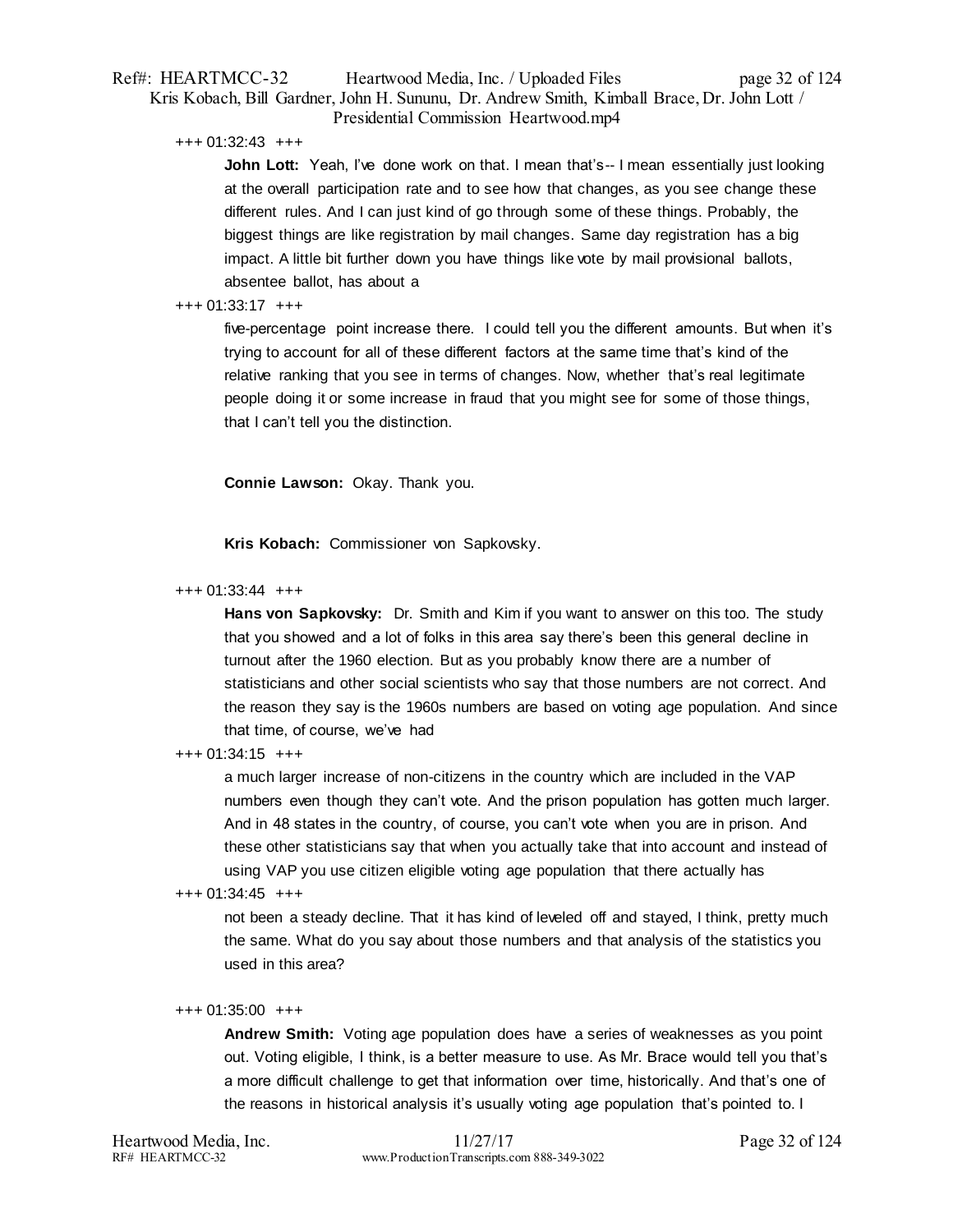# Ref#: HEARTMCC-32 Heartwood Media, Inc. / Uploaded Files page 33 of 124 Kris Kobach, Bill Gardner, John H. Sununu, Dr. Andrew Smith, Kimball Brace, Dr. John Lott / Presidential Commission Heartwood.mp4

think that you're probably right that the turnout figures once you adjust for those factors are better

+++ 01:35:31 +++

than are reflected in the voting age population numbers. But I think that the decline still is there since the 1950s and 1960s. It just may not be as dramatic given the increase in the population of people that aren't eligible.

### $+++$  01:35:49  $+++$

**Hans von Sapkovsky:** Kim, I can call you Kim. We've known each other for more than two decades. I had a question for you because you keep track of voting equipment. So you know the voting equipment that's used in every county and township in the country and in the states. I have a question for you, I just saw in the news that Virginia has decertified DRE or direct recording equipment. Now, my understanding of Virginia is that they overwhelmingly use OptiScan

### +++ 01:36:19 +++

paper ballots for voting. But in order to comply with the Help America Vote Act passed by Congress in 2002 which required that at least one voting machine in each precinct be one that people who are disabled can use. For example, people who are blind can vote independently, the only equipment that allows you to do that is a DRE. So I guess my question is, it's two months before their election I'm assuming from what

+++ 01:36:49 +++

you know of the voting equipment in that state they're not going to be in compliance with that requirement.

# +++ 01:36:54 +++

**Kimball Brace:** It is a possibility. There are, I believe, it's 22 counties in the state of Virginia that are suddenly scrambling since the Friday decision of the state board. And certainly one of the considerations they've got to take into account is the handicapped voting. There are some devices that could be available from that side to make that a little bit easier and to allow you to at least have that kind of

+++ 01:37:24 +++

a capability. I know in my precinct in Prince William County we have, in essence, a DRE that produces a paper, that produces the optical scan ballot. And that is then read like all other optical scan ballots so that you get that capability of the voter being able to see on a screen what is the variation and the benefits of those kind of screens as you can get them with different languages in different size type. You

# +++ 01:37:55 +++

can assist the voter in a lot more ways by having that kind of an electronic capability if it's coupled with the paper ballot. Unfortunately, if you look at vote history in this country the American public knows how to foul up a paper ballot. That is one of the unfortunate facts that we have. So the question is how to help the American voter mark the ballot properly. That's the key. And education, I think, is critical to that.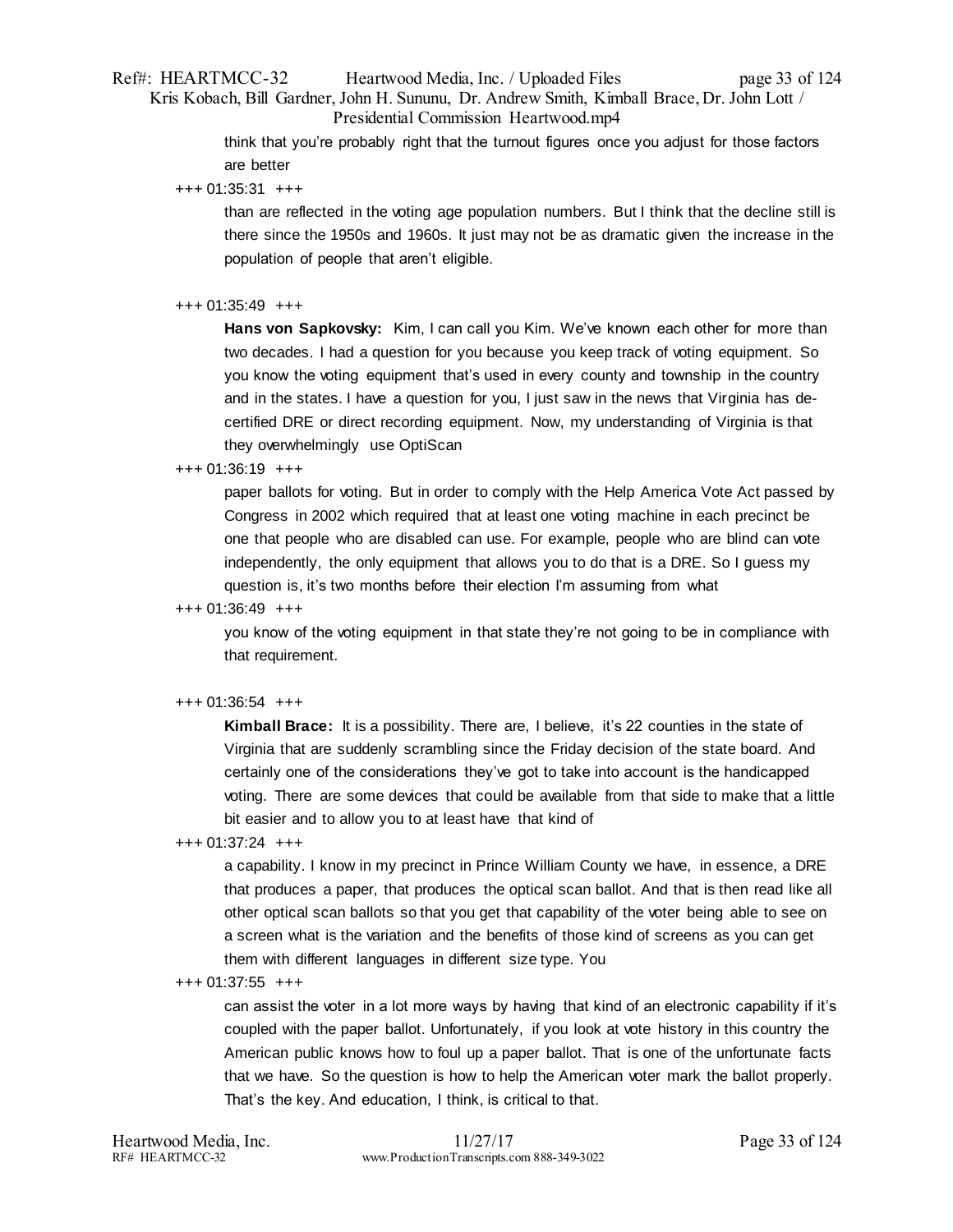# Ref#: HEARTMCC-32 Heartwood Media, Inc. / Uploaded Files page 34 of 124 Kris Kobach, Bill Gardner, John H. Sununu, Dr. Andrew Smith, Kimball Brace, Dr. John Lott / Presidential Commission Heartwood.mp4

+++ 01:38:28 +++

**John Lott:** Yeah, I just want to make a quick comment addressing what Professor Smith just said and that is you mentioned two things that are happening, one kind of foreign born population increase but also prison population. Prison population can't explain the change. I mean you've had an increase in prison population but it's been much more than offset by the changing voting rules in terms of allowing people who are felons to be able to go and vote. From 2000 on you've had major changes across the states. And that

### +++ 01:38:57 +++

kind of stock of people who now can vote who were felons dramatically much more than offsets the-- any change that you've had in the number of people who are in prison.

**Hans von Sapkovsky:** Thanks.

**Kris Kobach:** Go ahead.

### $+++ 01:39:14$   $+++$

**Matthew Dunlap:** Thank you, Mr. Vice-Chairman. Dr. Lott, I wasn't going to follow up on this but Commission McCormick's questions kind of reignited my interest in your presentation about the instant checks system. Now, my understanding since it's been a few years since I've run one of these checks but I used to do it, that somebody fills out their form. It used to be the form 4417. I think it's 4473 now. And they put all of their proprietary information on there. And you make the call. And you specify long gun, handgun. And

# +++ 01:39:47 +++

you give them the information and they come back with one of three responses which is either proceed, deny or delay. And our ATF agent told me that delay usually the most common demographic to get caught up in a delay are law enforcement officers because they tend to buy and sell a lot of guns and it raises a flag in the system. But in my experience they never tell you why someone is delayed or denied. It's just denied.

### +++ 01:40:11 +++

**John Lott:** But that information is there. It's easy to access. There's no reason why it can't be provided. There's no law that says that they can't provide it. They just have streamlined the system to basically give what's necessary for the store or the FFL who is handling it. There's no reason why the FFL has to know why the person has been denied being able to go and purchase the gun.

### +++ 01:40:33 +++

**Matthew Dunlap:** I guess I was sort of under the impression you're making a comparative analysis. But are you suggesting that we use the NICS system for elections?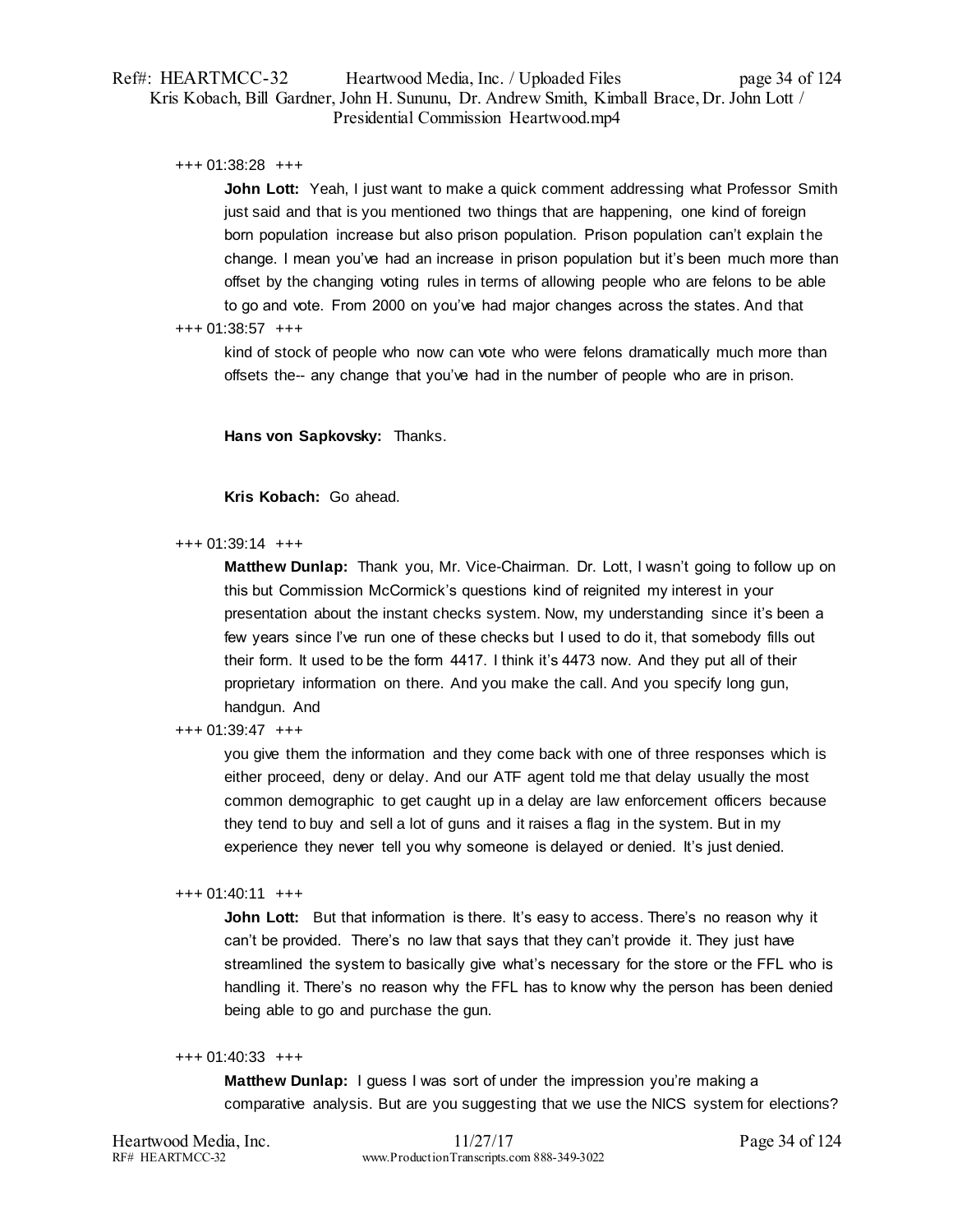# Ref#: HEARTMCC-32 Heartwood Media, Inc. / Uploaded Files page 35 of 124 Kris Kobach, Bill Gardner, John H. Sununu, Dr. Andrew Smith, Kimball Brace, Dr. John Lott / Presidential Commission Heartwood.mp4

### +++ 01:40:41 +++

**John Lott:** Sure, I don't see why not. You have the same-- I mean there may be alternatives and we can talk about alternatives, but here you have something that many people who would be involved in this debate are on the record, whether they think this is a good system or not. It seems like it would solve a lot of the political divisions that are there. And it has in the database the types of things that you would want to look at in terms of whether or not somebody would be qualified for voting.

### +++ 01:41:10 +++

**Matthew Dunlap:** I would think ATF would have some concerns about that.

### +++ 01:41:13 +++

**John Lott:** Well, I'm not sure why. I mean they go-- for example, as I mentioned, the state of Kentucky every month they use the database to go and see all the concealed carry permit holders in the state, whether or not they've been flagged. A lot of states do it once a year. It's completely their choice, whether they use it once every month or once a year or they do could do it once a day. The ATF just provides the services when it's requested. Now, maybe if all of the states went there would be increased demand for

### +++ 01:41:44 +++

their services and Congress would have to allocate some more money to them. But it's not like this is a technically sophisticated problem there. These states constantly compare their lists of concealed carry permit holders to the database that they're in. It's a relatively simple process. My understanding is for Kentucky to run this you're talking about something that takes minutes for them to do.

### +++ 01:42:08 +++

**Matthew Dunlap:** Well, I would observe Mr. Vice Chairman, if implemented, we'd be witnessing a sterling example of the laws of unintended consequences in public policy.

**John Lott:** In what way?

**Matthew Dunlap:** The NICS system wasn't designed for elections. It was designed for doing background checks in firearms sales.

### +++ 01:42:26 +++

**John Lott:** No, but it's the same things that disqualify you from being able to own a gun that would disqualify somebody from voting.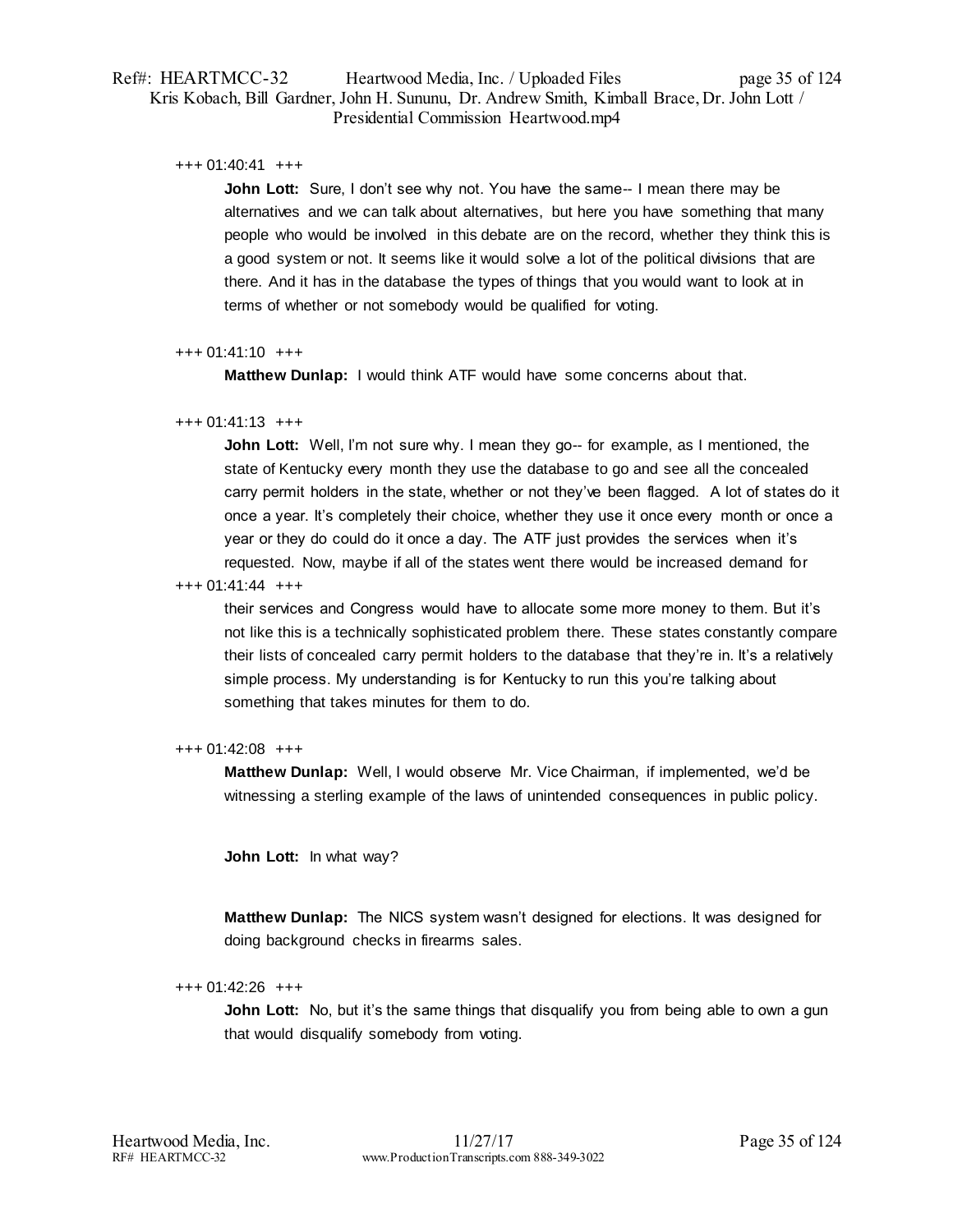# Ref#: HEARTMCC-32 Heartwood Media, Inc. / Uploaded Files page 36 of 124 Kris Kobach, Bill Gardner, John H. Sununu, Dr. Andrew Smith, Kimball Brace, Dr. John Lott / Presidential Commission Heartwood.mp4

**Matthew Dunlap:** Well, when I would make those background check calls I wasn't talking to a live person. It wasn't punching in data.

### +++ 01:42:39 +++

**John Lott:** No, but you don't have to. I mean, obviously, that's one reason why these checks are so costly when you privately transfer a gun. You have somebody…

**Matthew Dunlap:** But ATF didn't charge us for that.

# +++ 01:42:49 +++

**John Lott:** Right. But when you're talking about an FFL doing it, the FFL has to take time. Sometimes there are delays. They have to charge an average cost in order to overcome it. One of the reasons why places like New York City and Washington D.C. have these incredibly high costs is just, you know, you have other regulations that are imposed by localities that are there that don't have anything to do with how the NICS system actually functions. But you can just see--

### +++ 01:43:19 +++

I mean I haven't gotten access to the cost per individual states that compared their CCW's, their permit holders to it but my guess is it's a pretty trivial cost for them to go and do that, if they do it in that type of batch data set there.

### +++ 01:43:36 +++

**Matthew Dunlap:** Well, I mentioned the unintended consequences. I mean we started issuing driver's licenses in 1920s to show that someone was qualified to operate a motor vehicle and now it's become this global identity document. It was never intended to do that. We started putting pictures on driver's licenses to keep kids from using their big brother's driver's license to buy beer. That was the public policy purpose behind that. And now you see us skating around all of the complications of the Real ID Act. We've talked about voter ID and other issue. That was never what that document was intended for just like NICS was

### +++ 01:44:05 +++

never intended to be used as an elections tool. So it's just something that I find a rather strident departure from how we use technology.

**Christy McCormick:** Mr. Vice-Chair, can I follow up on that?

**Kris Kobach:** Go ahead, follow-up yeah.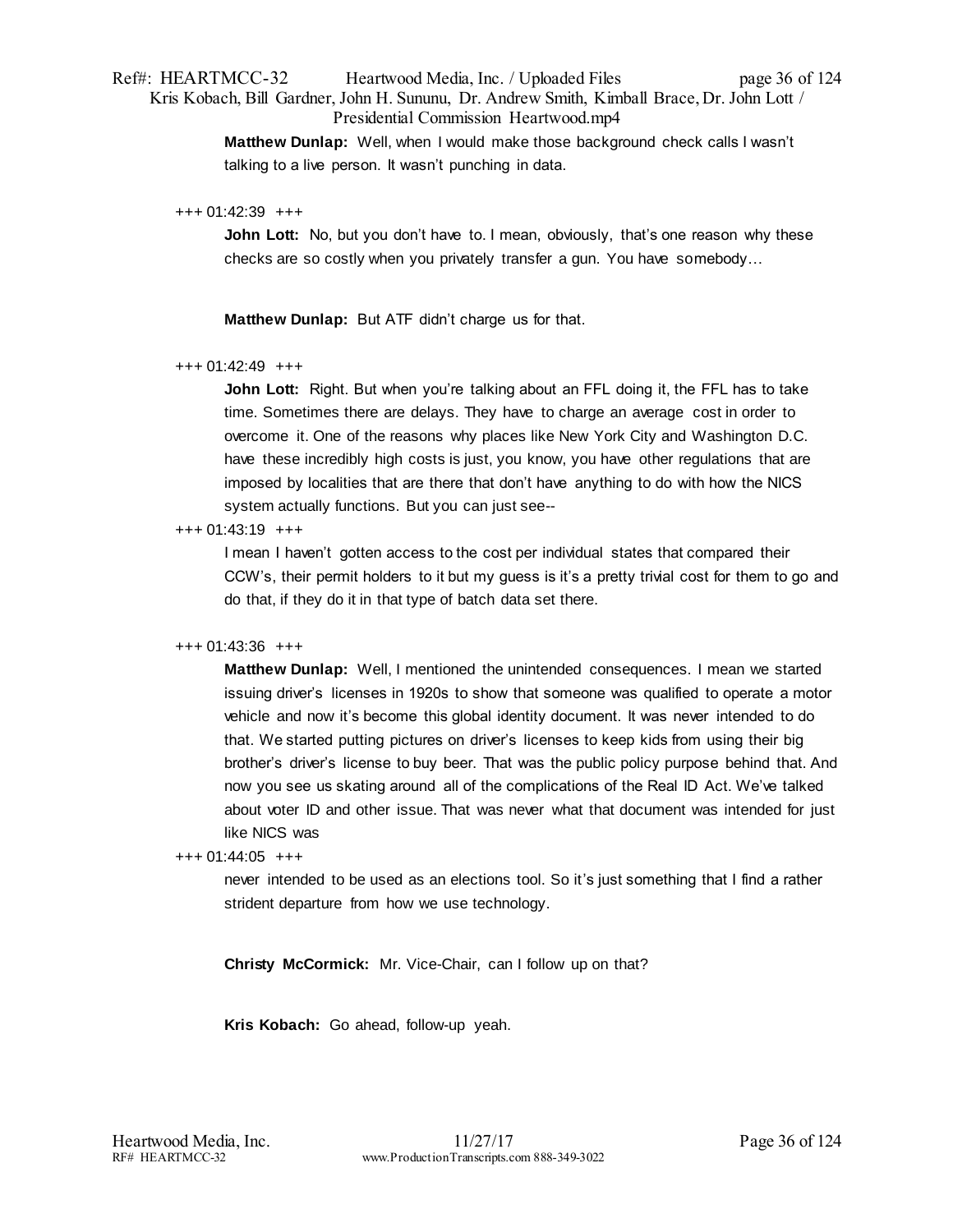## Ref#: HEARTMCC-32 Heartwood Media, Inc. / Uploaded Files page 37 of 124 Kris Kobach, Bill Gardner, John H. Sununu, Dr. Andrew Smith, Kimball Brace, Dr. John Lott / Presidential Commission Heartwood.mp4

+++ 01:44:17 +++

**Christy McCormick:** Are you suggesting that we completely replace other databases? Or is this just another data set that we can run lists against? I mean we already use a lot of different databases, NCOA, and driver's licenses.

#### +++ 01:44:31 +++

**John Lott:** Sure. But this one has kind of one-stop shopping in terms of covering all of the different aspects and citizenship and whether somebody has a criminal record for the places that it matters whether you have a criminal record. And one reason for using this is that it's been hashed out in the political debates lots and lots of times. People who might normally object to having these types of checks done have been on the record many times over about how they

#### +++ 01:45:02 +++

think the NICS system works. And so if this is a system that they have honestly believed over time is a fair and accurate way of determining whether or not somebody is legally able to go and own a gun, presumably they would also think that it's not going to suppress voter turnout.

#### +++ 01:45:24 +++

**Kris Kobach:** Let me ask a question on a slightly different topic. Although, I would like Dr. Lott to respond first, and then the others as well. You mentioned that you've made some effort to track what is a central issue in this whole debate about photo ID and that is the-- any affect that it may have-- that change may have on subsequent voter participation rates. There was a study that the GAO did a couple of years ago attempting to derive some conclusions. My

## +++ 01:45:56 +++

impression as being someone whose degree is not in statistics is that it was a rather rudimentary calculation that the GAO did. They took a handful of states that made the change to photo ID including Kansas and Tennessee. And then they took a handful of states that did not make the change to photo ID over the same time period including among other states Maine, I think, was on the list. And then they said, here is the change in participation rates from the

### +++ 01:46:27 +++

presidential election in '08 to the presidential election in '12 in the two states that adopted photo ID here's the change, the delta in the states that did not adopt photo ID. Here's our conclusion. And here are the differences. And when I read that I was struck that it was a complete apples to oranges question. I looked at Matt's state, Maine, and saw that they had all kinds of amazingly interesting things on the ballot including a public initiative in 2012 whereas

#### +++ 01:46:56 +++

in Kansas 2012 was something that happens every twelve years in our cycle where there's no presidential race, no U.S. Senate race, and no statewide officers so you had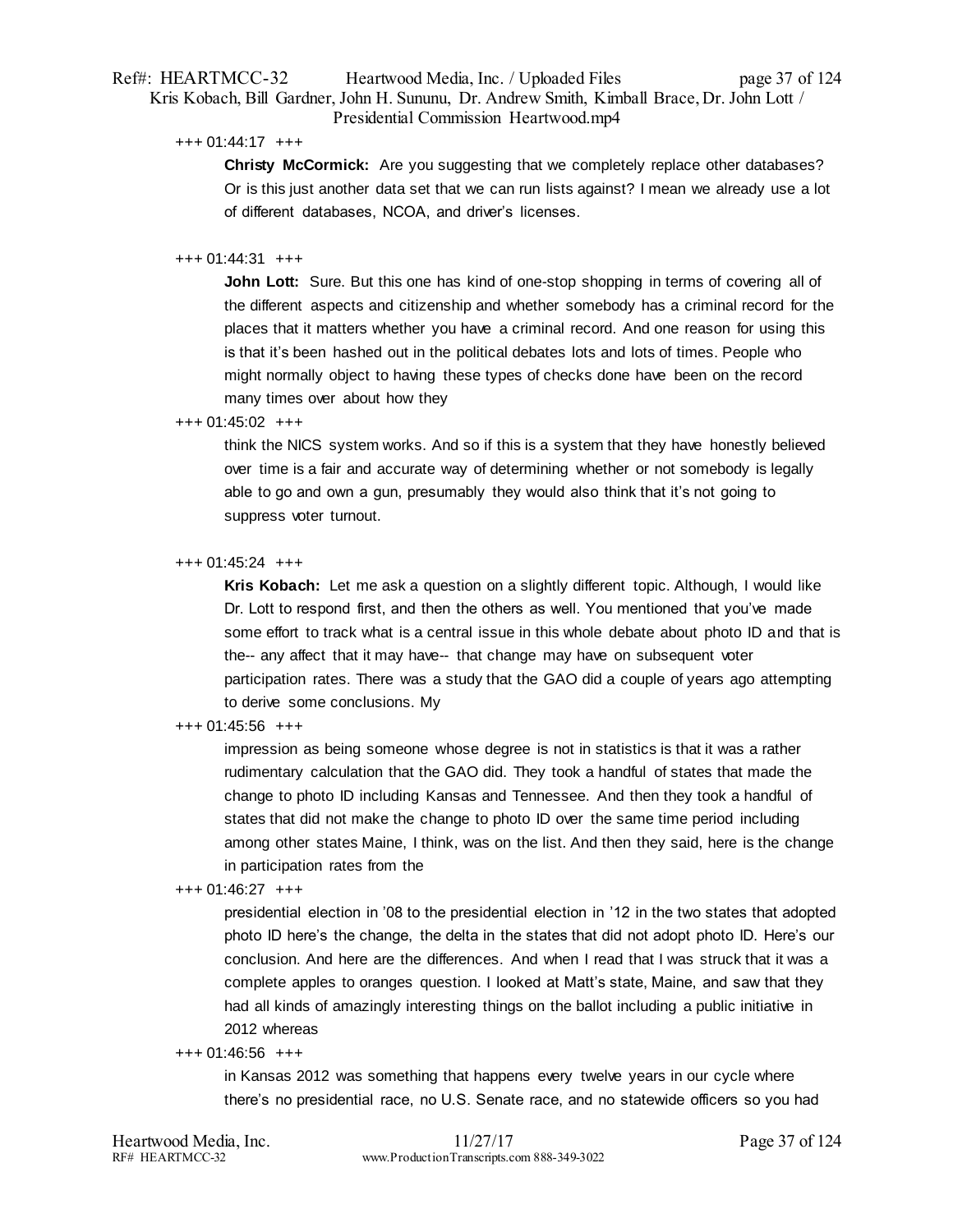Presidential Commission Heartwood.mp4

nobody running a statewide campaign and so '12 was one of our very low political activity years. And the GAO didn't account for any of that.

+++ 01:47:14 +++

**John Lott:** Right. Even how close it was with regard to the presidential races it may have been closer in one state in 2012 than it was-- or the first year than it was in the second year.

+++ 01:47:25 +++

**Kris Kobach:** So my question to you is did you see similar flaws in the GAO study? And you also mention that you need to control for certain things if you want to try to accurately measure the effect of photo ID law. Could you elaborate? Did you look at the GAO study? And what are the factors you need to control for?

## +++ 01:47:40 +++

**John Lott:** No, no, I think you did a good job of characterizing GAO study. Look, when I look at data I look at all of the data that's available for all of the years its available when I'm doing the study. And there's so many things that can affect voter turnout. You mentioned some things. And so I would want to look at not only whether there happened to be a senate race in one year and not in another year, but how close the race was. Those things as Brace was mentioning sometimes you'll have a higher turnout because of the

## +++ 01:48:10 +++

senate race may be particularly tough. And you have other laws that are changing at the same time. You know, it's not just photo IDs. But you have things like absentee ballot rules can change, how you can register, lots of things, as I was showing. You have massive changes over this period of time and lots of different rules. And just to focus on one rule and not realize that a lot of rules got changed at the same

+++ 01:48:39 +++

time in different states. That there's really no way that you can know that it's just-- even if you had controlled properly for the closeness of elections and what have you, that you could pick that up. And initiatives what I try to do in my work is I have information on what types of ballot initiatives are going on in each state because those can be very hot topics in some places.

## +++ 01:49:05 +++

**Kris Kobach:** So is it your answer that no matter how hard you try to control for the variables, you're never going to be able to control for all of the variables and get a clear answer? Or what?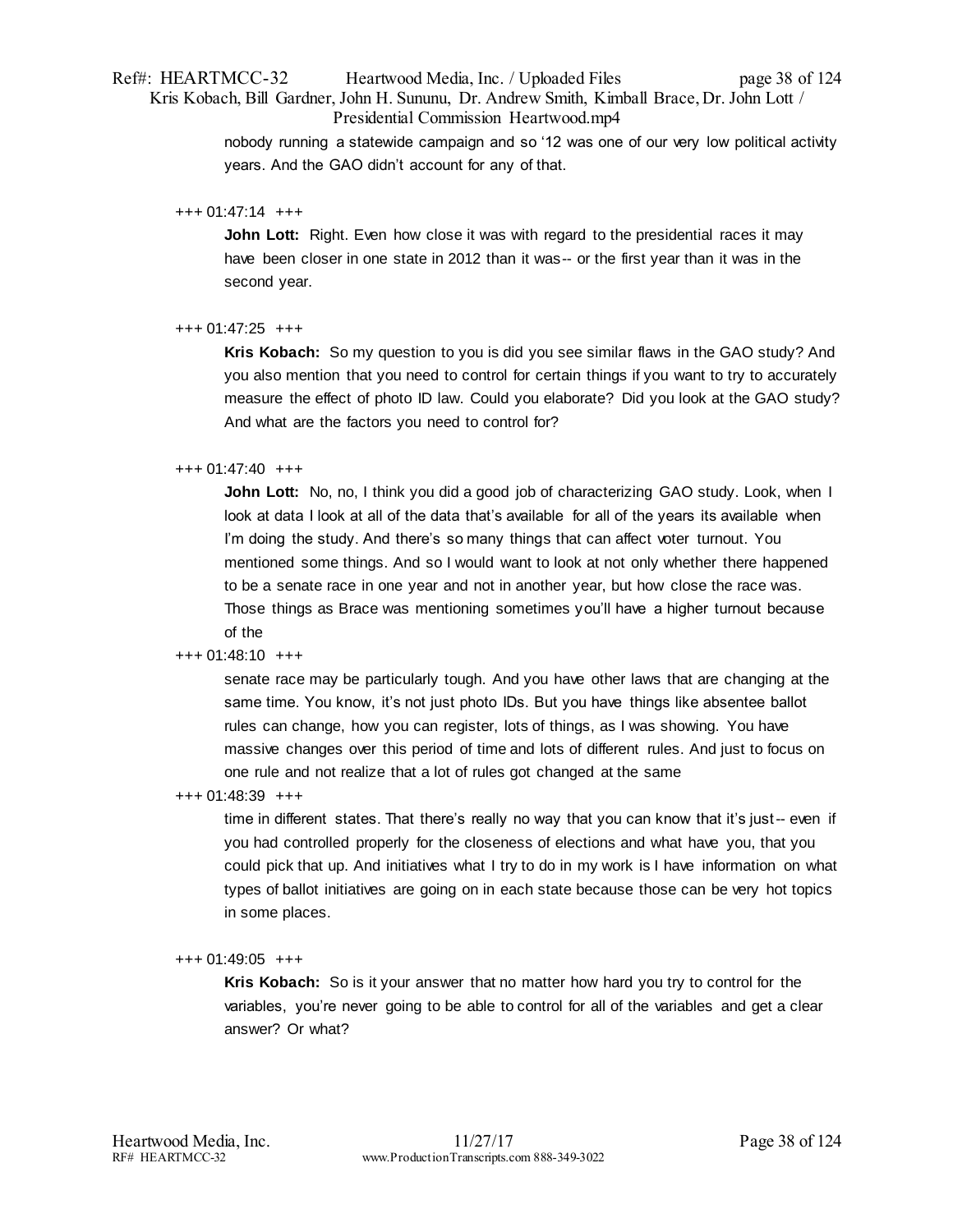## Ref#: HEARTMCC-32 Heartwood Media, Inc. / Uploaded Files page 39 of 124 Kris Kobach, Bill Gardner, John H. Sununu, Dr. Andrew Smith, Kimball Brace, Dr. John Lott / Presidential Commission Heartwood.mp4

### +++ 01:49:15 +++

**John Lott:** Well, I mean you do your best on the things. But hopefully, we have some objective measure of whether somebody even tries to control for the things or not control for them. And what I can say is at least in the range of things that I've looked at what the results are fairly consistent. And so whether you-- I look at many different types of laws that deal with vote fraud. I deal with initiatives. I deal with presidential, Senate, gubernatorial elections, how

### +++ 01:49:45 +++

close they are. I have extensive demographic information and other types of things that are there for precisely the reasons that you're bringing up, the points that you're raising are exactly the reasons why you've got to control for other things.

### +++ 01:49:59 +++

**Kris Kobach:** And just finally, was it your conclusion-- because you were kind of rushing to finish your presentation that if you make the change to photo ID requirements it has no significant effect on turnout?

### +++ 01:50:11 +++

**John Lott:** Yeah. Right. I mean basically except when you look at places which are considered hotspots for voter fraud, there you actually see a statistically significant increase in turnout. But generally, when you're looking across the whole country you just never see statistically significant results. Sometimes it's a slight drop that's not statistically significant. Sometimes it's a slight increase that's not statistically significant. But it's really not different from zero. And one of the interesting things

## +++ 01:50:41 +++

I didn't have time to go through is you can break it down by race and gender and age of the different voters. And it's like completely random. You can't say it's so you look at blacks, for example, maybe it increases it for black males, 20 to 40 causes it to go down slightly for 40 to 60 and then up again for 60 to 80. It's not-- so there's no systematic effect across

+++ 01:51:12 +++

races or gender or age that's there. And so it just seems like-- and these are virtually always statistically insignificant differences themselves. But there's no pattern that you can look there that says that there's a particular group in the population that seems to have been disadvantaged as a result of these rules.

**Kris Kobach:** Do either of you want to comment on that?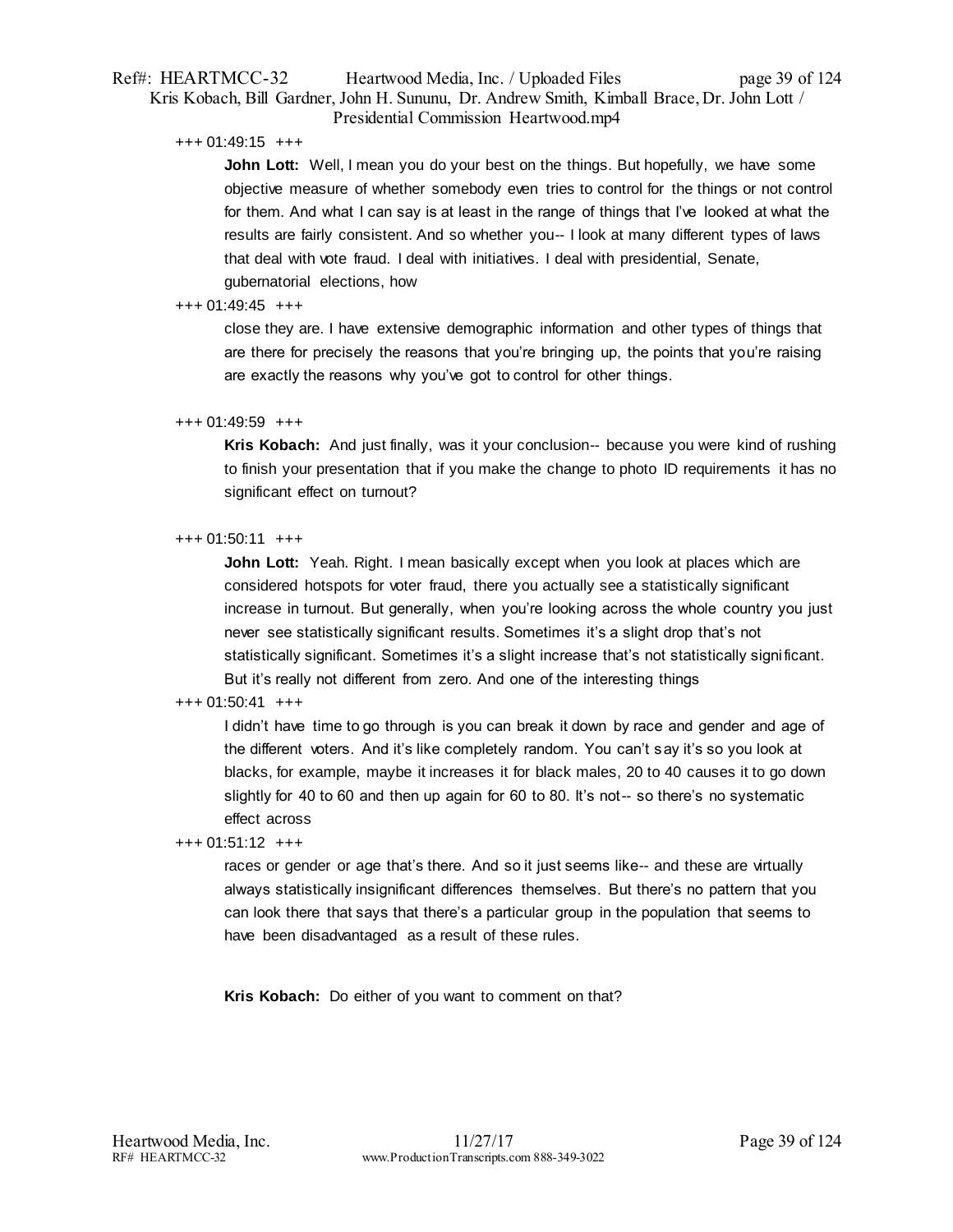## Ref#: HEARTMCC-32 Heartwood Media, Inc. / Uploaded Files page 40 of 124 Kris Kobach, Bill Gardner, John H. Sununu, Dr. Andrew Smith, Kimball Brace, Dr. John Lott / Presidential Commission Heartwood.mp4

#### +++ 01:51:37 +++

**Andrew Smith:** I agree. It's a very complicated issue because there are so many different factors that you have to take into account and the data on all of those factors aren't necessarily consistent from place to place and time to time.

**Kris Kobach:** Secretary Blackwell.

**Ken Blackwell:** This is my day for election administration.

**Kris Kobach:** All right, good!

**Ken Blackwell:** Provisional ballots. You used some figures that would suggest that 46/47 states use provisional ballots?

+++ 01:52:09 +++

**Kimball Brace:** No, I did not put in things in terms of provisional ballots. The EAC, in their study, they have information in terms of that. But it varies across the states in terms of how provisional ballots are implemented. Sometimes they're a high percentage, sometimes they're a low percentage. And so you've really got to understand what's going on to figure out, "Is provisional ballots having an impact or not

#### +++ 01:52:39 +++

having an impact?" I know in my state, in my jurisdiction in Prince William County, we have a relatively low number of provisional ballots in the state. But other states, they have a high rate of provisional ballots. So it varies across the--

**Ken Blackwell:** From a just pure management standpoint, in Ohio, you must vote in the precinct in which you're registered.

## **Kimball Brace:** Right.

#### +++ 01:53:08 +++

**Ken Blackwell:** Because there are local issues that differ from precinct to precinct. And therefore, provisional ballots are used when you don't pop up in your right precinct. But, you know, they can correct for that.

**Kimball Brace:** Sometimes.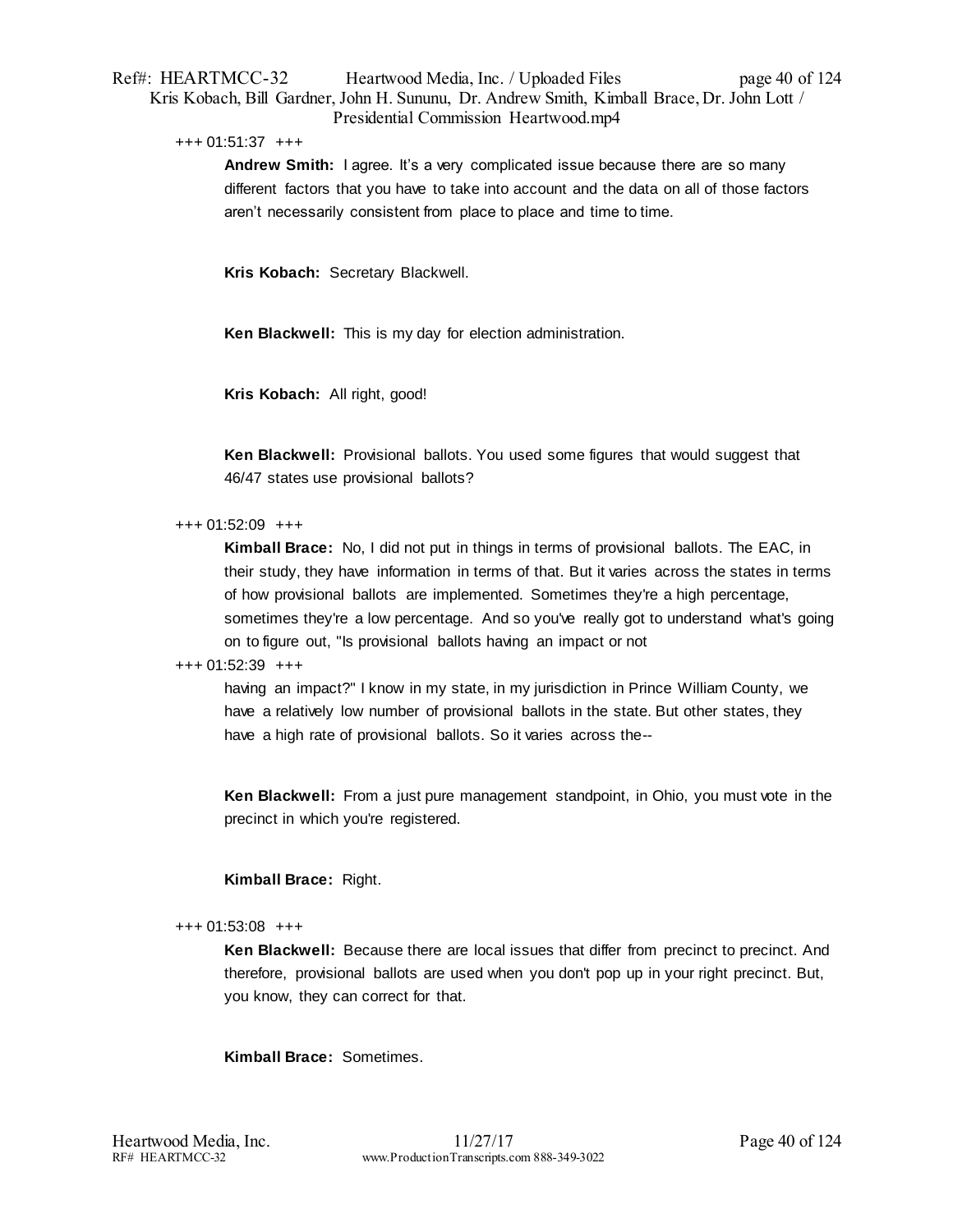# Ref#: HEARTMCC-32 Heartwood Media, Inc. / Uploaded Files page 41 of 124 Kris Kobach, Bill Gardner, John H. Sununu, Dr. Andrew Smith, Kimball Brace, Dr. John Lott / Presidential Commission Heartwood.mp4

**Ken Blackwell:** Sometimes.

**Kimball Brace:** Some states don't allow to correct for that. Other states do say that that portion of the ballot--

**Ken Blackwell:** That's right.

**Kimball Brace:** -- that you are eligible for, you could have that portion counted. While in other states, they knock out the entire ballot.

+++ 01:53:41 +++

**Ken Blackwell:** But given the diversity of our system, and the, you know, in that case, the disintegration of our system, that is a position that is generally accepted as an acceptable practice based on the state, based on the state reaching that conclusion that this is the way they want to manage their elections.

**Kimball Brace:** It is governed by the state law that does that, yes.

#### +++ 01:54:08 +++

**Ken Blackwell:** Okay. The second point of this, Dr. Smith, what have seen in terms of early voting? I know that in 2002 we were looking at it in Ohio. I'll just use Ohio, a week. Then all of a sudden it was two weeks, and now it is 30 days. Which puts added financial burden on strapped local boards of

### +++ 01:54:37 +++

elections. Apart from that financial burden, what have we seen in terms of early voting? Is there a higher chance of manipulation, or error, or-- what's been our learnings from the 30-day window versus the two-week window, versus the week window?

**Andrew Smith:** I'm going to punt to these guys. Because they've looked at this more carefully than I have.

**Ken Blackwell:** Oh, okay.

**Andrew Smith:** I think Kimball probably has done more on this.

+++ 01:55:08 +++

**Kimball Brace:** We have taken a look at that kind of a circumstance. I know in my own county, we have a relatively long period of time where you can come in and vote an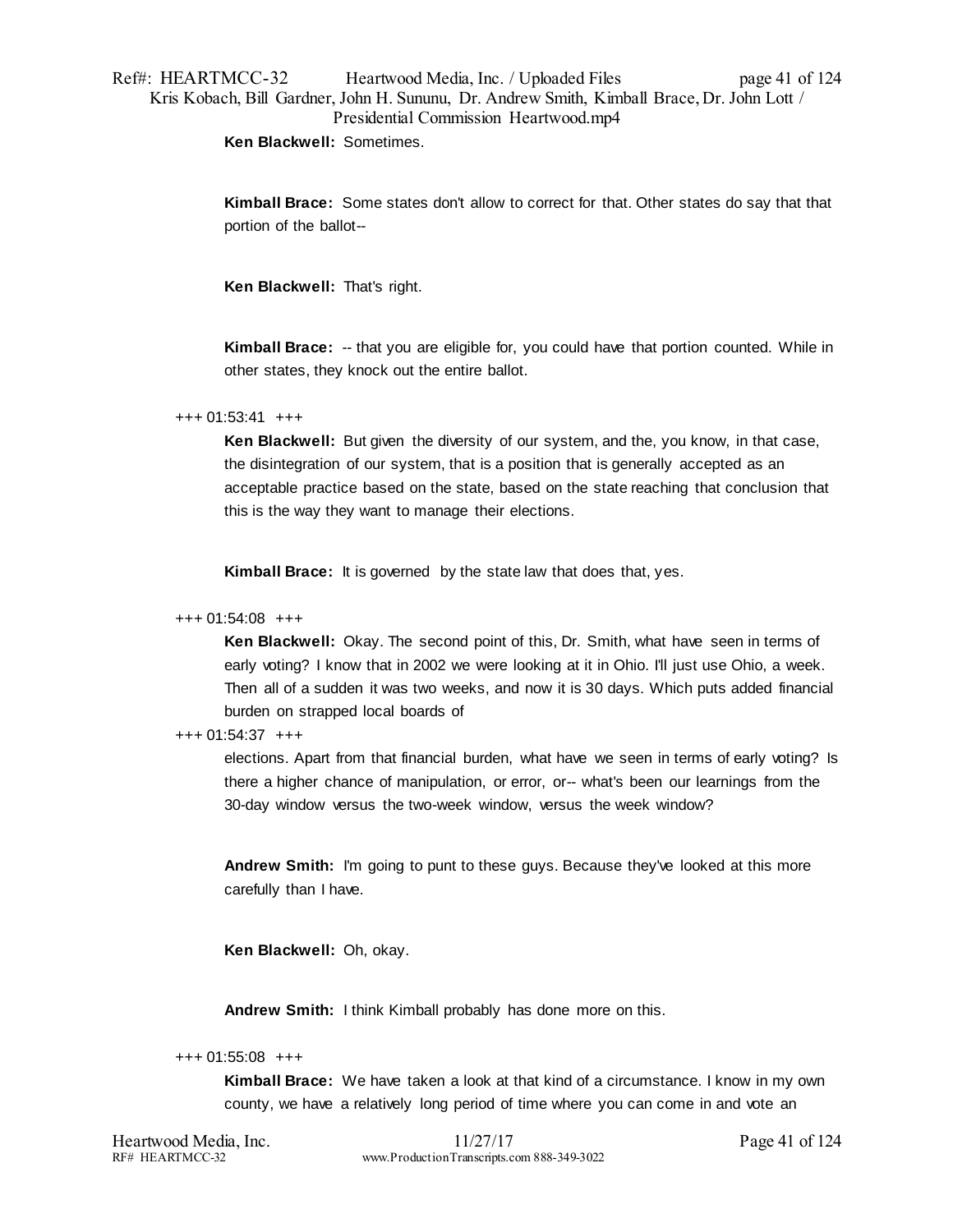## Ref#: HEARTMCC-32 Heartwood Media, Inc. / Uploaded Files page 42 of 124 Kris Kobach, Bill Gardner, John H. Sununu, Dr. Andrew Smith, Kimball Brace, Dr. John Lott / Presidential Commission Heartwood.mp4

absentee ballot. In my county, we don't staff all four sites for absentee ballots for the entire time period. We only have two of those open for the first two weeks, and then we open all four for the two weeks closest to the election. We found that that

### +++ 01:55:39 +++

is a lot better use of management and time and cost to be able to facilitate the voters. They're not always interested that far out. Some of them are. So you make the opportunity, but you certainly kind of compact that area into a set period of time, closer to the election.

## +++ 01:56:03 +++

**John Lott:** In my work, I find that basically once it's more than a week that you have for this pre-voting, it has a small, but very small effect in terms of the increased participation that you're going to be having.

**Kris Kobach:** Commissioner Adams?

**J. Christian Adams:** Mr. Brace, you said you found approximately just over ten percent of inactive voters in Prince William County voted in 2016. Is that about right?

**Kimball Brace:** Actually, it was in 2014--

**J. Christian Adams:** 2014.

**Kimball Brace:** -- when we did that study, yes.

## +++ 01:56:33 +++

**J. Christian Adams:** Is what separates an active from an inactive voter essentially just filling out a form in the polling place, and then being able to vote?

**Kimball Brace:** In Virginia, yes, you basically state that you are a resident. There was no reason for me to not get that piece of mail or whatever, and you can end up voting in that case.

#### +++ 01:56:56 +++

**J. Christian Adams:** When you worked on the EAC survey, was there any thought given to collapsing these two categories together? Or otherwise treating active and inactive as-- you testified that some inactive states don't report that. Shouldn't they be reporting the number of inactives if they're eligible to vote just by filling out a form?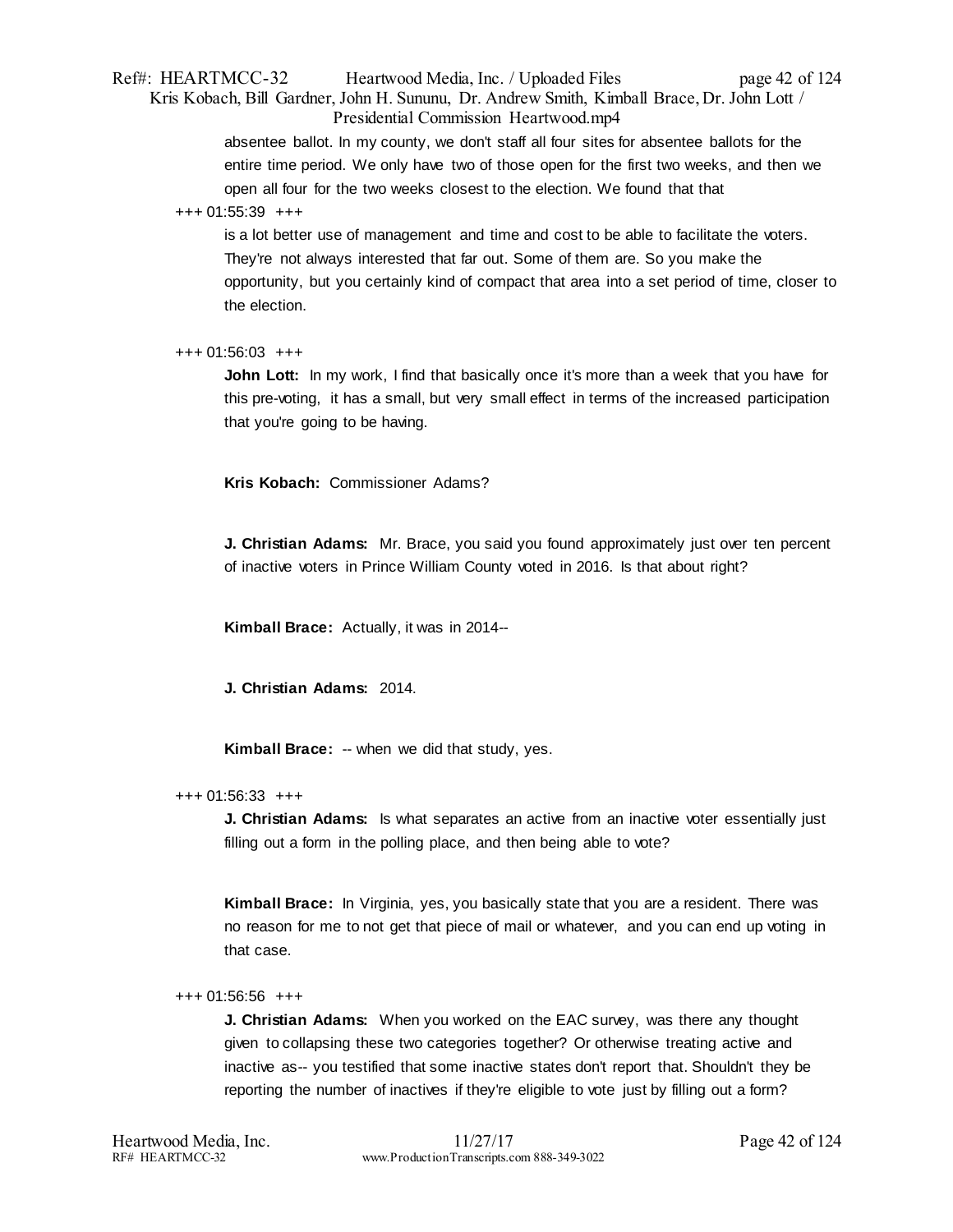## Ref#: HEARTMCC-32 Heartwood Media, Inc. / Uploaded Files page 43 of 124 Kris Kobach, Bill Gardner, John H. Sununu, Dr. Andrew Smith, Kimball Brace, Dr. John Lott / Presidential Commission Heartwood.mp4

### +++ 01:57:18 +++

**Kimball Brace:** I believe that really you should have both sets of numbers, but you should keep them apart, so you can understand the differences between them. Indeed, if we have inactive numbers in a state where it's a low percentage that is inactive, then you can end up having a different impact. But clearly when you look at the data across the board, by adding in the inactive in many instances, you get some of those

### +++ 01:57:47 +++

instances that I explained that are more than 100 percent of the voting age, or the citizenship voting age.

### +++ 01:57:53 +++

**J. Christian Adams:** Let me come back to that in a second. Election Data Services, you testified about some of the public information. Some states you can get voter lists and so forth like the Commission has asked for, like the commission has asked for. Has Election Data Services had the occasion to compile voter lists and receive this information?

### +++ 01:58:10 +++

**Kimball Brace:** We only do that when we're under consulting contract with the jurisdiction. So we're an extension of the jurisdiction, we were working with them. We do a lot of work with re-precincting, and helping the jurisdiction reassign the polling places and that sort of thing. And in that instance, we're taking the voter file and geocoding it so that we have the proper location of where each of these voters are to help us redesign the precinct. But in those instances, that's the only reason why we have a voter

### +++ 01:58:40 +++

file. It's to do internal work for their purposes, not for campaigns or anything like that.

**J. Christian Adams:** Understood. Last question. You testified about the 100 percent figure, and you also testified about error in the census decennial in ACS.

## **Kimball Brace:** Right.

**J. Christian Adams:** Can you ascribe a quantitative value to the error rate for both of those? Do you have one that you assume or infer or incorporate?

#### +++ 01:59:11 +++

**Kimball Brace:** I don't think you could come up with one single number. I know that in the 2010 census that they did have an overcount and an undercount. It was in the very low percentages, but it was still there. It varied by demographics, by different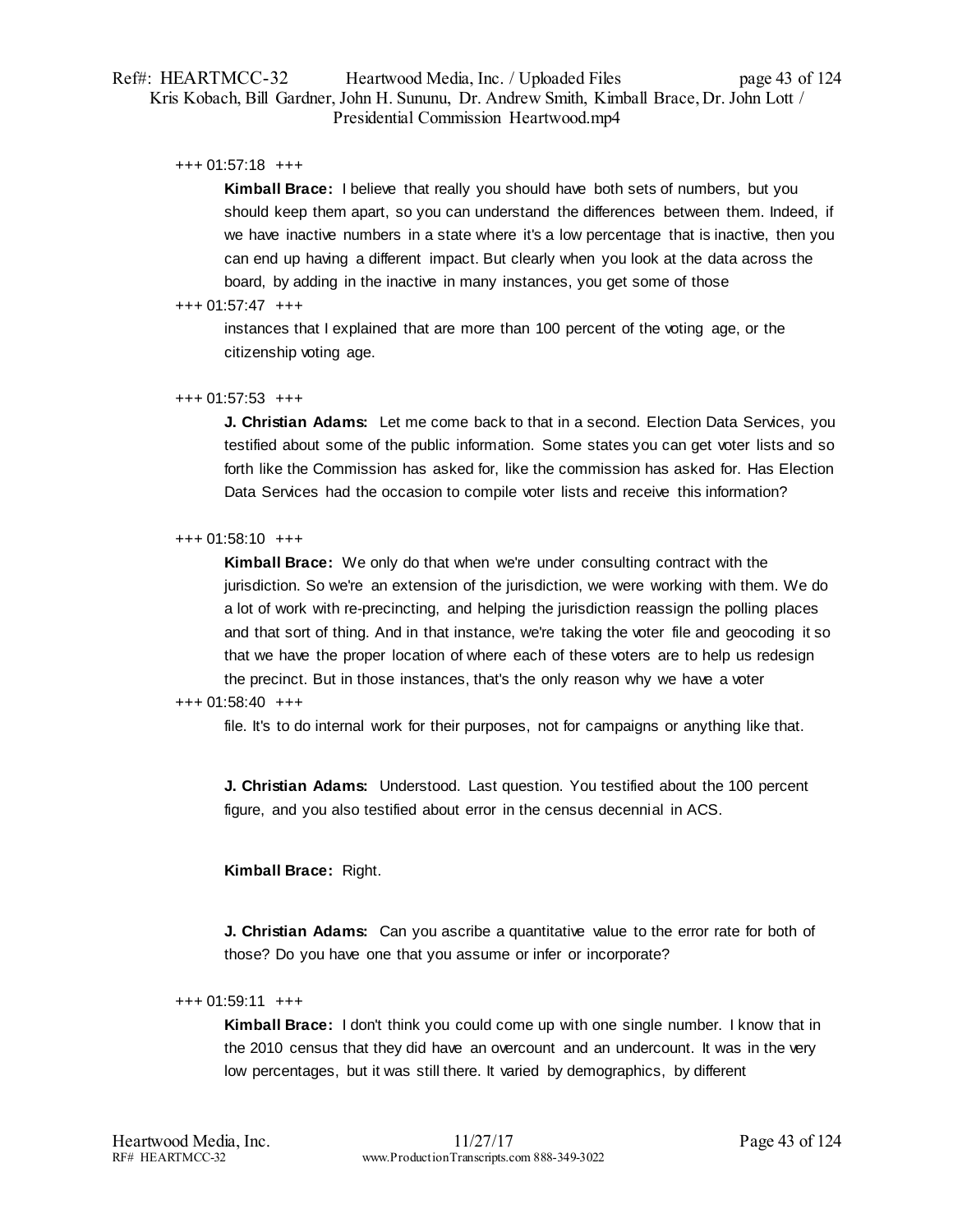## Ref#: HEARTMCC-32 Heartwood Media, Inc. / Uploaded Files page 44 of 124 Kris Kobach, Bill Gardner, John H. Sununu, Dr. Andrew Smith, Kimball Brace, Dr. John Lott / Presidential Commission Heartwood.mp4

geographies, that sort of thing. So that's important to understand the variation on that side. On the ACS, the American Community Survey, they have that margin of error, the +++ 01:59:40 +++

MOE, so that you can calculate that. it does show you that when you get down to smaller levels of geography, smaller numbers of people, that MOE becomes very large. And so it becomes a problem to have accurate numbers there. And indeed, as I was showing you, in terms of the registration numbers, we've got so many small jurisdictions that those MOEs really go beyond the span of what the numbers are showing.

#### +++ 02:00:12 +++

**Kris Kobach:** Okay, we're out of time, and it's been an amazing presentation by this first panel. We're going to go ahead and-- first of all, thank you, panelists, for your presentations and for the material you've submitted. And obviously we could keep going on this topic for hours. But I want to now move to Item #4, which we moved up to the third position on the agenda, and that is the demonstration of the historic New Hampshire voting machines that are still being used. And I'll turn it over to Secretary Gardner to introduce the presenters on that topic.

### +++ 02:00:43 +++

**Bill Gardner:** Thank you. This is just a light moment, but in New Hampshire, every polling place has an elected Moderator. The people who live in the area that that polling place covers choose a person to be the Moderator. And it's usually someone who is stable, civil, can bring sides together because of our traditional town meetings. So we- they also decide

## +++ 02:01:11 +++

how they're going to actually vote. And any town that wants to vote on a paper ballot- every town has to vote on a paper ballot, but whether it's counted by hand or counted by a machine. And so in 1892, the Secretary of State was required to purchase 272 polling place ballot boxes. That's how many polling places we had then. And at the time, the Secretary of

## +++ 02:01:40 +++

State purchased a ballot box that had a voting machine as part of the ballot box. And that voting machine had been patented two years earlier in 1890 by a person from Troy, New York. Well, we still have towns in the state that use that same ballot box with that same machine. They've been using it in every election for 125 years. And so we have here today, two of those

 $+++ 02:02:13$   $+++$ 

town boxes, and we have the Moderators. And both these towns, one is over near the State of Maine, only about six miles from Maine. And the other one is over on the other side, closer to Vermont. But they have been doing this ever since the Presidential Election of 1892. And you can see a little bit on the-- it actually counts how many ballots goes into the box. And each ballot that goes in-- so you have a count at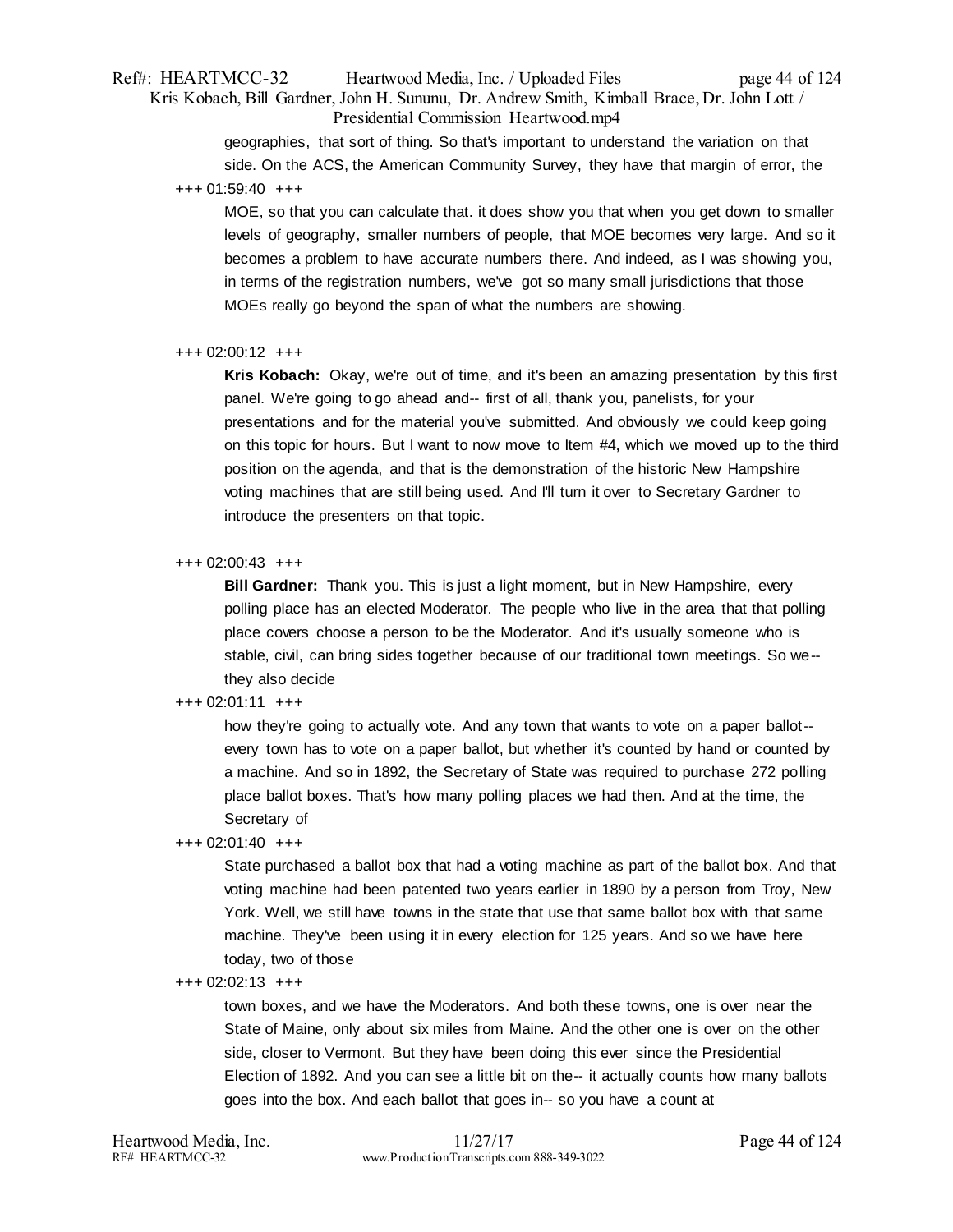## Ref#: HEARTMCC-32 Heartwood Media, Inc. / Uploaded Files page 45 of 124 Kris Kobach, Bill Gardner, John H. Sununu, Dr. Andrew Smith, Kimball Brace, Dr. John Lott / Presidential Commission Heartwood.mp4

+++ 02:02:45 +++

the end, right in the front, because that was really important in those days, how many ballots were actually cast. And so I'm going to have the two Moderators. These towns' tradition, Moderators serve for a long time, usually, unless they do something that's unfair, or-- people usually keep them because they were chosen for a certain reason. And the two are There Bryant, you stand, There. And Pat Hines. There's from Eaton. And Pat Hines is from Windsor. And we've

### $+++ 02.03.19$   $+++$

brought some Windsor ballots and some Eaton ballots, and why don't-- I don't know if they have-- and there were two sizes. So the state purchased two sizes of ballot boxes, and it says on it, "The Federal," because they were the type of boxes that the federal government had for arms and ammunition and so they're

### +++ 02:03:49 +++

built strong. That's why they've lasted < laughter> like all this time. And so why don't you take it from--

### +++ 02:04:00 +++

**There Bryant:** Every election day, and this box has been used for town elections, county elections, state elections and federal elections, as Secretary Gardner said for the last 125/26 years. As registered voters come in, they approach two ballot clerks, they state their name, they show their identification. That's checked in the checklist. We verify their address to make sure they haven't moved within the town, and then

#### +++ 02:04:29 +++

they're given a ballot. They go into one of our three-- in Eaton, we have about 390 people in the town, 350 registered voters, and we typically have high 70 percent voting averages. They mark their ballot. They come up to two other ballot clerks, again state their name, they're checked off the checklist, the ballot goes in the box, and there it goes, and the duct tape

+++ 02:05:00 +++

helps it go in. < laughter > At the end of the day, we have a count of the number of voters who came through the first two ballot clerks, a count of the number of voters who presented a ballot to the second two ballot clerks, and we match that to the number of ballots in the box.

## +++ 02:05:22 +++

**T. Patrick Hines:** Ours is the same box, but our counter hasn't worked for all my life. <laughter> But my bell works. But it's the same thing. You have to get checked in, <inaudible due to coughing in the audience> process. When you come on, the voter puts the ballot in there. The Moderator <bell rings>, ringing it. I get a ding. <laughter> These have been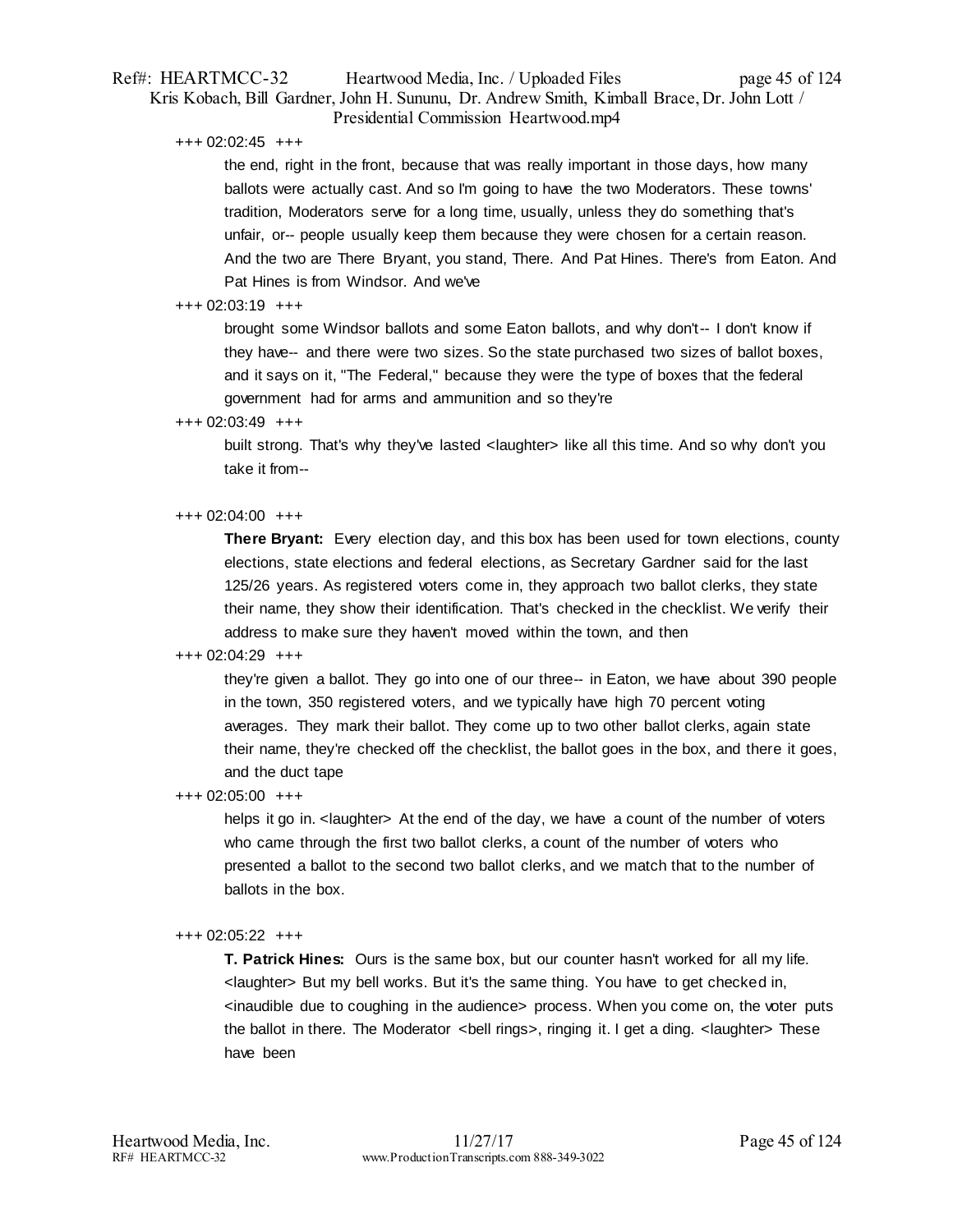## Ref#: HEARTMCC-32 Heartwood Media, Inc. / Uploaded Files page 46 of 124 Kris Kobach, Bill Gardner, John H. Sununu, Dr. Andrew Smith, Kimball Brace, Dr. John Lott / Presidential Commission Heartwood.mp4

+++ 02:05:52 +++

great when you think of it, aren't' they? We're a lot smaller town than Eaton. We're averaging around 140 on the checklist. You know, when I was a kid there was 37 people in the whole town, so-- and this box has never been touched, obviously. And our old town hall until 1998 wasn't heated. So this sat in the old town hall. And like I told Bill, the first thing you did when you get ready for an election on these, was to check to

### +++ 02:06:26 +++

make sure there was no mouse in that thing. < laughter> That used to be a problem.

**Kris Kobach:** Any questions for the Moderators, while they're--

**Connie Lawson:** So do you hand count?

**T. Patrick Hines:** Yes, yes.

**Connie Lawson:** You remove the ballots and you have a bipartisan team counting?

**T. Patrick Hines:** Yes, yes. Yeah.

**Unidentified male:** And is that hand-count done right there in the polling place as soon as the polls close?

## +++ 02:06:51 +++

**T. Patrick Hines:** Yep. And we we're both talking on our real busy elections <laughter> our ballots look a little different sometimes from the time they get crunched in there, because these machines just keep putting them in, right? Oh, my goodness. Sometimes we really have to straighten out our ballots and make sure that they can read them.

## +++ 02:07:12 +++

**There Bryant:** Yeah, depending on the number of ballots that we go through, some years we'll have a local ballot, a county ballot, a state ballot and a federal ballot. At the end, in Eaton we have five, six or even seven teams of two on both sides of the aisle, who work together and one group separates the different ballots and counts them. Then they're divided up and they go to the other teams to go through a count, and then that's proved across the way to the end results.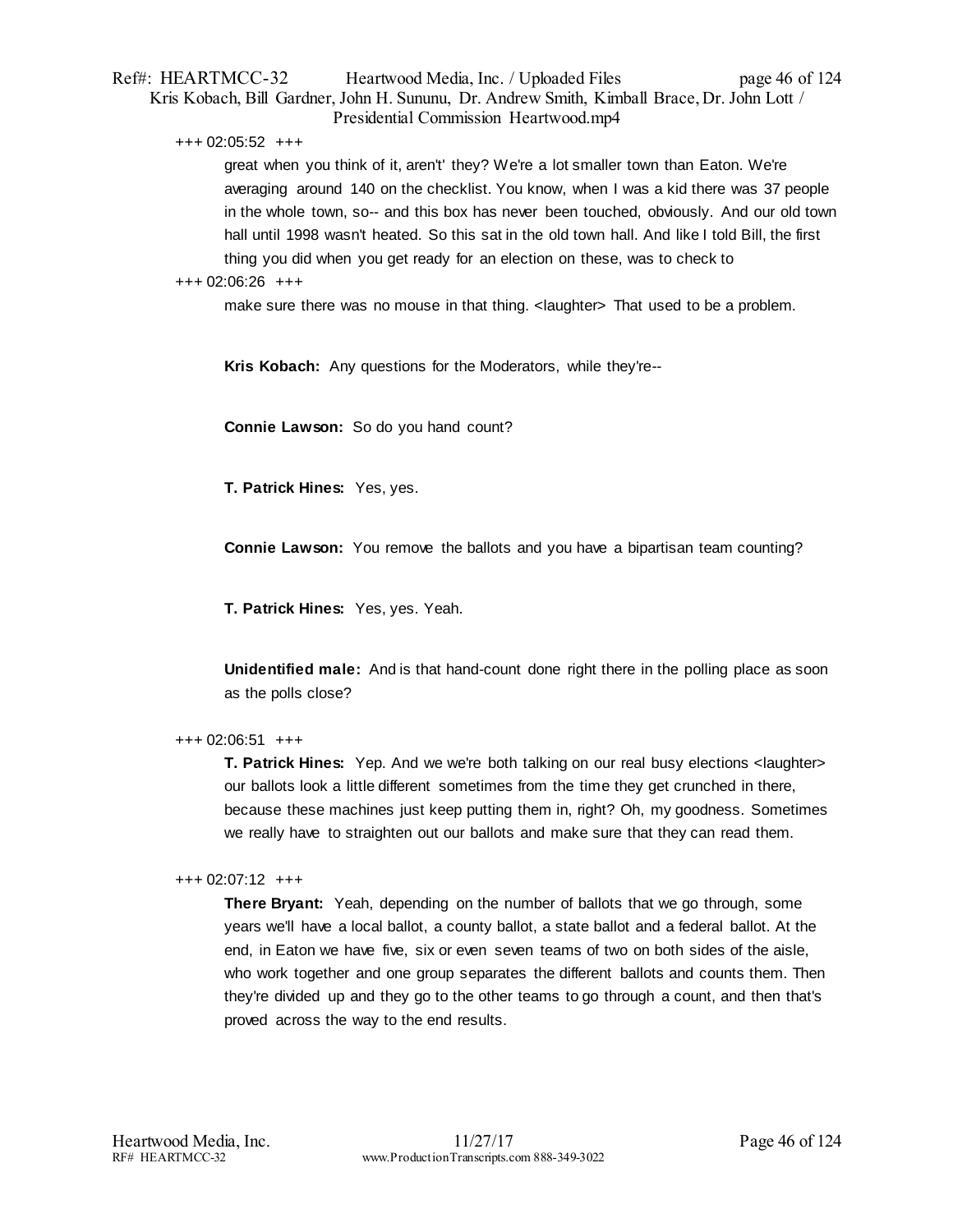## Ref#: HEARTMCC-32 Heartwood Media, Inc. / Uploaded Files page 47 of 124 Kris Kobach, Bill Gardner, John H. Sununu, Dr. Andrew Smith, Kimball Brace, Dr. John Lott / Presidential Commission Heartwood.mp4

+++ 02:07:43 +++

**T. Patrick Hines:** In Windsor, nobody else touches the ballots but me. I am the only one that's allowed to touch the ballots. And then I straighten them out, reach that count, and then we have a team of counters and stuff like that. People who are watching. Everybody, we all talk about this, people don't understand how dedicated the staffs are. For volunteer people? My goodness! I mean, we get a free lunch. That's what they get. <laughter>

**There Bryant:** We don't really.

**T. Patrick Hines:** You don't, huh?

**There Bryant:** Yeah, we do. We do. <laughter>

## +++ 02:08:18 +++

**T. Patrick Hines:** Yeah, we get a free lunch. <laughter> That's about it. But the staff is amazing. They put all that time in to be there. It's pretty good for them.

**There Bryant:** In Eaton, the last three Moderators, including myself, covered a total of over 60 years. And it's the same in--

**T. Patrick Hines:** Yeah.

**There Bryant:** In Windsor, it's the same, his dad and his grandfather.

**T. Patrick Hines:** My father and grandfather and myself basically, and <inaudible>.

## +++ 02:08:41 +++

**There Bryant:** I was a-- six years ago I came in late to a town meeting, and found I'd been elected Moderator. <laughter> I said, "I didn't run for election." They said, "It's okay, you got the most votes." It took me about six months to realize it was a lifetime appointment. <laughter>

## **Kris Kobach:** Yeah.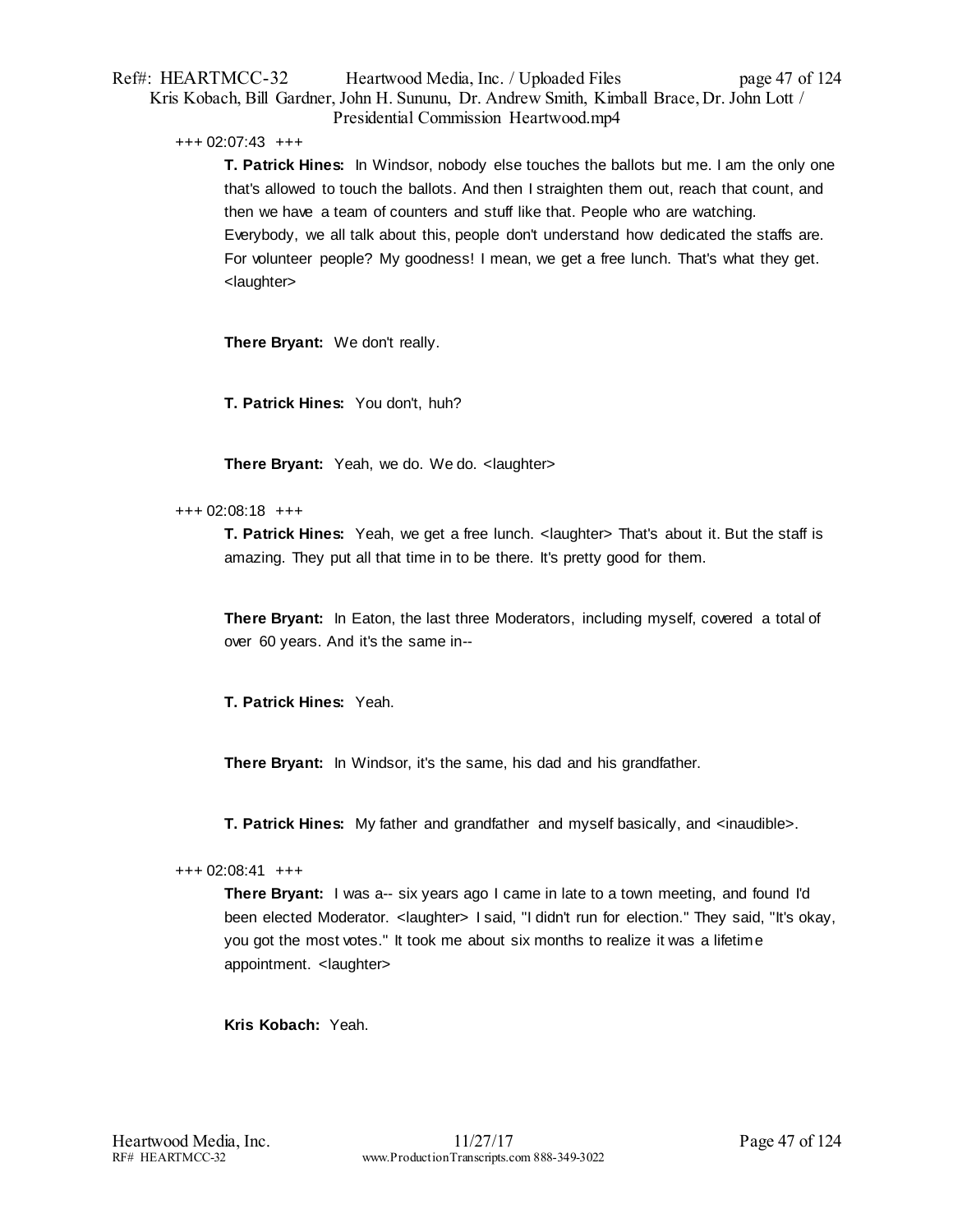## Ref#: HEARTMCC-32 Heartwood Media, Inc. / Uploaded Files page 48 of 124 Kris Kobach, Bill Gardner, John H. Sununu, Dr. Andrew Smith, Kimball Brace, Dr. John Lott / Presidential Commission Heartwood.mp4

### +++ 02:09:02 +++

**Hans von Sapkovsky:** I have a question for you with the paper ballots. You know, I was an elected official for three years. A County Election Official in Virginia for three years. We used paper ballots, opti-scanned paper ballots. But--

**T. Patrick Hines:** We have no clue what the heck you're talking about. < laughter>

**Hans von Sapkovsky:** It's a paper ballot that's filled out, it has a bubble next to the candidate's name. So it's very much like an SAT test.

**T. Patrick Hines:** Okay, yeah.

## +++ 02:09:25 +++

**Hans von Sapkovsky:** It's counted by a computer scanner. But anyone with experience with paper ballots, as I'm sure you are, knows that-- and this goes to something someone said earlier-- we get a certain percentage of the ballots rejected by the scanner, because people have an amazing ability not to fill in the circle next to the name, but put all kinds of stray marks, fill out one bubble, then cross it

### +++ 02:09:55 +++

out, then fill out another bubble. So my question to you is, do you have a set of rules that you use to make a determination when you don't get a standardly filled out ballot, and are those rules consistent from township to township in New Hampshire, and who makes the decision on each of those paper ballots as to whether it's a valid vote and who the candidate is that should be counted?

## +++ 02:10:22 +++

**T. Patrick Hines:** Moderator, that's all. The Moderator makes the decision.

**There Bryant:** As long as we can determine the intent of the voter.

**T. Patrick Hines:** Right.

**There Bryant:** He may have checked it. She may have circled it. Someone else may have filled it in. They have written in a name and not tied it voted up above. When we can determine the will of the voter, then we allow the vote.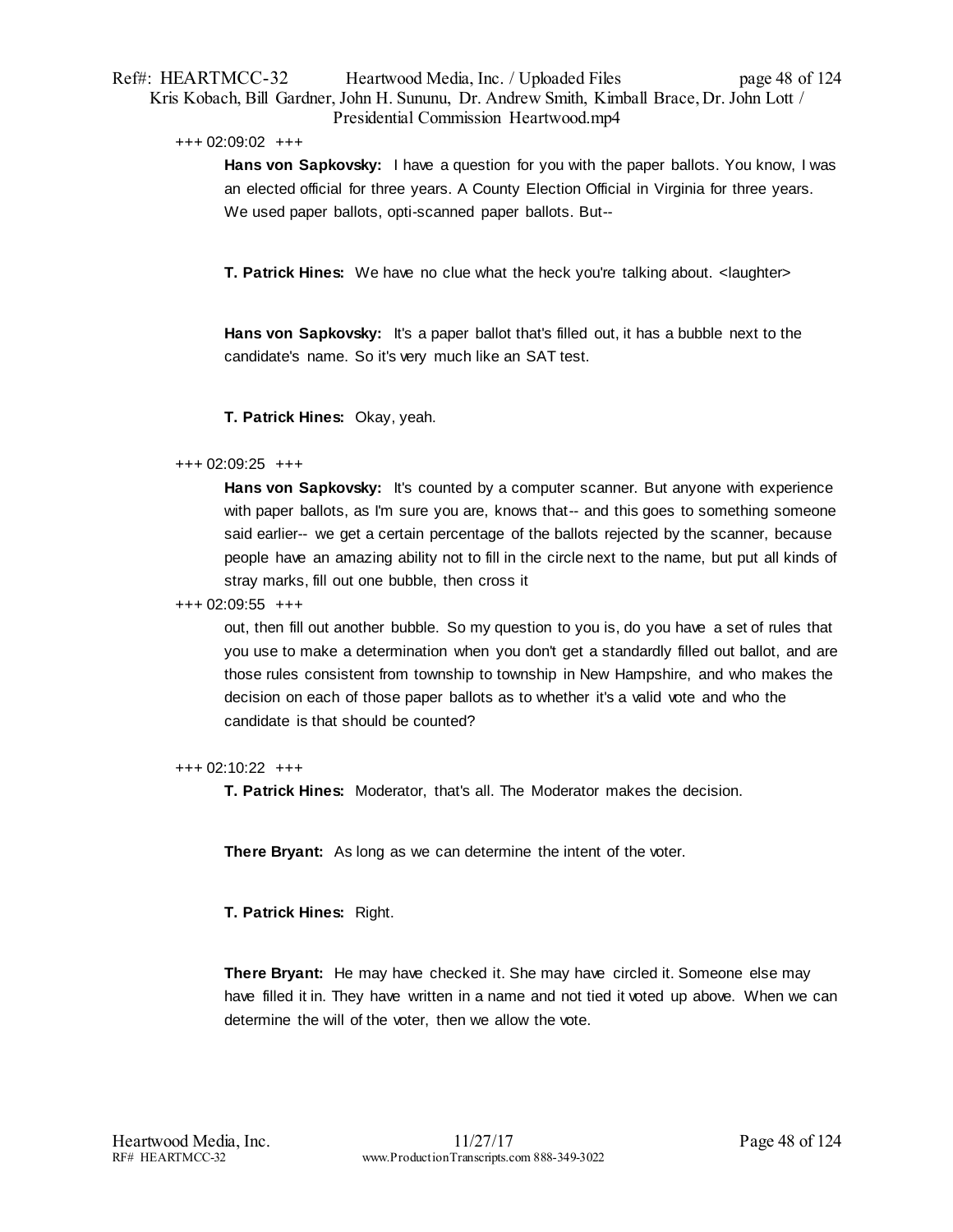## Ref#: HEARTMCC-32 Heartwood Media, Inc. / Uploaded Files page 49 of 124 Kris Kobach, Bill Gardner, John H. Sununu, Dr. Andrew Smith, Kimball Brace, Dr. John Lott / Presidential Commission Heartwood.mp4

#### +++ 02:10:47 +++

**Hans von Sapkovsky:** Now how do you ensure that the decisions being made on this are consistent throughout the state?

**T. Patrick Hines:** That's not my problem. <laughter>

## **There Bryant:** Right.

## +++ 02:11:03 +++

**Kris Kobach:** Good answer! <laughter> All right, on that note, I think we will conclude this part of the program. So we're going to take a 45-minute lunch break. It's about five past noon right now. So we'll convene back here at ten till. And we'll start with the next panel. Thank you!

<convening; reconvening>

### +++ 02:11:28 +++

**Kris Kobach:** <gavel tap> All right, we'll go ahead and bring the Commission Meeting back to order. We're about to start Panel #2, which concerns Current Election Integrity Issues Affecting Public Confidence. And I wanted-- I mentioned earlier than I would just take a couple of minutes to talk about an issue that coincidentally is an election integrity issue affecting public confidence here in the Granite State, and I was giving-- Secretary Gardner was going to mention a few things about it, too. As many of you are

## +++ 02:11:58 +++

aware, last week the Speaker of the New Hampshire House of Representatives issued a letter indicating that 5,000 of roughly 6,500 people who registered under the Same Day Registration Rule on the day of the election on November  $8<sup>th</sup>$ , 2016, about 5,300 of them as of ten months later still had not obtained a New Hampshire Driver's License, which is required of residents within 60 days after moving to the state. Nor had they registered a vehicle in the State of New

#### +++ 02:12:28 +++

Hampshire. And so this obviously is subject of concern, because there have often been anecdotal reports of people driving into New Hampshire, because it's a Same Day Registration state and voting, because it's a battleground state that can swing either way. And under New Hampshire law, it's likely that those 5,300 people are non-residents. They may also be non-domiciled individuals. And I penned an 800-word column last week, which is why I'm speaking now, because that column prompted some people to react to it. And in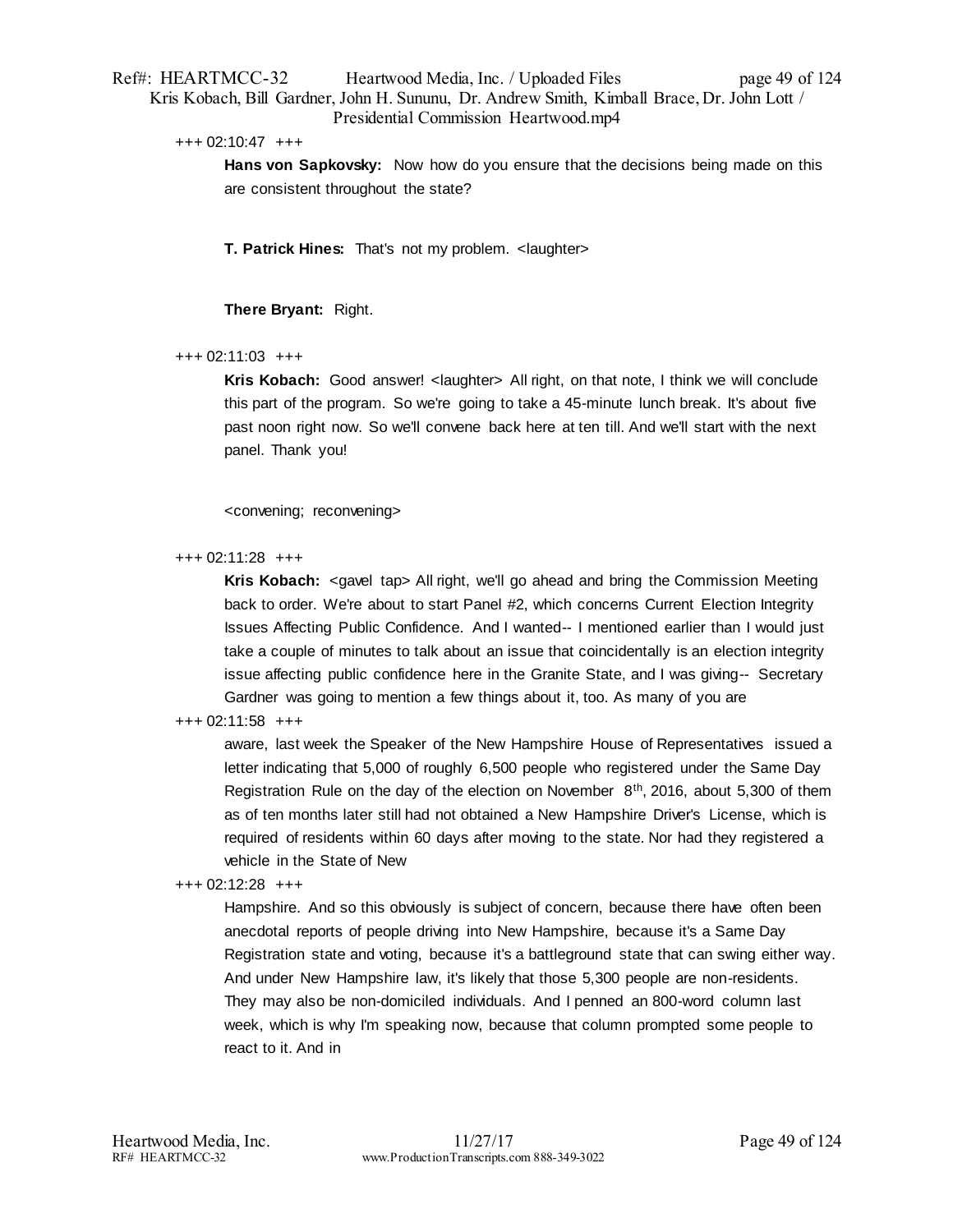## Ref#: HEARTMCC-32 Heartwood Media, Inc. / Uploaded Files page 50 of 124 Kris Kobach, Bill Gardner, John H. Sununu, Dr. Andrew Smith, Kimball Brace, Dr. John Lott / Presidential Commission Heartwood.mp4

+++ 02:13:01 +++

that column I struggled with the word, what verb to use. And specifically in the column I said, "It *appears* that non-residents may have tipped the result," and I'm still wondering if that was the right word. And I'm also wondering if it's even possible to condense what is really a complex legal issue into an 800-word column, but I felt to raise this matter of concern it was appropriate to at least describe the issue as simply as I could. So under New Hampshire

## +++ 02:13:31 +++

law, I know I'm going to speak as a lawyer here, but I'll try not to get too legalistic, under New Hampshire law there's the term "resident" and there's the term "domiciliary" or a person who has domicile. They're defined very similarly, but not exactly the same. But resident is a larger-- is a smaller category. Domiciliary is a larger category; residents are subsets of people who have a domicile in New Hampshire. So the question, if one wanted to look at

### +++ 02:14:01 +++

those 5,300 individuals more closely is if we have evidence that it's likely that they are not residents, then the next question you'd have to ask is are they also not domiciled here? Because that is the legal requirement for voting. But that's a much harder question to ask-- answer, because you can't just look at whether a person has a driver's license or not to answer that question. Then if you could determine the answer to that next question, then you would have to ask, "Well, how did the people vote?" And that's almost impossible to find out, because the only way to do that is to have the voter himself before a judge

## +++ 02:14:30 +++

sworn under oath state, "Yes, I voted this way," or, "No, I voted the other way" in the election. And those of us who are Secretaries of State, and who have overseen election contests, as we call them in Kansas, some states use the term recount, but where you actually attempt to determine how voters who are not legitimately voting in the right election voted, it's very difficult to do. But I say all of that to say that until further research is done, and until you make the next cut to determine how many are non-

+++ 02:15:00 +++

domiciled, and then the final cut to actually determine how they voted, we will never know the answer regarding legitimacy of that particular election. But some in the media, I'm thinking of one article, in particular, suggested that, "Well, if these people are college students, that solves the problem. Because a college student can do whatever he wants." And that's not correct. Being a college regis-- being enrolled in a college does not free you of the legal obligation to become domiciled in New Hampshire before you vote in New Hampshire. And this problem of

#### +++ 02:15:30 +++

people possibly coming to New Hampshire to vote, but with no intention to maintain a domicile in the state is something-- not something I thought up, but the legislators, and some of them are here from New Hampshire, have been dealing with this issue for years.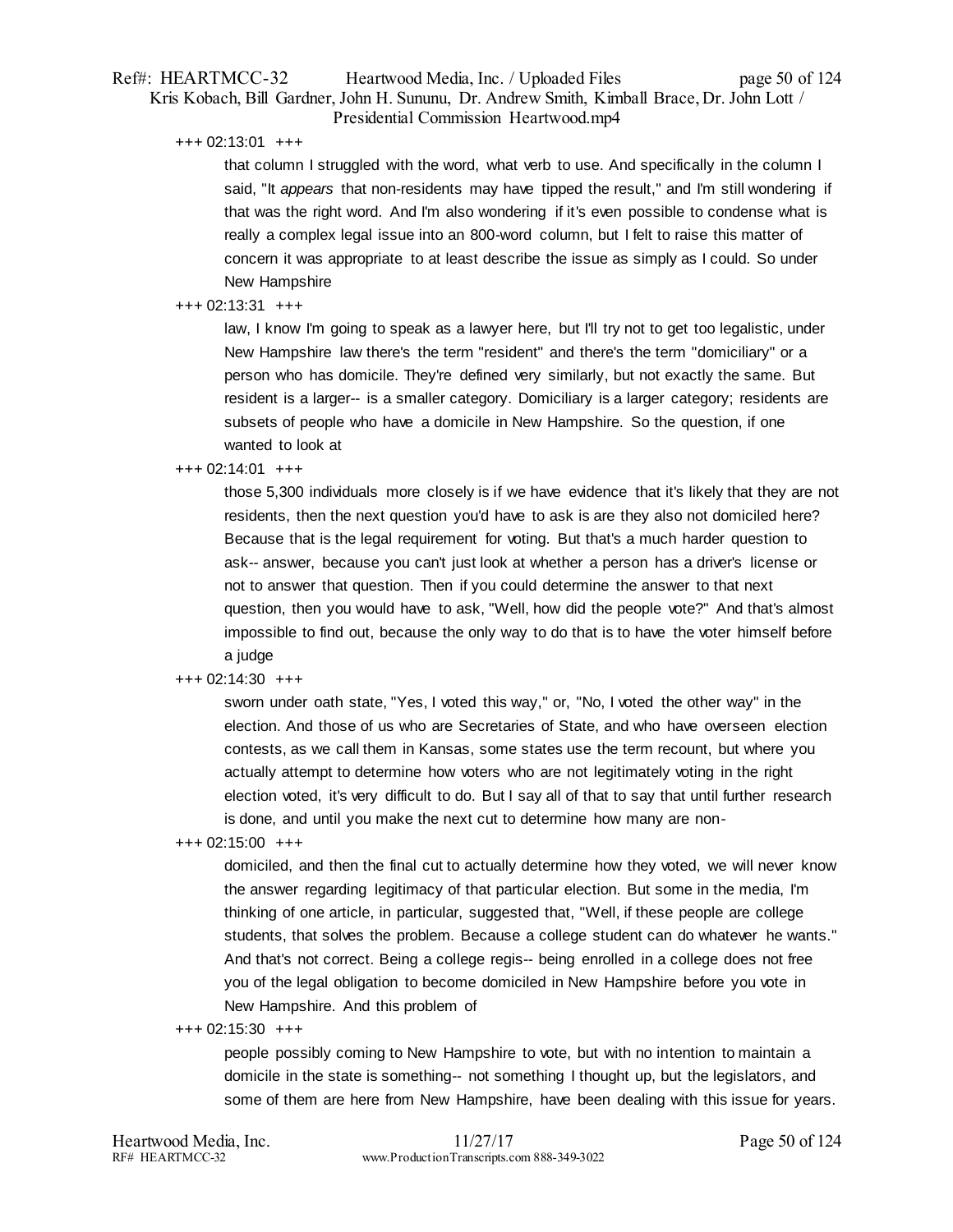## Ref#: HEARTMCC-32 Heartwood Media, Inc. / Uploaded Files page 51 of 124 Kris Kobach, Bill Gardner, John H. Sununu, Dr. Andrew Smith, Kimball Brace, Dr. John Lott / Presidential Commission Heartwood.mp4

In 2012, the New Hampshire legislature added the following language to the Voter Registration Form itself, quote, "In declaring New Hampshire as my domicile, I am subject to the laws of the State of New Hampshire, which apply to all residents, including laws requiring a driver to register a motor vehicle, and apply for a New Hampshire driver's license within

## +++ 02:16:00 +++

60 days of becoming a resident," end quote. This is similar to wording that was on New Hampshire registration forms from 2003 to 2007. The language was taken off, and then similar language added back in 2012. But then in 2015, the New Hampshire Supreme Court struck down that language, saying that the language was confusing. And that the language essentially equated residency and domicile, and that voters might not understand what the language meant.

## +++ 02:16:30 +++

The-- now, my personal opinion is it's not that confusing, just as one attorney, but as many people know, attorneys can disagree on every issue under the sun. But at any rate, the court did acknowledge that there still is the legal requirement of domicile. So what does domicile mean-- and that in order to vote in New Hampshire? Domicile mean-- is defined by New Hampshire Statute as, "that one place," *one* place, "where a person, more than any other place, has established a physical presence, and manifests an intent to maintain a single continuous presence," end

### +++ 02:17:02 +++

quote. And it goes on, but that's the critical part. So it is required in New Hampshire that you be a person with domicile in order to vote. Recently, in the last session, the 2017 session, the New Hampshire legislature responded to the 2015 decision of the New Hampshire Supreme Court, and passed Senate Bill 3, which requires Proof of Residency at the time that the person is registering on Same Day Registration, if it goes beyond that. And then it also says, gives the person a ten-day or thirty-day grace period to provide

## +++ 02:17:32 +++

that Proof of Residency later. That issue is in the courts now, and as many people of New Hampshire know, there was a partial preliminary injunction this morning in a Special Election in the state. And so New Hampshire has been wrestling with this problem for, it's fair to say since 2002. It's a very difficult issue to condense into a short article, and I'm sure the journalists here wouldn't even want to attempt to condense what I just said into a short paragraph quotation or something like that. But it's critically

#### +++ 02:18:05 +++

important, because unlike my State of Kansas, which doesn't have people flooding across the border to participate in primaries, to possibly cast a vote, in New Hampshire, it's a swing state, everybody comes here. I remember when I was a college student at Harvard, I came up here to work on the primary for Bob Dole. And there wasn't Same Day Registration back then. But if there had been, I know a few people who would have been tempted to say, "Well, I'm living in a hotel here for a week, maybe I'll cast a vote." New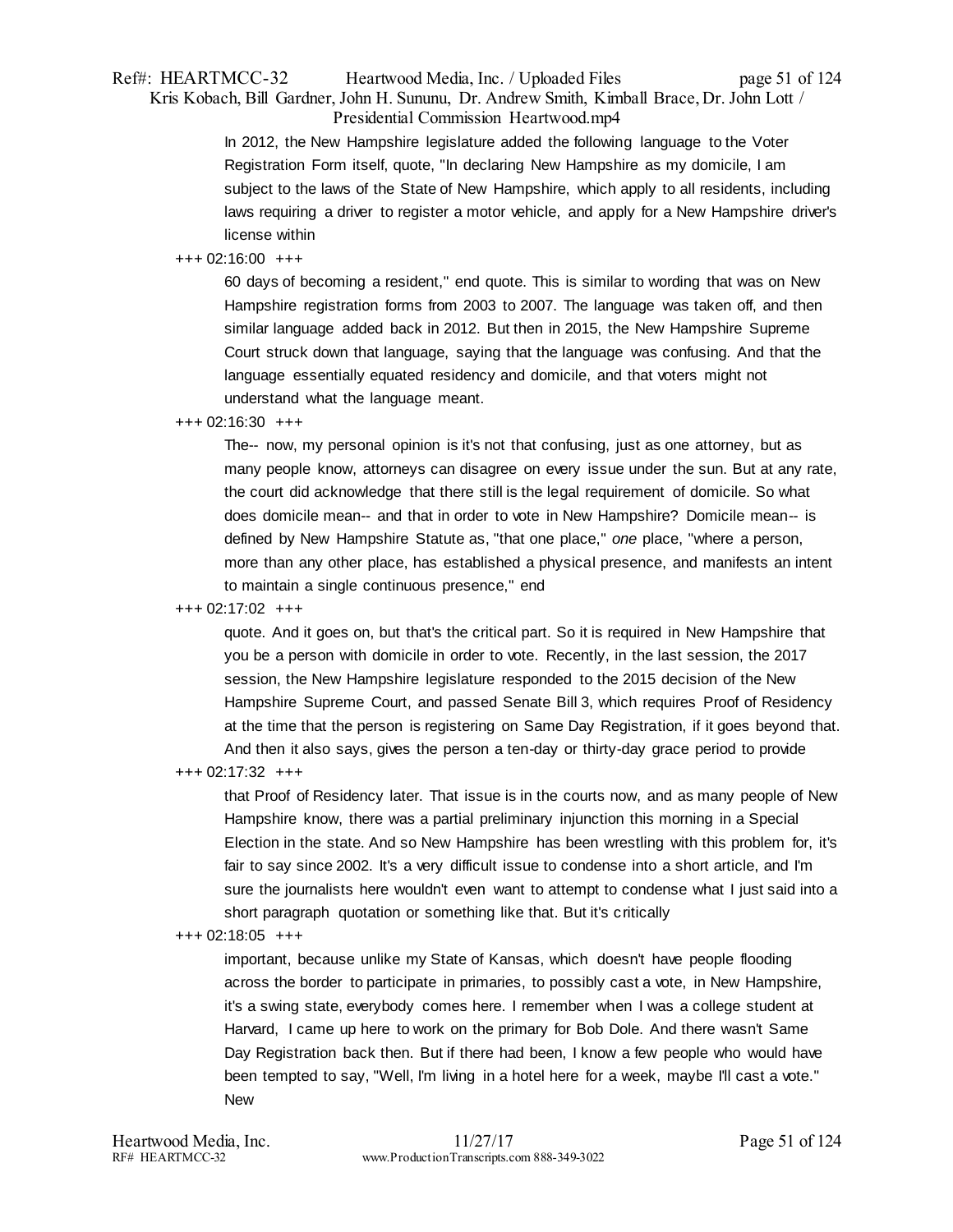## Ref#: HEARTMCC-32 Heartwood Media, Inc. / Uploaded Files page 52 of 124 Kris Kobach, Bill Gardner, John H. Sununu, Dr. Andrew Smith, Kimball Brace, Dr. John Lott / Presidential Commission Heartwood.mp4

+++ 02:18:37 +++

Hampshire faces risks that other states do not face. And I applaud the legislature for attempting to address those risks. And I think it's important for this Commission to acknowledge that states are different and states do face very real risks, and I'm hopeful that the legislature can, in a bipartisan way continue to address them. I personally think Senate Bill 3 is a good way of addressing the risk, but I also recognize that reasonable minds can differ on whether that legislation is the right one. But,

## +++ 02:19:07 +++

suffice it to say, that I hope also that the Commission may be able to shed further light on that topic as well, although that is not the specific subject of this panel. Secretary Gardner?

## +++ 02:19:21 +++

**Bill Gardner:** The Supreme Court decision that Secretary Kobach was talking about actually said that you just-- someone could be domiciled, but they could be a nonresident. And so after that decision there were headlines in newspapers across the state that you no longer needed to be a resident in order to vote. The court also said that the linkage to driver's

## +++ 02:19:53 +++

licenses, if you are domiciled, since you cannot have to be a resident, then that driver's license issue is not an issue. And so the problem that has occurred because of what you wrote is that the question of whether our election as we have recorded it is real

## +++ 02:20:29 +++

and valid. And it *is* real and valid. <applause> And it-- and I fully understand-- because you actually mentioned resident twice, which you really should have said domicile just now. And it's very difficult for people, and it's a problem that legislature is wrestling with and working on, and trying to fix.

## +++ 02:21:04 +++

Because when you can have someone be domiciled, but not a resident, most people don't understand that. And so it-- the first couple meetings that we had, the Chairman of the Commission made it very clear to us that we work on a consensus, and that we work in a way that we don't have preconceived, preordained ideas

## +++ 02:21:36 +++

about what the facts are going to turn out to be. That we're going to use the facts, we're going to search for the truth, and that is something that we all need to stay focused on. And see this-- I hope we all learn from this.

**Kris Kobach:** Commissioner Adams.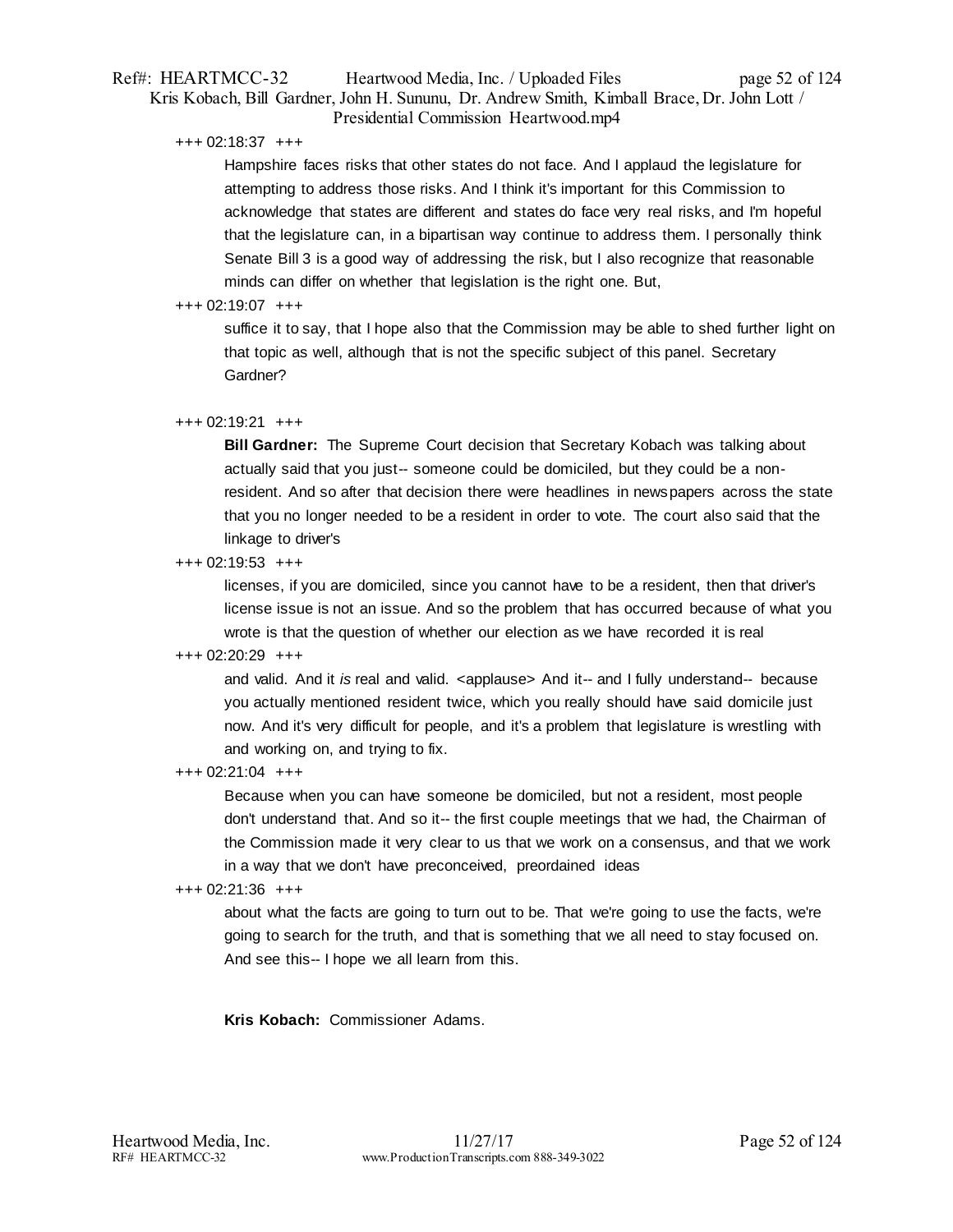## Ref#: HEARTMCC-32 Heartwood Media, Inc. / Uploaded Files page 53 of 124 Kris Kobach, Bill Gardner, John H. Sununu, Dr. Andrew Smith, Kimball Brace, Dr. John Lott / Presidential Commission Heartwood.mp4

+++ 02:22:01 +++

**J. Christian Adams:** Mr. Chairman, the question might be directed actually for Secretary Gardner, you describe this complicated distinction between domicile and residence. There was some video from the 2016 election that I've seen-- maybe you've seen it, too-- where an individual goes to vote in New Hampshire, and the poll worker gives instructions on this video that they're allowed to vote if they declare domicile, but they can leave the state tomorrow. You can get out of here tomorrow. Would those instructions on that video

#### +++ 02:22:30 +++

be consistent with New Hampshire law, or instructions by election officials, or were those inconsistent?

### +++ 02:22:38 +++

**Bill Gardner:** As I mentioned already, the confusion between resident and domicile, you can be one, but not the other. So you don't have to be a resident in order to be domiciled. And someone who is domiciled can be a non-resident. So picture, we have 6,000 officials that work in the polling places in New Hampshire. And when they see that, or they read that, it created a

 $+++ 02:23:11 +++$ 

problem. And so when I did see that film, and when I saw it, I was just, you know, "Here's the problem." And that's why the legislature is really trying to fix this. That I'm not sure that there's any other state in the country that has this specific kind of issue that we have, but we have other things. Like we take a picture of a person at the polls if the person doesn't have a Photo I.D., and in the last Presidential Election we had over 755,000 people vote. Any person

## +++ 02:23:45 +++

that did not have an I.D. or was not recognized by a single person in the polling place, so they-- that person had to sign an affidavit and then have their picture taken. And out of the 755,000-plus, we only 1,024. So that meant one person out of 754 had to have their picture taken. But we're also the only state in the country like that that takes a picture. So we're-- and this legislation that the judge ruled this morning

## +++ 02:24:18 +++

at seven o'clock on, and kept most of it, but not all of it is-- so we're still struggling. But the bigger point is that in the specific New Hampshire case, it's not right to come to conclusions, because what has been out there, has been out there at least six or seven months, and on the website of New Hampshire Public Radio. So those numbers are out there. But

#### +++ 02:24:49 +++

those numbers, even though they're facts, what they are, they're facts, but those facts don't create proof. There's another step and a second step to create the proof. And so that's where it's at. Yeah.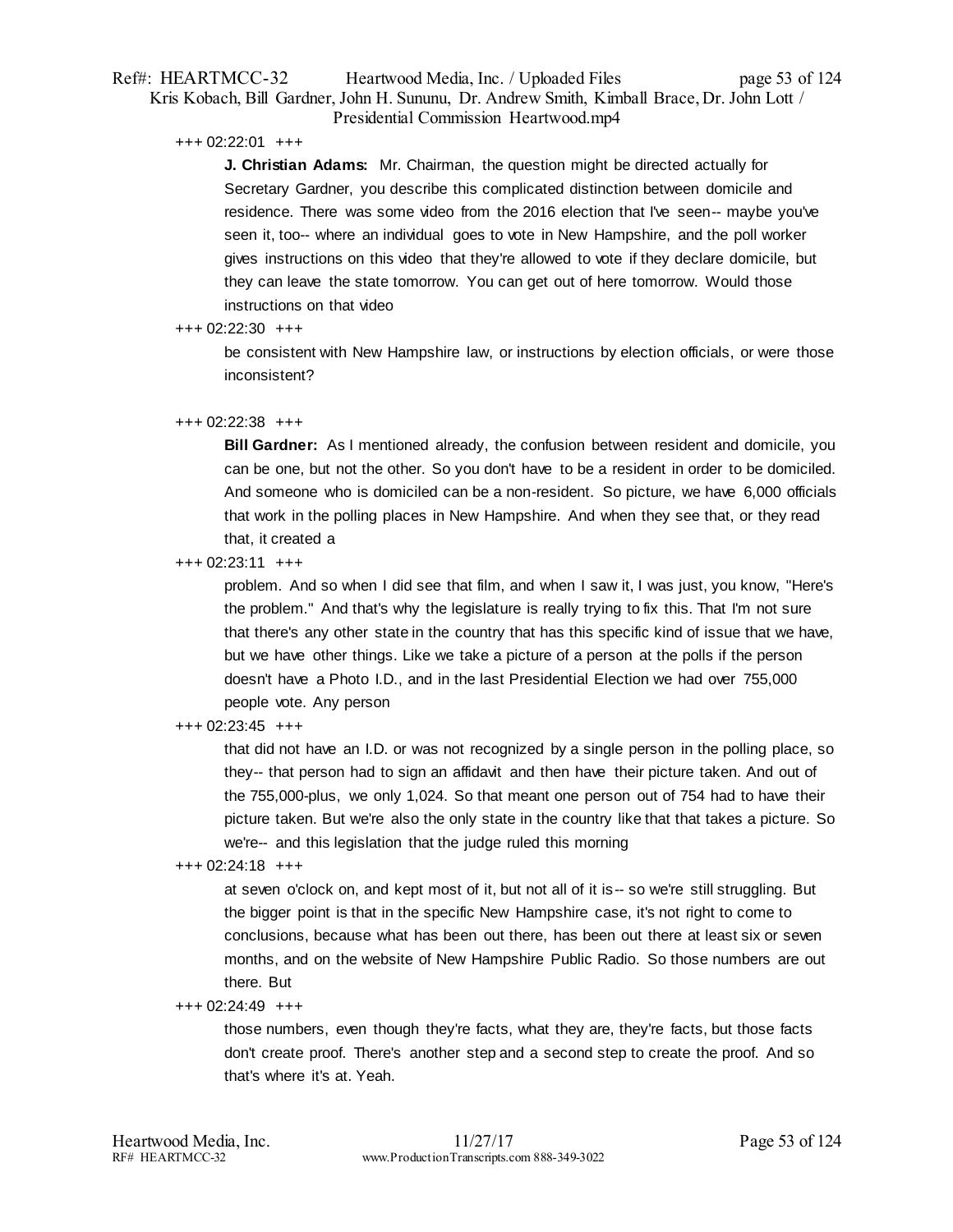# Ref#: HEARTMCC-32 Heartwood Media, Inc. / Uploaded Files page 54 of 124 Kris Kobach, Bill Gardner, John H. Sununu, Dr. Andrew Smith, Kimball Brace, Dr. John Lott / Presidential Commission Heartwood.mp4

**Kris Kobach:** Yeah, Secretary Dunlap.

#### +++ 02:25:07 +++

**Matthew Dunlap:** Thank you very much, Mr. Vice-Chairman. Listening to this with great interest, being a neighbor state in Maine. And the discussion that we had this morning, Professor Smith, I had asked him a follow-up question, because I did not know that New Hampshire has this distinction between domicile and resident. In Maine, it's six-to-one, half-dozen of the other. You're either a resident or you're not. And we approach this problem in a less connected way, because there are ways to establish residency. And as

### +++ 02:25:39 +++

I mentioned, there are dozens of definitions under Maine law for what constitutes a resident, depending on the public purpose. Now when it comes to voting, it's sort of a matter of, "Where's your pillow? You know, where do you plan on regularly returning to when temporarily absent from away?" And that is your domicile. And I think, you know, that means a lot of different things. And I've had a few discussions with people about a variety of real-time circumstances that people face

### +++ 02:26:07 +++

when they go to a community, for whatever reason, and because it's easy to pick on the college students, and we had-- the document that I submitted to this meeting, it was not related to the op-ed piece. I had not-- I actually submitted it before that came out, but we had a circumstance this last fall, and I did my best to intervene publicly. Where someone put flyers on windshields of cars and parking lots around Bates

#### +++ 02:26:37 +++

College in Lewiston, explaining that if you are establishing residency by registering to vote, and you're an out-of-state student, then you haven't-- there's an expectation that you're going to update your driver's license, that you're going to register your vehicle, that you're going to pay your excise tax, etcetera, etcetera, etcetera. And the idea was to scare these kids into not participating. It got worse at the University of Maine. An email went out saying for the out-of-state students that if you register to vote, you are sacrificing your financial aid package.

#### +++ 02:27:07 +++

<murmurs from the assembly> Now I jumped into the breach on that and I said, "That's all a bunch of bologna." And I think we were able to convince enough people that the democratic sovereign form of self-governance actually does belong to American citizens in this country. And you know, I'm one of three Secretaries of State that actually issues driver's licenses, and I am very familiar with how that process works, and what it means, and what it does not mean.

#### +++ 02:27:37 +++

Under Maine law, if you move to Maine, you have 30 days to get a driver's license. If you move within the state, you have 15 days to update your address. What are the penalties if you don't do these things? Well, it could be something similar that happened to me. I was born in Ellsworth, grew up in Bar Harbor, got my driver's license when I was 16, it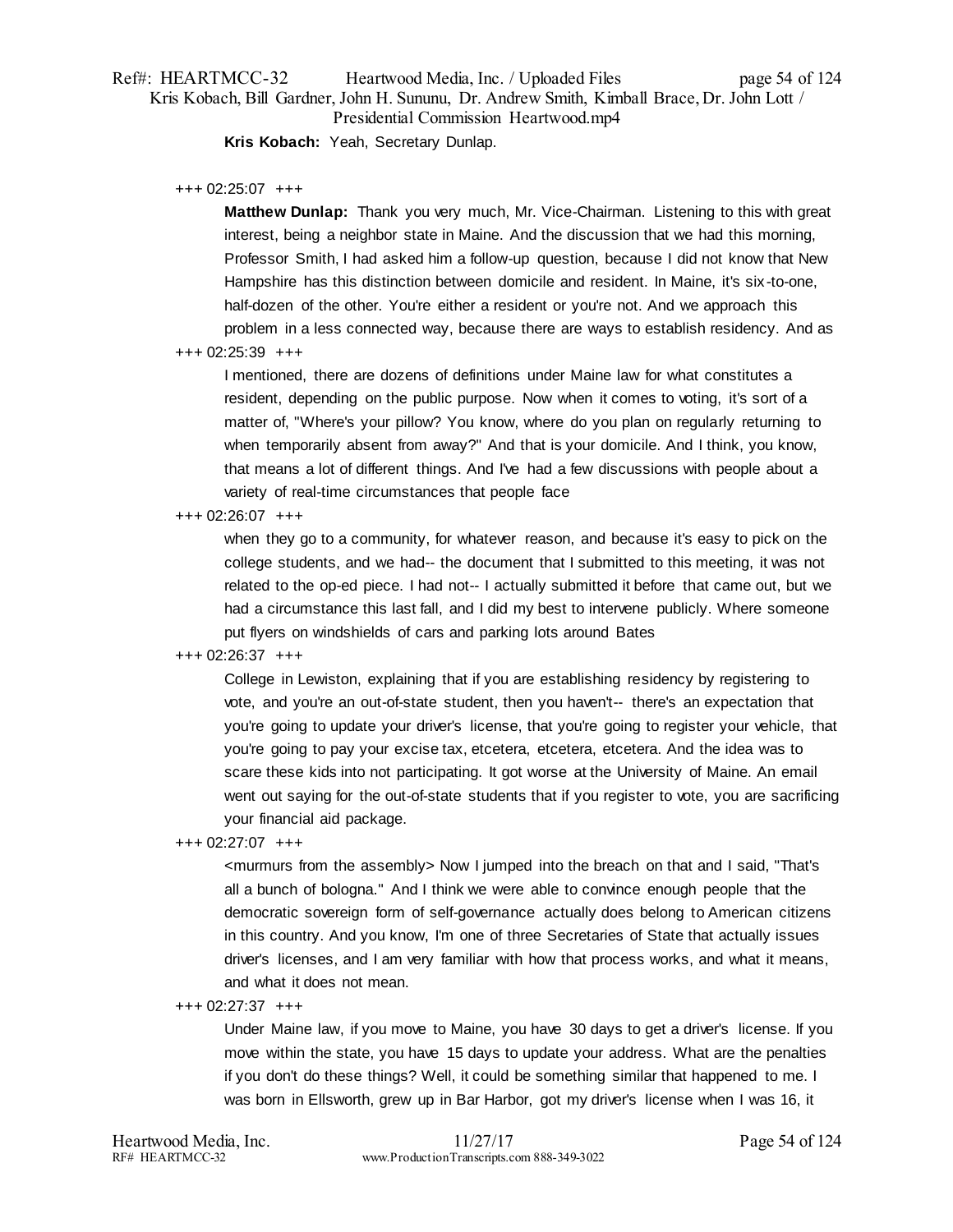## Ref#: HEARTMCC-32 Heartwood Media, Inc. / Uploaded Files page 55 of 124 Kris Kobach, Bill Gardner, John H. Sununu, Dr. Andrew Smith, Kimball Brace, Dr. John Lott / Presidential Commission Heartwood.mp4

said "P.O. Box 19, Mount Dessert." So-and-So post office was closer than the Bar Harbor post office. So I go to the University

+++ 02:28:06 +++

of Maine. Eventually, I decide to register to vote in Orono, because my cross-country coach is running for School Board, and I want to vote for him. Eventually, I moved to Old Town for one academic year. I register to vote, I vote there. And then I get the mail forwarded to me by my mother. I have been called to jury duty in Hancock County, and I had the embarrassing episode of having to tell the Clerk of Courts that I no longer lived in Hancock County, nor had I for 15 years. That was the practical penalty. The penalty is if you don't update your driver's

### +++ 02:28:37 +++

license, or do your address is that you don't get the suspension notice. You get called for jury duty in a place you don't live. In terms of elections, again, we require for someone to register to vote to prove that they are who they say they are, Photo I.D. We don't require that to actually obtain the ballot. We also have to have something that shows that they live where they live, Proof of Residence, a utility bill, a lease agreement, something like that. And they register to

+++ 02:29:07 +++

vote, then off they go. Now what happens to them after that could be rather unexpected. They could be like me and live in a place they don't plan on staying, and wind up living there 28 years and counting. They may decide they're going to be somewhere permanently, and then they get the call. The great job opportunity that they'd always dreamed of in Hong Kong, or Chicago, or wherever, and off they go. The point going back, though, is that you don't, you know, again, it's where

## +++ 02:29:36 +++

you intend to regularly return, when temporarily absent from. Now I mean, a student may be at the University of New Hampshire for four years, they may transfer to Harvard. They may decide not to go back to school, and start their own business, like somebody who started Facebook, that type of thing. But you know, there's absolutely in my policy experience as both the Chief Elections Officer of the State of Maine, and the Chief Motor Vehicle Officer, there's

#### +++ 02:30:07 +++

utterly no connectivity between motor vehicle law and election law. Primarily you have a *right* to vote. Driving is a *privilege*. We can take away your driver's license and we do that about 85,000 times a year. You know, so making this equation that somehow people not updating their driver's license is an indicator of voter fraud would be almost as absurd as saying that

#### +++ 02:30:38 +++

if you have cash in your wallet that that's proof that you robbed a bank! <laughter> I think it's a reckless statement to make. I think that given my understanding of certainly how Bill Gardner, who's been Secretary of State here for 41 years, and not by accident, but like,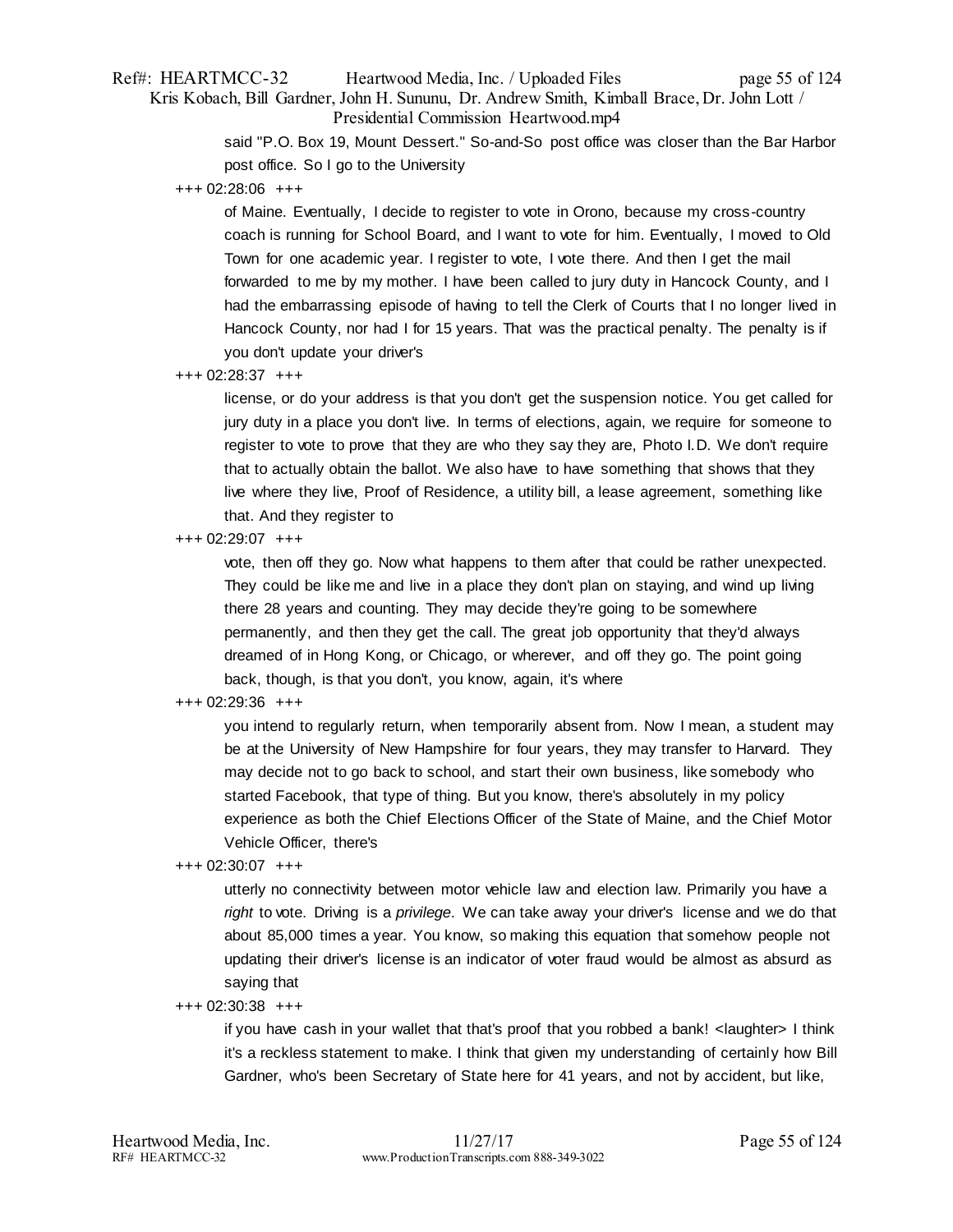## Ref#: HEARTMCC-32 Heartwood Media, Inc. / Uploaded Files page 56 of 124 Kris Kobach, Bill Gardner, John H. Sununu, Dr. Andrew Smith, Kimball Brace, Dr. John Lott / Presidential Commission Heartwood.mp4

you know, the Moderators, Mr. Bryant, and Mr. Hines said, the real key to all this is the local election officials and how devoted they are. We have

+++ 02:31:05 +++

503 Town Clerks who talk to each other, they train their volunteers, they try to make it possible for their neighbors to participate in democracy, and they do a wonderful, wonderful job. So I think, you know, and I'll get back to a piece of correspondence I sent to this Commission earlier, that, you know, if we address our concerns around how do you address issues that emerge on election day, what is the process, and examine those processes, rather than examining broad

+++ 02:31:36 +++

ideas that it's almost a certainty that someone has done something wrong, which I disagree with. Because the way I approach this, because we touch people in so many ways in our department, is that you start with their right to vote, and work backwards. You don't say, "Well, if you want to participate, you got to register your car first. You got to pay your excise tax first. You got to get your driver's license first," because what's first and foremost is their right to vote. So you know, I happen to have an awful

### +++ 02:32:06 +++

lot of faith in the conduct of elections in New England. I know how they work, because we all do things pretty similarly, with some nuances, like the residency question. But I think that that's something that I was unaware of before this meeting that we treat the definition of residency so differently. And that's up to each individual state to approach, but I do think that, you know, whatever has happened in November, either in Maine or New Hampshire, we've nonetheless certified elections, and I think people should trust those elections. <applause>

#### +++ 02:32:40 +++

**Kris Kobach:** One quick-- it's almost like we're having a whole nother panel here. But one quick question, so are you happy with the Proof of Residence requirement in Maine, where you--

## **Matthew Dunlap:** I am!

**Kris Kobach:** And that's essentially what SB-4 did in the New Hampshire legislature this year, correct?

**J. Christian Adams:** Three.

**Kris Kobach:** Three, sorry, three, in the New Hampshire legislature this year, I believe.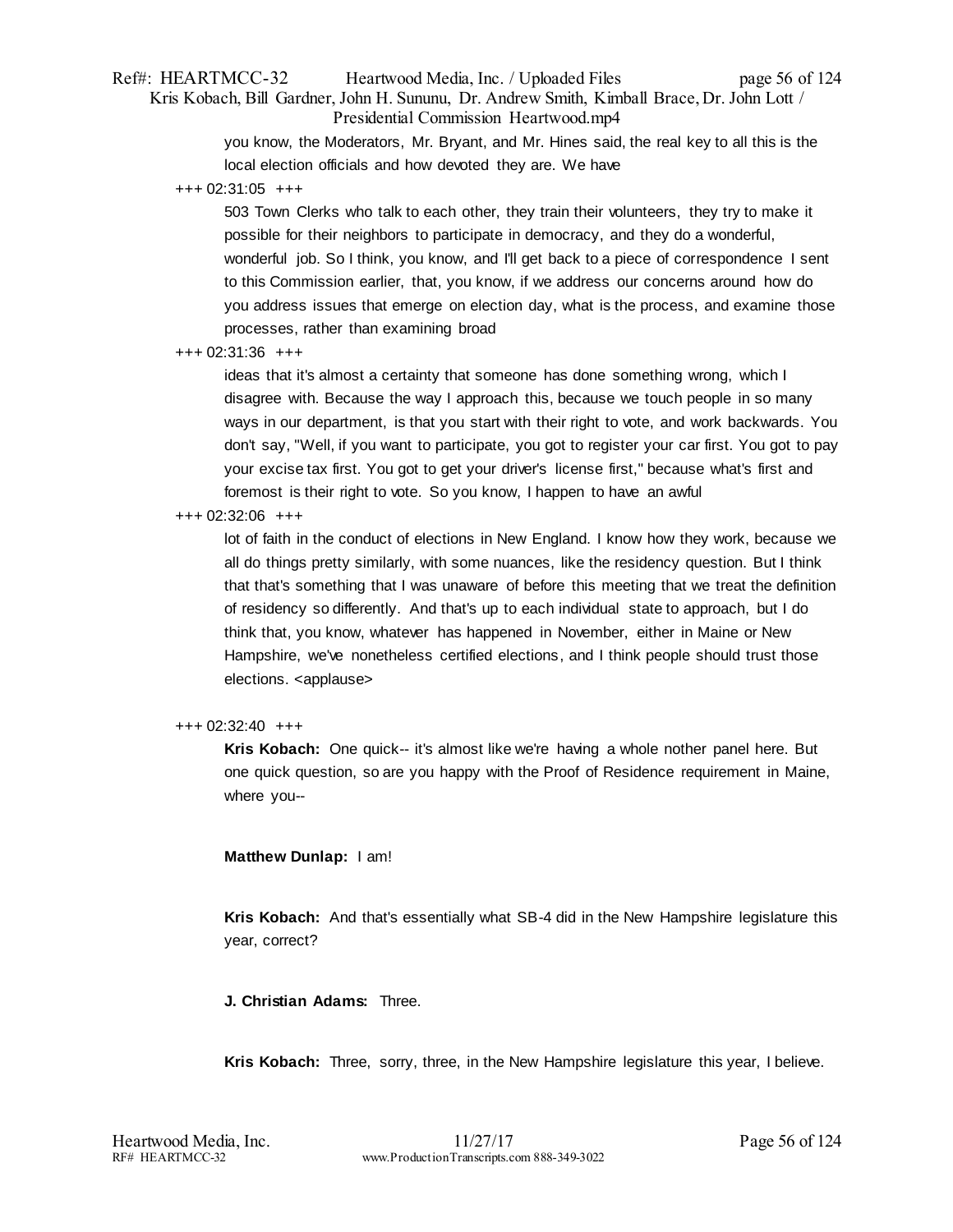**Several:** No, no.

**Kris Kobach:** Yeah, with the ten- or thirty-day window where you could bring the--

#### +++ 02:33:05 +++

**Matthew Dunlap:** Well, we have a provision under the licensing law that, yeah, we look for some Proof of Residency, whether that's a utility bill, if your physical address is already on your credential, or hunting or fishing license, some government-issued doc, maybe your vehicle registration. There are people that lack any of those things. And to that degree we even have like, you know, 16-year-olds don't have utility bills. Some of them do. Some of the have cellphones, I suppose, that they pay themselves. But to that degree, we even allow for an affidavit process

+++ 02:33:33 +++

so that their parents can swear an affidavit that they actually do live at, you know, 123 Wagon Wheel Lane, and they can go ahead and complete their credential. But you know, those documents that are required to vote are not dissimilar.

## +++ 02:33:45 +++

**Kris Kobach:** Well, let's move on to the panel, who have been waiting patiently to present. So this panel is on the subject of Current Election Integrity Issues Affecting Public Confidence. We have Donald Palmer, Robert Popper, Ken Block and Hans von Sapkovsky, now sitting in another chair. And so in that order we will go. Don Palmer, is the former Secretary of the Virginia Board of Elections. He was appointed Secretary of the Virginia Board of Elections by former Virginia Governor, Bob McConnell [ph?], in 2011.

## +++ 02:34:16 +++

Served as the Commonwealth of Virginia's Chief Election Official until July, 2014. He also served as the Florida Department of States Director of Election during the 2008 and 2010 cycles. Prior to that work in Elections Administration, he was a trial attorney with the Voting Section of the U.S. Department of Justice Civil Rights Division, where he enforced voting laws and provided guidance to states on compliance with federal voting laws. Mr. Palmer.

## +++ 02:34:42 +++

**Donald Palmer:** Thank you, Mr. Chair. Joint Commissioners of the Advisory Commission on Election Integrity, thank you for providing me the opportunity to discuss these issues with you. In the wake of a tragedy like 9/11, or more recently with hurricanes in Texas and Florida, a sense of unity emerges to protect, defend our family, our neighbors and to protect the institutions of this country. Tragedy brings us together, united in a purpose. Such times makes one reflect on how we can unite together to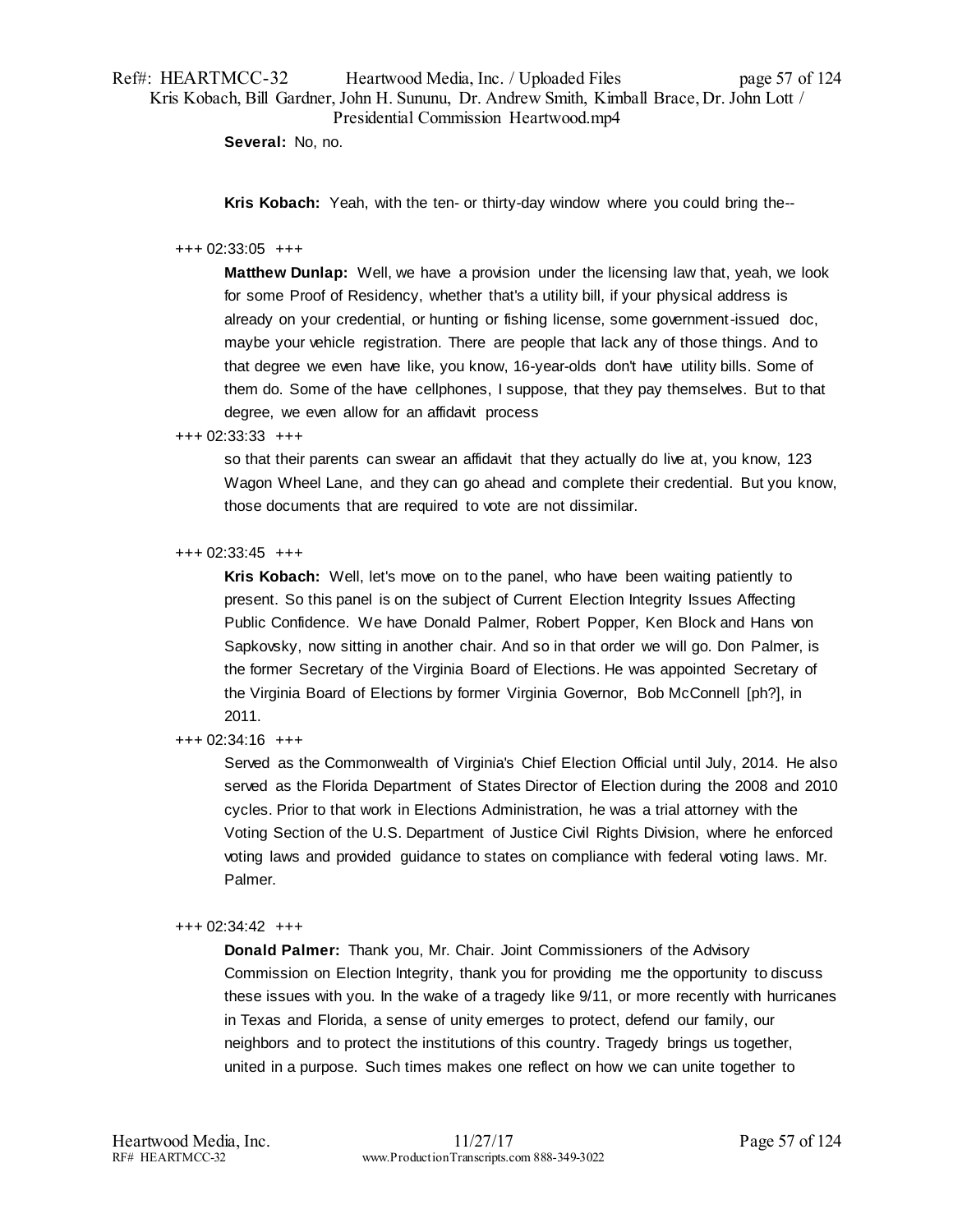## Ref#: HEARTMCC-32 Heartwood Media, Inc. / Uploaded Files page 58 of 124 Kris Kobach, Bill Gardner, John H. Sununu, Dr. Andrew Smith, Kimball Brace, Dr. John Lott / Presidential Commission Heartwood.mp4

+++ 02:35:13 +++

protect and defend those things that matter to us. So what is it that matters most to this Commission, and what unites us? I would argue that the mission is to strengthen and protect our electoral process. That's a goal that should unite us. One of the values that we most revere is our democratic process, a system of voting in a free and fair election. And public confidence in any electoral process is vital. The components to increased confidence include communication and transparency between election

#### $+++$  02:35:42  $++$

officials and the voters. The voter must be confident that we have a voter registration and a voting process that can accurately verify that eligible voters cast votes. And the voter must be confident that all ballots are counted accurately, securely and in a timely manner. The voter must be confident that election officials will not favor a candidate or a voter over any other voter based on race, color creed, or political view, or to interfere with the casting of the ballot through fraud or intimidation. However,

#### +++ 02:36:12 +++

public opinion polls reflect a growing concern by the American people that with voter fraud, voter suppression and a general lack of confidence in the elections, and this is disturbing. The American people should understand that election officials are professionals. Our system has been strong and endured over the years. Election officials seriously abide by the oaths that they take to administer free and fair elections. For an Election Administrator, one of the

## +++ 02:36:39 +++

keys to voter confidence is the transparency and ability to show the losing candidate that the election was won or lost fair and square by the ballots cast, and that there was no voter fraud or denial of the vote. There is a certain level of fraud in most aspects of everyday life, including voting. There's always someone that will try to take advantage of the system and dilute the concept of one man/one vote. Voter fraud is offensive, and it is a crime against democracy. Voter fraud should not be taken lightly,

+++ 02:37:08 +++

and should be rooted out. But it is not a political issue and should be taken seriously, because, face it, it negatively impacts voter confidence. There is a debate over the extent of voter fraud and what level of fraud is acceptable. I will point out that no election official wants to be in a position or a conversation with a candidate and say, "Yes, that there were a number of illegal instances of voting, illegal voting or ballots manipulated in your race, but that is acceptable for the greater good." This is

#### +++ 02:37:36 +++

not an academic conversation for Election Administrators. It is a responsibility of election officials to design the systems and processes to prevent fraud and to protect the electoral system, and to maintain public confidence in this institution, therefore that is an opportunity for this commission. In my opinion the persistent problems with the nation's voter rolls impacts voter confidence. Almost 25 years after the enactment of the National Voter Registration Act, one of the major purposes of the law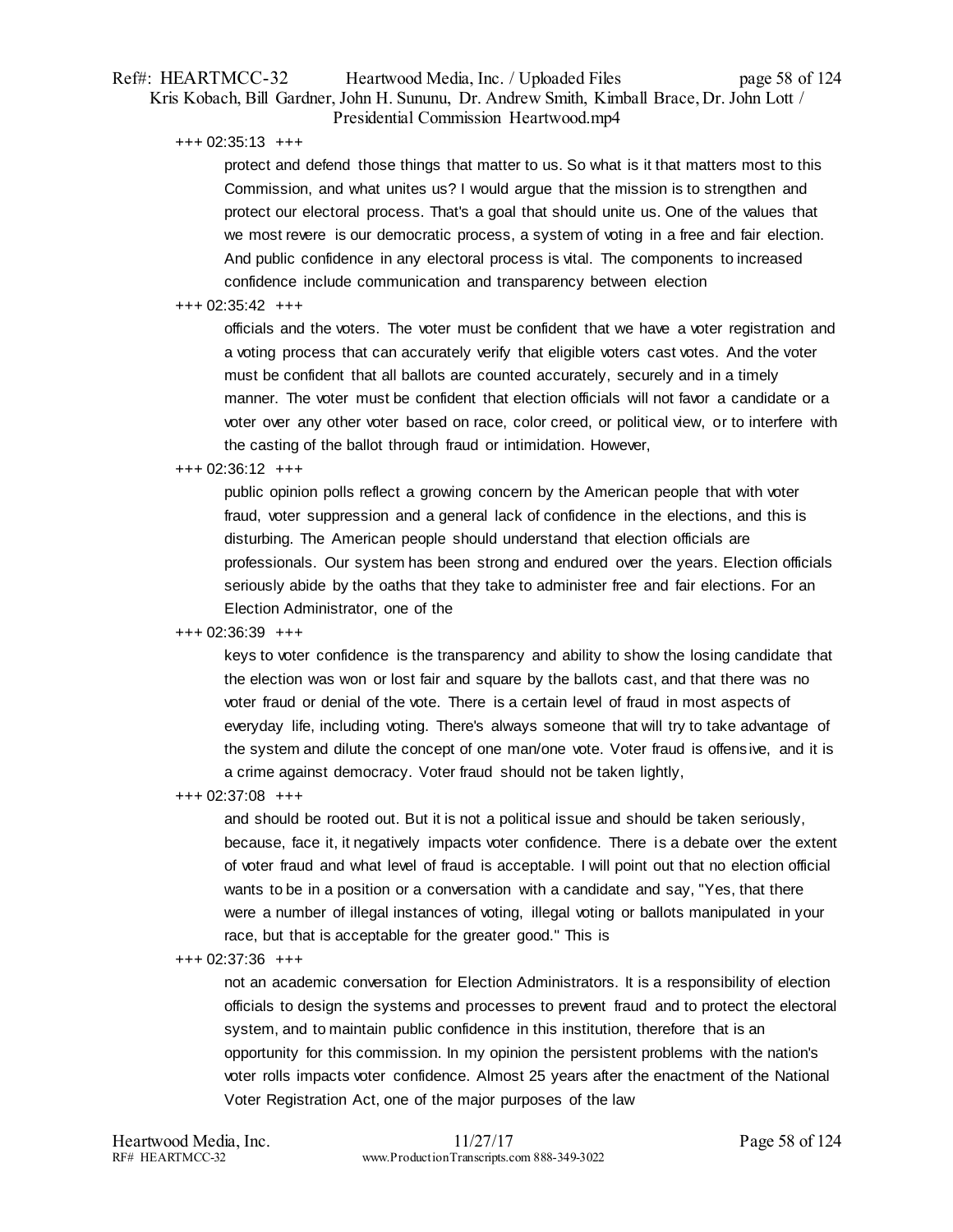## Ref#: HEARTMCC-32 Heartwood Media, Inc. / Uploaded Files page 59 of 124 Kris Kobach, Bill Gardner, John H. Sununu, Dr. Andrew Smith, Kimball Brace, Dr. John Lott / Presidential Commission Heartwood.mp4

+++ 02:38:06 +++

was to protect the integrity of the electoral process and ensure accurate and current voter rolls. That has still not been realized, and in many ways the situation has grown worse. In my opinion, it has been in crisis for over a decade, and the states have failed to address the problem despite repeated warnings from past commissions and election officials. The time has come to find solutions to the problem, to recommend new technologies, new processes, new tools, and a means of coordination between the states to finally resolve the problem. In the small amount of

#### +++ 02:38:37 +++

time here today, I hope to provide ideas and an attempt to provide new options, to maintain accurate registration lists. In my prepared comments I laid out how all the previous, some of the previous national level commissions identified the problem, the growing nature and how it left our system vulnerable to fraud and to declining public confidence. But there's no way to go through each of those, so I'll just go through a few. The National Commission on Federal Election Reform, going back to 2001 was led by Former Presidents Ford and Carter. They released a report and

#### +++ 02:39:07 +++

they highlighted what they saw was quote, "A developing problem of inaccurate voter rolls-- voter lists. And the need for an accurate voter registration list of eligible citizens that are qualified to vote." Some notable quotes from that Commission, "Some," quote, "Some contend that the swollen voter rolls are harmless, since the individuals have moved or died and therefore do not vote. And since poll worker scrutiny and signature verification can prevent fraud. We disagree," unquote. Quote, "Significantly inaccurate

## +++ 02:39:37 +++

voter lists add millions of dollars in unnecessary cost to already underfund election administrators and undermine public confidence. Significant inaccurate voter lists invite schemes that use empty names on voter lists for ballot box stuffing, ghost voting, or to solicit repeaters to use available names. Significant inaccurate voter lists penalize poor or ill-educated voters. They are the most mobile of citizens in our country." Those are some of the quotes from that Commission. Those facts were true in 2001,

#### +++ 02:40:06 +++

and they're still true today. The report on the Commission of Federal Election Reform, otherwise known as Carter-Baker in 2005, also made very similar findings. They identified that, quote, "A limited information available on duplicate registrations indicates that a substantial number of Americans are registered to vote in two different states." They talk about "The interoperability between state databases as absolutely needed to identify and remove duplicate registrations of citizens who have registered in more

+++ 02:40:36 +++

than one state." These issues sound eerily familiar. And just in 2014 the President's Commission on Election Administration noted that, "Accurate voter lists are essential to the management of elections. The quality of the list can affect the ability of people to vote, of election offices to detect problems, and of courts and other monitoring elections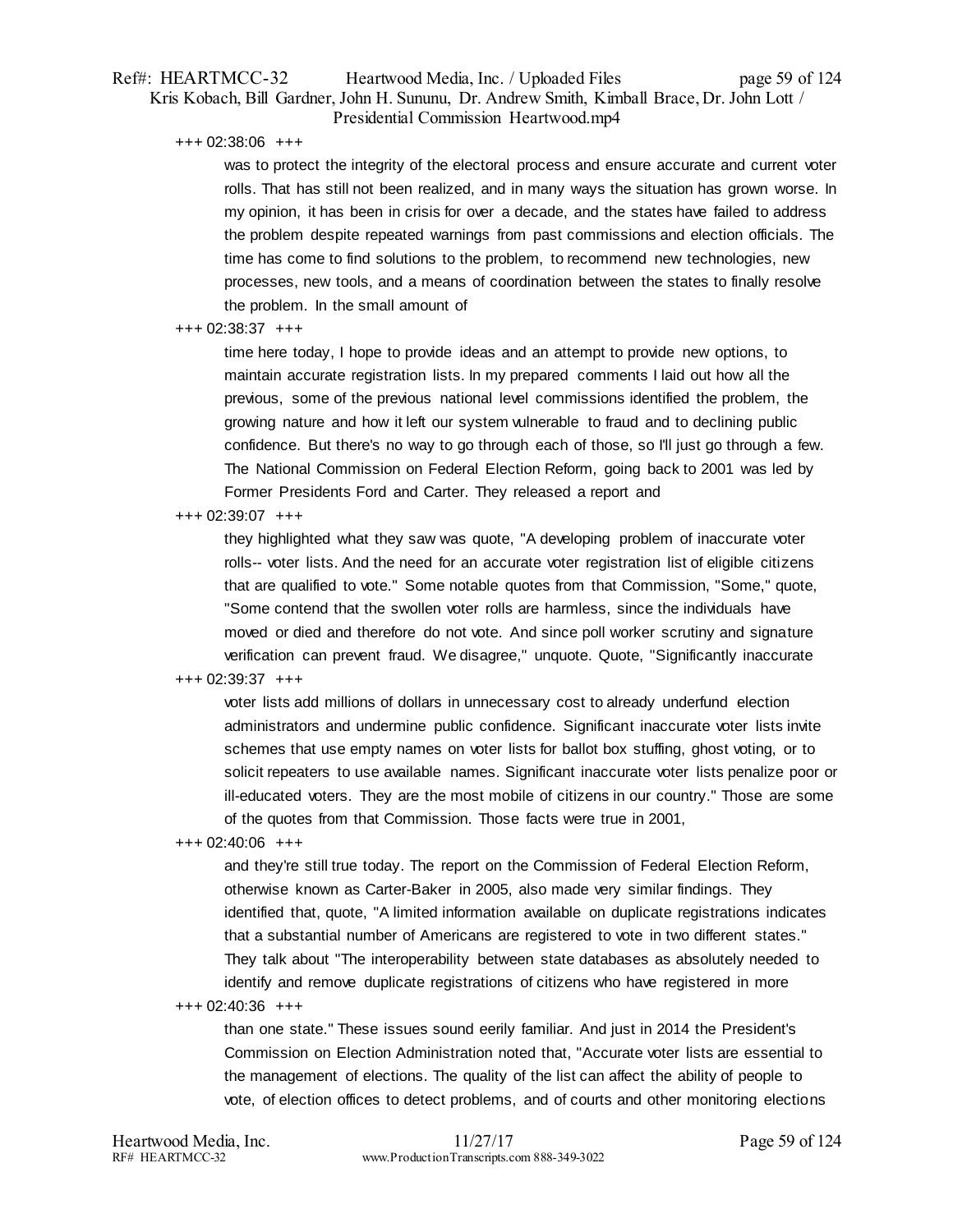## Ref#: HEARTMCC-32 Heartwood Media, Inc. / Uploaded Files page 60 of 124 Kris Kobach, Bill Gardner, John H. Sununu, Dr. Andrew Smith, Kimball Brace, Dr. John Lott / Presidential Commission Heartwood.mp4

to detect election fraud or irregularities. Election officials across the political spectrum recognize the value of accurate and manageable voter rolls. A list with inaccurate records can slow down the processing

### +++ 02:41:07 +++

of voters at polling places, resulting in lines." The PCA specifically recommend that states work together voluntarily. States should participate in data-sharing programs like IVRC, which is the Interstate Voter Registration Crosscheck; or the Electronic Registration Information Center, which is ERIC. Today, approximately 30 states participate in IVRC, sharing voter registration and voting history and at different levels of participation with those states; while 20

### +++ 02:41:35 +++

states and the District of Columbia participate in ERIC, which is a more regimented and uniform program with membership fees and mailing costs. While there is good news in the continuing existence and growth of these programs, not all states are participating. And many of the largest and most populated states, like Florida, California, Texas and New York are on the sidelines. They're not a part of these data-sharing programs. So over the next decade both of these programs will need significant growth and improvement

#### +++ 02:42:03 +++

to resolve the millions of duplicate registrations across the country. I would like to point out that the failure to maintain accurate voter lists is not necessarily a state problem, it's a national problem as well. And I'll go back to the HABA [ph?] in 2000. That piece of legislation required counties to work with a official state voter registration system and maintain an official voter list. This reform required those counties to interact with the state. Because of

## +++ 02:42:32 +++

the increased mobility of our citizens demanded a system where the county election officials could receive that information from the state when people move from jurisdiction to jurisdiction to resolve duplicates and update registrations. However, the mobility of voters across state lines is as significant as within the state. Let's just face it. Thus requiring the states to work together in coordination with each other to resolve the problem. One recommendation I have is the Online Voter Registration with Verification should be expanded to

#### +++ 02:43:02 +++

all states. I continue to recommend in advance this bipartisan reform, including Online Voter Registration. Over 30 states have now passed it. Florida's coming along on October 1<sup>st</sup>. And they have implemented Online Voter Registration, and more states are coming on every day. OVR improves the integrity and accuracy of the voter registration system. And this reform should be expanded to all states with potential-- with future attention paid to the security of the system, the ability to verify registrants, the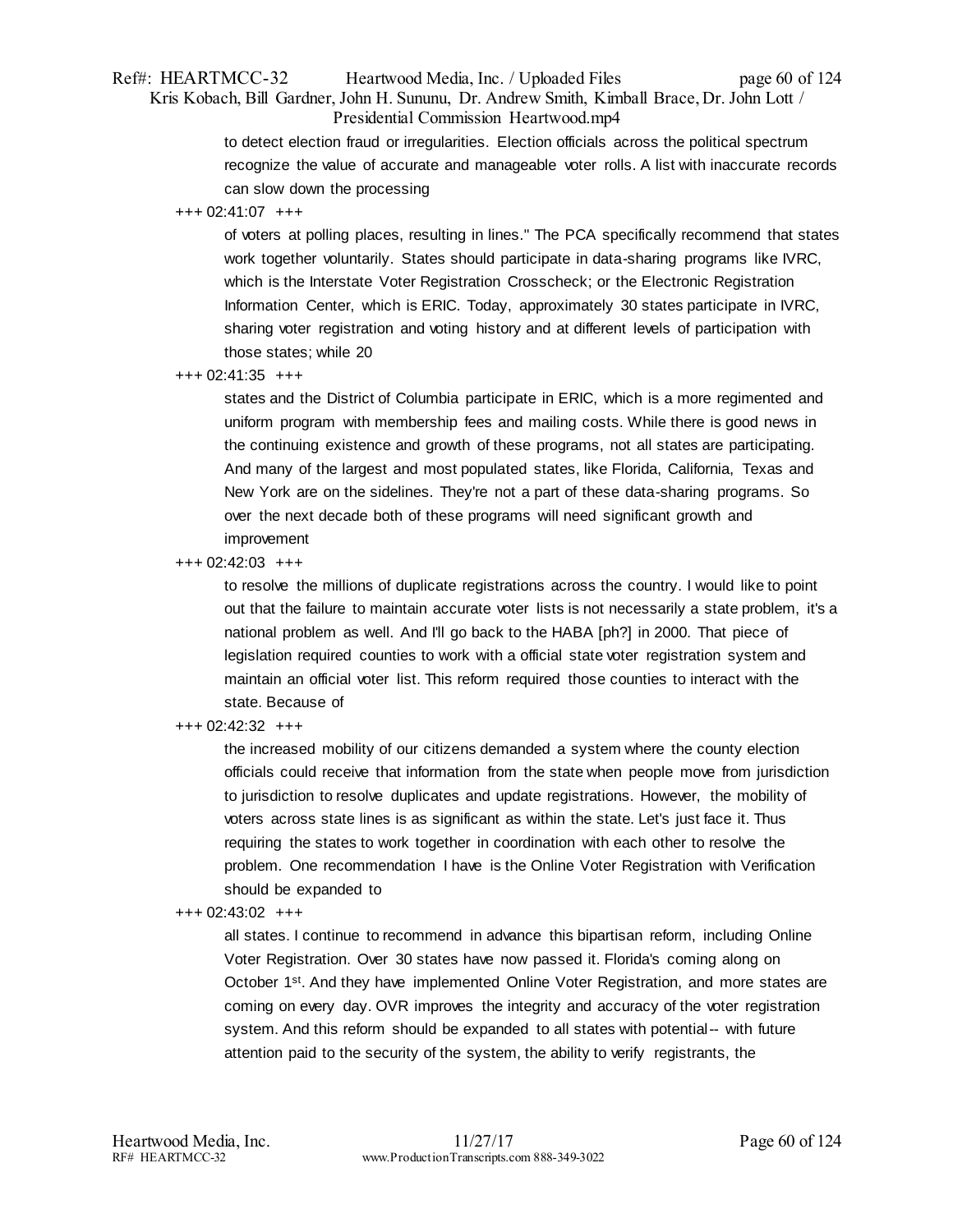## Ref#: HEARTMCC-32 Heartwood Media, Inc. / Uploaded Files page 61 of 124 Kris Kobach, Bill Gardner, John H. Sununu, Dr. Andrew Smith, Kimball Brace, Dr. John Lott / Presidential Commission Heartwood.mp4

+++ 02:43:32 +++

identify of those registrants, and features to increase the portability and continuity of voter registration by establishing formal lines of communication between voter registration systems in the states. OVR is accessible 24-hours-a-day, seven-days-a-week, it also improves the accuracy and currency of the voter rolls. It can be part of the solution. One additional way for OVR to improve the quality of the voter rolls is to have online systems require registrants to provide their previous address and county of registration in the online application.

#### +++ 02:44:03 +++

And then the new state of registration would provide a digital copy of the new voter record with appropriate affirmation or digital signature to the state and county of the previous registration. OVR systems would provide an electronic notification directly and promptly to the former election official. The bottom line is that Online Voter Registration should be able to provide the most current and up-to-date registration information to other states who are trying to maintain the accuracy of the rolls. Another recommendation I ask this Commission to look at is to

#### +++ 02:44:36 +++

upgrade the voter registration systems in accuracy and in security. One area of concern over the next decade is the obsolete nature of many of our voter registration systems that haven't been upgraded since 2005, and there is no federal money available at this time to replace those systems. These systems need to be upgraded to add capability, and be made more functionally accurate, more secure and better able to facilitate the sharing of data between states. I've provided the Commission a series of best practices to

#### +++ 02:45:08 +++

conduct list maintenance and increase the accuracy of the rolls. But I want to highlight one right now that would be a significant new tool not being utilized by many jurisdictions. This reform would improve the accuracy and efficiency in how we conduct address list maintenance, one of the reasons we find such inflated rolls today. The use of commercial vendors with current, very current address information to supplement national change of address will ensure 100 percent coverage of voters who have moved from the

+++ 02:45:39 +++

county or from the state to another jurisdiction. Imagine that, a hundred percent coverage! Not all registered voters use NCOA when they move. In fact, only about 50 percent do, less than some urban and rural areas. And as we heard earlier today, a large number of our jurisdictions are very small and they don't use NCOA at all! But use of that information would provide a hundred percent coverage of everybody who moves. So the use of both NCOA and supplemental commercial data will provide timely and accurate information to counties of all the voters in their

#### +++ 02:46:09 +++

jurisdiction have moved. And what is the new correct, up-to-date address either in instate, out-of-state and allows election officials to follow-up to the actual known address of the voter. It allows list maintenance mailings to be smart, highly accurate, using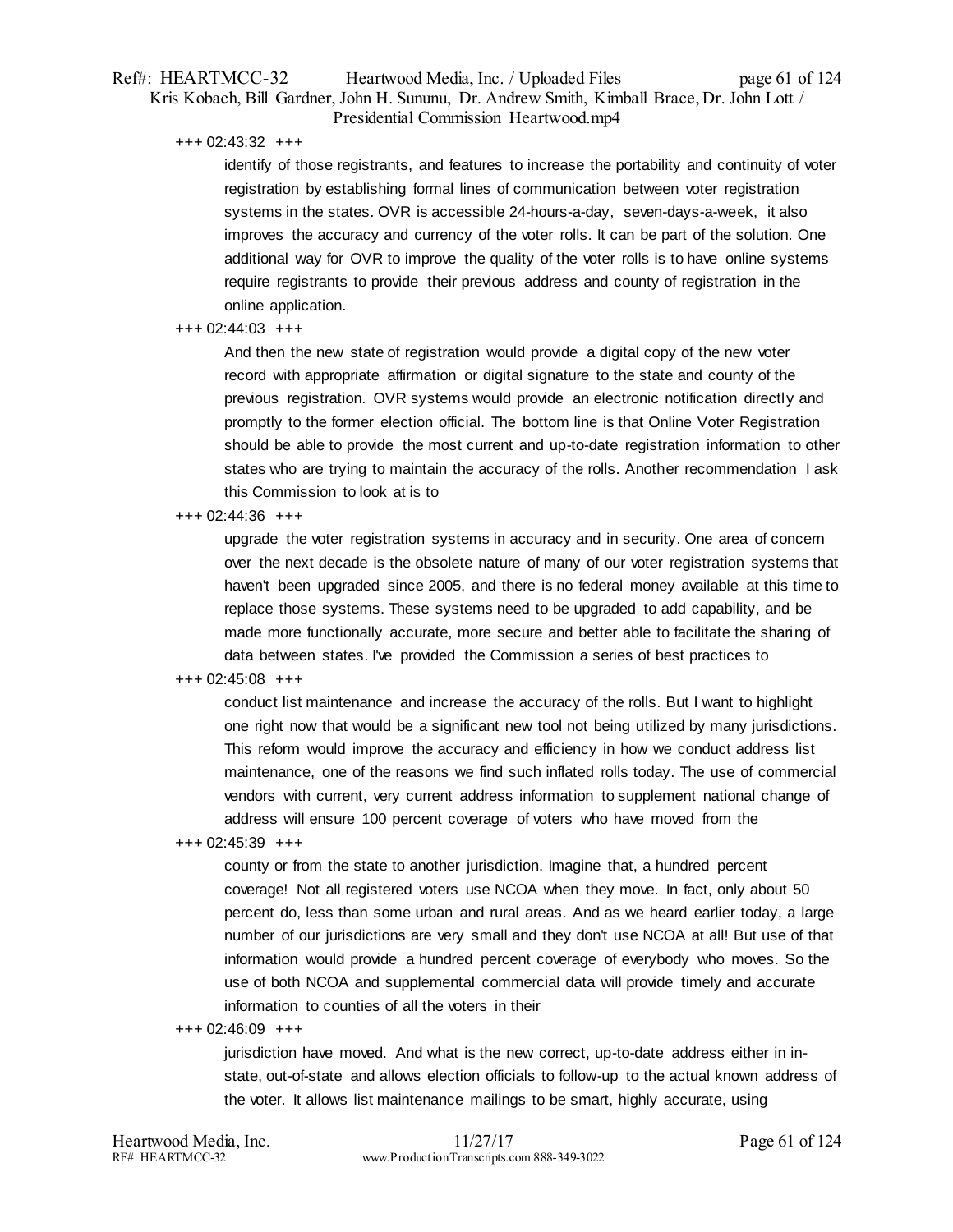## Ref#: HEARTMCC-32 Heartwood Media, Inc. / Uploaded Files page 62 of 124 Kris Kobach, Bill Gardner, John H. Sununu, Dr. Andrew Smith, Kimball Brace, Dr. John Lott / Presidential Commission Heartwood.mp4

technology and the best data, so mailings are targeted only to those with a high probability of having moved, and do not require an expensive mass mailing sent to all voters who may not have any other indication that they have changed their residency.

### +++ 02:46:40 +++

Studies have shown the use of commercial data will also save the counties a significant amount of money on eliminating wasteful mailings, sent to erroneous addresses multiple times, individuals no longer living at the residence, and provides a level of precision to the current NVRA process that all sides should be able to agree is a mutual goal. I have provided some additional best practices in a report I've attached. I'm happy to explore with you, but one that I wanted to mention was one that would-- that has been

### +++ 02:47:10 +++

legislation in the past at the federal level, it has not passed of yet, but it would require the State Chief Election Official or the NVRA Coordinator of each state to coordinate with the DMV to modify the paper or electronic voter registration application to provide a separate box for the applicant to affirm their intent to notify the previous state of registration that they are now registered in a new state. And then that would be timely transmitted to

### +++ 02:47:37 +++

the previous state of registration. Seems like a very practical way of communication between the states and it requires coordination between the states and the DMVs. Thank you.

## +++ 02:47:50 +++

**Kris Kobach:** Thank you. Our next panelist is Robert Popper, who also served a stint in the Civil Rights Division of the Justice Department, including five years as the deputy chief of the Voting Section. Robert Popper is now the director of the Election Integrity Project at Judicial Watch. He is conducting an ongoing study to examine the issue of over-registration or inflated voter rolls in all 50 states. Preliminary findings from his project identified approximately 3.5 million more people on voter rolls

#### +++ 02:48:19 +++

than are eligible to vote, but I will allow him to describe those results.

#### +++ 02:48:23 +++

**Robert Popper:** Thank you, Mr. Commissioner. Thank you, Commissioners, for having me today. There's been a lot of talk so far today about a lack of confidence in the integrity of American elections, and it's easy to find polls that suggest that that's true. The one I'd like to focus on is a comparative Gallup poll. What they did was they asked countries around the world, citizens in those countries, "Do you have confidence in the integrity of the elections in your country?" And in 2016, before the political

#### +++ 02:48:55 +++

conventions that summer, Americans were asked this question, and 69 percent said no, they did not have confidence. Thirty percent said yes. Now, this number puts the United States 90th out of 112 countries that were polled, and in fact, in those countries that are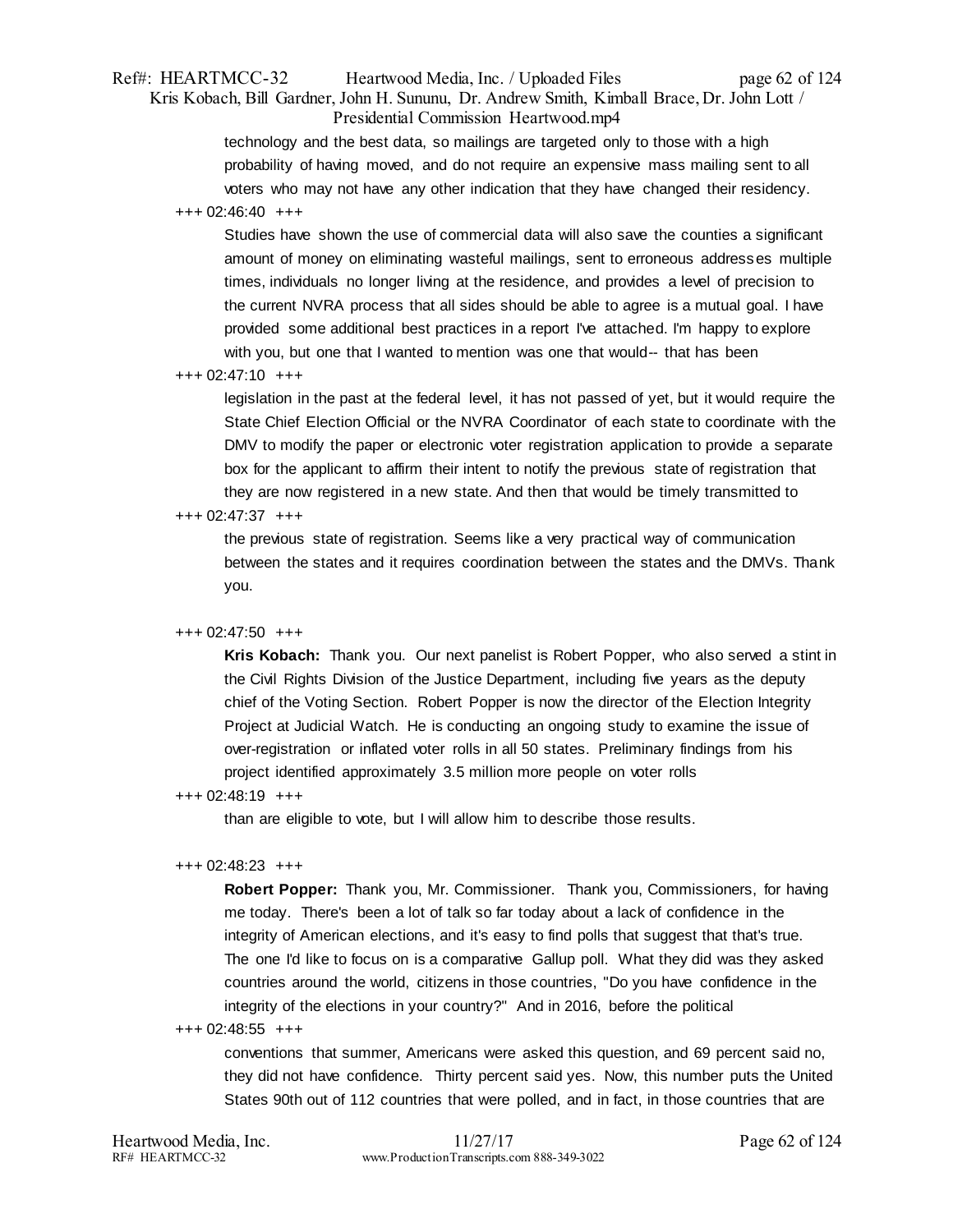## Ref#: HEARTMCC-32 Heartwood Media, Inc. / Uploaded Files page 63 of 124 Kris Kobach, Bill Gardner, John H. Sununu, Dr. Andrew Smith, Kimball Brace, Dr. John Lott / Presidential Commission Heartwood.mp4

identified as industrial democracies by Gallup, we are second to last only out of Mexico. And that number, moreover, has been

+++ 02:49:25 +++

negative for more than the current election cycle, for more than the current set of discussions about American election integrity. It has basically been negative since 2008 in the United States. Americans uniquely in the world don't trust the integrity of their elections, uniquely in industrial democracies. In 2012, there was a groundbreaking study really by the Pew Center for the States that first brought to everyone's attention the pollist condition of our

## +++ 02:49:57 +++

nation's voter rolls. That study indicated that one-eighth of all registrations had some sort of major inaccuracy, that there were 1.8 million deceased voters on the rolls, and that there were 2.8 million registrants who were registered in more than one state. Now, Judicial Watch hired a demographer and a political scientist who analyzed the voter registration rates by county in the United States, and what he did was to compare the Election Assistance

### +++ 02:50:29 +++

Commission's Biennial Report and registration data with the American Community Survey data on citizens over the age of 18. Now, the ACS survey is an enormous survey, 3.5 million surveys per year. You know, if you compare that to a standard poll, it's simply phenomenal, and it includes citizenship estimates. Now, this was in order to allow us to develop notice letters that we would send to states

#### +++ 02:50:58 +++

telling them we thought that they were failing to comply with the National Voter Registration Act. This was the same process we followed when I was at the Department of Justice. This is how one identifies states that may be falling down in terms of their obligations. Federal courts have routinely recognized that high registration rates are a basis for sending a Notice of Violation letter under the NVRA. All of that being said, it's not the end of the story. You

#### +++ 02:51:28 +++

don't stop with high registration rates. You look beyond them. You understand what's happening. You ask the state to explain it, and you look at their explanation. One example that I have since I've worked at Judicial Watch concerns a state that told us they had high registration rates because of their diligent enforcement of the NVRA, which we know requires putting people who have moved or may have moved and don't respond to a confirmation notice on an inactive list for two general federal elections. And

#### +++ 02:51:58 +++

they said, "Since we've done that so diligently, we have inflated voter rolls because we have large numbers of inactive registrations." Well, we got their database, which is -- and, again, people should understand, as someone previously said, how easy it is to get a voter list from a state-- I guess easy for anyone but a Presidential Advisory Commission--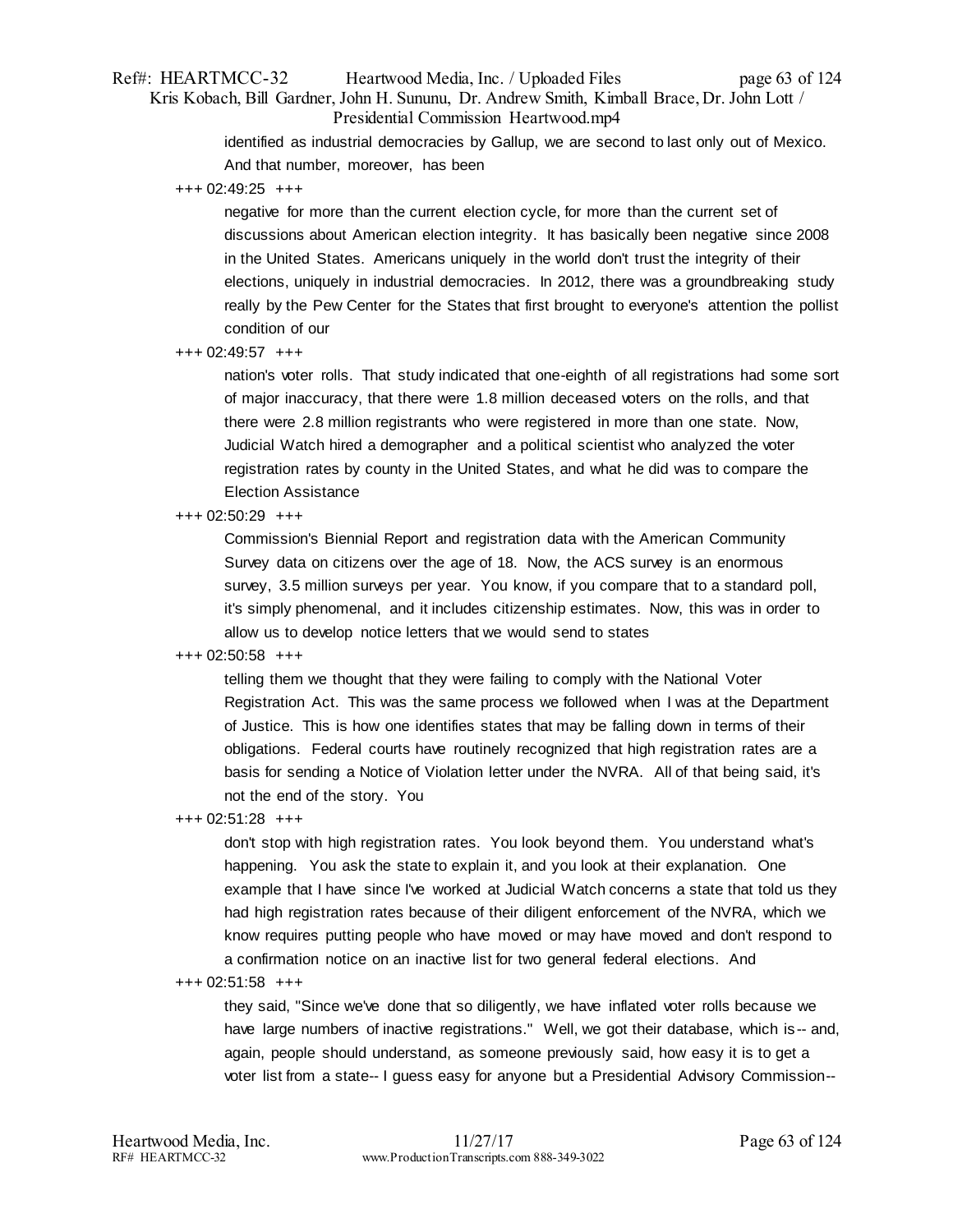## Ref#: HEARTMCC-32 Heartwood Media, Inc. / Uploaded Files page 64 of 124 Kris Kobach, Bill Gardner, John H. Sununu, Dr. Andrew Smith, Kimball Brace, Dr. John Lott / Presidential Commission Heartwood.mp4

and you obtain these rolls. You typically can purchase them. And when we made a comparison, we found that

+++ 02:52:29 +++

they had thousands of registrations that had been in an inactive status for more than 10 years. Those registrations simply cannot be explained by having to wait for two general federal election cycles to be completed. In our study, the most recent one for 2017, we found that 17 percent of the counties where we had enough data to make this comparison, responses to the Election Assistance Commission are not uniform.

### +++ 02:53:00 +++

Some counties shirk that duty. It is a federal requirement pursuant to federal regulations, but some counties don't comply. But for the ones where we had data, 17 percent had registration rates exceeding 100 percent. That is, they had more registrations than they had eligible citizens over the age of 18. This is an increase from 11 percent from just two years ago. So we perceive that the problem is getting worse, and in a number of these jurisdictions, we

### +++ 02:53:34 +++

contacted the jurisdiction directly to get their number if we had a question or even just if they were large enough. For example, we contacted Los Angeles County directly, and they gave us a number of inactives that was twice what they gave to the Election Assistance Commission, meaning 1.5 to 2 million more inactives than they had reported, and Los Angeles County is obviously not a small county. Now, we heard some testimony today and statements about

## +++ 02:54:04 +++

whether you should count inactives when you look at a registration rate. You absolutely should. You absolutely should. Any registration that can be voted on Election Day should be counted as part of the state's registration list, and I note that Mr. Brace indicated that in one county-- we don't have the nationwide statistics, and we could use them-- but in one county, the rate of voting for inactive registrations was 11 percent in 2014. Well, the

## +++ 02:54:37 +++

national turnout rate in 2014 was 36 percent. Eleven percent of a significant subpopulation matters. They should be counted. I also would point out a few other findings that we stumbled across in our study. One was that there are 157 US counties that had more active registrations than the comparator, which is

## +++ 02:55:07 +++

citizens over the age of 18. And so that left out inactive registrations. There are still 157 counties in the red. And, finally, I would note that for those who argue that you shouldn't count inactive registrations, we're clean except for our inactive registrations. We hear this, particularly when we send out notice letters. Eighty-three percent of American counties managed to have registration rates that were less than 100 percent, and that's less than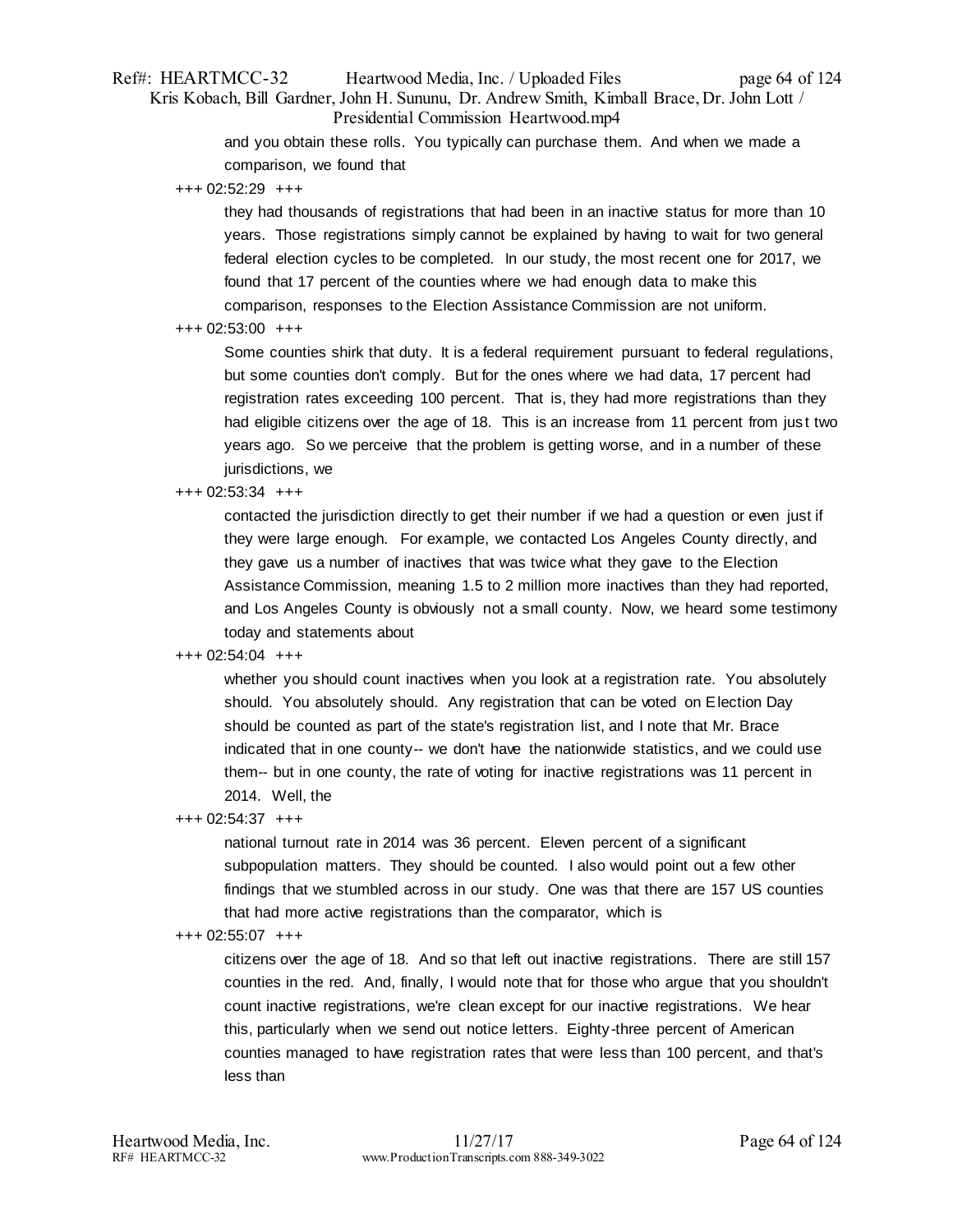## Ref#: HEARTMCC-32 Heartwood Media, Inc. / Uploaded Files page 65 of 124 Kris Kobach, Bill Gardner, John H. Sununu, Dr. Andrew Smith, Kimball Brace, Dr. John Lott / Presidential Commission Heartwood.mp4

+++ 02:55:37 +++

100 percent including actives plus inactives. If you're one of the 17 percent, you're still an outlier. It's not explained by the fact that maybe inactive registrations shouldn't count. One other finding, which doesn't have to do with active or inactive registrations, is we found that 15 percent of those who responded to the EAC did not list any confirmation notices being sent in the last two-year period. Now, those confirmation notices are how you find out that

## +++ 02:56:08 +++

someone may have moved, and you're asking them their address, and you're asking them to get back to you. We don't know if this 15 percent were simply blowing off their federal obligation to report this data. We don't know if they didn't report it because the number was embarrassingly low, but they didn't report it. And when 11 percent of the population moves every year, reporting zero confirmation notices for two years does not indicate compliance with the NVRA. Now, at Judicial Watch, it's our view that the

### +++ 02:56:40 +++

Department of Justice has basically stopped enforcing the list maintenance provisions of Section 8 of the NVRA. When I was at the Department of Justice, we started five cases in which there was a claim under that statute, and we obtained three consent decrees and a settlement agreement out of that process. Since then, no cases have been started by the Department of Justice involving such a claim, none. From that date, from the last case that I brought when I was there

## +++ 02:57:10 +++

until today, they have not sent out a notice letter saying that you, state, jurisdiction, county, you are in violation of the NVRA. And it's left to nonprofits, like Judicial Watch and a few other nonprofits around the country, to pursue these lawsuits, that the Department of Justice should be pursuing. Now, I want to close by telling you that there are good, sound reasons to enforce the NVRA, and

## +++ 02:57:39 +++

when I do this, I want to distinguish the NVRA from the debate over voter ID laws, okay? It's not good enough to just import all your talking points from voter ID laws. Let's talk about fraud-- is there or isn't there? That doesn't work because the NVRA is federal law now. This weighing has already been done by Congress. This law was passed as a compromise bill that guaranteed both access and integrity, and there is something dishonest about enforcing only half of a

#### +++ 02:58:12 +++

compromise bill that is contrary to the congressional intention of those who pass the bill. I would also point out that all kinds of fraud are prevented by complying with the accurate voter list maintenance provisions of the NVRA, that it is broader than voter ID. For example, if you get rid of inaccurate registrations, you put a dent in the ability to double vote. Now, bear in mind that with double voting, someone is who they say they are. Voter ID will not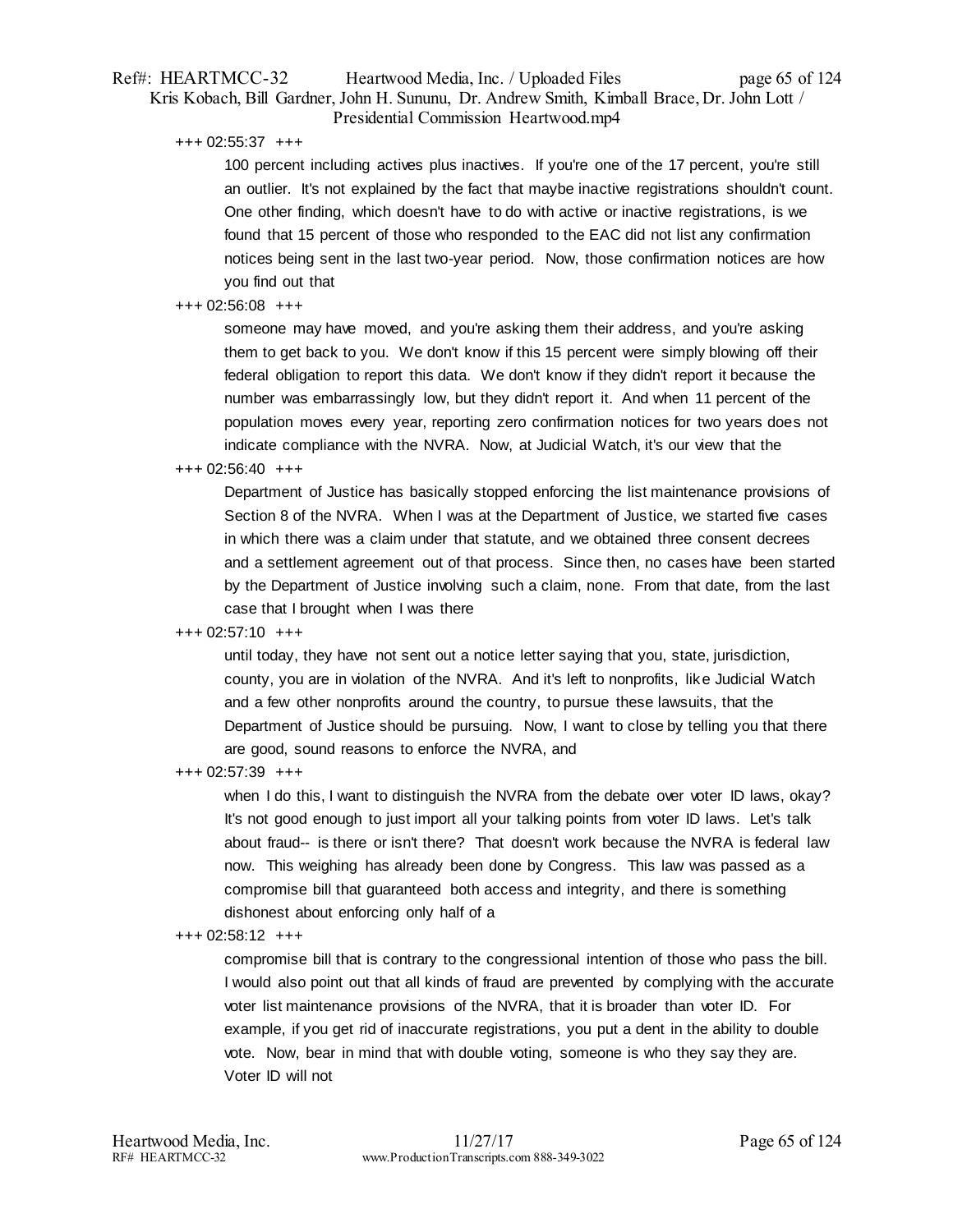## Ref#: HEARTMCC-32 Heartwood Media, Inc. / Uploaded Files page 66 of 124 Kris Kobach, Bill Gardner, John H. Sununu, Dr. Andrew Smith, Kimball Brace, Dr. John Lott / Presidential Commission Heartwood.mp4

+++ 02:58:42 +++

catch them if they move to Nevada and vote their California registration and also vote in Nevada. Also, the National Voter Registration Act has non-fraud advantages. One of these is for Get Out the Vote efforts and voter education efforts. It costs money to send ballots and registration materials and information to people who no longer live in a state because you got their names off a voter ID list-- or,

## +++ 02:59:13 +++

I'm sorry, off a voter registration list that has become invalid. And, lastly, I do believe that there is fraud. I think that we have strong suggestive evidence of it. We don't know how much. We cannot right now establish the rate, I think, for most kinds of fraud. All right? But we also know that the information is out there and we ought to get it and we know that states don't record this data. There was an organization, News 21, that sent public records

+++ 02:59:44 +++

requests to states asking them, "What are your voter fraud rates?" and several states, not counties, not just counties, but states said they did not track this kind of fraud. You can understand why if you look into some of the penalties for voter fraud. They are typically light or lighter than a lot of other crimes. For example, in coming here, I looked up the statues in our neighboring state of Vermont, and what I discovered was that for double voting in a primary or

+++ 03:00:17 +++

general election, the fine was \$1,000, no jail time. For double voting in a local election, the fine was \$100, which is a moving violation, I've heard, <laughter> and no jail time. But that in Vermont, the penalty for selling maple syrup without a license is \$5,000, or up to one year in prison. Aside from the

+++ 03:00:48 +++

data on fraud, it's just a larger point that I'd like to make, and it's simply this. Elections should look clean. Enforcing the NVRA is part of making that true. Elections should look clean. For example, when I was at the Department of Justice, a man showed up with a club at a polling station in Philadelphia. That's against the law. When I was at the Department of Justice monitoring another election in Philadelphia in 2012, there was a floor-to-ceiling mural of

## +++ 03:01:19 +++

President Obama with a quote from his campaign speech on the wall of a polling place at a school. There are laws against electioneering. Now, no one would say that a law against bringing weapons to a polling place should be analyzed in terms of how many people actually were frightened and didn't vote or had their minds changed because he was there. No one would say that a law against electioneering should be judged by

+++ 03:01:47 +++

how many people saw the mural of President Obama and decided to change their vote. That's not the point. It looks dirty. It suggests to you that your election officials are not going to be impartial because they put this on the wall or allowed it to be there. And you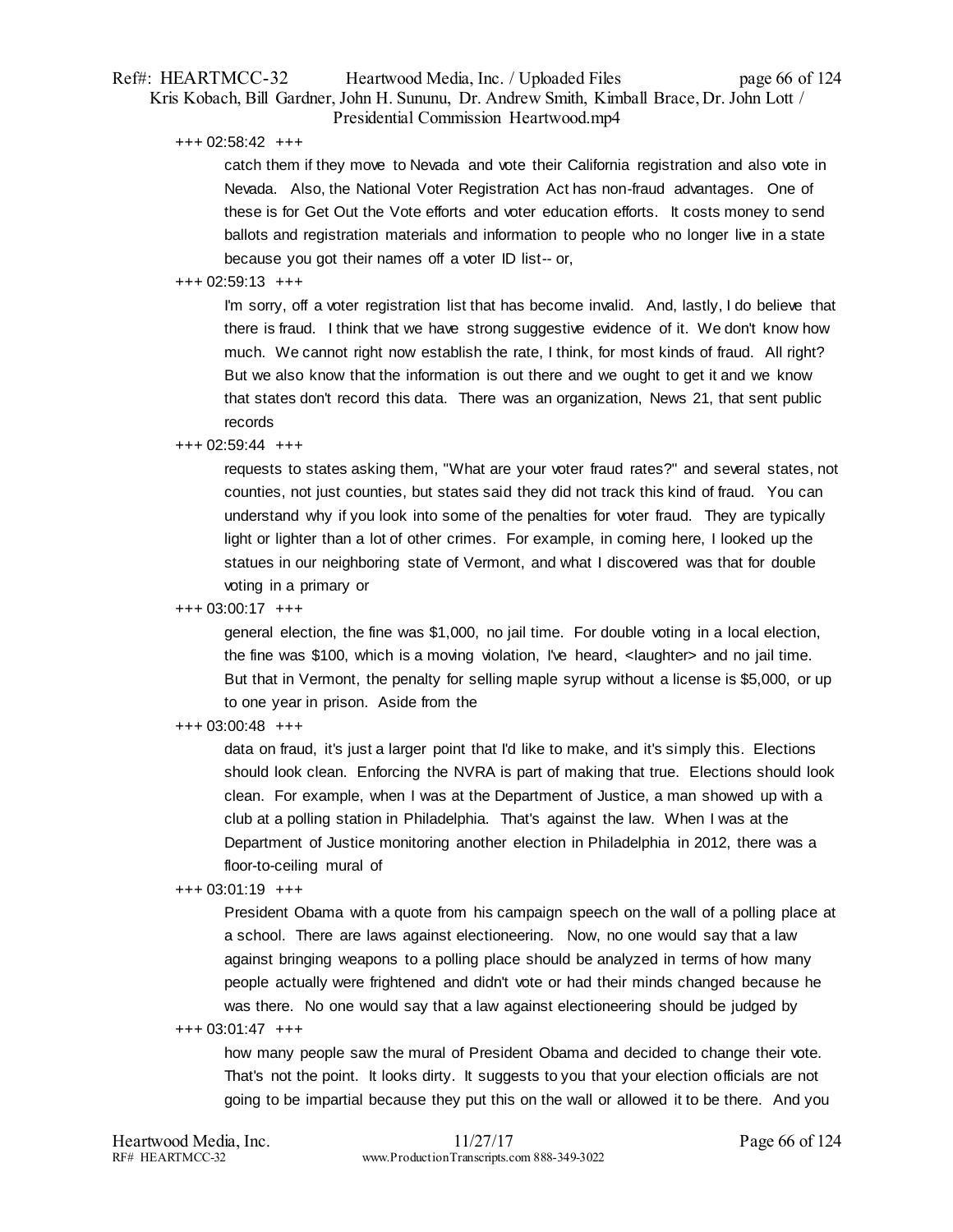## Ref#: HEARTMCC-32 Heartwood Media, Inc. / Uploaded Files page 67 of 124 Kris Kobach, Bill Gardner, John H. Sununu, Dr. Andrew Smith, Kimball Brace, Dr. John Lott / Presidential Commission Heartwood.mp4

should look at enforcing the NVRA the same way. To the extent that we have 69 percent of the American people not trusting American elections, enforcing the

NVRA, which is current federal law, would be one way to address that. Thank you.

### +++ 03:02:23 +++

**Kris Kobach:** Thank you. Next up, we have Ken Block, the founder and president of Simpatico Software Solutions. Ken is the founder of this firm, which is a data analytics firm that identifies patterns of inefficiencies, waste and fraud. Mr. Block recently conducted a study for the Government Accountability Institute, which has been described in numerous publications, in which he examined voter roll data from 21 states and found over 8,000 high-confidence

### +++ 03:02:53 +++

duplicate votes in the 2016 presidential election, but I won't go into the details. I'll let Mr. Block speak for himself. Thank you.

### +++ 03:03:01 +++

**Ken Block:** Good afternoon. Thank you for the opportunity to come today. Some quick background about myself and about my company. I am New Hampshire educated. I'm a graduate of Dartmouth College. I have a degree in computer science. My company does data analytics. We do fraud analytics, data mining. As background, we helped build one of the first EBT systems in the country. Those are the food stamp systems. We ran for nearly a decade Texas's food stamp system. We're credited with helping the State of Texas identify and save about a billion dollars

## +++ 03:03:33 +++

inside their food stamp program, and if the word "PolitiFact" is a verb, I've been PolitiFacted on that, and that came out as true. So that's the background of what we do. We applied our analytics to voting data. We started this project in 2015, asking the basic question, can-- by simply looking at data, could we identify voter fraud simply by looking at data? So to get into this, the first question you have to ask is, well, does it exist? And in 2015, we

#### +++ 03:04:04 +++

used the precursor to the software we're running now, and we were able to identify with a high confidence several examples of voter fraud identified through data. What's interesting with the question about voter fraud is that most of the studies that discuss whether voter fraud exists or not themselves were not efforts to uncover voter fraud. They were descriptions of previous efforts to look at voter fraud or specific prosecutions of voter fraud. No government agency at any level of government is

+++ 03:04:36 +++

actively looking for voter fraud, especially when it comes to interstate voting fraud. And getting data from all 50 states is extremely difficult. If you don't search for it, you won't find it. There are substantial challenges to looking at and looking for voter fraud. Some

<sup>+++ 03:02:17 +++</sup>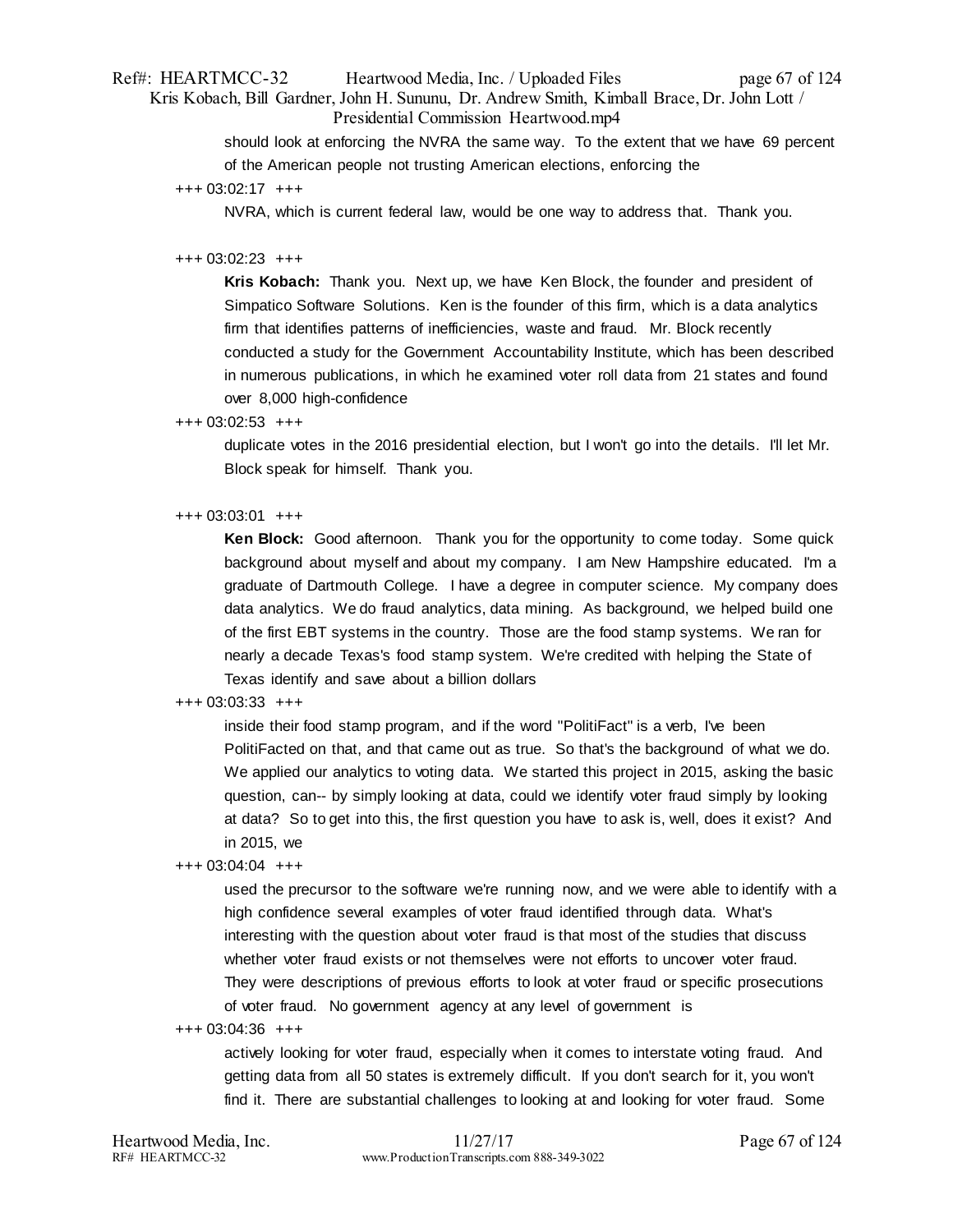## Ref#: HEARTMCC-32 Heartwood Media, Inc. / Uploaded Files page 68 of 124 Kris Kobach, Bill Gardner, John H. Sununu, Dr. Andrew Smith, Kimball Brace, Dr. John Lott / Presidential Commission Heartwood.mp4

states deny access to data. Secretary Gardner, to your question, the State of Massachusetts will not provide its state data file to anybody but the political parties, and what you're told-- what we were told when we asked for the state's

### +++ 03:05:06 +++

data was that we were free to go to every single Massachusetts city and town to acquire the data from each city and town. There are 351 cities and towns in Massachusetts, making it close to six times as difficult to get the data from Massachusetts as it is to get the data from the entire rest of the country. So to answer your question directly, yes, there are states that make access to this data not possible for people who are not political parties, in particular.

### +++ 03:05:35 +++

The variability in access, quality, cost of the data, it impedes the ability to examine voter activity between states. And I talk about quality-- I think that's a very important issue-- New York State, for example, delivered us a voter file where in the voter history there were 700,000 votes that we could not identify what year those votes were cast in. In New York State, for the 2016 general election, they

### +++ 03:06:05 +++

identified votes in that election no fewer than a dozen different ways. So the quality of the data can make a very large difference in the ability to uncover fraud. This slide talks about and speaks directly to the cost of data. All the way on the left, you see data that's effectively free, and more than half the states make their data effectively free. All the way out on the right at the far end is Massachusetts. I can't tell you how much it would cost to get Massachusetts's data because I, nor anyone I work

## +++ 03:06:36 +++

with, has tried to contact all 351 cities and towns to figure that out. I will highlight Alabama and Arizona, though, who charge \$1,000 per 100,000 voter records. To get Arizona's data, to get Alabama's data, you have to cough up close to \$30,000 to each state to acquire the data. And what I ask everybody to consider is with Massachusetts's policy of making their data inaccessible, with Arizona and Alabama's

#### +++ 03:07:05 +++

policies of making their data unaffordable, what public purpose do those policies protect? And I argue they just do very little in terms of helping the integrity of our elections or the transparency of their elections. We have found potential voter fraud. We took a look at the voting data from 21 states, and we looked to identify duplicate voters, voters who

#### +++ 03:07:36 +++

shared the same name, same birth date, and whether we could find where they were voting in one place and also in another place. We identified 8,500 high-confidence pairs of duplicate votes amongst those 21 states. Interestingly, we found 200 couples, usually husbands and wives, who voted together, committed felonies together in two different states at the same time. Had we access to all states' data, we can extrapolate that we would have 40,000 duplicate votes.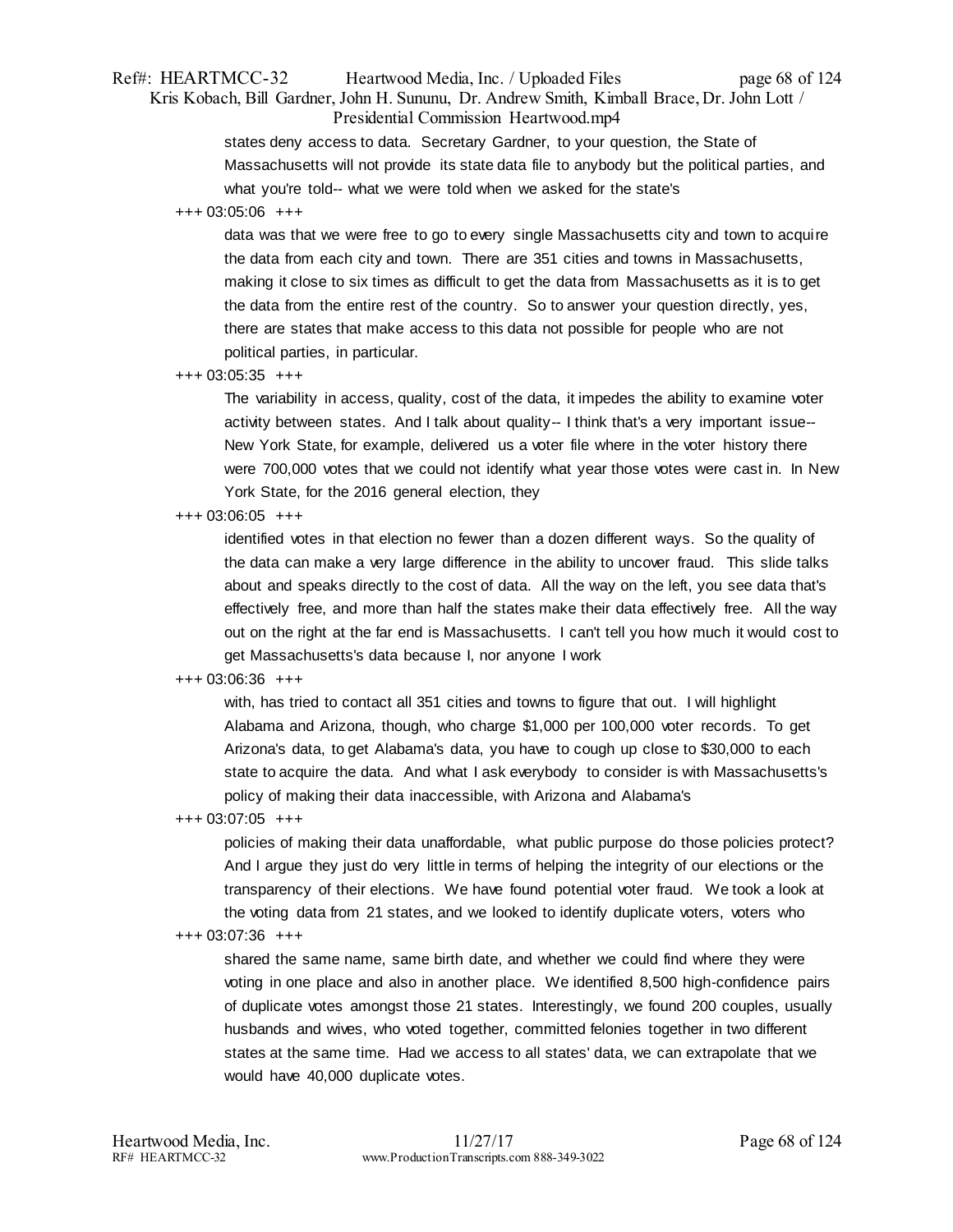## Ref#: HEARTMCC-32 Heartwood Media, Inc. / Uploaded Files page 69 of 124 Kris Kobach, Bill Gardner, John H. Sununu, Dr. Andrew Smith, Kimball Brace, Dr. John Lott / Presidential Commission Heartwood.mp4

+++ 03:08:08 +++

Voting twice is a federal felony with up to five years in prison and up to a \$10,000 fine. These pairs of duplicate votes are either a single person taking two bites of the electoral apple, one person voting properly and then the matched vote being a case of voter impersonation, someone activated that person's voter registration in another state and voted on it, or some form of clerical error, which I think is

## +++ 03:08:38 +++

unlikely in this case given the numbers of votes that we're talking about. It's important to discuss the methodology of how we did this because we knew that any effort to discuss voter fraud in the environment that we have today would be looked at with especially critical eyes. The way we did this was we matched duplicate voters based on full first and last names. So we didn't do anything like Ken and Kenneth, for example. Both votes had to be Kenneth. And full

## +++ 03:09:09 +++

dates of birth. We did not pull for this particular exercise any state's data who did not provide us a full date of birth. And then we did something called fuzzy matching, where we allowed for variabilities in the middle name. For example, if we had two people with a middle name of Ken and Kenneth, we would consider both of those names to be the same for the purposes of the match of what we were talking about. The problem with doing any sort of matching like this is it's not impossible for two people with two exact

### +++ 03:09:39 +++

same names and two exact same birth dates to be different people. We found 70,000 potential duplicate votes in the data that we processed using the methodology that you see in front of you. We passed those duplicate pairs, those potential duplicate pairs, through a commercial database who has access to full social security numbers and they're given that access by the federal government specifically to conduct fraud investigations, of which this was one.

+++ 03:10:11 +++

The commercial database vendor only looked at the name and address and birth date that we supplied them, and they looked up to see if they could find a matching social security number, and only if the social security numbers matched for both sides of the potential pair did we report that as a high-confidence match. So the 70,000, it reduced down to 8,500. We left a lot of potential matches on the floor doing it-- doing things this way. This wasn't about trying to find inflated numbers. This was about trying to find,

## +++ 03:10:41 +++

with the highest level of confidence we could, potential duplicate votes. One of the criticisms that's come up fairly repeatedly about any effort to look at voter fraud is are the numbers meaningful. Can 8,500 duplicate votes have meaning inside a federal election where 130 million votes were cast? And Florida has plenty of problems right now, and obviously, when I did this, the hurricane was not a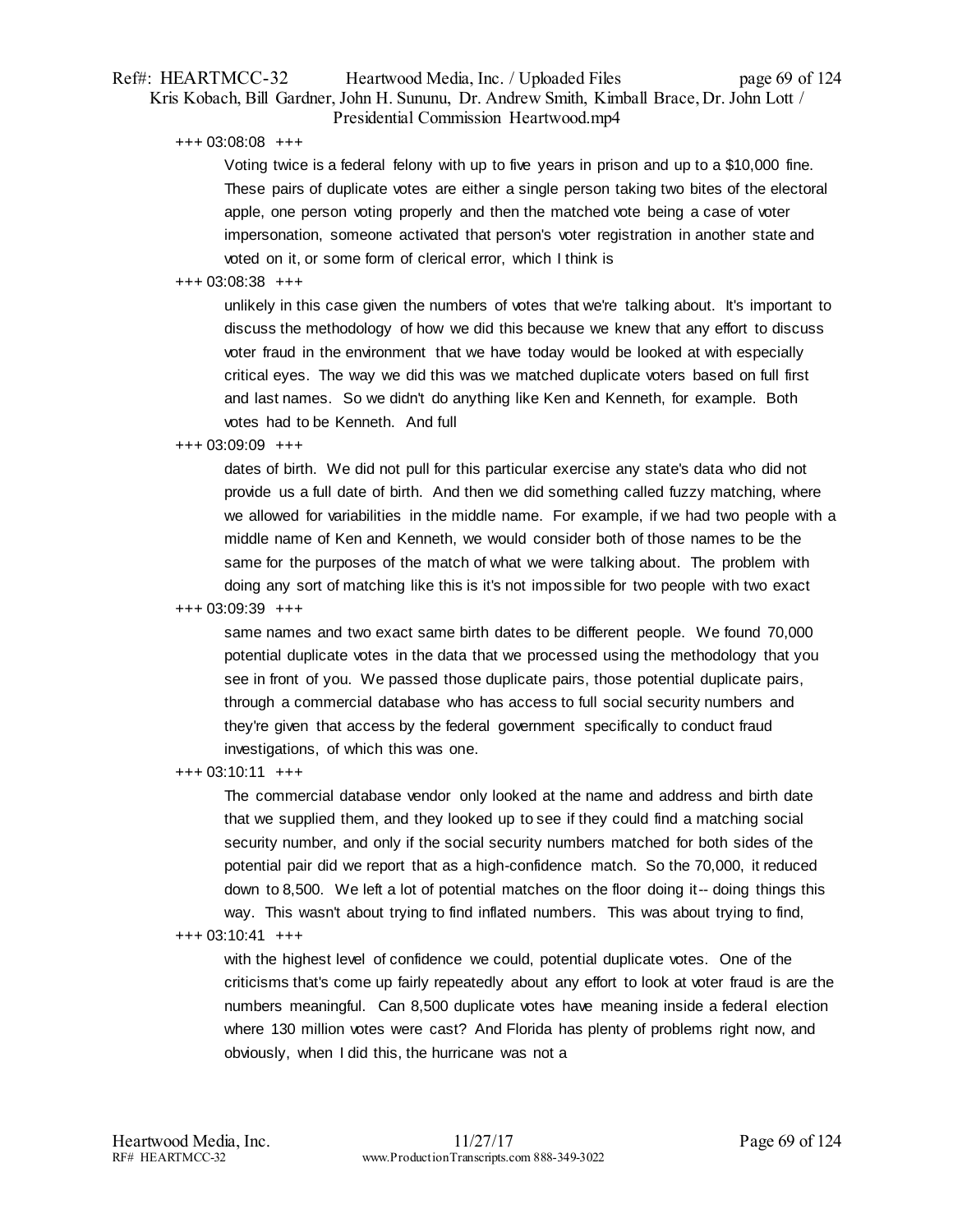## Ref#: HEARTMCC-32 Heartwood Media, Inc. / Uploaded Files page 70 of 124 Kris Kobach, Bill Gardner, John H. Sununu, Dr. Andrew Smith, Kimball Brace, Dr. John Lott / Presidential Commission Heartwood.mp4

+++ 03:11:13 +++

reality down there. However, we have found 2,200 duplicate votes cast in Florida in the year 2016. And I want to remind everybody who's listening and watching today that George Bush became president on the back of 537 votes that were cast in Florida in the 2000 election. In 2016, with only 21 states out of 50 states' data, we found 2,200 duplicate votes, four

## +++ 03:11:45 +++

times George Bush's margin of victory in the year 2000. And when am I asked can a number that small have meaning, absolutely, it can. And we have to pay attention to something like this because there are a tremendous number of elections in our country at every level where the margin of victory can be measured in the dozens or hundreds or sometimes single votes. These votes can also impact state and local elections,

+++ 03:12:15 +++

and again, with apologies to Florida, more than 200 of the duplicate votes that we identified in Florida in 2016 were cast in the city of Orlando. There are 13 couples who pop out out of that data who cast duplicate votes in Orlando and 200 votes in the context of a city-wide election or a city council election or any down-ticket races can be very meaningful indeed. I do believe with certainty that these duplicate votes impact Florida elections. I'm

+++ 03:12:48 +++

going to move away quickly from duplicate voting into some of the other aspects that we looked at while we had everybody's data. Being a Rhode Island resident and as a computer science guy with an unhealthy interest in politics, I had a lot of conversations with Rhode Island's Secretary of State about how they conducted their elections, and it became apparent as we were discussing with Rhode Island that there were

+++ 03:13:16 +++

some gaps in the integrity of how Rhode Island conducts their elections. And we asked the Secretary of State's office in a written letter whether it was possible for John Jacob Jingleheimer Schmidt to send in a voter registration without a driver's license, without a social security number, with a made-up birth date, and with a residence listed as a commercial office park, and the Secretary of State's office responded to us, yes, that would work. You could do that. And now Rhode Island has a voter ID law, and in

## +++ 03:13:49 +++

that voter ID law, if you don't have a driver's license, if you don't have a social security number, you can procure a state-issued voter ID with nothing more than a utility bill or a laminated picture ID that says you belong to a gym, or in my case-- my theoretical case to the Secretary of State was a laminated card that said I work for a non-existent company. And the answer that came back was, "You would be given a voter registration card with the scenario that you painted for us." My art skills stop

+++ 03:14:22 +++

at stick figures. However, what you see here I did on my computer in about three minutes. I scanned my business's utility bill, and I simply changed the account numbers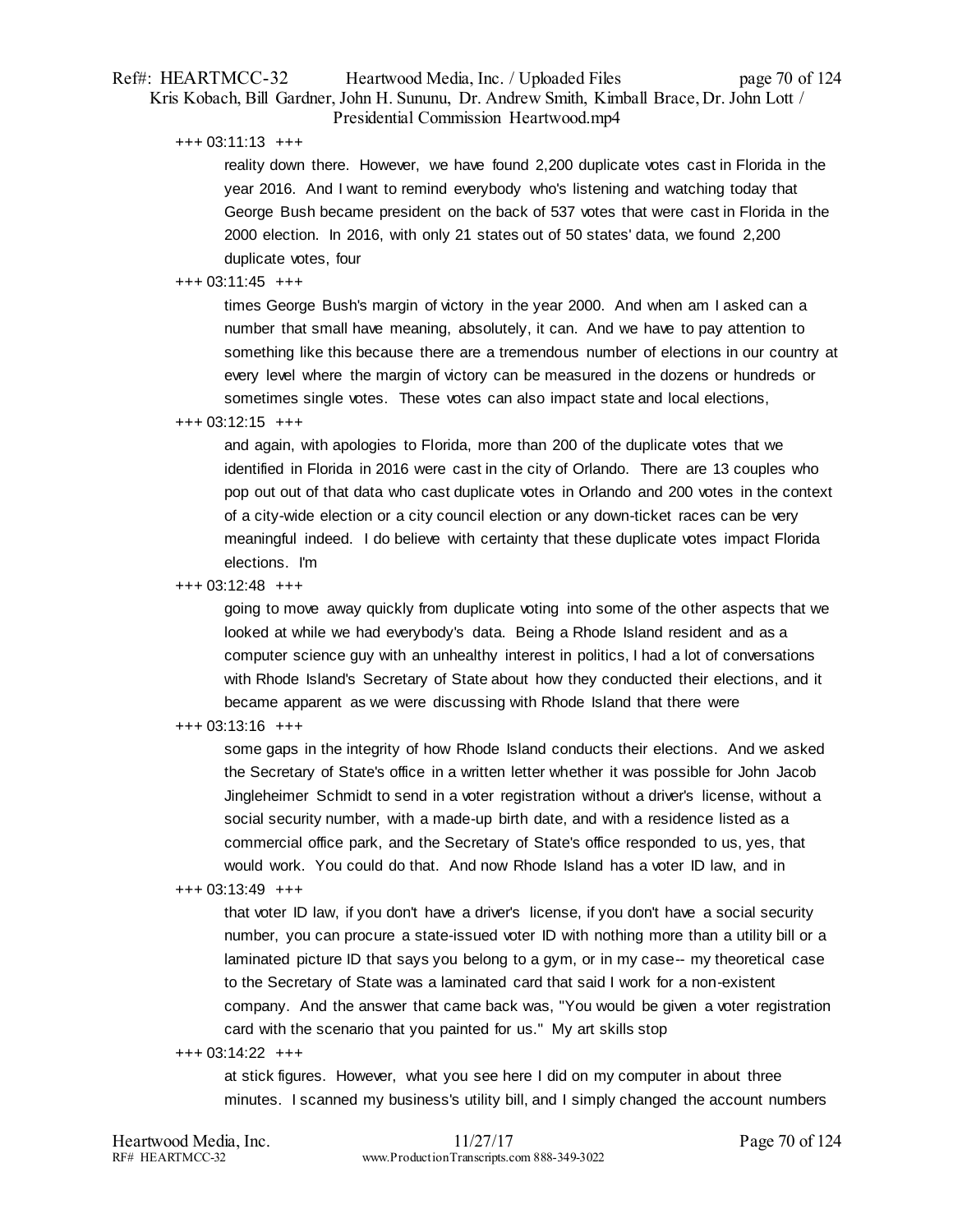## Ref#: HEARTMCC-32 Heartwood Media, Inc. / Uploaded Files page 71 of 124 Kris Kobach, Bill Gardner, John H. Sununu, Dr. Andrew Smith, Kimball Brace, Dr. John Lott / Presidential Commission Heartwood.mp4

and the name on the utility bill to John Jacob Jingleheimer. I couldn't fit Schmidt, I'm sorry. This is acceptable form of ID to get a voter ID card in the state of Rhode Island. Now, this leads to a very important question. Since the State

## +++ 03:14:52 +++

admitted that it's possible to cast a ballot without a social security number and without a driver's license, how many voters in Rhode Island are casting ballots who don't have social security numbers and don't have driver's licenses in the voter registration database? And the answer was shocking-- 30.7 percent. More than 143,000 voters in the state of Rhode Island cast ballots in 2016 who did not have social security numbers and who did not have driver's licenses. It is

#### +++ 03:15:24 +++

not possible for the state of Rhode Island to maintain these voters in their voter registration database when they have no idea who they are. How do they curate that data? How do they remove deceased voters when they can't confirm who that voter is with their social security number? Now, Rhode Island does have a voter ID law. If we did not, 143,000 people would have cast ballots in the last election without providing any positive identification in order to cast their vote,

+++ 03:15:54 +++

including not having that identifying information in the voter registration database. I believe it's vitally important that we understand how many voters vote like this in every single state in the country because if any other state has numbers like Rhode Island's, it's a cause, in my opinion, for tremendous concern. So our results from what we've done so far indicate a number of issues of concern, for sure. The data provided by states is not standardized. The

### +++ 03:16:26 +++

quality can be very poor for a number of those states. There's an absolute lack of transparency. There are at least a half dozen states we cannot get data from as nonpolitical organization entities. We have very high confidence indicators of potentially fraudulent votes. We have examples of ineffective oversight in some states. And, most importantly for me, there's a lack of a mechanism to enforce federal election integrity. The fact that people can duplicate vote

#### +++ 03:16:56 +++

between states without any entity tasked with stopping that-- identifying it and stopping it is a large gap in the integrity of our elections. More analysis needs to be done. This is a jumping-off point. This is by no means exhaustive. For starters, the other 29 states should be made part of the project that was done for the original 21 states. We should look for duplicate voting in federal primaries. We should determine votes that were made from nonresidential

## +++ 03:17:27 +++

addresses. One of the things that we took a look at, we got a database of all the addresses of UPS stores across the country. In the 21 states that we looked at, every single state had voters registered to vote at a UPS store. There were more than 15,000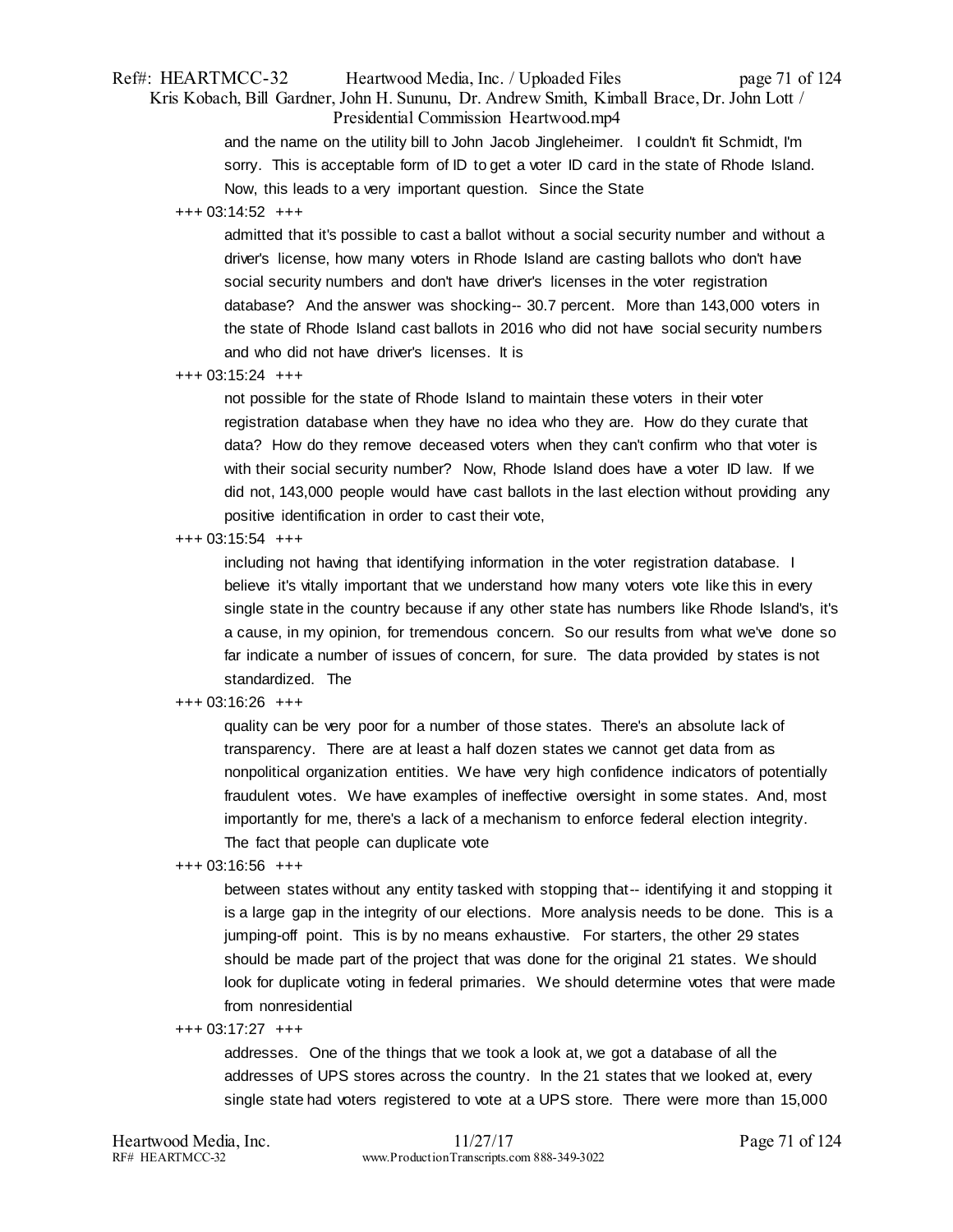## Ref#: HEARTMCC-32 Heartwood Media, Inc. / Uploaded Files page 72 of 124 Kris Kobach, Bill Gardner, John H. Sununu, Dr. Andrew Smith, Kimball Brace, Dr. John Lott / Presidential Commission Heartwood.mp4

votes cast in 2016 from voters who listed a UPS store as their residence. We should take a look at any of the fraudulent votes-- or potentially fraudulent votes that we're discussing and look at what the

#### +++ 03:17:59 +++

registration types are for those votes. Is it possible that different registration types are more readily used for potentially fraudulent purposes than other voter registration types? And, lastly, we should take a look at using federal databases to take a look -- to help determine eligibility to vote in different circumstances. Two more slides and I'm done. I really want to hammer this home. Our election's infrastructure is susceptible to hacking.

#### +++ 03:18:28 +++

That's been discussed in the media in a number of different ways. In my opinion as a technologist, this is the largest threat to our election integrity that we have. We've already learned that the counties run elections. I had a 3,000 number for the county, and what we learned in the first thing was that there's 10,000 local jurisdictions responsible for elections. I can assure you many of those jurisdictions do not have the technical skills necessary to secure those systems, and it's frightening. Voting machines had

### +++ 03:19:00 +++

been hacked readily. At a hackers' conference in Las Vegas just a few months ago, every-- 30 machines were left out on the floor and turned on. Every one of them was hacked, many of them within minutes, by the professional hackers in attendance at this conference. In my opinion, state and county responses to this problem are not commensurate with the seriousness of the problem, and this issue can radically impact local, state, and federal elections. There's a high

## +++ 03:19:29 +++

likelihood of voter fraud based on what we've done so far with our analysis. There's likely a lot more to be found, and there's many different things to look at. Our results are verifiable and recreateable. Anybody who can get access to the data and has the technical abilities to process this data, I'll happily share how we did it and what we did, and you can come up with the same numbers that we did. In fact, I encourage folks to do that because it's important to get confirmation on what we've done. A comprehensive

#### +++ 03:19:59 +++

data-driven understanding of our country's voting integrity does not exist, and we need to put that together, and this effort is part of that. And in my opinion, lastly, this is not a partisan issue. This should not be considered red. This should not be considered blue. These are our elections. This is what defines our country, and we need to make sure we do everything that we can that these elections are fair, open, transparent, and have as much integrity as we can bring to them. Thank you.

## +++ 03:20:30 +++

**Kris Kobach:** Thank you. And then, finally, on this commission, we have a presentation from a fellow commissioner, Hans von Spakovsky, and he's also a senior legal fellow at the Center for Legal and Judicial Studies at the Heritage Foundation. Before joining the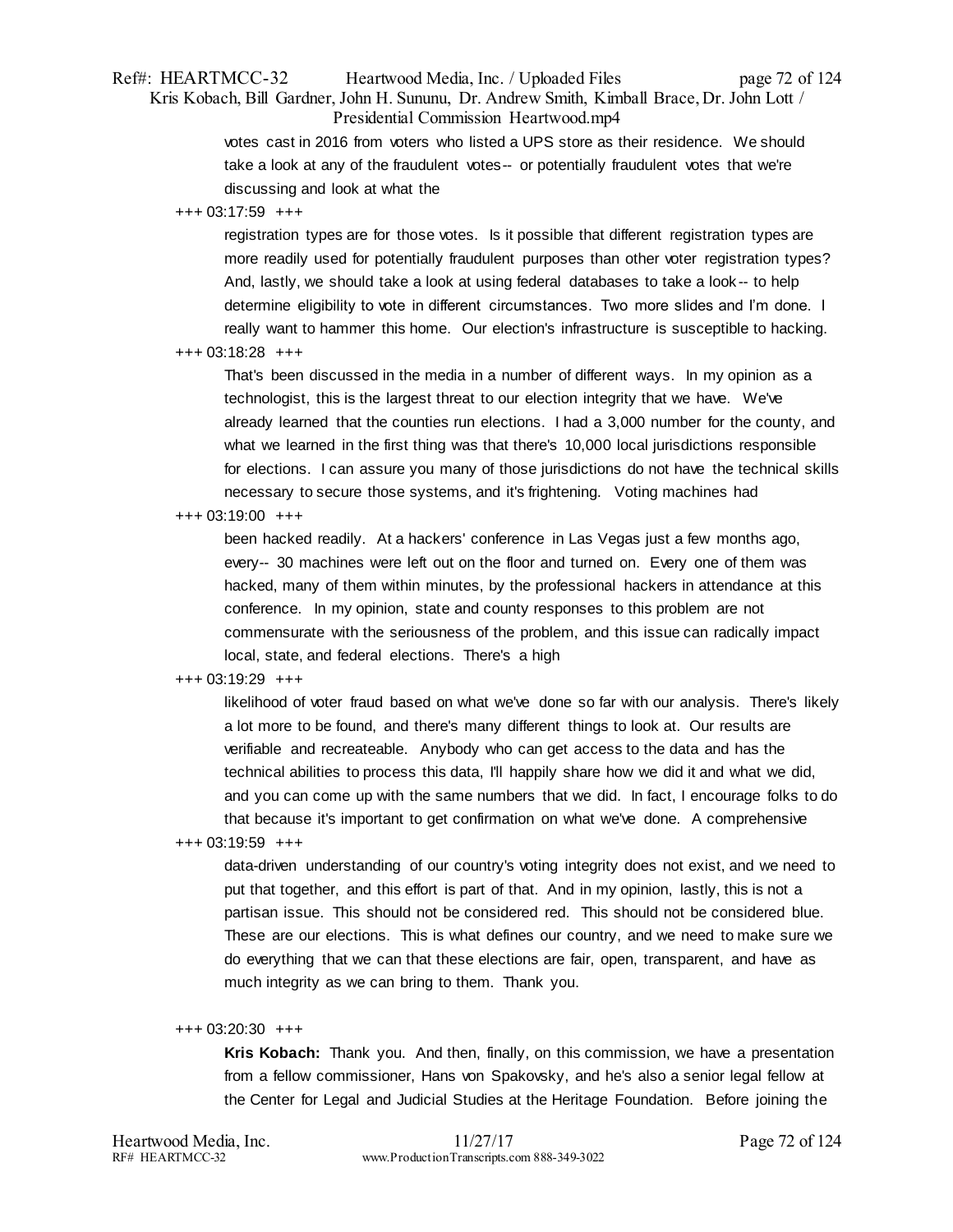# Ref#: HEARTMCC-32 Heartwood Media, Inc. / Uploaded Files page 73 of 124 Kris Kobach, Bill Gardner, John H. Sununu, Dr. Andrew Smith, Kimball Brace, Dr. John Lott / Presidential Commission Heartwood.mp4

Foundation, he served for two years as a member of the Federal Election Commission, and he, too, worked at the Department of Justice as Counsel to the Assistant Attorney General for Civil Rights with expertise in enforcing the Voting Rights Act and the

# +++ 03:21:00 +++

Help America Vote Act of 2002. He's also a member of the Virginia Advisory Board to the US Commission on Civil Rights. Mr. von Spakovsky?

## $+++ 03:21:11 + ++$

**Hans von Spakovsky**: Thank you, Secretary Kobach. I also want to point out that I served on two county election boards, one in Georgia and one in Virginia, so I actually also understand the practical problems that election officials have to deal with every day when they handle both voter registration and running polling places on Election Day. A couple of years ago, the Supreme Court issued a decision-- as was

# $+++ 03:21:41 +++$

mentioned earlier-- Crawford versus Marion County, which was the voter ID case out of Indiana, and there was a very key remark in there by Justice John Paul Stevens, who wrote the majority opinion of the case, in which he pointed out that the United States has a long history of voter fraud, it's been documented by historians and journalists, and it could make the difference in a close election. And as Ken Block said, we have a lot of close elections in this country, particularly down at the county, city, and

## +++ 03:22:11 +++

township level. Now, obviously, it seems to me that the object of our entire election process should be to make sure that every American who's eligible is able to vote. But the second half of that is to make sure that their vote is not diluted or stolen by individuals either stealing votes or people voting who are ineligible to vote, like noncitizens. Now, less than two years ago, we started a project at the Heritage Foundation, where I work. We started a Voter

# +++ 03:22:42 +++

Fraud Database. At the first meeting of this commission, I gave everyone a printed-out copy of it. I brought another one today. And we were very, very conservative in putting together this database. It is not-- does not have any cases of potential fraud. It doesn't have any newspaper articles where individuals said that perhaps they believe something may have

# +++ 03:23:12 +++

happened at a polling place. We decided we would only put in cases where someone was actually convicted in a court of law of engaging in voter fraud or election fraud, where a judge made a judicial finding, where civil penalties were imposed by a government body, such a state electoral board, for fraud, and a month ago, when we had our first meeting, we were up to

## +++ 03:23:44 +++

1,071 proven cases. That includes 938 criminal convictions, 43 civil penalties, 74 diversion programs, 8 judicial findings, and 8 official findings. We're about to add 19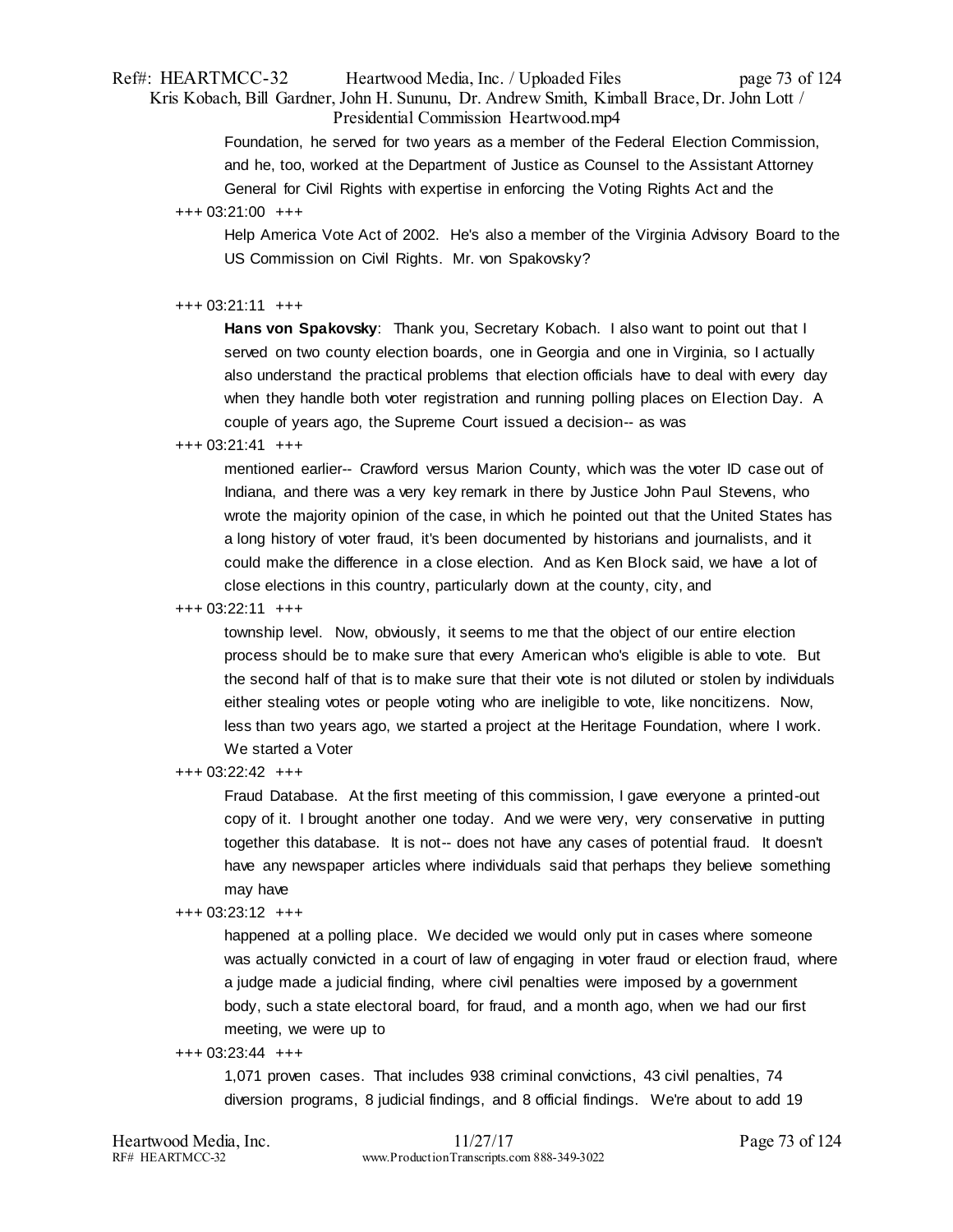# Ref#: HEARTMCC-32 Heartwood Media, Inc. / Uploaded Files page 74 of 124 Kris Kobach, Bill Gardner, John H. Sununu, Dr. Andrew Smith, Kimball Brace, Dr. John Lott / Presidential Commission Heartwood.mp4

more cases to this, and I think it's important for people to understand because this has been unfairly and wrongly criticized. This is not a comprehensive list. I don't even have a

## +++ 03:24:16 +++

full-time person working on this. We work on this part-time, and all we are doing is putting in cases as we run across them. Now, some of them are older cases, the vast majority of them, however, last-- within the last 20 years. And we haven't even begun to search a fraction-- a fraction-- of the records that are potentially available out there. The fact that this is the tip of the iceberg is shown by a number of things. First of all, I personally know of

+++ 03:24:50 +++

cases where it's pretty clear that some kind of fraud may have occurred, and yet these cases are not turned over to election officials, no investigation is done, no prosecution is done. And I'll give you two quick examples of that. Remember, we're up to 1,100 cases, almost 1,100. We're about to add 19 more. When I was a county election official in Virginia, we discovered almost 300 individuals, who, when they went to DMV to

## +++ 03:25:22 +++

renew their driver's license, admitted they weren't US citizens. We contacted them, investigated it. We ended up removing them from the voter rolls because they were not US citizens. About half of them had actually voted in prior elections in Virginia. We did take them off the voter rolls, turned it over to both local county prosecutors and the US Department of Justice, who did absolutely nothing about it. Now, the Public Interest Legal Foundation, which is a nonprofit organization, recently released a report in

# +++ 03:25:55 +++

which they got hold of official voter registration records in the state of Virginia. Those official voter registration records showed over 5,000 individuals who were taken off the rolls because they were not US citizens. They had cast, I think, over 7,000 ballots in prior elections, in multiple elections. There had been no publicity about this whatsoever in local newspapers or anywhere else. The only way it was discovered was because of the fact

## +++ 03:26:27 +++

that the Public Interest Legal Foundation went after this information, had to sue some of the counties to get it, and the election officials not only didn't-- made no news about this, didn't release anything to the public about it; they did not turn any of these files over to law enforcement for investigation and prosecution. Now, it may be that many of these cases were individuals potentially not realizing what they

## +++ 03:26:55 +++

were doing. We've seen cases of noncitizens who actually told election officials they were not US citizens, and the election officials registered them anyway. But the point is you're not going to know the answer to that unless and until you actually investigate the problem. So there in Virginia alone are potentially hundreds, if not thousands of voter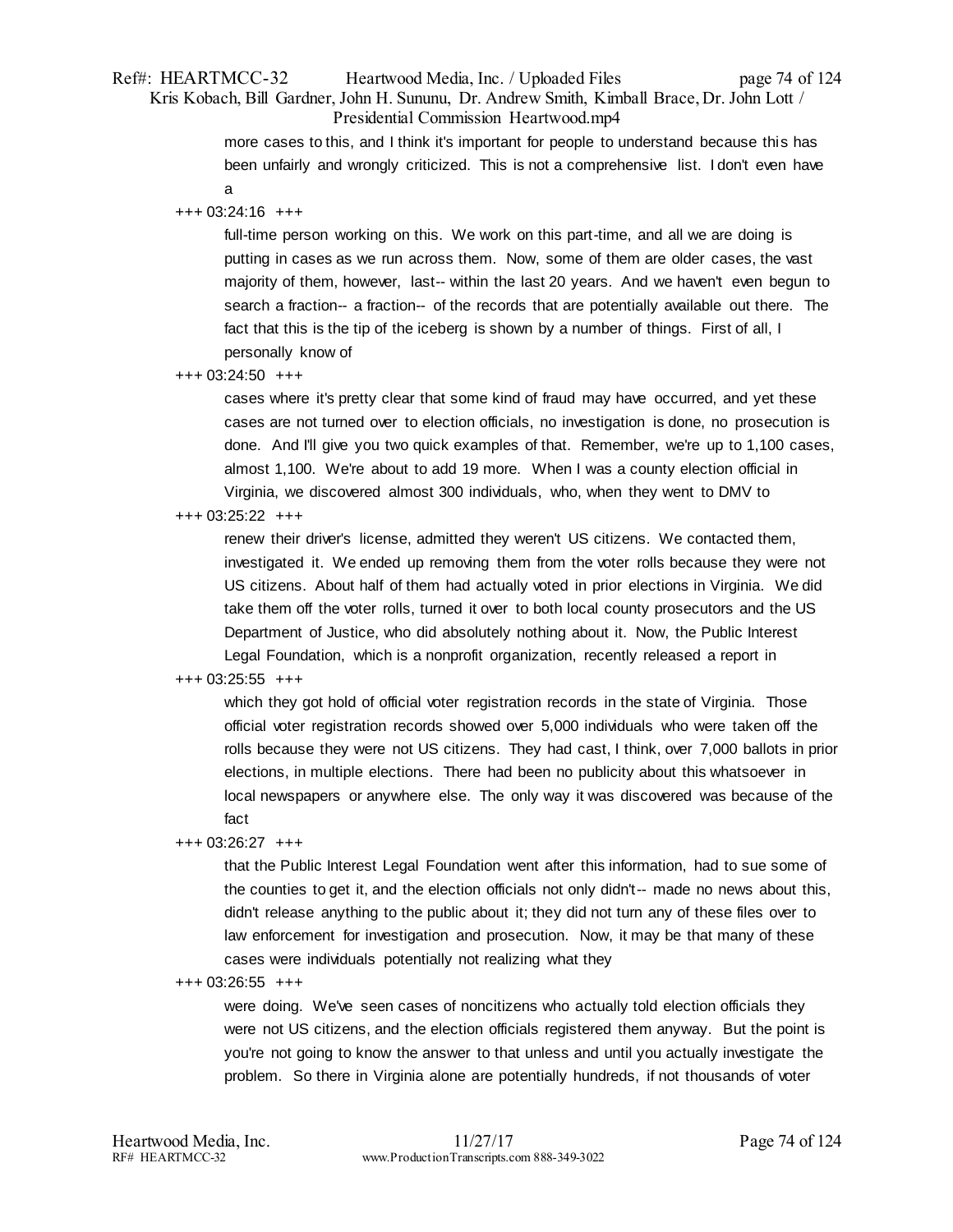# Ref#: HEARTMCC-32 Heartwood Media, Inc. / Uploaded Files page 75 of 124 Kris Kobach, Bill Gardner, John H. Sununu, Dr. Andrew Smith, Kimball Brace, Dr. John Lott / Presidential Commission Heartwood.mp4

fraud cases that have never been investigated and apparently aren't going to be investigated, and that's

+++ 03:27:24 +++

just an example of some of the kind of problems we have. Now, mention has been made of the Pew Center for the state study that found 2.8 million people registered in two or more states, 1.8 million people deceased. This was a good study, but the study didn't do the second half of the problem. They didn't get the actual voter histories of these individuals and do the kind of matching program that Ken Block has talked about where you actually look at voter history to see.

+++ 03:27:53 +++

A lot of these are probably administrative errors. The communications between the states is not that good. Sometimes when individuals move to another state and reregister, they don't let the new state know they were registered in a prior state, so that's not the fault of election officials. But the second half of the problem should have been to look at the voter histories of these individuals and find out, well, how many of them actually took advantage of this and voted in more than one state? How many votes have come in in elections from people who were listed as

+++ 03:28:25 +++

dead? A CBS news station in Los Angeles last year did that prior to the election and found several hundred individuals who, when they checked social security records were shown as being dead who had voted in multiple elections. Most of these people were folks that the state automatically sent absentee ballots to, so it was pretty clear someone at the address where those were coming from was voting those ballots. Now, I'm not going to go through this. This is the study

# +++ 03:28:55 +++

that Ken Block has talked about, so I'm not going to duplicate that, but I think it's important to point out one thing there about the fact that GAI found people officially registered. The rule in every state is you've got to be registered at your home address, the place you live. And yet they found people registered at gas stations, vacant lots, abandoned mill buildings, basketball courts, parks, warehouses, and office buildings. And yet that wasn't caught by

+++ 03:29:24 +++

election officials, and they haven't been investigated. There are many states that have many more registered voters, and the census shows they have citizens of voting age. We've talked about that. We've also talked about the New Hampshire issue. The only thing I will add to that is this. There was a lot of discussion about residence versus domicile, but what hasn't been said and what obviously should be

+++ 03:29:54 +++

done, and I would suggest this is one of the things that needs to be done, is that all of these individuals used out-of-state driver's licenses to register to vote. For those who then did not get a New Hampshire driver's license, well, the obvious thing to do is to go to that other state where they had a driver's license and check to see whether they did what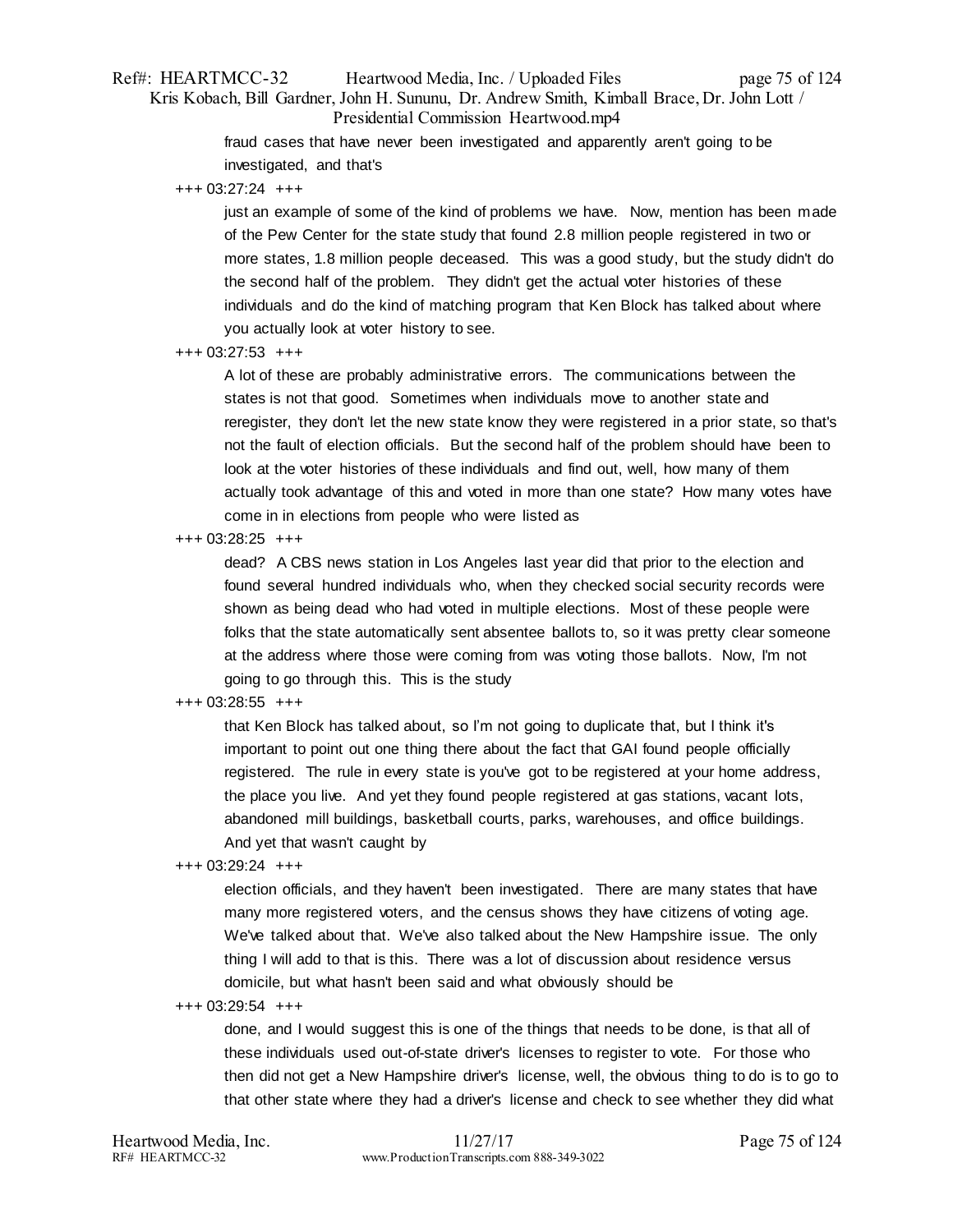# Ref#: HEARTMCC-32 Heartwood Media, Inc. / Uploaded Files page 76 of 124 Kris Kobach, Bill Gardner, John H. Sununu, Dr. Andrew Smith, Kimball Brace, Dr. John Lott / Presidential Commission Heartwood.mp4

the vast majority of people do when they get a driver's license these days. They register to vote. Are they still registered in that other state, and more importantly, did they not only vote in New

## +++ 03:30:27 +++

Hampshire, taking advantage of the same-day registration option, but did they also vote in that other state in the last election in November, like the 8,500 people that Ken Block found? And until you actually do that kind of investigation, you're not going to know what's going on. I don't think-- something else that didn't get mentioned today is-- my understanding is there's an additional 200 people not included in this group, I now find out, who are being

## +++ 03:30:54 +++

investigated for having voted in New Hampshire and another state. This is a breakdown of our database. Again, I want to be clear, this is not a comprehensive database. It shouldn't be looked at that way. It's a sampling of election fraud cases, and we have cases from all of the states. There's so many different ways that fraud is committed. False registrations, for example. Here's a conviction in 2000 in California. Another big conviction in Washington

## +++ 03:31:28 +++

State. You will see that this is a bipartisan problem. One of these convictions is for Republican individuals doing it; the other, for people on the Democratic side. I mentioned earlier that we were about to add 19 more cases. Two of those include an individual in Florida who was just convicted of altering mail-in ballots to favor a Republican mayoral candidate. The other one was someone who was working

# +++ 03:31:58 +++

with a Democratic group who was putting in false registrations. Again, a bipartisan problem. Impersonation fraud at the polls-- people say that never happens. Of course, it's hard to detect that if you don't have a voter ID to show you that the person is not the person they say they are. Here are two convictions, one in 2002 in Alabama, one in 2009 in Texas. Duplicate voting-- we've heard a lot about

+++ 03:32:26 +++

that today from Ken Block. Here's a case from Wisconsin who is, I think, considered the worst multiple voter in Wisconsin history. And then another case that I actually want to highlight in Maryland. A woman named Wendy Rosen, who was convicted of voter fraud for voting in both Maryland and Florida, which Ken Block mentioned. What's important about this case is you'll see that she voted in Florida and Maryland in both 2006 and 2010. The key thing to know here is

+++ 03:32:57 +++

that this was not discovered by election officials. In fact, the only reason it was discovered was because she made what turned out to be the bad decision to run for public office, okay? She decided to run to be a Democratic primary candidate for Congress, and of course, what happens when you run for office? All of your opponents do what? Opposition research on you. So apparently it was opposition researchers who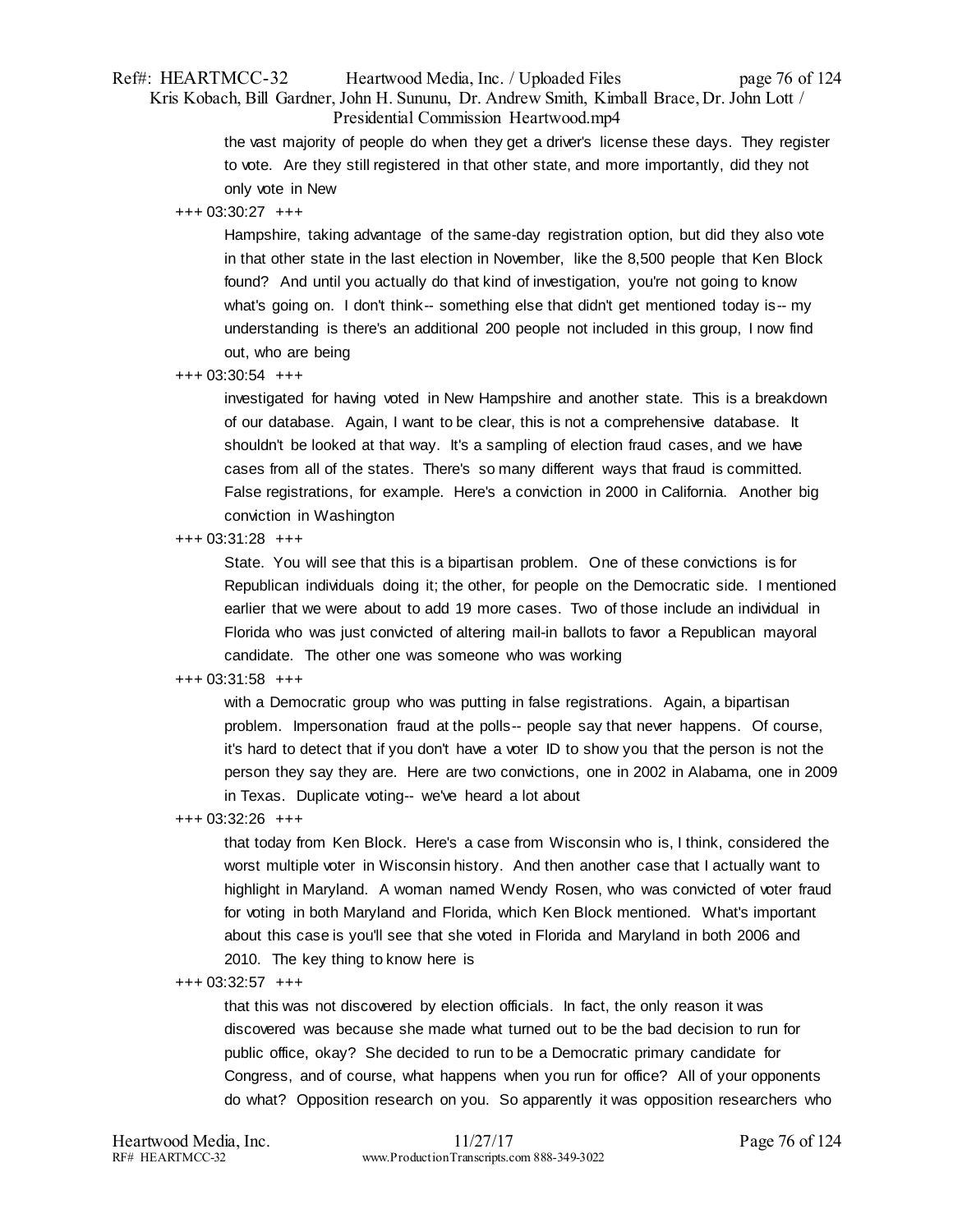# Ref#: HEARTMCC-32 Heartwood Media, Inc. / Uploaded Files page 77 of 124 Kris Kobach, Bill Gardner, John H. Sununu, Dr. Andrew Smith, Kimball Brace, Dr. John Lott / Presidential Commission Heartwood.mp4

+++ 03:33:25 +++

discovered that she was not only registered in Maryland and Florida but had voted in both states. And if she had not run for office, the chances of that being discovered were pretty much nil because the election officials were not doing the kind of checks needed to do that. Absentee ballot fraud. You know, absentee ballot fraud, the Florida Department of Law Enforcement some years ago in a report they did on many different absentee ballot cases in Florida said that it's the tool of choice of people who want to

## $+++$  03:33:56  $+++$

steal elections. Two thousand fourteen, a recent conviction in Kentucky. The 1994 conviction is older in Alabama, but I mention that case for a very specific reason. In 1994, the US Department of Justice, during the Clinton administration, conducted a very big investigation in Green County, Alabama. Green County is one of the poorest counties in the country. I think it may have been one of the first counties in the country to actually file for

## +++ 03:34:27 +++

bankruptcy. It is, I think, 80 percent African American. And the FBI got into the case because a young African American Democrat who wanted to challenge some incumbents in the county-- he was a reformer. He wanted to clean up the county government-- called the FBI because he believed his election had been stolen. FBI conducted investigation. They eventually convicted 11 individuals, many of them local county commissioners, and a city councilman. And what was clear in the case

# +++ 03:35:00 +++

was that the people who were being victimized were poor African American voters , and that is the case in so many of these voter fraud cases. Often, the people who are targeted are the poor, they're African Americans and others who the people doing the stealing believe are the people who are the easiest targets. Some years ago, there was-- 2011, I believe-- there

+++ 03:35:30 +++

was a convict-- several convictions in Troy, New York. Four individuals were convicted of engaging in absentee ballot fraud there, including two political operatives. They forged numerous signatures on absentee ballots. They cast votes in names of registered individuals without their knowledge. And they targeted a particular very poor neighborhood in that city. And one of those operatives who was convicted, when asked by investigators about this,

## +++ 03:35:58 +++

said that this kind of voter fraud was an ongoing scheme-- this is a quote-- and it occurs on both sides of the aisle. The people who are targeted live in low-income housing, and there is a sense that they are a lot less likely to ask any questions. That's why they were targeted. And those are the people, unfortunately, who bear the burden of the kind of fraud that occurs and that no one seems to want to do anything about. Illegal assistance at the poll--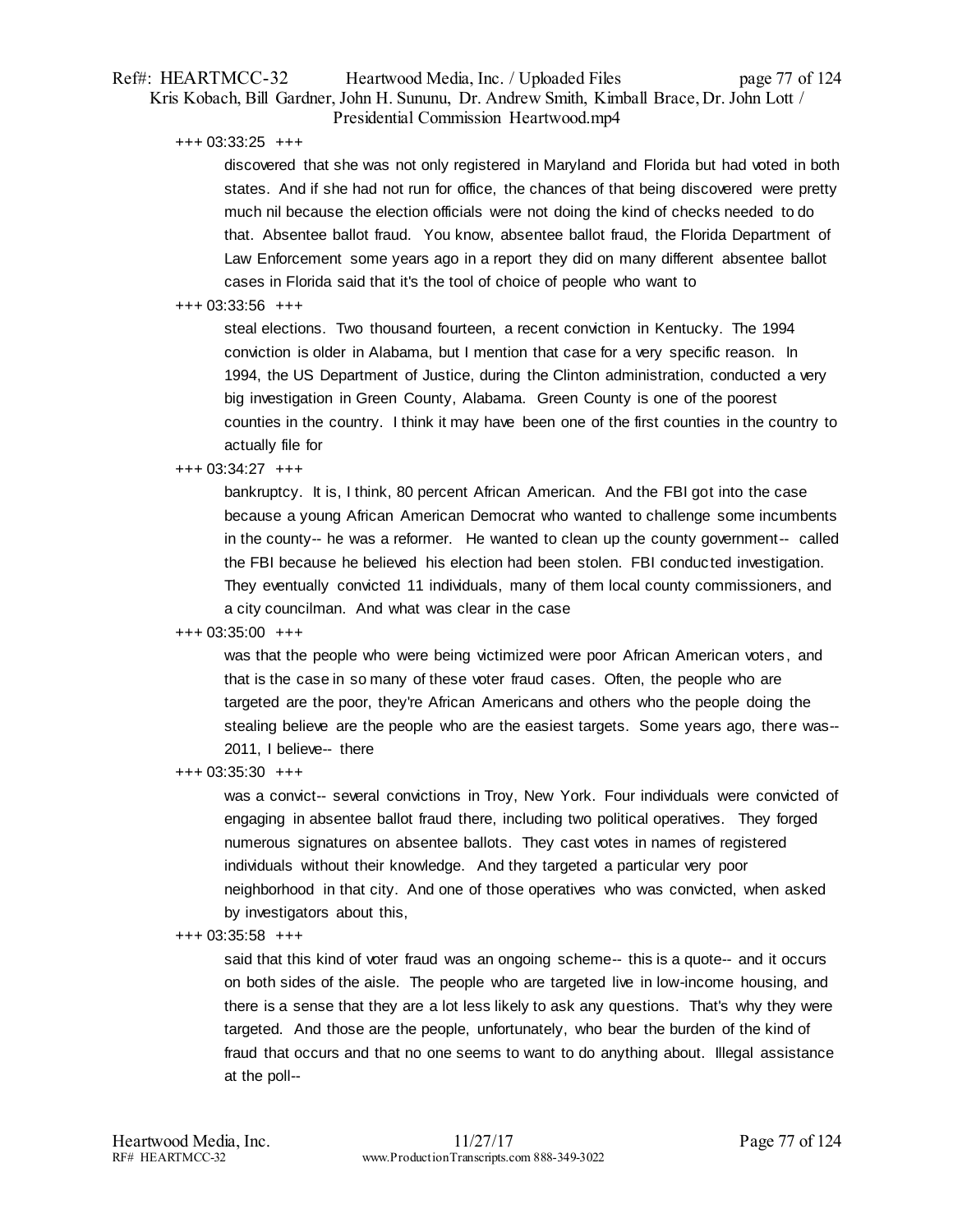# Ref#: HEARTMCC-32 Heartwood Media, Inc. / Uploaded Files page 78 of 124 Kris Kobach, Bill Gardner, John H. Sununu, Dr. Andrew Smith, Kimball Brace, Dr. John Lott / Presidential Commission Heartwood.mp4

+++ 03:36:26 +++

that's another kind of fraud that occurs. Every voter has a right under federal law to get assistance if they are disabled, can't speak English, but there often are cases where individuals aren't going in to assist those people to vote but to intimidate them and force them in a particular way to vote, and these are all cases where 2016, 2006 where people were convicted for doing this. Buying votes-- unfortunately, that

# +++ 03:36:56 +++

still occurs. There are certain states-- I won't name that state because I don't want to embarrass it-- where it's a long tradition and there have been many prosecutions by the US Justice Department. I actually had to laugh recently because there was a article just published, criticizing our Voter Fraud Database, and one of the criticisms was that we included vote buying in our list of election fraud cases because the article said that, well, that's not a situation where

# +++ 03:37:27 +++

somebody who's not eligible to vote actually voted, so it shouldn't be included. Well, I think most people would believe that vote buying, which is a federal felony, should be included in any kind of case about election integrity. And, of course, noncitizen voting. We have evidence of that occurring in many different parts of the country. Again, in these different cases, particularly the two in Illinois, it's important to note that both of the individuals

# +++ 03:37:55 +++

who were found to be noncitizens, who had not only registered to vote but who had illegally voted in American elections, this fraud was not discovered by election officials because election officials don't do anything to verify citizenship. This was only detected because both of them applied to Department of Homeland Security for a change of status as noncitizens, and in investigating it, DHS discovered that they had registered and voted. Again, election

+++ 03:38:26 +++

officials did not discover this. And, of course, felon voting. Forty-eight states do not allow you to vote if you are in prison. We have many cases in the database of individuals who voted anyway. So the point is there is evidence of voter fraud. This is just a fraction of the cases that we have, and it's something that I think everyone should be interested in doing something about. Thank you.

# +++ 03:39:00 +++

**Kris Kobach:** Thank you. And now we have some time for questions. Try to keep things moving along. Might take a little bit less time for questions on this panel since we want to try to get done by as close to four as we can. But I'll ask the first question mainly for Ken Block, but the other panelists can certainly weigh in on it. Talking about the issue of double voting, people being found to cast votes in two different states, Kansas is involved intimately in tracking this problem because we host the Interstate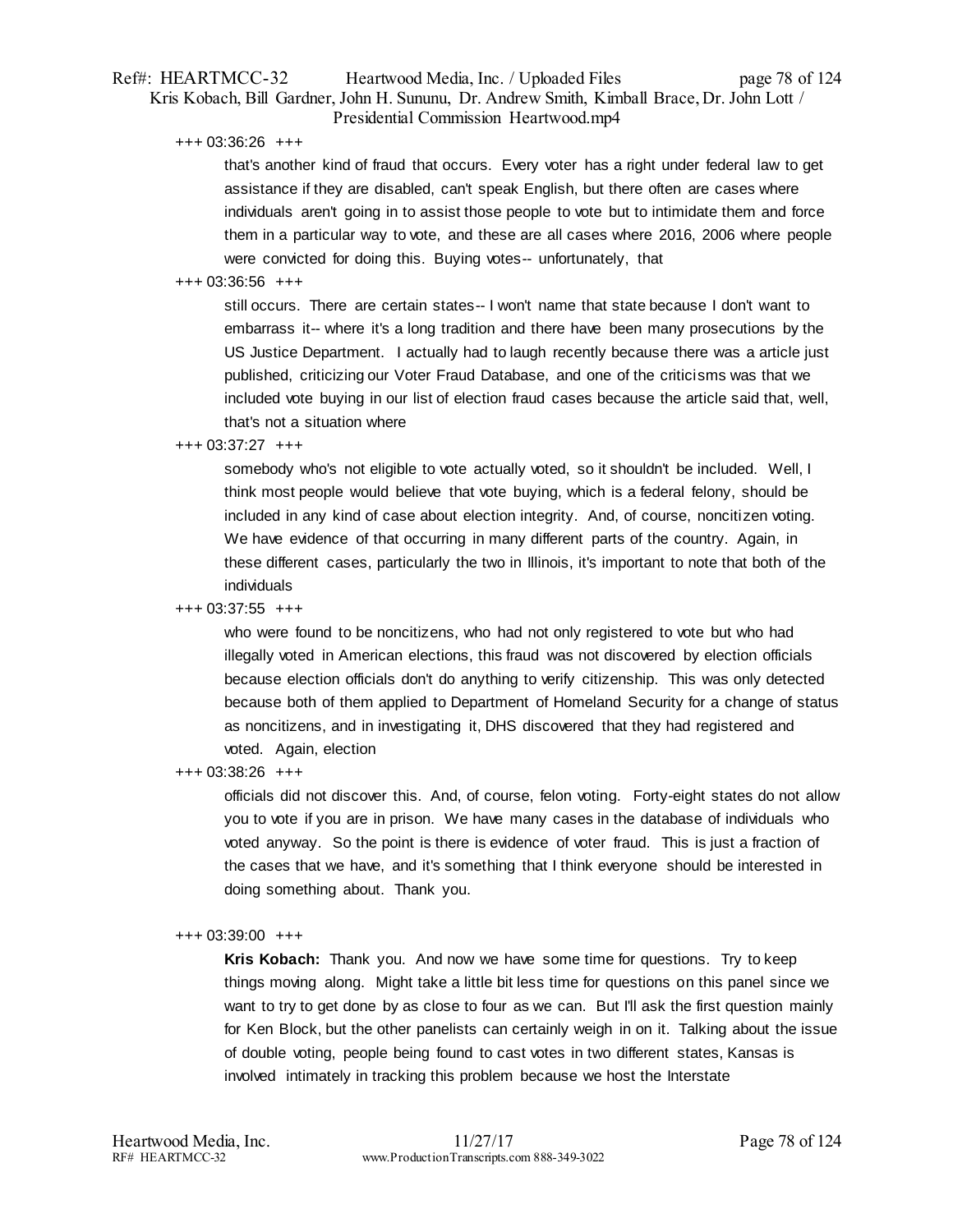# Ref#: HEARTMCC-32 Heartwood Media, Inc. / Uploaded Files page 79 of 124 Kris Kobach, Bill Gardner, John H. Sununu, Dr. Andrew Smith, Kimball Brace, Dr. John Lott / Presidential Commission Heartwood.mp4

+++ 03:39:32 +++

Cross Check System, and that does yield leads, that it appears that the person of the same name and date of birth has voted. Of course, you don't bring a prosecution until you then investigate that lead and you have matching signatures in both states, and that's usually the point at which you can conclude that you probably have the same person. My office obtained prosecutorial authority two years ago, and in those two years, we've obtained eight convictions for double voting, and that's not because there aren't

## +++ 03:39:59 +++

more cases; it's just that we have a very small legal staff, and so we're cranking those out at about five or so a year. There are two more not double-voting cases, but there are two more prosecutions in the hopper right now. But one of the interesting things is -- well, a couple things. One is your-- you pointed out the 200 married couples. One of our eight cases is-- does involve a married couple who voted in Arkansas and Kansas. One of the other things we see

## +++ 03:40:30 +++

are serial double voters. It appears to me that once people figure out they can get away with it and that no one's going to track it, no one's going to prosecute them, they keep doing it. And so we've had a number of serial double voters that we have prosecuted, and so as we prioritize our cases, we usually go for the lowest hanging fruit because we have such a small legal staff, the cases that we can dispose of most quickly because the evidence is already right there, or the serial double voters because that's obviously a person who's probably going

# +++ 03:40:58 +++

to keep on doing it until they get prosecuted. And one other point I would note, it is a bipartisan problem, as Mr. von Spakovsky was just pointing out. Interestingly, in Kansas, Republicans outnumber Democrats on the registration rolls, not surprisingly. The prosecutions, Republicans outnumber Democrats, and the prosecutions are brought without any knowledge of the person's voter registration usually until at the very end stage, but that doesn't figure in to the prosecution. So I guess my question for you is are

+++ 03:41:33 +++

there any other patterns you see in terms of this double voting problem? My sense of it is that it's an opportunistic crime in the sense that people may not set out to register in two states and think, "Okay, I'm going to keep my registration in my old state with the intention of voting twice," but that they at some point realize they can do it, they're tempted, and they say, "I think I can get away with this," and they go ahead and do it. Do you have-- and, again, it's hard to-- I'm looking at it from the eight cases that

# +++ 03:42:05 +++

I know in great detail, but I'm curious if from your global point of view looking at these numbers, if there are any other patterns that you see with this problem of people casting ballots in multiple states?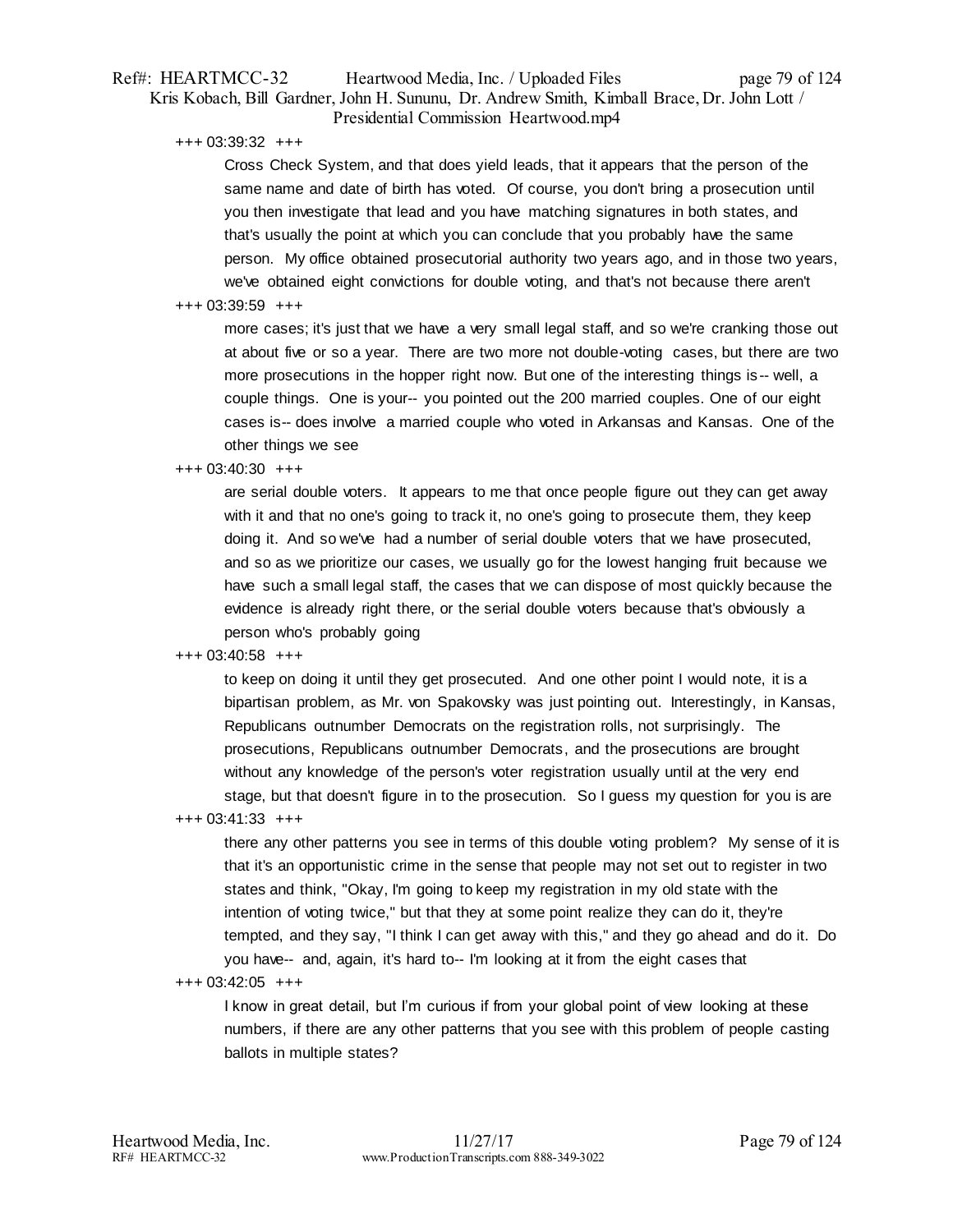# Ref#: HEARTMCC-32 Heartwood Media, Inc. / Uploaded Files page 80 of 124 Kris Kobach, Bill Gardner, John H. Sununu, Dr. Andrew Smith, Kimball Brace, Dr. John Lott / Presidential Commission Heartwood.mp4

+++ 03:42:17 +++

**Ken Block:** Yes, so that's a great question, and I can't through the data necessarily determine what someone's intent was, but there's some interesting patterns that I think can give you hints to it. So there were five individuals from the twenty-one states that we found who voted in three different states. So I think once you start getting into that, for sure, you can make some assumptions of that, that there's some intent there to take advantage of a system that can be taken advantage of. An interesting pattern

## +++ 03:42:49 +++

that we found within the 8,500 pairs of votes, when we take a look at out-of-state mailing addresses, inside those 8,500 sets of votes, we looked at the out-of-state mailing address in one state, and we look to see if we can match that up to the residential address of the matched pair, and we had about 600 instances where the out-of-state mailing address from one voter registration was linked to the residential address of the other voter registration. That's probably real

## +++ 03:43:20 +++

close to being able to convict on, not all the way, obviously, but that's a really great indicator that there's something going on there and that the nexus, right, the address from one place is directly linked to the address of the other place. So there's a number of different ways that you can look at this data and use the data that's there. If we had had mail ballot applications, I would have loved to have double checked where those mail ballots were being sent. If the mail ballots were being sent to the address of the other vote, I think that's a very clear

## +++ 03:43:51 +++

indication of what's happening with that particular vote. So yeah, there's a lot of different things yet to be done that we haven't taken a look at. I mean you could spend years and years doing this. I mean we're two years into this project and we try to jam it all down into a fifteen-minute presentation. There's a lot more to talk about.

# **Kris Kobach:** Christian.

## +++ 03:44:21 +++

**J. Christian Adams:** Question Mr. Palmer, if you might. My organization released this report part of the materials about 616 citizens in New Jersey called Garden State Got You [ph?] that were found to have been on the voter rolls of New Jersey and took themselves out because they were in an immigration process. Could you describe some of the sources of data this commission should look at that local election officials might have regarding non-citizens who have been on the rolls removed? Your experiences

# +++ 03:44:53 +++

in Florida or Virginia about what sort of information is just sitting there in election offices related to non-citizens on the roles like the kind that Mr. von Sapkovsky talked about?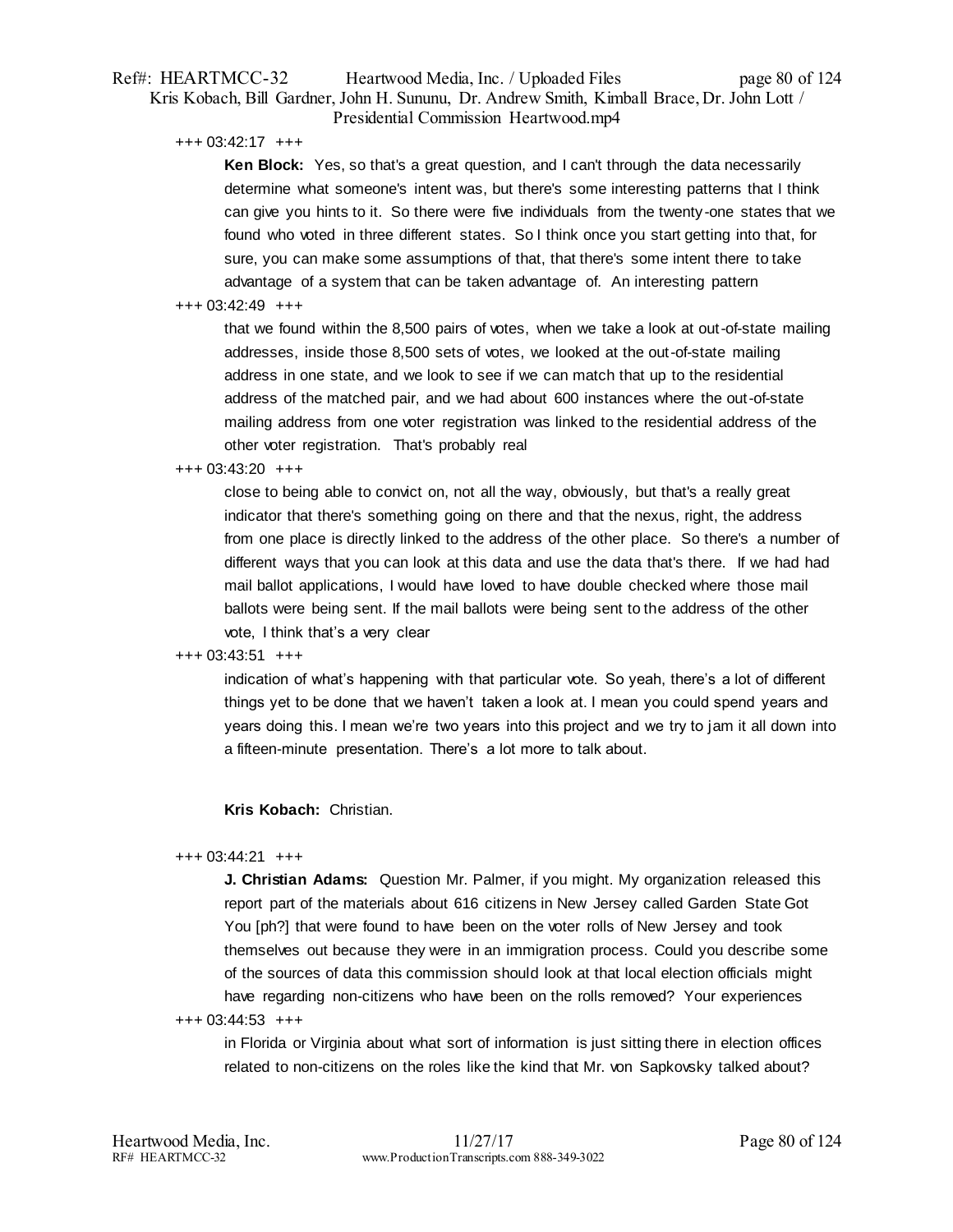# Ref#: HEARTMCC-32 Heartwood Media, Inc. / Uploaded Files page 81 of 124 Kris Kobach, Bill Gardner, John H. Sununu, Dr. Andrew Smith, Kimball Brace, Dr. John Lott / Presidential Commission Heartwood.mp4

+++ 03:45:07 +++

**Donald Palmer:** I haven't read the full report but I think some of the ways that states and counties can verify citizenship is, I think, states primarily have a responsibility to try to work with the federal government. DHS has a program called SAVE. But my advice to this commission would be to if there was a way for the federal government to provide information in an accessible manner to facilitate that transfer of information that would actually work for state and local election officials that would be something that

## +++ 03:45:39 +++

the states could use as sort of a database for that. Most states, at least the ones that I've worked with and have knowledge of, the DMV database is a good source of non-citizen data because they have categories under the Real ID Act. And if there's interaction between the DMV and the state and the localities that information should be flowing to the county so they can do that process. The problem that we face sometimes it's an individual thing is that there's really not a great verification process for

## $+++ 03:46:14 +++$

citizenship. Let's just face it. There's little to none. And so what happens is because we find out after the fact then at that point there's a process to identify to confirm that and then remove them from the rolls. And so that's a struggle, that's a problem that states have.

## +++ 03:46:34 +++

**J. Christian Adams:** What is jury recusal data that election officials have available? And also what about self-reporting instances like the kind that you've probably seen before?

## +++ 03:46:44 +++

**Donald Palmer:** Well, I think that-- and that's one reason why I support that there should be in counties, there should be a transmittal of information between the clerks and the county offices or the local offices. Because folks will respond with their new address. They'll also respond to whether or not they're citizens or not. And that information for the most part is legitimate. There's some that may mislead because they don't want to be on a jury. But for the most part it's very accurate the fact that I'm not a citizen. And so that information is a very valuable

# +++ 03:47:17 +++

source for localities. But it's sort of intermittent across the country both on the state and the county level but it's something that is a good source of information.

# **Kris Kobach:** Secretary Dunlap.

## +++ 03:47:31 +++

**Matthew Dunlap:** Thank you very much. And thank you gentlemen for coming forward and bringing forward some pretty compelling information. And fascinating discussion. I do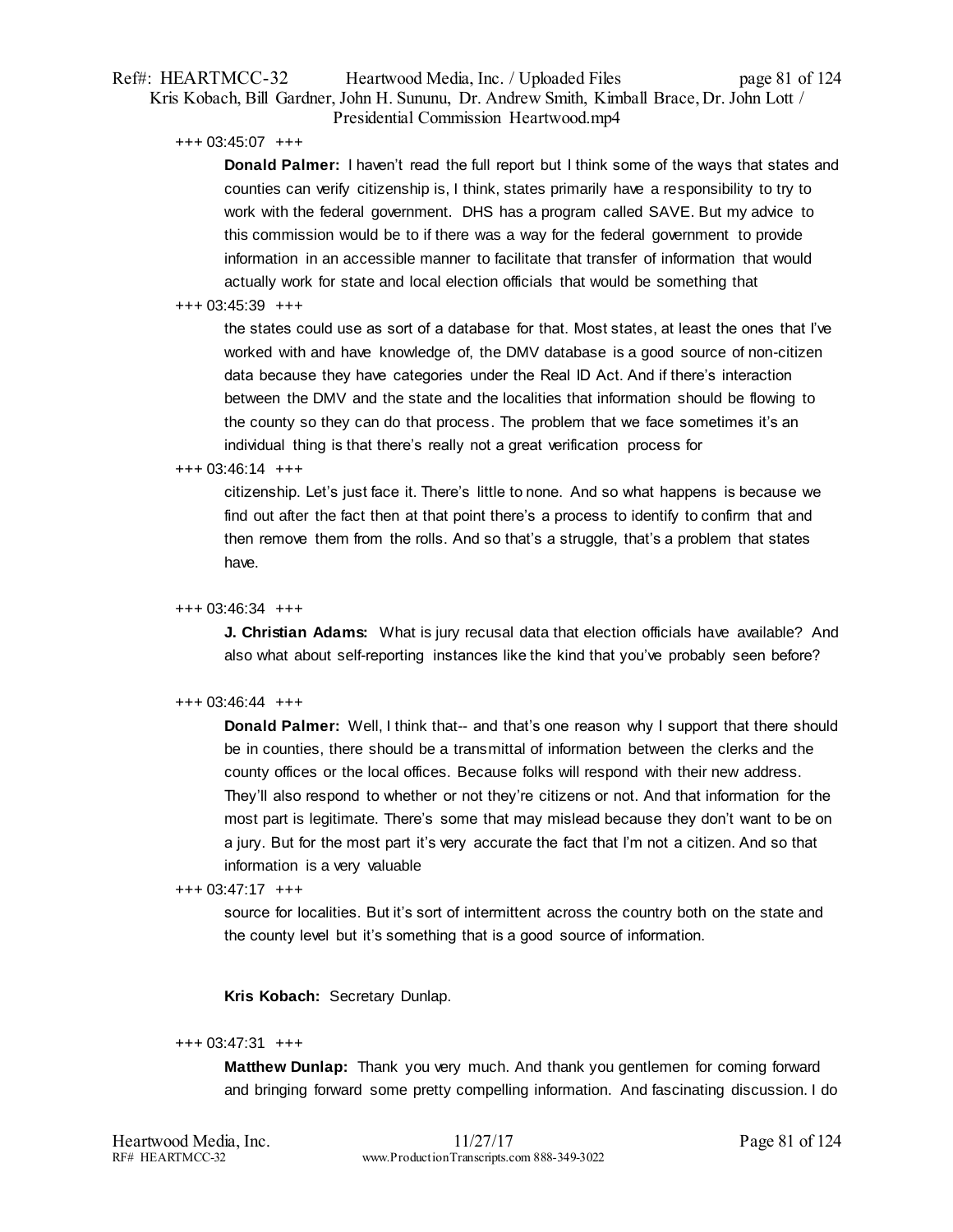# Ref#: HEARTMCC-32 Heartwood Media, Inc. / Uploaded Files page 82 of 124 Kris Kobach, Bill Gardner, John H. Sununu, Dr. Andrew Smith, Kimball Brace, Dr. John Lott / Presidential Commission Heartwood.mp4

have a couple of questions. All of you gave great presentations. One of the questions I had and this is probably more of a global question because I could probably take up a lot of time with particular questions for each of you, but, you know, there is this great blurry line and that's the Help America Vote Act. And some of the discussion sort of bridges pre-HAVA and post-HAVA. And I think there is a distinction. And Mr. Block, you're talking in detail

## +++ 03:48:07 +++

about Rhode Island. And Rhode Island was ahead of Maine. They had a much better developed voter system. We had 503 different voter files. And this is, I think, speaks to the importance of HAVA as an incredible development in election administration. We had many of our larger communities had pretty sophisticated electronic lists that were kept more or less up to date. Some were typed out. Some were handwritten. And I knew a couple of small plantations

where the clerk just knew everybody and that was the

## +++ 03:48:39 +++

voter file. And they were maintained about as inconsistently as they were created. But one of the-- and we went through something similar not with elections but actually with motor vehicle licensure with old data. And what happened with us is that whenever we interact with a motorist whether they actually have a driver's license or not we create a history number for them. And if they don't apply for a license, then we don't have their social security number. So we would put in this is before the

## +++ 03:49:12 +++

sophistication of the post-COBAL world we put in a real value as a placeholder, all nines for a social security number which led to the charge that we were allowing thousands of illegal immigrants to get driver's license in the state of Maine which wasn't true. We had one kid who was fourteen years old stole a school bus. He didn't have a license. We had to give him a history number. He had to have a place holder in there. And likewise, I know with the Rhode Island situation they were-- a lot of their data, that 30 percent that you described many of them had registered to vote long prior to HAVA when that information

#### +++ 03:49:47 +++

wasn't required. So I think I guess my question is does HAVA make a difference here? Because if it doesn't then why did we pass it? I think it's made a tremendous difference in making information better. I would agree because of all of the discussion that's been going on and partly helped spur the creation of this commission. One of the missing elements in HAVA was no provision for an interaction between states. States had to go out and build their own voter files and come up with an accessible voter solution and now

## +++ 03:50:19 +++

you've got 90 percent of what HAVA was. But I also operate under the premise that most people are law abiding. I used to chair the fish and wildlife committee in the main legislature and we did a quick review. We have 5000 bodies of water. We have 3000 miles of streams and brooks. And right now as I speak I bet there's about 40 game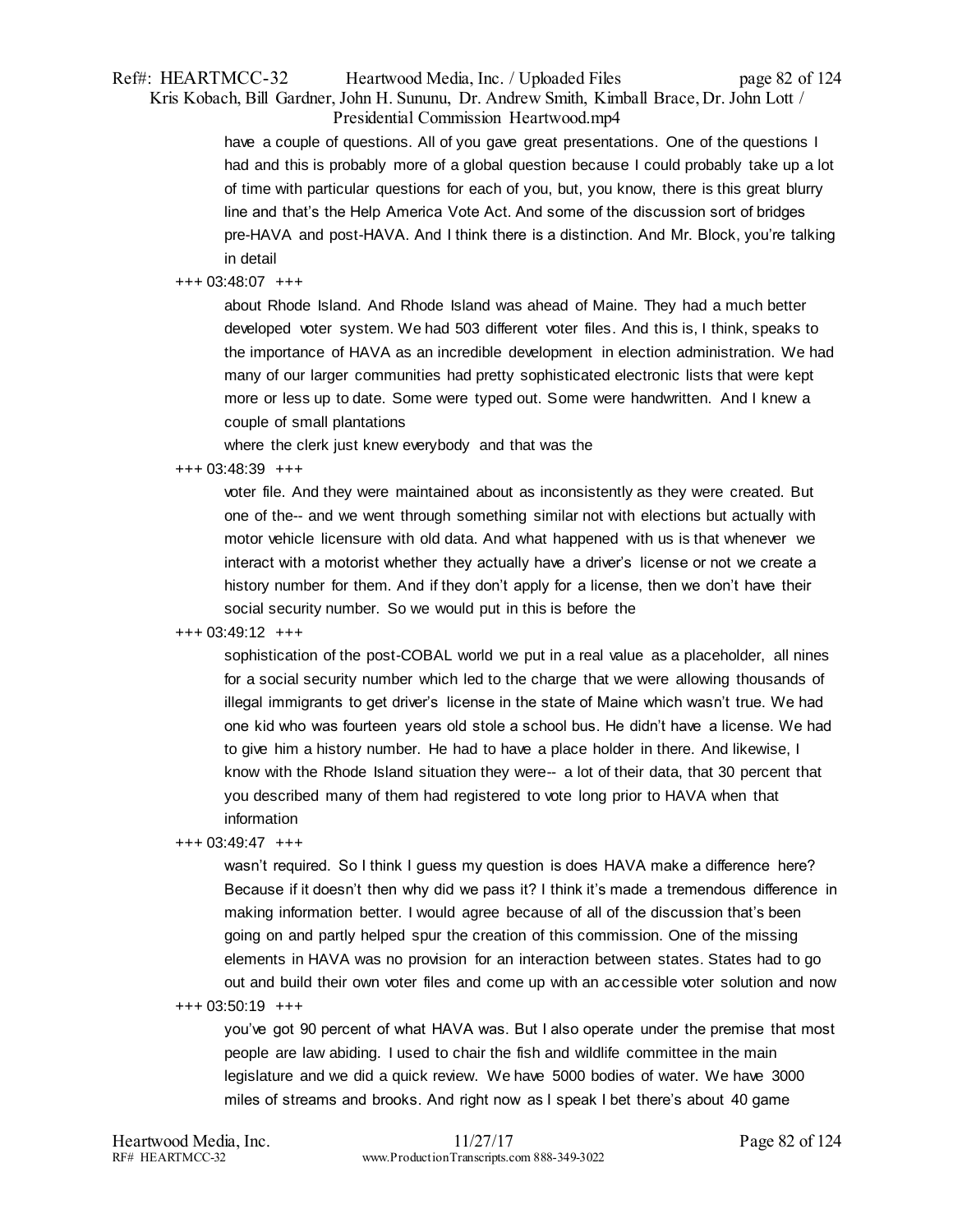# Ref#: HEARTMCC-32 Heartwood Media, Inc. / Uploaded Files page 83 of 124 Kris Kobach, Bill Gardner, John H. Sununu, Dr. Andrew Smith, Kimball Brace, Dr. John Lott / Presidential Commission Heartwood.mp4

wardens on duty in the state of Maine which is the size of the rest of New England. You are more likely to be hit by a meteor

+++ 03:50:50 +++

than see a game warden in a remote trout pond to check your license. And yet, what we found is that the compliance rate for buying a fishing license was about 98.5 percent. People tend to be law abiding. And I think when we have issues, what we've discovered as we've done some of these exact same inquiries that you do is that people check off the wrong box. They make a mistake. The clerk gets confused. Nobody-- and to get to- and this is a point I'd like to raise with you Mr. Block, you talk about how the data doesn't show intent, well a prosecutor has to show intent to prosecute for a felony and that's a real gulf there. How do we bridge that?

## +++ 03:51:26 +++

**Ken Block:** Well, that's the role of law enforcement takes the data and moves forward with it from there. You take depositions. You have to look any applications for mail ballots or any other extenuating circumstances in that particular-- for that particular vote to build a case and see where you go. Regarding HAVA and the 30 percent of Rhode Island voters who are voting without social or a driver's license, that's happening now what 13, 14 years post HAVA. So an awful

+++ 03:51:58 +++

lot of time has gone by and that data hasn't been cleaned up. I would argue a shortfall of HAVA was not requiring states to backfill that important data.

**Matthew Dunlap:** So it didn't require it because that would mean that that's a lapse of some kind? If we're following the law.

**Ken Block:** Well, I've talked to other states where the percentage is less than one percent.

**Matthew Dunlap:** Well, like us because we had to build it form whole cloth we weren't working with an old database.

## +++ 03:52:25 +++

**Ken Block:** Right. So Rhode Island should remain at 30 percent of its voters without personally identifying information in its voter registration system until they pass on? I mean at some point, isn't the responsibility of state government, for integrity purposes, if nothing else, to go get that data and make their data more strong than it is now? To me with all of that time having gone by without filling in the gaps in that data I think that's a lapse.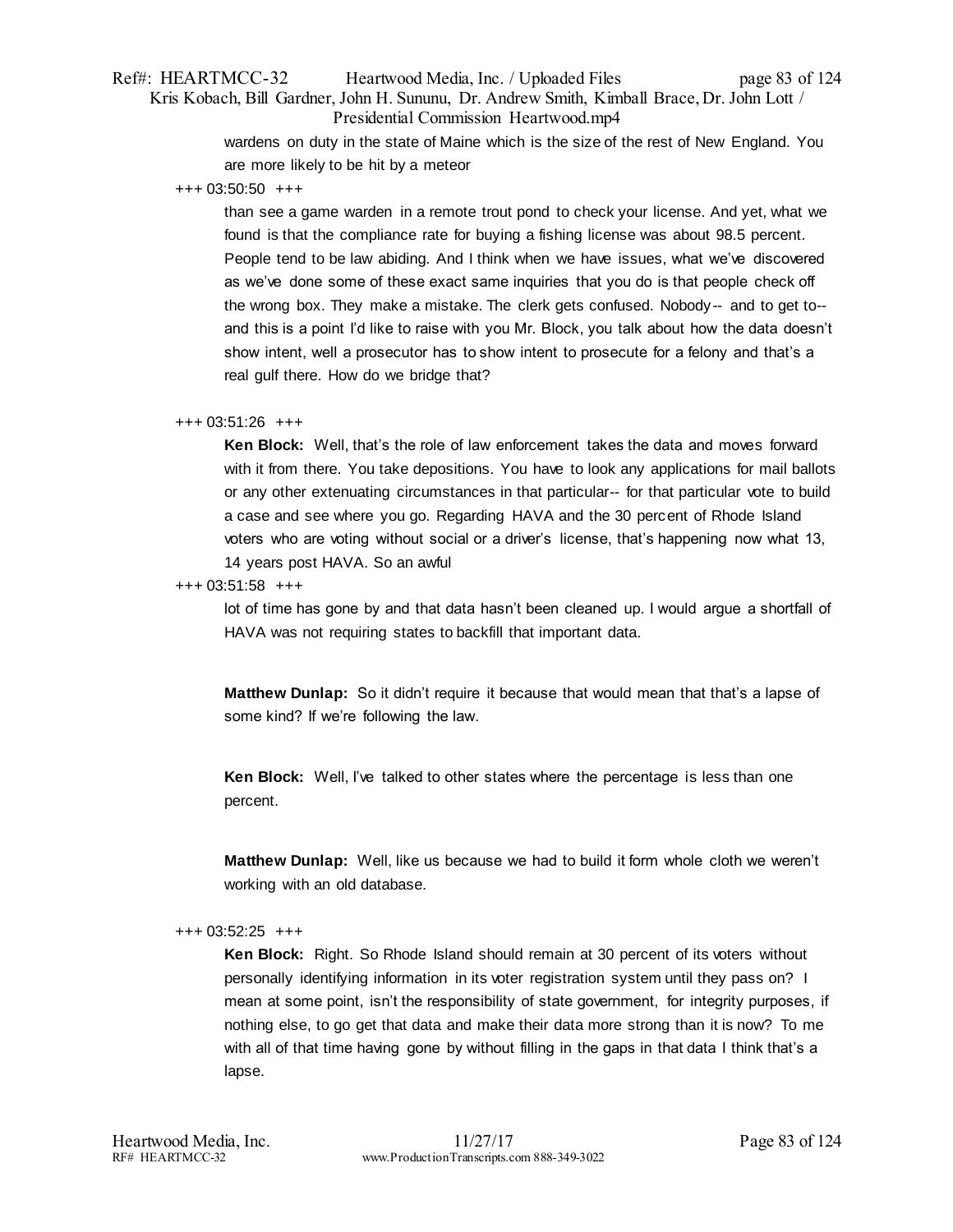# Ref#: HEARTMCC-32 Heartwood Media, Inc. / Uploaded Files page 84 of 124 Kris Kobach, Bill Gardner, John H. Sununu, Dr. Andrew Smith, Kimball Brace, Dr. John Lott / Presidential Commission Heartwood.mp4

+++ 03:52:53 +++

**Matthew Dunlap:** Well, I don't disagree but I think that's also a separate argument than the status of the data. And the implication I would have gotten if I hadn't known their situation is that there were people that were just-- you might as well just hand out Sears Roebuck catalogs as register people to vote. I don't think it was quite that wanton.

# +++ 03:53:13 +++

**Ken Block:** I'm not going to attempt to paint the elections officials with intent nor am I going to try and paint potential duplicate voters with intent. All I can tell you is what the data looks like right now in Rhode Island is not particularly good especially in light of the fact that a brand-new voter can register to vote and vote today without a social security number and without a driver's license and that's in contravention of HAVA. So there's a number of issues

# $+++ 03:53:41 +++$

at play there. All of them pick away at the overall strength of voting integrity in Rhode Island.

**Matthew Dunlap:** Thank you for the clarification. I won't speak for the Rhode Island secretary of state. I know her well. She can fight her own battles.

# +++ 03:53:56 +++

**Kris Kobach:** I would just comment on Secretary Dunlap's comment, as far as intent goes, since we do prosecute these cases usually in the cases we've prosecuted it's very clear that there is intent because of the timing of the two votes. Often times, you'll have a person vote in person in state A and vote by mail by in state B within the same week. So that's one of the factors we have looked at and our prosecutors look at to say this person didn't vote 30 days in advance and then somehow forget. The other

# +++ 03:54:28 +++

thing is when you have the married couples you usually have a pretty clear indication of intent. There's a conspiracy of sorts between the two individuals. And then with the serial double voters you tend to have a very clear intent because they're doing it again and again. And I just would add this for the public consumption, when we started prosecuting these cases there were some editorials that were maybe these are just old senile people who forgot that they voted and voted again. And that's not the case either unless

# +++ 03:54:57 +++

someone in his sixties or her sixties is senile I think the median age for these cases was in the high fifties or low sixties and no one was above the age of, I think, 72 or something like that. So it's pretty clear in these cases of double voting at least the ones that we've looked at that there's no question of intent. If there were a question of intent we wouldn't prosecute the case. Yeah.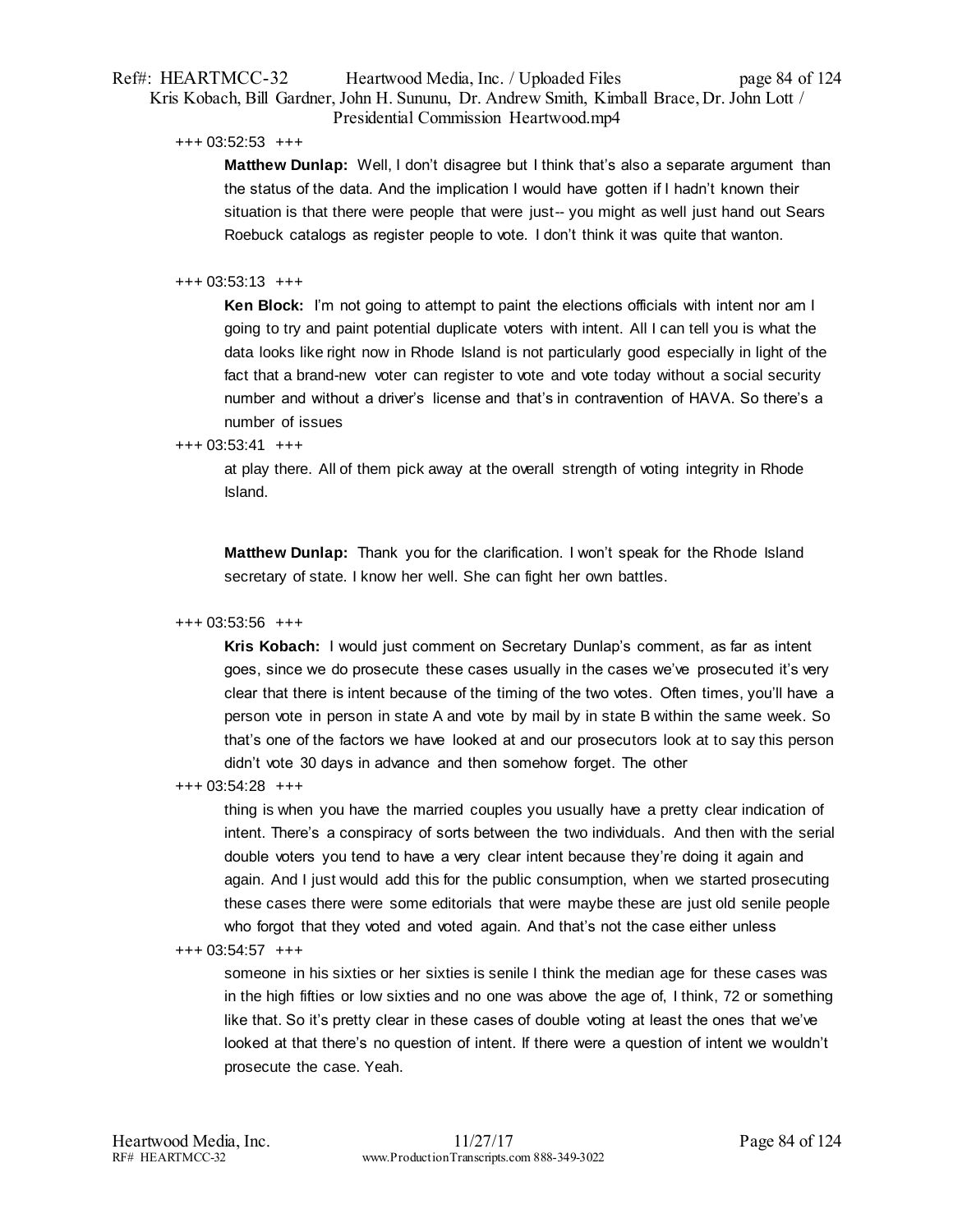# Ref#: HEARTMCC-32 Heartwood Media, Inc. / Uploaded Files page 85 of 124 Kris Kobach, Bill Gardner, John H. Sununu, Dr. Andrew Smith, Kimball Brace, Dr. John Lott / Presidential Commission Heartwood.mp4

+++ 03:55:23 +++

**Christy McCormick:** Thank you. Thank you to all of the panelists for being here. I appreciated your presentations. Mr. Palmer, the NVRA requires a mailing before someone can be taken off of a voter registration list. I think ERIC also requires a mailing. How effective are these confirmation mailings? What kind of response rates do we get? And is this an effective way to determine whether somebody should remain on a registration list or no?

# +++ 03:55:51 +++

**Donald Palmer:** Effect is difficult to define. I would say that it's a very expensive and probably not very efficient way of removing voters through this process. And that's why I suggest some different ways to get enough information so an election official can remove-- like if you have someone registering and say I'd like to remove myself from the previous roles, most people are going to say yes, that's one thing I want to do. Thank you for allowing me to be part of the solution rather than the problem. It's not very efficient. And that's why I suggest-- I had some

## +++ 03:56:23 +++

suggestions on how we streamline that process if we work inside the NVRA. How do we use the available information and technology to say we want to know what the best and the correct address is of all of our voters instead of mailing to that best address, not sort of the scattered sort of reflexive action of a lot of election officials find themselves in that I'm going to spend a lot of money. I'm going to spend a lot of mailings because that's really the only way within the process right now to do effectiveness

# +++ 03:56:56 +++

maintenance. I there are better ways, the use of technology. We're moving away from paper. People don't read their postcards or their mail as much. I mean we have an entire generation of folks that really have not put a stamp-- and I'm starting to lose the ability to do it as well. But that's our major way of list maintenance and keeping the rolls clean. So the search for a new way is I have open ears and I'm hopeful.

# +++ 03:57:26 +++

**Robert Popper:** Let add just one example of a place where it was an impediment. There was a state that was-- we've had extensive discussions with them so I'll just say that they're a state but they had a law that prevented their membership in Crosscheck or ERIC from being the basis for sending a confirmation notice to someone who may have moved. So they would tout the fact that they were members of these organizations but it meant absolutely nothing because under state law

## +++ 03:57:55 +++

you couldn't send an NVRA 8(d)2 [ph?] notice. So it was actually an impediment.

# **Christy McCormick:** Interesting.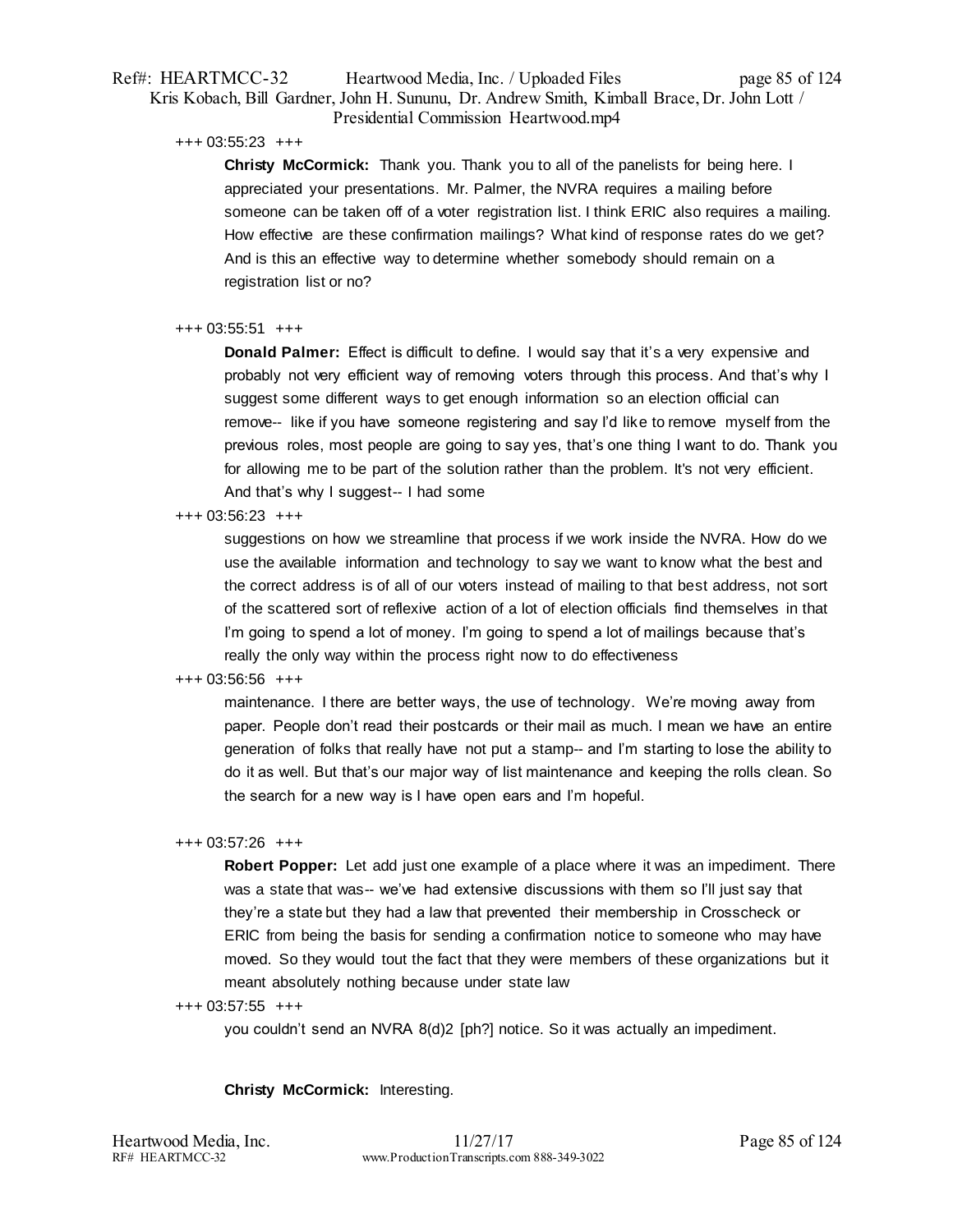# Ref#: HEARTMCC-32 Heartwood Media, Inc. / Uploaded Files page 86 of 124 Kris Kobach, Bill Gardner, John H. Sununu, Dr. Andrew Smith, Kimball Brace, Dr. John Lott / Presidential Commission Heartwood.mp4

+++ 03:58:01 +++

**Hans von Sapkovsky:** Could I add something? Just one thing I want to be sure that everyone is clear on because there's a lot of confusion, often, particularly, in the public and unfortunately there's some groups that try to add to this confusion people get this wrong impression that if state election officials are doing data comparisons, they're running the state voter registration list, for example, against DMV records. And they discover that the DMV records say that someone is a non-citizen will people

## +++ 03:58:33 +++

complain about that saying well, if the data records are inaccurate you're making a big mistake, immediately dropping them off the rolls. But they should understand that no election officials automatically drop anybody off the voter rolls because they had an indication back when they're doing a data comparison from different databases that there may be a problem. They take that as an indicator that there may be a problem. And then they mount an investigation. That usually means contacting the particular voter whether by phone, through letter to

## +++ 03:59:05 +++

find out if the information they've gotten is correct. And only after they do an investigation that confirms that, for example, the people, the person is not a citizen or perhaps a person has moved to another state that's when they take them off the rolls. And I think it's important for people to understand that. When we're talking about doing data comparisons with available databases we're not talking about automatically deleting anybody off the voter rolls.

# +++ 03:59:28 +++

**Christy McCormick:** So when we hear, for example, Georgia eliminating a million voters off their rolls after some amount of time, we don't know how long they've gone, first of all, without doing some sort of a cleaning of their rolls. And it isn't an automatic process?

# +++ 03:59:42 +++

**Hans von Sapkovsky:** No, that's right. And one other correction about the NVRA which, again, I think election officials have gotten confused about. The rules about taking someone off the rolls deal with people who have moved out of state. If you discover-- if an election official discovers that someone is deceased because the state department of vital records produces a death record for that particular voter and

# +++ 04:00:11 +++

it's that person the NVRA rules don't apply. You can immediately take that person off the rolls.

**Christy McCormick:** You can't send them a mailing.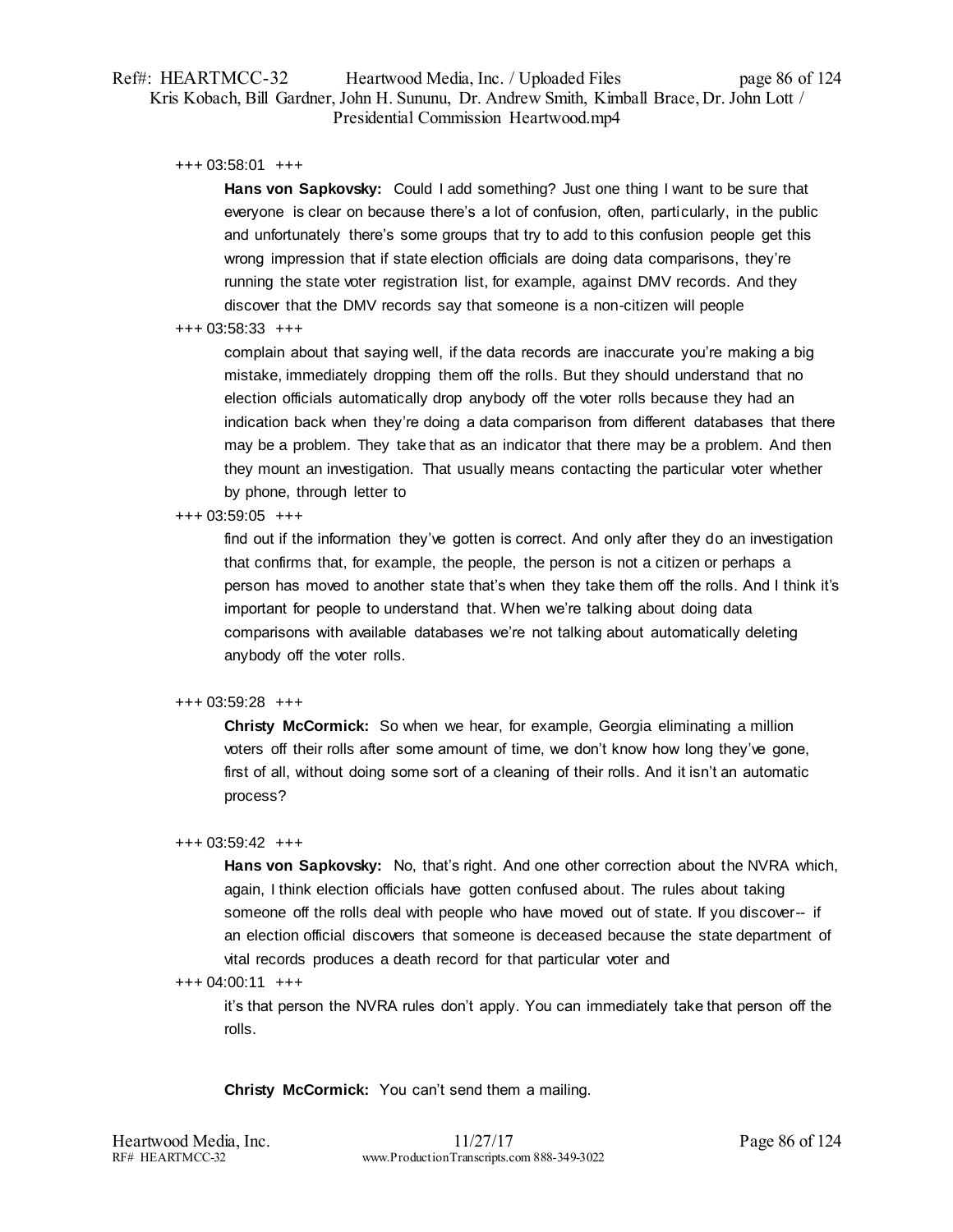# Ref#: HEARTMCC-32 Heartwood Media, Inc. / Uploaded Files page 87 of 124 Kris Kobach, Bill Gardner, John H. Sununu, Dr. Andrew Smith, Kimball Brace, Dr. John Lott / Presidential Commission Heartwood.mp4

+++ 04:00:18 +++

Hans von Sapkovsky: Right. You obviously can't send them a mailing. Similarly, if an election gets evidence that somebody is a non-citizen and therefore was never eligible to vote in the first place, again, the NVRA rule doesn't apply. You can take it-- as long as you've got confirmation the persons is not a U.S. citizen you can immediately take them off the rolls.

## +++ 04:00:39 +++

**Robert Popper:** I'd like to amend that. I mean in the eleventh circuit there was a case there, the \_\_\_\_\_\_\_ case, in fact, the last justice department supported this litigation. And the upshot there was that there's a 90-day freeze period in removing people who may have moved elsewhere immediately prior to an election and that makes a ton of sense. You don't want to be removing people at the last minute because you can't spot where they live. They may still live there. And so there's a 90-day freeze period. Well, this litigation supported by the United States department

## +++ 04:01:09 +++

of justice argued that that freeze period should apply to non-citizens. Now, there were two district court cases. They lost in both. It was appealed to the eleventh circuit by one set of plaintiffs and they won a two to one split decision. And then Governor Scott chose not to appeal it to the United States Supreme Court so it is now the law in the eleventh circuit, contrary Hans to what you were saying and I think frankly contrary to common sense, that you cannot

## +++ 04:01:39 +++

remove a non-citizen in the 90-days right before an election. And it's true they were never eligible to register or to vote. They only got on that list by an accident or by an error or by fraud. So there is at least in the eleventh circuit that emendation to the rule.

## +++ 04:02:00 +++

Hans von Sapkovsky: You're absolutely right about that. I should have mentioned that case. But remember that only applies to the 90 days in a general program prior to the election. Any other time, they can be removed immediately.

## +++ 04:02:12 +++

**Christy McCormick:** A number of you have mentioned the Pew [ph?] study, and putting aside the results of that study which I think are very important any of you have an opinion on why Pew undertook that study in the first place? I mean, obviously, it takes some time and money to do that kind of a study.

## +++ 04:02:34 +++

**Donald Palmer:** I think Pew had a series of meetings, if I recall, on I think it was actually post- HAVA if my memory serves. And this was a major issue that came out of the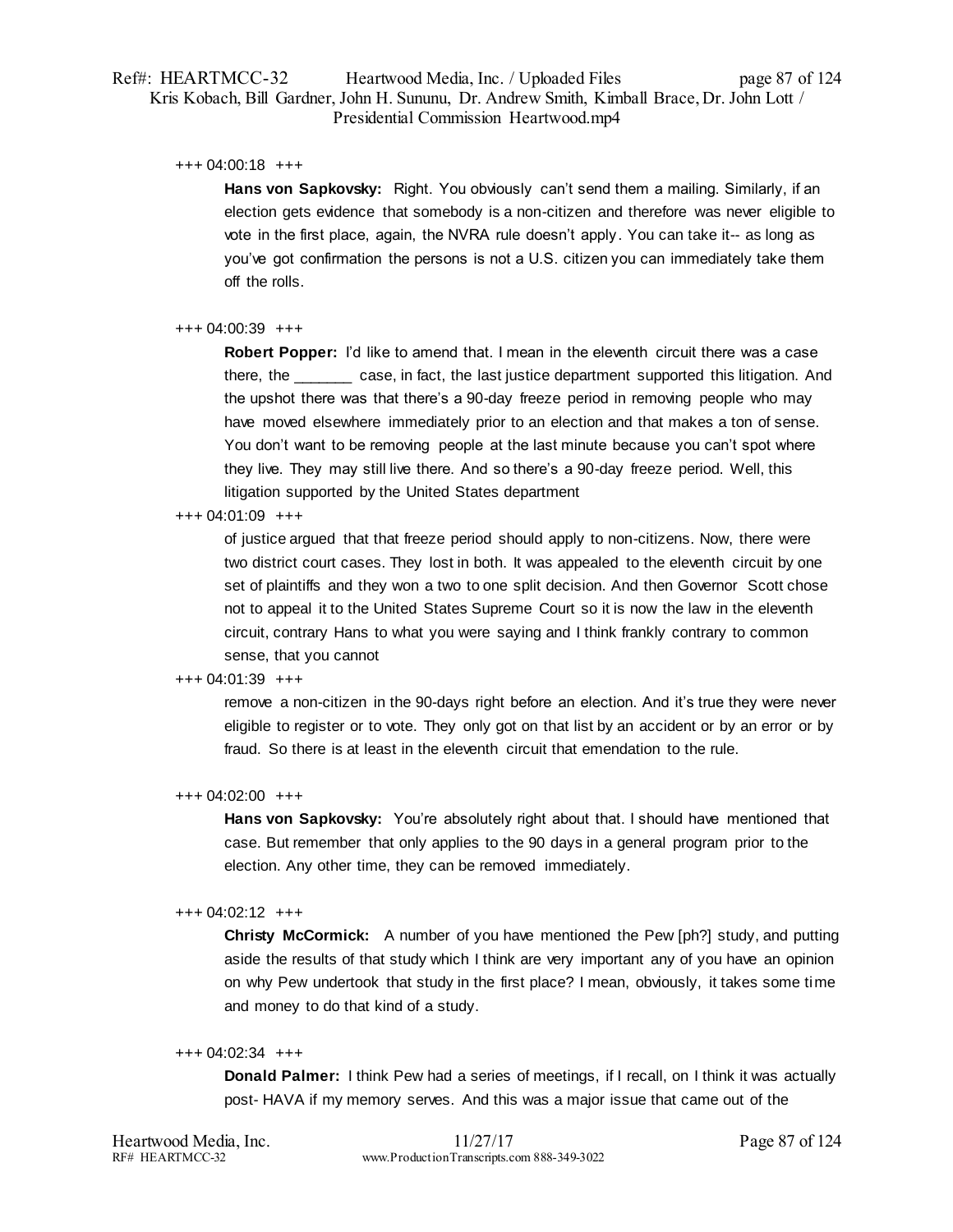# Ref#: HEARTMCC-32 Heartwood Media, Inc. / Uploaded Files page 88 of 124 Kris Kobach, Bill Gardner, John H. Sununu, Dr. Andrew Smith, Kimball Brace, Dr. John Lott / Presidential Commission Heartwood.mp4

Carter-Baker commission. So sort of the result of that was how can the states work together to compare lists and sort of synchronize lists to try to identify duplicate registrations. There was lots of money spent. And ERIC was a creation of that. A lot of states invested a lot of time and energy, I'm sure over millions of dollars of investment, into how that

# +++ 04:03:04 +++

organization runs. And that is a result to try to resolve this problem, to try to get the states to work together. And obviously it's an important issue, it's a bipartisan issue. And so I think that reflects by the actions not just the words in the report.

**Christy McCormick:** So ERIC and IVRC are obviously good-- we're working towards that but have not solved the problem is that what I'm hearing?

## +++ 04:03:28 +++

**Donald Palmer:** Well, I'm trying to do my math in my head. I mean ERIC and Crosscheck has been around-- Crosscheck particularly has been around for a while, for over a decade. And ERIC is almost a decade, perhaps less a full operational use. I'm not sure we're there. I mean it's unfortunate. I think some of it has to do with the fact that you have not all of the states participating. The material-- and Virginia was a participant of both and I was amazed at the data that I was being-- that was coming into me and that's

## +++ 04:04:02 +++

worth a number of duplications in the state from both programs. But it showed me that if we're all working together-- if all 50 states were participating it would be significant-- even more significant and we could be making a lot more progress. But the fact of the matter is not all states are participating and some don't participate in any, some in one, some in very few participate in both. So it's a mishmash. And for me it's not ideal.

## +++ 04:04:33 +++

**Christy McCormick:** Mr. Block, you mentioned the duplicate voters that you found in Florida, how far have you tracked that geographically? I mean are you down to congressional districts where you can identify where those are or lower jurisdictions?

## +++ 04:04:46 +++

**Ken Block:** We have all of the data to any level of granularity that you'd like that's supplied with the Florida voter records which goes all the way down to, I believe city and town council districts and school districts and all sorts of things like that. So we haven't looked with that level of granularity but we certainly can.

## +++ 04:05:08 +++

**Christy McCormick:** I think it would be interesting to see whether there's a pattern and where these duplicate votes are happening or where these nonlegal votes are being cast.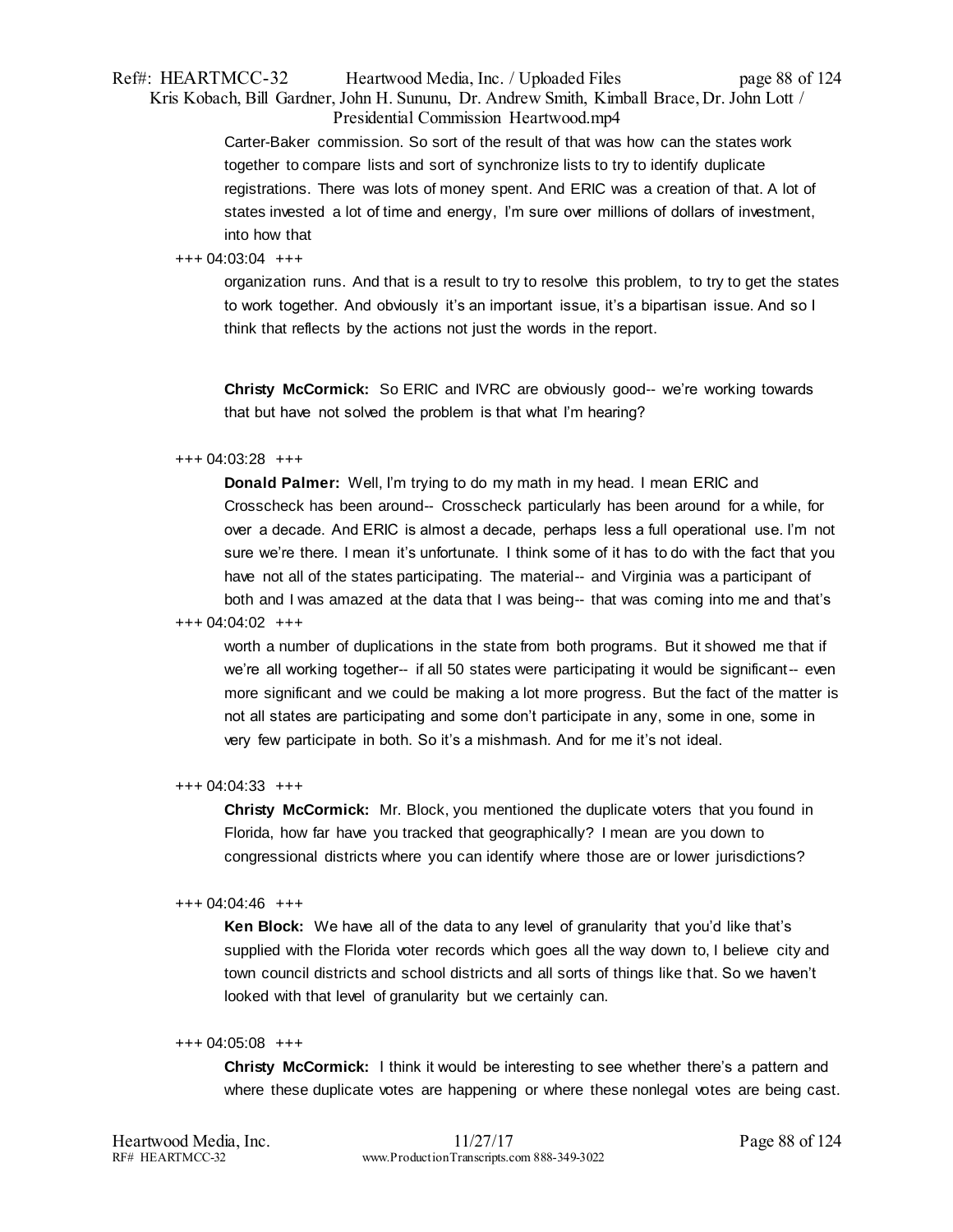# Ref#: HEARTMCC-32 Heartwood Media, Inc. / Uploaded Files page 89 of 124 Kris Kobach, Bill Gardner, John H. Sununu, Dr. Andrew Smith, Kimball Brace, Dr. John Lott / Presidential Commission Heartwood.mp4

## +++ 04:05:16 +++

**Ken Block:** I think it's more driven, in my opinion, and this is supposition. This is not fact. It's my belief that a great many of these duplicate votes are made possible through second homeownership. And we see the concentration of votes not so much with regard to specific districts and wanting to impact a specific election so much as that's a really nice place to have a house. So I think that's what really drives us to a large extent.

**Christy McCormick:** Mr. Palmer.

## +++ 04:05:46 +++

**Donald Palmer:** My only point and this is also Secretary Kobach's is my analysis is that the pattern is usually a regional area, tristate or border states. So you find most duplicates on a border state area or with commuters who may live in one state but work in another state and have an interest in another state, a reason to vote in two states. So we've seen that with some prosecutions. And if you make that analysis that was one of the recommendations that if you're going to

## +++ 04:06:15 +++

start sharing data, some of the states have started with their bordering states, the region because that's where a lot of the sort of commuting or living across the border takes place.

**Matthew Dunlap:** I have one last thing and then we have to move on.

**Kris Kobach:** Okay. Secretary Dunlap and the Commissioner Adams and then we'll move on.

## +++ 04:06:35 +++

**Matthew Dunlap:** Okay. I think one of the things, I think, that's interesting, I mean, obviously, voting twice in one election is a crime regardless of whether it's between two different states or within the same state. But being registered in two different places is often, as you intimated Mr. Palmer, that's something that happens. Either the voter doesn't reach back and have their previous address taken off or the election official does not. But, you know, when were talking

## +++ 04:07:05 +++

internally about the voter data request and what we would make available is very, very high level, you know, our publicly available lists for qualified NCs [ph?], includes the name, the physical address, the year of birth, legislative districts and then whether or not they voted in the last two federal cycles. Isn't there a possibility I mean given the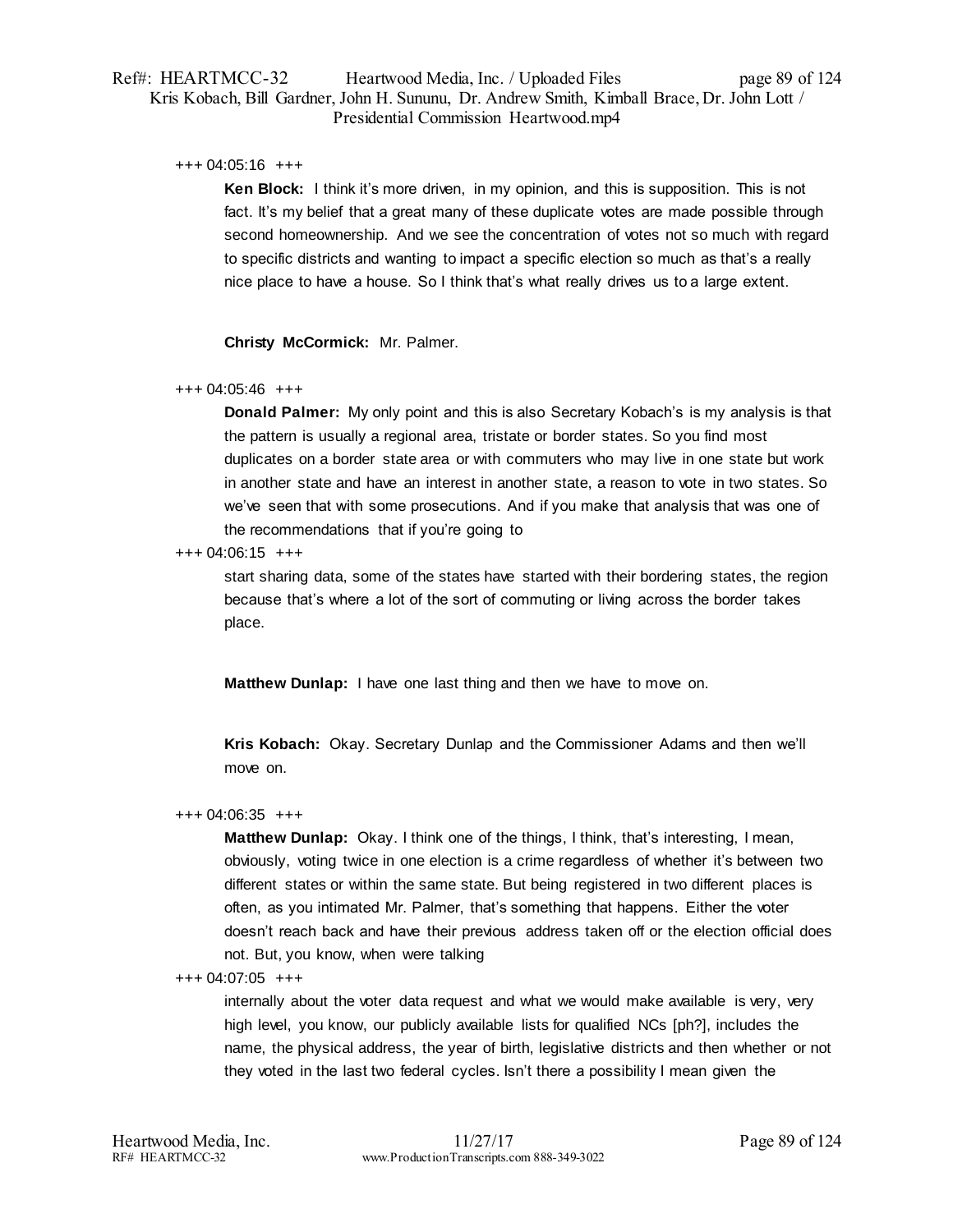# Ref#: HEARTMCC-32 Heartwood Media, Inc. / Uploaded Files page 90 of 124 Kris Kobach, Bill Gardner, John H. Sununu, Dr. Andrew Smith, Kimball Brace, Dr. John Lott / Presidential Commission Heartwood.mp4

spectrum of information that's available to you doesn't it heighten the possibility of a possible false positives. I mean there's a lot of Matthew Dunlap's

## +++ 04:07:35 +++

out there, believe it or not. When you think of me I prefer you picture the model out in Seattle who does voiceovers for radio ads. He seems to be a great guy. But there's probably a lot of Matthew Dunlap's that are born the same year I was. And getting into those lower layers of information to see that if that person actually is the same person that's registered in multiple jurisdictions is that information that's available to you? It doesn't seem to be through our

## +++ 04:08:03 +++

data sets. I know no two states actually do it exactly the same way. But, you know, like Mr. Popper, you said, we know there's voter fraud, we just don't know how much. Now, if you know that it's out there you should be able to determine how much. And that's just my own personal view.

**Robert Popper:** Not when several states just don't report it.

## +++ 04:08:20 +++

**Matthew Dunlap:** But I think, you know, my question here is as we talk about data sets and what they reveal to us is different layers of data that may indicate a correlation without a necessary causation.

# +++ 04:08:35 +++

**Robert Popper:** Oh sure, but you do the best-- first off, remember that at the end of this project what you're doing is sending a letter to someone forwardable mail do you still live there? They're not being thrown off the rolls. So good data, bad data, you're sure, you're not sure, that's all that's happening. But to get there, there are several searches that are quite robust. First name, last name, house number, date of birth, will give you very good

# +++ 04:09:04 +++

matches. There are a number of counties that use that. I know that Los Angeles County uses that or at least suggests that that's the proper one. And I think in that respect, they're correct. And then if you use that sort of a match with fuzzy logic on the first name you're going to have pretty good idea of who to send these mailings to. And then remember, you send a mailing, it's to the wrong person. All right, you've sent it to the wrong person and they missed the mail. Okay. Then they need to not vote or have any contact

## +++ 04:09:35 +++

with the state for two general federal elections. It can be years before they're removed and then even if the worst happens and that is what happens, all of they have to do is reregister. And county officials, in my experience, are very sensitive. I mean I met people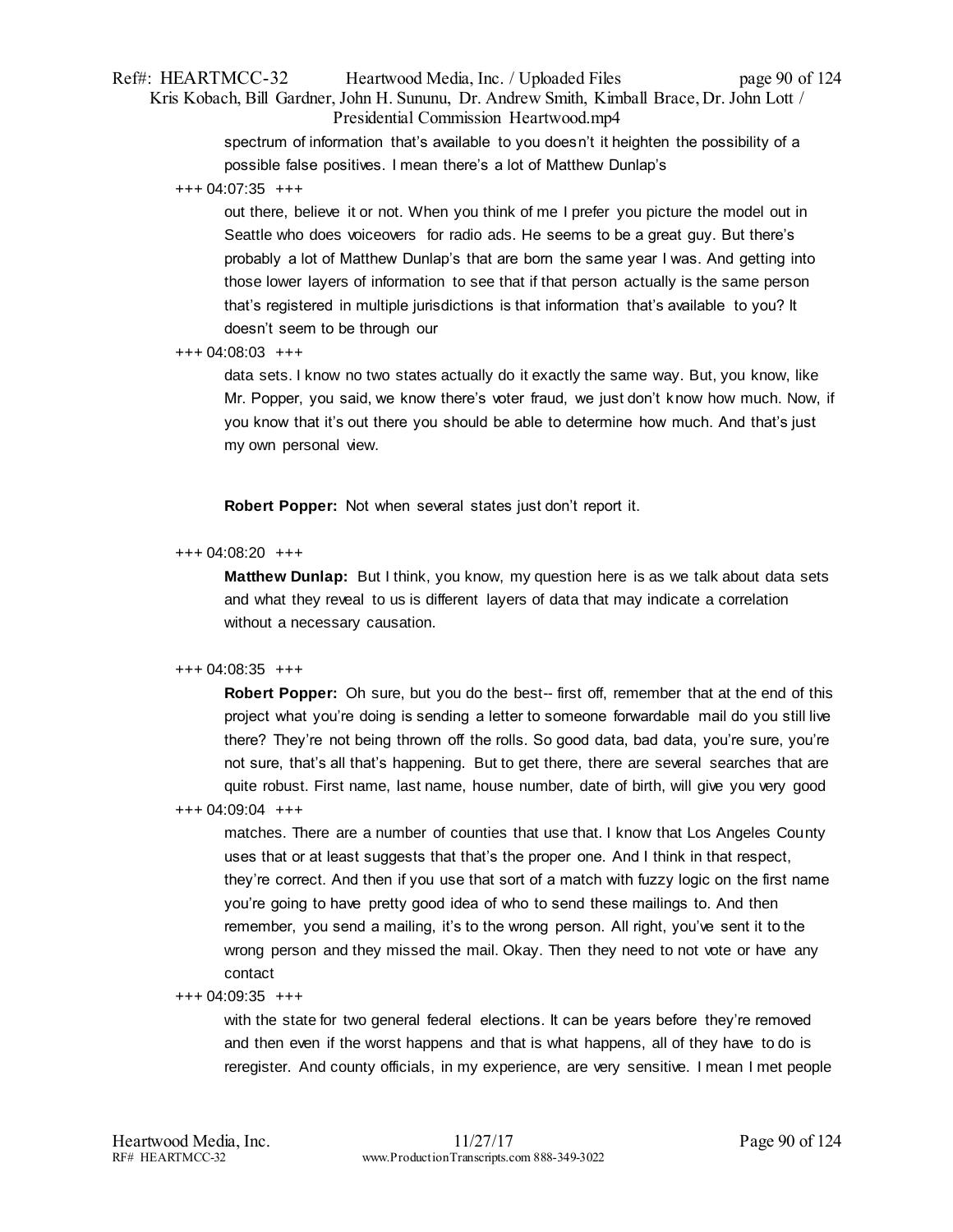# Ref#: HEARTMCC-32 Heartwood Media, Inc. / Uploaded Files page 91 of 124 Kris Kobach, Bill Gardner, John H. Sununu, Dr. Andrew Smith, Kimball Brace, Dr. John Lott / Presidential Commission Heartwood.mp4

who work for you and I'm sorry that at the department of justice you and I were once on opposite sides of…

#### +++ 04:10:04 +++

**Matthew Dunlap:** Oh, I don't believe that for a second.

<group laughter>

## +++ 04:10:06 +++

**Robert Popper:** But, you know, they want to do the right thing is my sense. And when someone has been improperly removed from the rolls they will bend over backwards to either not remove them beforehand or to get them back on the rolls.

**Ken Block:** Just talking about the names, so my name Ken Block shows up 62 times in the 21 states data that we have.

**Matthew Dunlap:** I think hope they're not all juniors.

#### +++ 04:10:32 +++

**Ken Block:** No. None of them are juniors that I saw. One of them is a famous racecar driver. Another one was the lead singer for Sister Hazel. And in tiny little Rhode Island and I've run for governor in Rhode Island there's another poor Ken Block who lives in the next town over. And I feel really bad for this guy because he deals with a lot of my hate mail every once in a while. But so names are common. They're much more common than you would think. And what we certainly learned from matching was even with full names and

## +++ 04:11:01 +++

full birthdates our positive match rate was twelve percent. Right? So we had an 88 percent false positive when we just matched on names and birthdates. So for me, I think, what we did was very important using external data sources to really narrow down and remove as many of the false positives as we could.

## +++ 04:11:25 +++

**Kris Kobach:** I have one quick follow up on that. When you did the-- when you attached using the commercial vendors social security numbers to those names what's your level of confidence then at that point that you have a correct positive match?

**Ken Block:** Nearly 100 percent. This is number-- this is data that comes pretty much directly from the social security administration.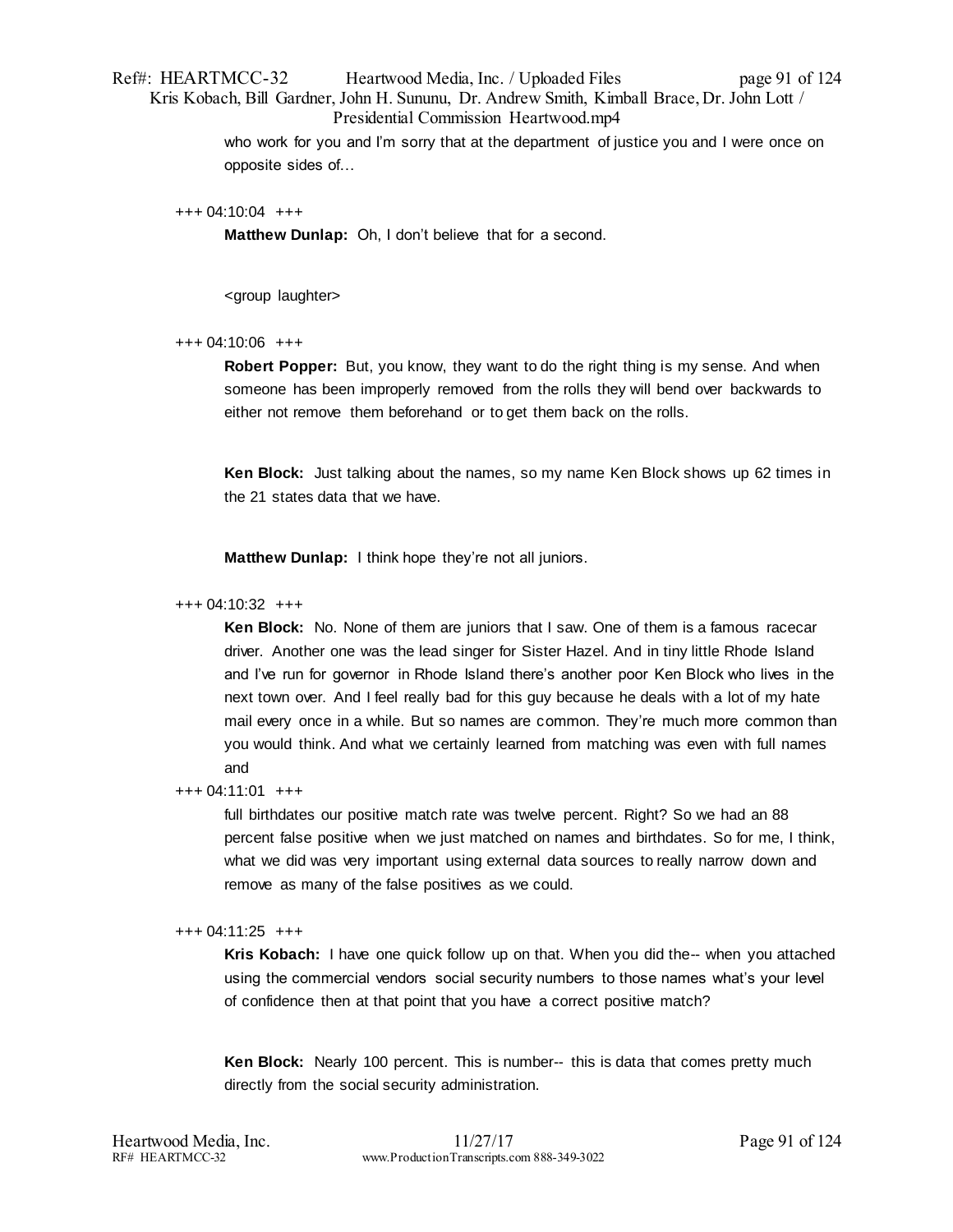# Ref#: HEARTMCC-32 Heartwood Media, Inc. / Uploaded Files page 92 of 124 Kris Kobach, Bill Gardner, John H. Sununu, Dr. Andrew Smith, Kimball Brace, Dr. John Lott / Presidential Commission Heartwood.mp4 **Kris Kobach:** Commissioner Adams.

## +++ 04:11:45 +++

**J. Christian Adams:** We're essentially out of time so very quick answer from each of the four of you. Is it your belief that you can improve list maintenance practices to cut down on voter fraud as part of this commission's recommendation without taking legitimate voters off the rolls? What is the view of each of you on that score?

**Hans von Sapkovsky:** Absolutely. Yes.

## +++ 04:12:04 +++

**Ken Block:** I believe yes, for no other reason because HAVA mandates provisional balloting. And with provisional voting it's very, very difficult to improperly deny someone the vote because they can always cast a provisional ballot.

**J. Christian Adams:** Thanks.

**Robert Popper:** Yes, you could.

# **Donald Palmer:** Yes.

## +++ 04:12:20 +++

**Kris Kobach:** All right. Well, that concludes this panel. Rather than taking a quick break since we're kind of running over time, we're going to go ahead and push straight through to the next panel. So if the panels could come forward. And then if members of the commission or members of the audiences have to take a break to go use the bathroom or get a drink just feel free to quietly leave and come back. We will try to conclude this final panel by fourth thirty if possible.

<break in recording>

## +++ 04:12:46 +++

**Kris Kobach:** The presentation is underway. I'm going to have Secretary Gardner do the introductions since he knows these members of the panel better than I do. So Secretary Gardner, go ahead.

## +++ 04:13:00 +++

**Bill Gardner:** Well, this is a transition from the old to the new or to the future. And from the voting equipment that you saw 125 years ago. The National Science Foundation for a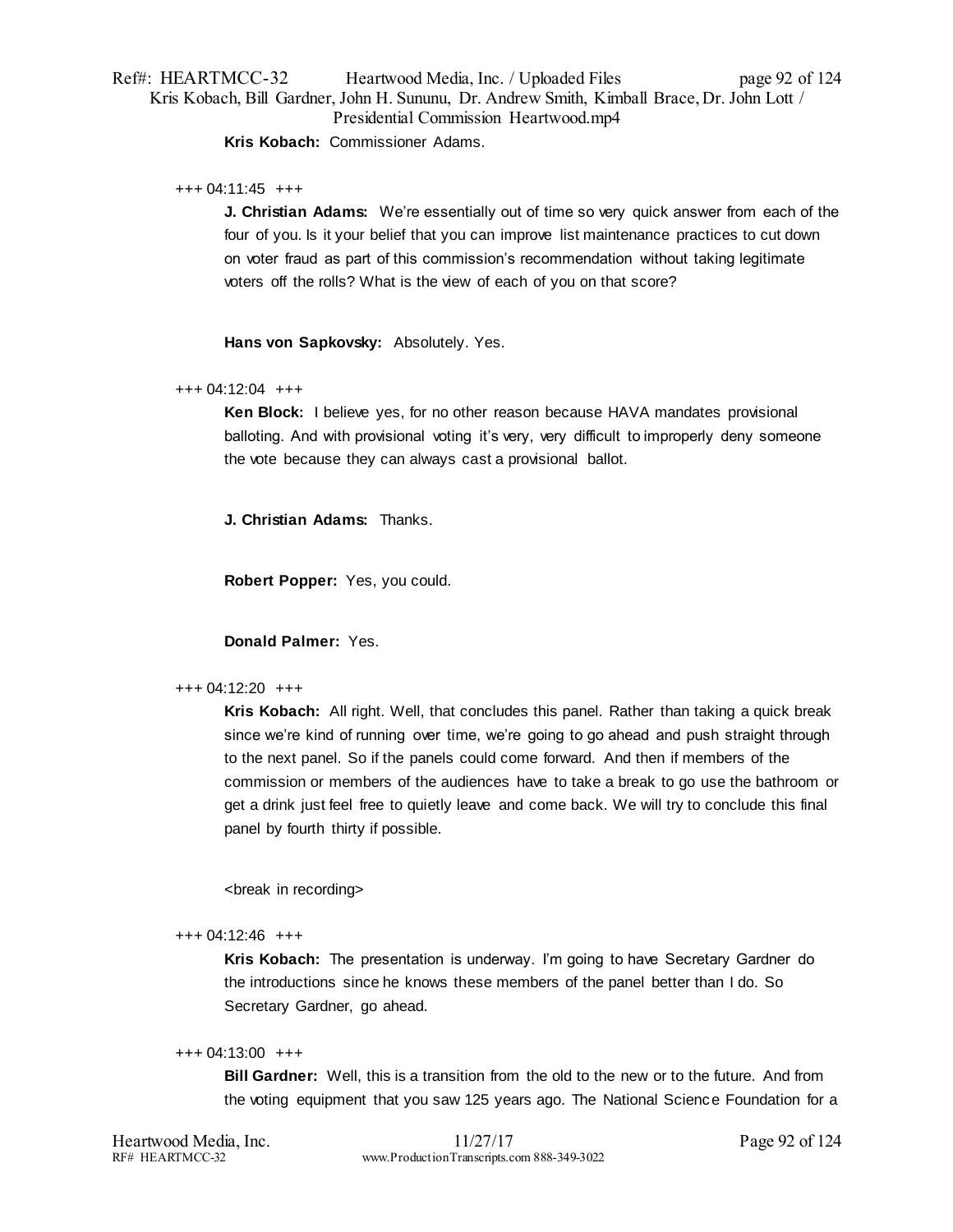# Ref#: HEARTMCC-32 Heartwood Media, Inc. / Uploaded Files page 93 of 124 Kris Kobach, Bill Gardner, John H. Sununu, Dr. Andrew Smith, Kimball Brace, Dr. John Lott / Presidential Commission Heartwood.mp4

number of years gave grants to computer scientists who were willing to do work and papers on technology and elections. It was back at the beginning when there was more and more technology connected to elections. And so each year they would

## +++ 04:13:29 +++

meet and discuss these papers. And I had the privilege of being at a number of those meetings, actually. And I got to know all three of these gentlemen who clearly were among the computer science field, the people that others deferred to; when they spoke the others listened. And so it's a privilege for us to have them. So the first speaker will be Dr. Andrew Appel. Dr.

## +++ 04:14:04 +++

Appel has a connection to New Hampshire. His parents actually live here. And all three are very public minded. They've offered their time over the years not only here but in other places. Dr. Appel is a professor of computer science at Princeton University, chair of the computer science department-- has been chair. His research and expertise include software

# +++ 04:14:33 +++

verification, applied computer security and technology policy. And since 2003 after HAVA a significant part of Dr. Appel's research has been on the technology and security of voting machines and election administration systems and computers. Last year, Dr. Appel testified before the U.S. House of Representatives subcommittee hearing on cybersecurity. And he talked about ensuring the integrity of the

# +++ 04:15:03 +++

ballot box. So with that Dr. Appel, it's yours. Thank you.

# +++ 04:15:08 +++

**Andrew Appel:** All right. So let me talk about how to record votes in a trustworthy way, how to count them, how to add them up. What do you need in an election system? You want each person to vote just once. You want to accurately record the votes. Accurately count the votes. You want the voter to be sure that her vote is counted even though the election may be run by an official of the other party. And you need privacy of the ballot because before we had privacy of the ballot

## +++ 04:15:37 +++

in the late nineteenth century there were enormous problems with voter coercion and bribery. So in the nineteenth century election integrity was just as big an issue as it is today. There was widespread election fraud. And towards around 1890, there were great reform efforts. Before 1890 you would vote by bringing a ballot with you that was maybe preprinted or handwritten with the candidates and you would stick it in the ballot box. So why not bring six, right? And the idea that you would be handed a ballot as illustrated here this is a ballot with names of all of

## +++ 04:16:06 +++

the candidates preprinted and you just marked some with an X. That had to be invented because the election administrators handing you one ballot you don't have the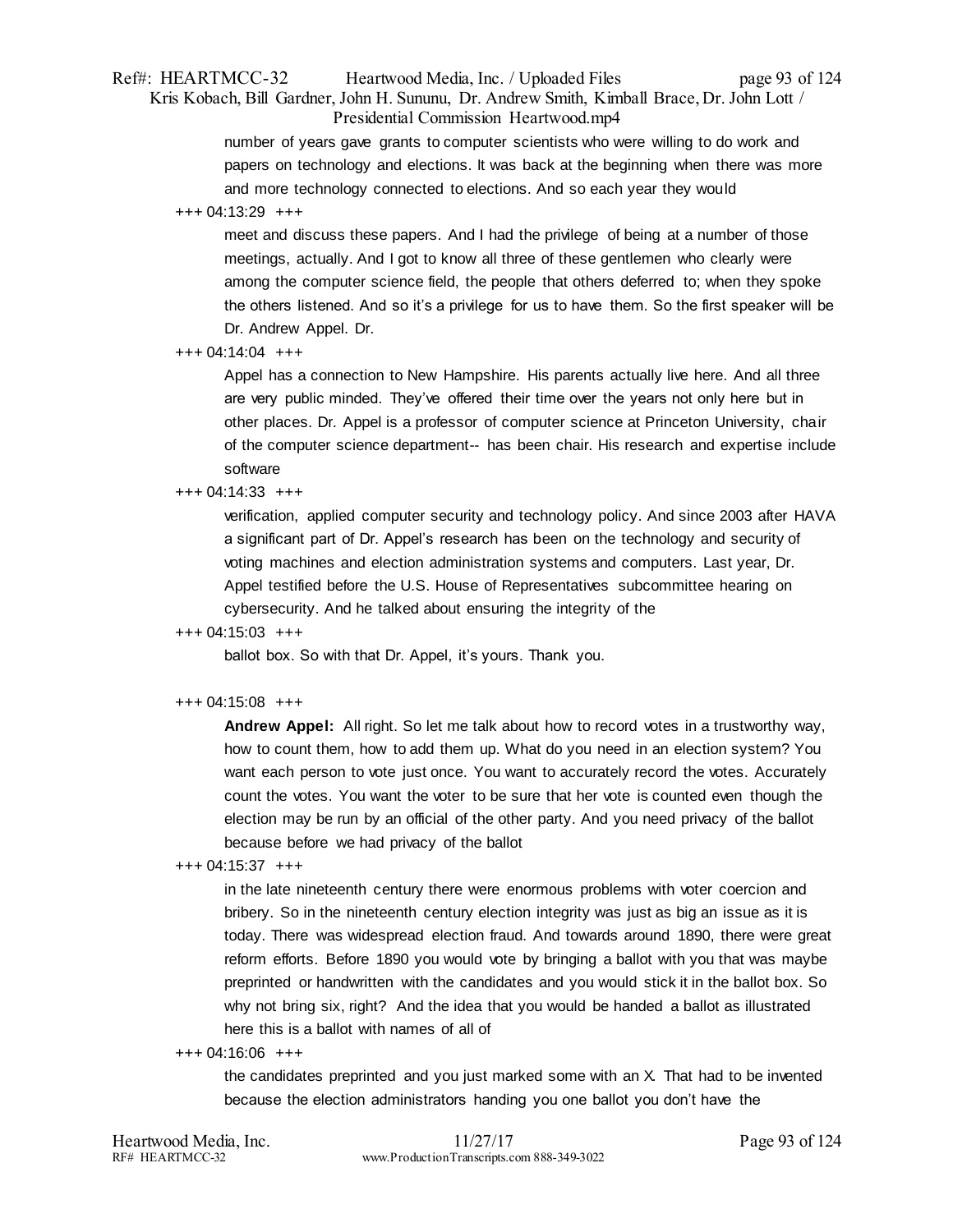# Ref#: HEARTMCC-32 Heartwood Media, Inc. / Uploaded Files page 94 of 124 Kris Kobach, Bill Gardner, John H. Sununu, Dr. Andrew Smith, Kimball Brace, Dr. John Lott / Presidential Commission Heartwood.mp4

opportunity to put six in the ballot box. And that's-- let's talk about marking that ballot and how the ballot is laid out because what we want to do is allow the voter to accurately mark their intent so it can be counted. And if you had badly designed ballot, I apologize, for the blurry thing here but what I've circled her is a ballot from Wisconsin in 2002 where the governor's race had to be split among

## +++ 04:16:36 +++

two columns because it didn't all fit in the column there. And so many voters, hundreds of voters thought that there were two races and they should vote for one in the lower column over there. And one in the upper column there. And that effectively over voted those ballots and disenfranchised hundreds of voters. So a better layout for that ballot would have been something like this where you can fit the governor's race all in one column and put other races in other columns. So the point is that the design of the ballot is also important in the integrity of the elections to allow the voters to communicate their intent. It's not

## +++ 04:17:06 +++

only optical scan paper ballots that can be badly designed. Here was a badly designed touch screen ballot where in Florida in 2006 there was basically one contest per page of the touchscreen except this page had two contests on it, the lower one with only one with only two candidates and hundreds of voters missed that it was there and didn't vote that contest. More voters didn't vote that contest than was the margin of victory in that election. So good ballot design is very important. Most good election

# +++ 04:17:37 +++

administrators know that and pay attention to ballot design. But all election administrators should avail themselves of the many good studies and booklets available for good ballot design that allows the voters to communicate their intent. Now, it's not just a ballot. It's the whole set up of the election. Here's a voting polling place set up as of 1890. Right? And this you notice at right the voter is going in and signing the poll book. There's two people there behind the desk where he's singing the poll book. And

+++ 04:18:09 +++

why is that? Well, there's probably one from each party. And if you didn't trust the election administrator of the other party you could trust the one from your own party. They're keeping an eye on each other. And you see the voting booths, an innovation in 1890. It allows the secret ballot. Nobody is looking over your shoulder while you're voting. And you see a ballot box with a crank and a number in front. It's one of those ballot boxes. You only get to put one ballot in the ballot box because of the way technology works. And when you turn that crank to put the ballot in a bell rings so everybody

+++ 04:18:39 +++

in the room knows that a ballot went in there. It prevents ballot box stuffing. Right? And look how many people are right by that ballot box because you don't want to trust somebody from the other party. Right? This allows transparency and accountability but it also allows the privacy of the ballot. It's actually difficult to design an election system that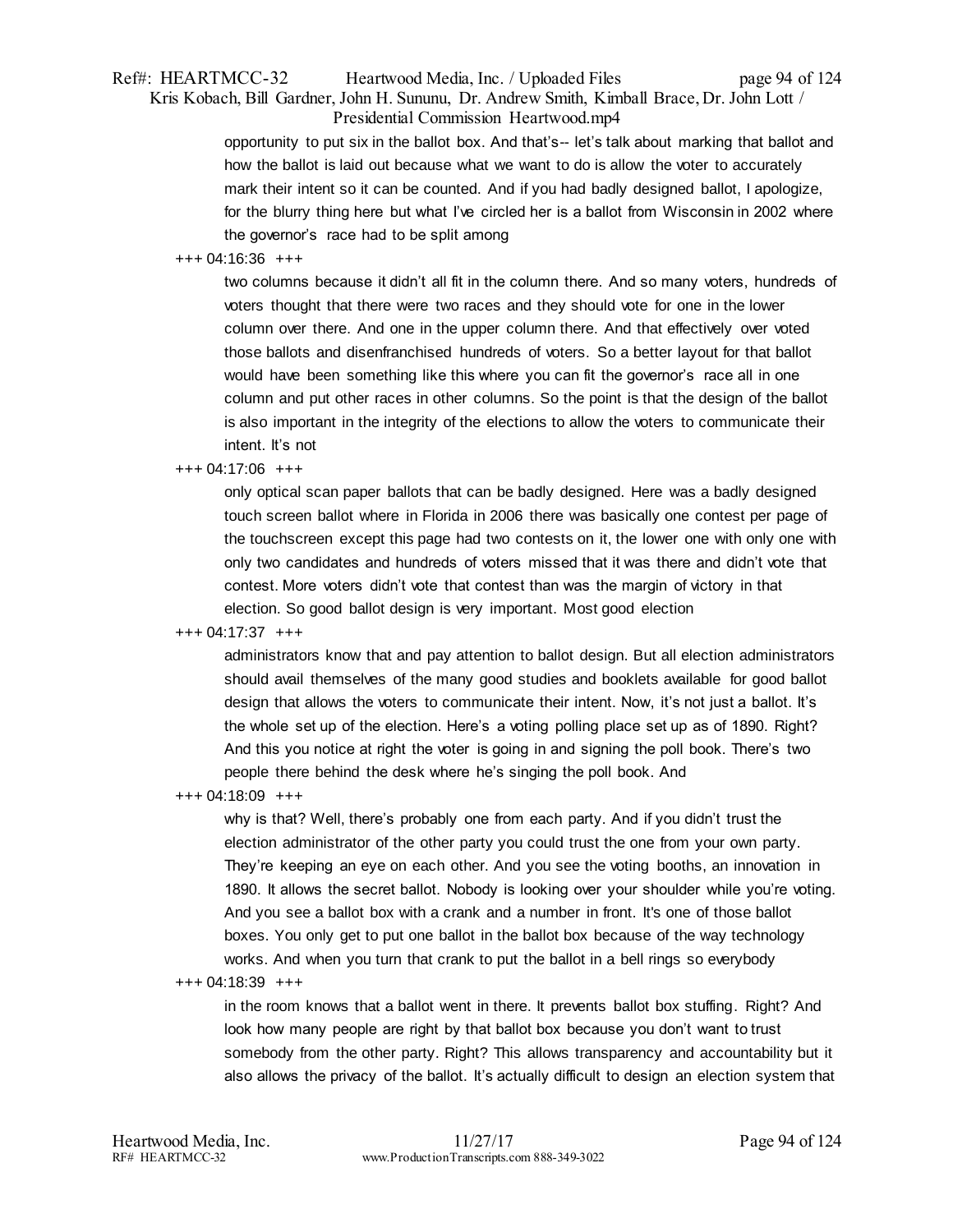# Ref#: HEARTMCC-32 Heartwood Media, Inc. / Uploaded Files page 95 of 124 Kris Kobach, Bill Gardner, John H. Sununu, Dr. Andrew Smith, Kimball Brace, Dr. John Lott / Presidential Commission Heartwood.mp4

gives you all of those things. Okay. So that works pretty well except that hand counted paper ballots are difficult to run in the U.S. In other countries it works pretty

+++ 04:19:09 +++

well but that's because there's only one contest in the ballot in a parliamentary system. Here we have a federal system. You vote for president and senator and congressman and legislature and governor and dog catcher and mayor. And counting all of those contests on the same ballot by hand is impractical to do accurately and efficiently on election night in a large jurisdiction. So we mechanically count the votes. Here's an example. Precinct count optical scan. You mark the paper ballot. You fill in the oval right next to the name your candidate. You feed that to the

+++ 04:19:43 +++

optical scanner right there in the polling place. It drops into the ballot box. Here's another technology, the touchscreen or direct recording electronic voting machines. These began to be introduced in the late twentieth century and widely adopted in the early twenty-first century. Now, for the voting machine whether it's the ops scanner or the DRE to know what to display to the voter or where to look on the paper for the candidates, you need a ballot definition file

+++ 04:20:12 +++

that indicates who is in this election and where does the ballot definition file come from? There's some computer that the election administrator runs to enter in the ballot. And the election administrator prepares the ballot definition. Transfers it to a removable media cartridge as shown here. And then the removable of the media cartridge goes from the election administration computer and it's loaded into a slot in the voting machine. So now the voting machine knows

## +++ 04:20:39 +++

what candidates to present to the voter or where to look on the ops scan form for the bubbles. All right. Now, here's a fundamental flaw of direct recording electronic voting machines of computers. Whoever programs the computer decides how to count up the votes, whether to count them up accurately and honestly. Or whether to report something else. It's a computer program. It takes inputs from the touchscreen or from the ops scan bubbles. It does some

+++ 04:21:07 +++

computations. Prints some outputs. We rely on those to be the accurate computations of how many candidates-- how many votes each candidate got. But the computer program can do whatever somebody did that installed that program. So here's how to commit election fraud with a computer program in the voting machine. You write a computer program that cheats. It transfers votes from one candidate to another just before the polls close. It doesn't cheat except on election day because somebody might be testing the machine. If you

#### +++ 04:21:36 +++

do logic and accuracy testing before election day you won't catch it cheating because that voting machine has a clock in it. It knows whether it's election day or not and it won't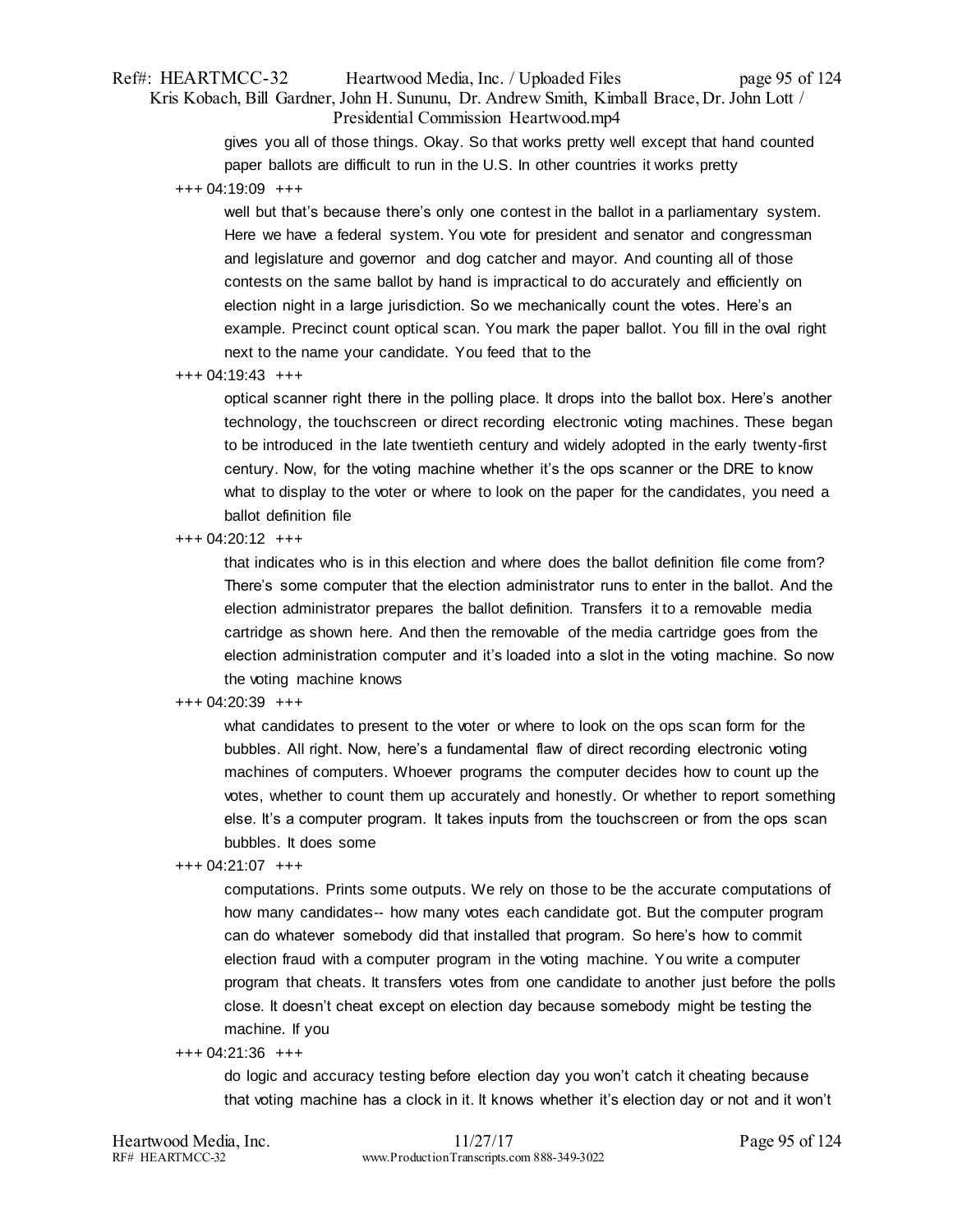# Ref#: HEARTMCC-32 Heartwood Media, Inc. / Uploaded Files page 96 of 124 Kris Kobach, Bill Gardner, John H. Sununu, Dr. Andrew Smith, Kimball Brace, Dr. John Lott / Presidential Commission Heartwood.mp4

cheat except on election day. It won't cheat unless there are enough votes cast to make it look like oh this is not a test. The voters won't see anything amiss. The touchscreen will light up the right squares for the voters. The pre-election logic and accuracy testing won't catch this. Now, you've got to take your fraudulent program and load it into the voting machines. You could do this at the factory. You

## +++ 04:22:07 +++

could do it in the warehouse where the voting machines sit in between elections. You could do it in the field. These voting machines get delivered to schools and firehouses and church basements a few days before the election. You could do it there. So I did a study in connection with a court case in New Jersey in 2008. And I found that understanding the voting machine-- the voting program that's in there already if you have the source code it takes only one week really of studying that program and seeing how it works so you can make it cheat. If you don't have the program then

# +++ 04:22:37 +++

it takes about 25-person weeks to reverse engineer it. And then writing a program that cheats, modifying the existing program and making it cheat takes a couple of days of writing 122 lines of source code. And then I install it in the voting machine. So here I am installing fraudulent firmware in a voting machine. This is the kind of voting machine that's still used in New Jersey and Louisiana and I'm prying out one of the computer chips there and I'm going to replace it with the fraudulent program. And now that machine

+++ 04:23:07 +++

would cheat for election after election. Now in a more modern machine you don't have to get a screwdriver and pry out a chip to install new software. How do you install new software in your computer? You put in a CD-ROM or a USB drive or you download it from the Internet. Okay. And on a voting machine, the new computer voting machines need new software from time to time too. You install new firmware because the manufacturer says oh we had to adjust the firmware to

+++ 04:23:37 +++

account for this new kind of election you're running. So a new firmware gets installed in voting machines from time to time. And nowadays a typical way that's done is it's put on the same cartridge you would out a ballot definition file. And you slide it in there and now you've installed a new vote counting program in the voting machine, either a new legitimate one or if you're new fraudulent one. Okay. So anyone with physical access to a voting machine can hack it to replace the software in it. It adds up the votes. And

## +++ 04:24:09 +++

now that voting machine will cheat in election after election for years to come. Or you might choose to install software that cheats in one election and then erases itself and modified itself to look like legitimate software. And now you're not cheating in more than one election, but you've made the forensics much more difficult to catch you. Well, you might think my voting machine is not connected to the Internet so therefore, it can't be hacked from the Internet. But that's not actually true. The election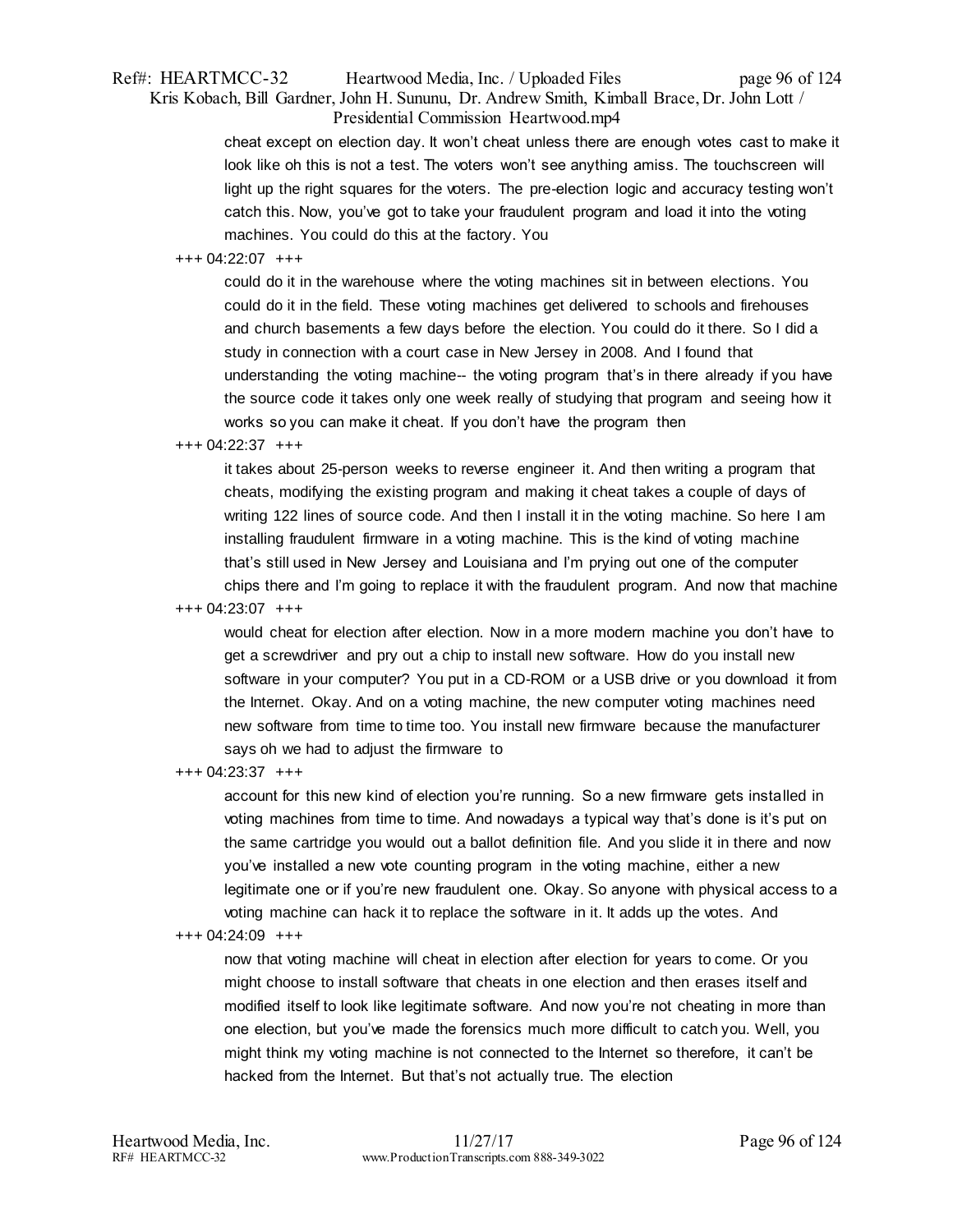# Ref#: HEARTMCC-32 Heartwood Media, Inc. / Uploaded Files page 97 of 124 Kris Kobach, Bill Gardner, John H. Sununu, Dr. Andrew Smith, Kimball Brace, Dr. John Lott / Presidential Commission Heartwood.mp4

+++ 04:24:37 +++

administration computers are on networks and sometimes those are connected to the Internet, if only so that election administrators can report results. And so a hacker than can break into the computer network of the election administrators at the county or the state can get access to those same computers that are creating ballot definition files which will be written to these removable media. So there's a pathway through the Internet and through the removable media to hack voting machines even from outside the country. Even

## +++ 04:25:07 +++

though those voting machines are never directly connected to any network. So computers connected to the network even indirectly can be vulnerable to hacking. Election administration officials should, of course, use better cybersecurity practices to make their computers less vulnerable. But you cannot make them invulnerable. And, therefore, we should run our elections in a way that can detect and correct for computer hacking without having to put all of our

## +++ 04:25:35 +++

trust in computers. So therefore, do not use paperless touchscreen voting machines. They are a fatally flawed technology and pretty much everyone knows this by now. Only a few states still use them. One by one states are switching to optical scan voting that is paper ballots counted by computer. And those states are switching to paperless voting. Right? So these are the states that used a significant number of paperless touchscreen machines in 2016. It's only about ten

## +++ 04:26:06 +++

states. And most states vote on paper ballots. Okay. So here's your precinct based optical scan paper balloting. Right? The voter marks the ops scan ballot. The voter feeds the ballot to the scanner. Well, you can hack that scanner. It's just a computer too. It's just as easy to hack those ops scan scanners as is it to hack a direct recording electronic touchscreen machine. So aren't we just as bad off as we were

+++ 04:26:37 +++

before? Well, the point is the paper ballots drops into the ballot box under the ops scan computer. That's a sealed ballot box. Those ballots can be recounted by hand. Now, you might ask if we have to recount the ballots by hand then what's the point of having the computer to count them? And so here's the point. You don't always have to recount all of the ballots. You can do a statistical audit. You can recount a random sample of the precincts. And what

#### +++ 04:27:06 +++

that will mean is if there is widespread enough computer fraud in enough precincts to affect the result of a large election then sampling a random sample of those ballot boxes and recounting those and matching them up against what the ops scanner claimed is a statistically effective way of gaining confidence that your election was run without fraud. That if somebody had hacked some voting machines you would catch it. So these random audits are very important. Some states do random audits. The leaders, right now,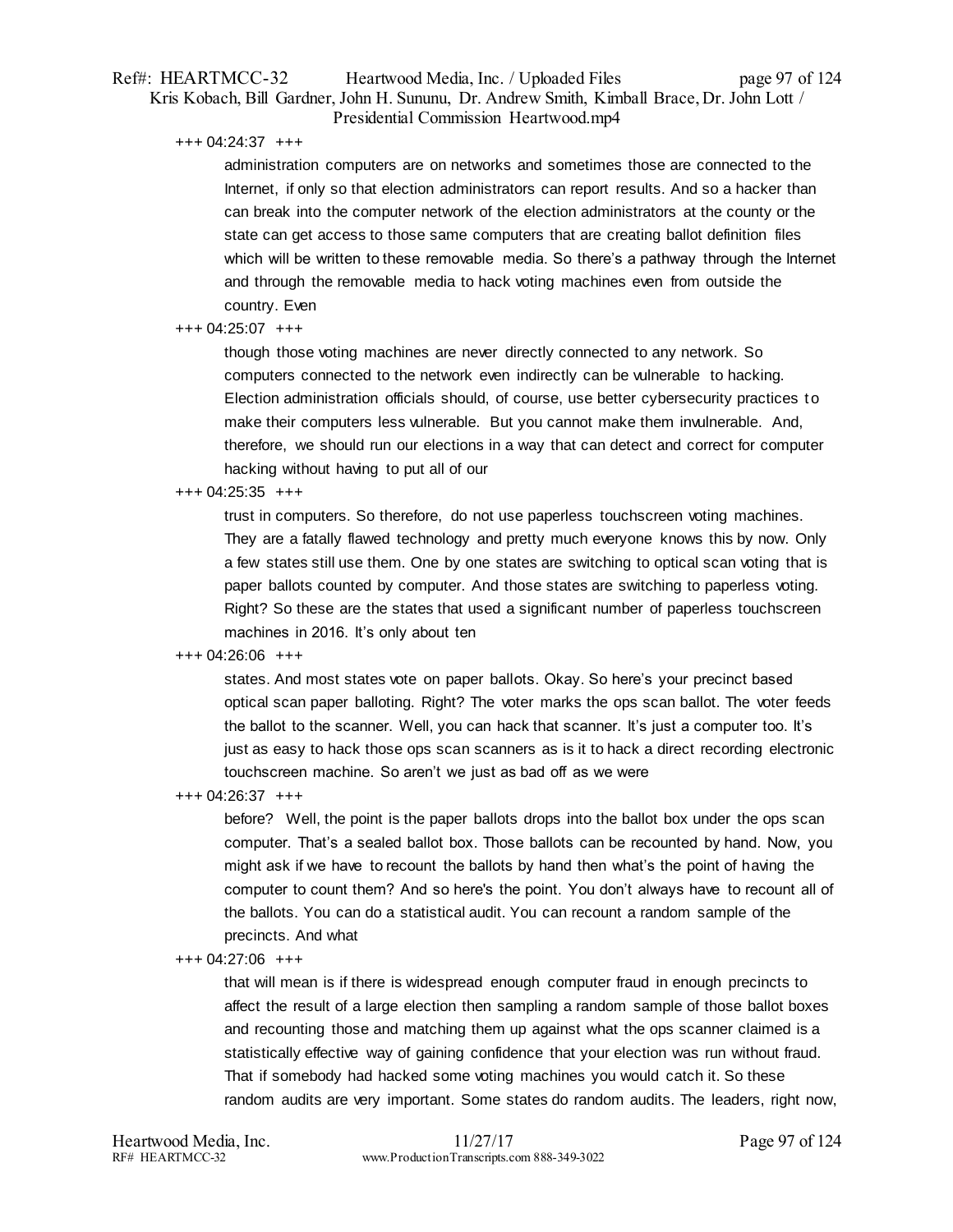# Ref#: HEARTMCC-32 Heartwood Media, Inc. / Uploaded Files page 98 of 124 Kris Kobach, Bill Gardner, John H. Sununu, Dr. Andrew Smith, Kimball Brace, Dr. John Lott / Presidential Commission Heartwood.mp4

+++ 04:27:39 +++

are Colorado and New Mexico that have sort of excellence statistical audits of their computer-counted paper ballots. Where the random audit is done by looking at those ballots with human eyes in the presence of witnesses so that no computer is claiming to you what it said on there. And several states have audit laws and audit practices that are okay but need improvement to be sort of statistically sound enough to really have the chance you need to catch fraud if

# +++ 04:28:08 +++

it existed. And many states have no audits at all. And, of course, the ten states that don't use paper ballots at all cannot possibly be audited. All right. So in conclusion, computers susceptible to fraud by replacement of the program in them that counts up the votes. This is true, whether they're directly connected to the Internet or not. And therefore, we can rely on computers to accurately and quickly count the votes unless they've been hacked but we should

## +++ 04:28:37 +++

have an audit to check the actual paper ballots that the voters marked. We should do this audit before the certification of results. And this will give the citizens of our country the trust need that their vote is accurately recorded and accurately counted. Now, let me talk about adding up the different precincts. That's also done by computers. You know, you phone the results or you carry cartridges or you carry result tapes to county central where that election

# +++ 04:29:08 +++

administration computer adds up the totals from the different precincts. This is called the canvas or the vote aggregation process. What if there is a bad computer program in there? Well, you know in addition to an electronic record of the vote totals produced by the voting machine, the machine prints out a cash register tape with the totals from that precinct right there on election night. And this tape is signed by the witnesses in the polling place, the poll workers

+++ 04:29:38 +++

and the challengers. So the public is invited in most states to observe that process. They can see what totals are printed by those voting machines and write them down and take down their party's victory party for that evening. Okay. And then the county clerk typically will publish the precinct by precinct vote results. So the witnesses who saw those results in the precincts can look at the county clerk's list and add them up themselves. First, they can check that it

## +++ 04:30:07 +++

matches what they saw in the precincts and a well-organized political party or a candidate will have challengers in all of the precincts to observe that process. And then you can add them up yourself in a spreadsheet and see if they add up the county clerk said. This allows the public to do a kind of citizen audit of the canvas and aggregation process. And I think that's very valuable for trust and elections in our democracy. I will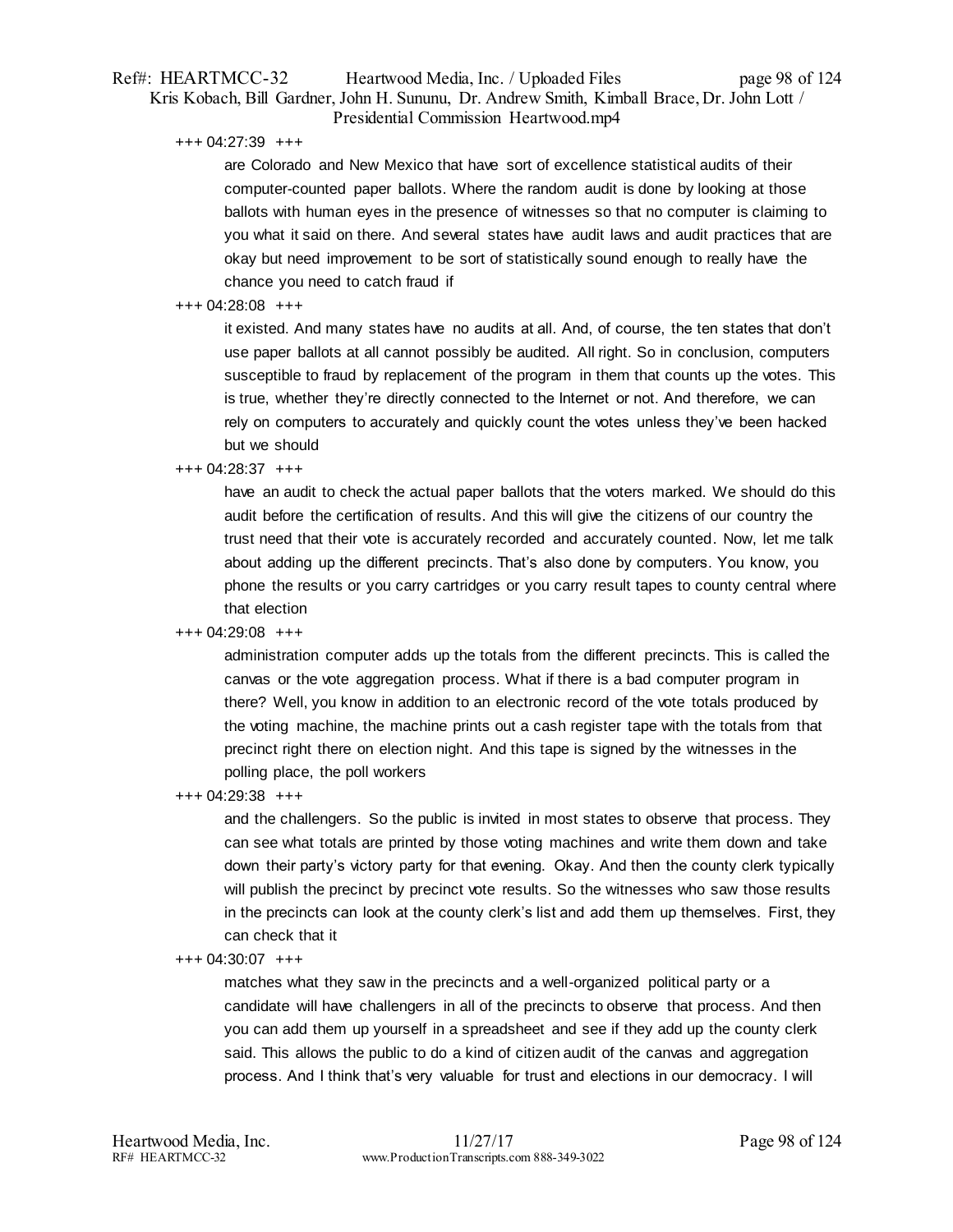# Ref#: HEARTMCC-32 Heartwood Media, Inc. / Uploaded Files page 99 of 124 Kris Kobach, Bill Gardner, John H. Sununu, Dr. Andrew Smith, Kimball Brace, Dr. John Lott / Presidential Commission Heartwood.mp4

say that when you have things like early vote centers or early voting or vote centers where you can vote not in your own precinct

+++ 04:30:35 +++

but anywhere else, these are good things but they do make it more complicated to attribute the votes to the precincts. Right? So it gives the election administrator an extra challenge in how to make the aggregation process transparent enough that its citizens feel confident they understand what's presented in that spread sheet and how it corresponds to the results they saw in the polling place. What about voting on the Internet? Well, this would be a

## +++ 04:31:06 +++

complete disaster right? Because those servers can be hacked just the same way that the voting machines can be hacked. Your phone you're using as the interface to connect to the server can be hacked. So that what you think is the ballot you're sending is not the ballot you're really sending. As a technological and scientific matter, we computer scientists know of no secure or trustworthy to do paperless Internet voting. And there are good scientists working on this and they

## +++ 04:31:35 +++

might get results in five or ten or twenty years or so. But right now there's no method you could possibly use and trust. So in conclusion members of the public should be empowered to observe, verify and therefore trust what's recorded on their own ballot. Right? That's a paper ballot, in other words. And the process of adding the ballots- adding up the ballots in the precinct, you can't observe every part of that process because of the secret ballot. But you can observe the

# +++ 04:32:04 +++

election audit that does that and then adding up the precincts. And they way to do this is with voter verified paper ballots, perhaps optically scanned in the precinct, random audits before the results are certified and transparency in reporting.

## +++ 04:32:30 +++

**Bill Gardner:** Okay. Well, it shows that the new world still needs the old world with the paper. It' still a connection. Thank you. The next panelist is Dr. Ronald Rivest. He's an institute professor of computer science at MIT whose current research include cryptography, computer network security, voting systems and algorithms. His textbook on algorithms is used all across the country. Dr. Rivest is a member of

## +++ 04:33:02 +++

the Caltech MIT voting technology project. He served on the technical guidelines development committee, advisor to the election assistance commission, developing recommendations for voting systems certification standards. Dr. Rivest also serves on the Advisory Board of Verified Voting Foundation. And is a member of scantegrity team developing and testing voting systems that are verifiable end to end. And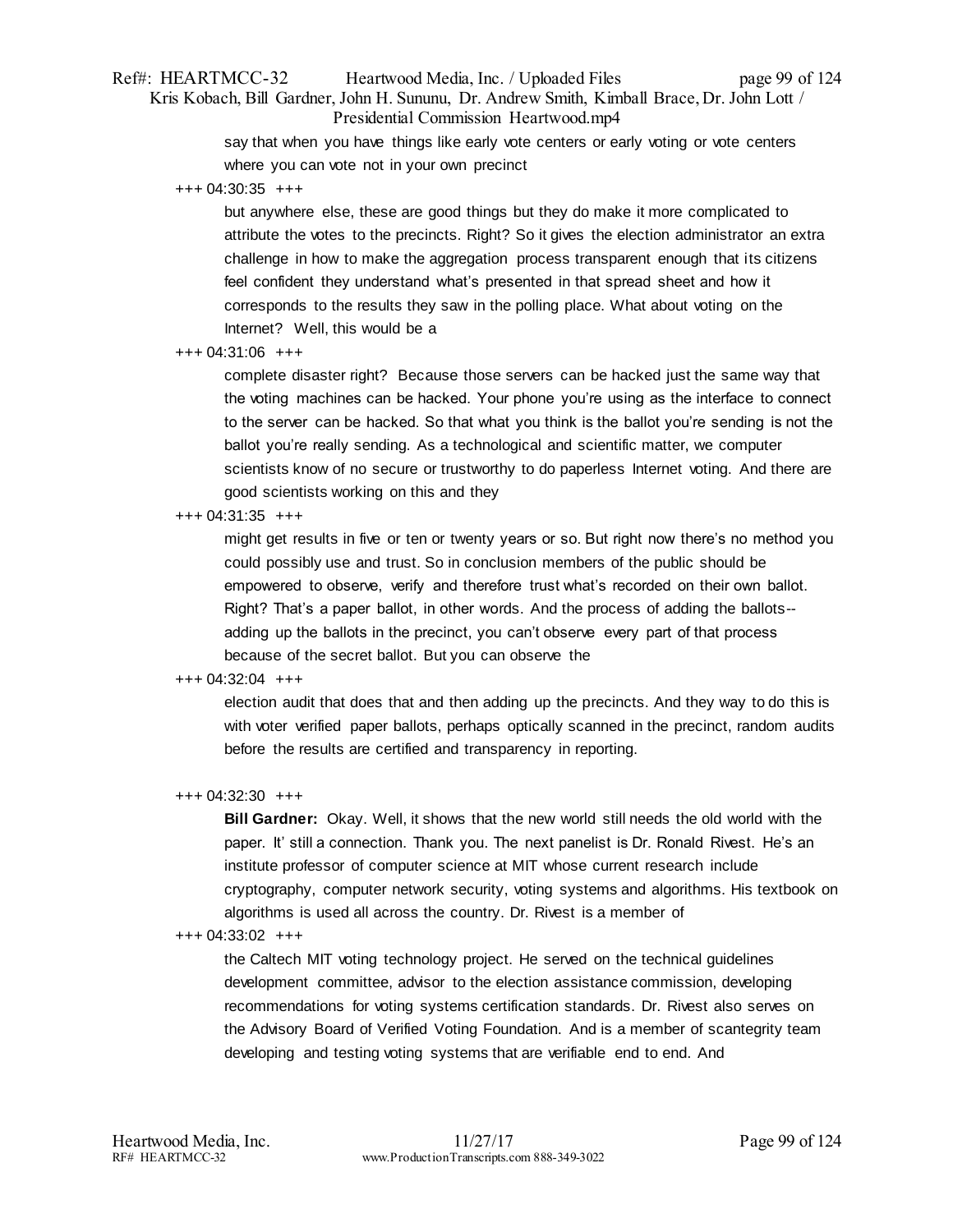# Ref#: HEARTMCC-32 Heartwood Media, Inc. / Uploaded Files page 100 of 124 Kris Kobach, Bill Gardner, John H. Sununu, Dr. Andrew Smith, Kimball Brace, Dr. John Lott / Presidential Commission Heartwood.mp4

+++ 04:33:31 +++

very active over the years in this National Science Foundation program analyzing a lot of the papers and so leading the effort at those meetings every year. So thank you for coming back Dr. Rivest.

## +++ 04:33:45 +++

**Ronald Rivest:** Thank you. It's a pleasure to be here. I'd like to thank you and the vice chairs of this committee for inviting me to testify today. My remarks-- Andrew that was a wonderful talk. And my talk will be largely emphasis for what you said, I think. But let's begin. I got two slideshows. I got the ones on my laptop and the ones on my screen here. Okay, here we go. So I've organized my remarks into five sections goals, challenges, principles, myths and tools for the final section illustrating a

## +++ 04:34:12 +++

hypothetical New Hampshire post-election audit of the sort that Andrew mentioned. I'll have to click both here. I'm reading my notes. There we go. Let's start with the four goals. The first one is improving security. At the highest level, we wish to improve security of our voting system. Security means, among other things that every eligible voter is able to vote, is able to cast as vote as intended and that election outcomes are accurate. I take a process view of voting. Voting is not a problem to be solved but a

+++ 04:34:43 +++

process to be continually improved. The way that the FFA manages airline security as a possible role model since security against attack is a major concern in both cases. But voting is different. Unlike air flight a major voting disaster might be silent. The wrong person might be elected and no one knows. Our goal is thus to ensure that there are no such silent disasters. So let's focus in on getting outcomes that are correct. Suppose we had a magic trained gorilla

## +++ 04:35:15 +++

who given a pile of ballots would pick out the one with the majority winner. We'd more or less always be getting the right answer but would this continue to happen? Would we have confidence in the outcome? Computers are a lot like this magic trained gorilla. Stalin said, "The people who cast the votes decide nothing. The people who count the votes decide everything." That's also attributed to a lot of other people but Stalin among them. Do we have to trust a gorilla or the computer? So let's move on to goal

## +++ 04:35:45 +++

three. I guess I've got to click both of them here. I've got to learn my two-handed-- I got it. Do you want track me? Good. That would be great. Thank you. So the third goal is we focus more as outcomes that are perceived to be correct. For democracy to work elections must not only be correct but must also be perceived to be correct. In particular, the loser and his or her supporters have to be convinced that the lost fair and square. That was said earlier. A gorilla isn't very convincing and neither is a computer. Folks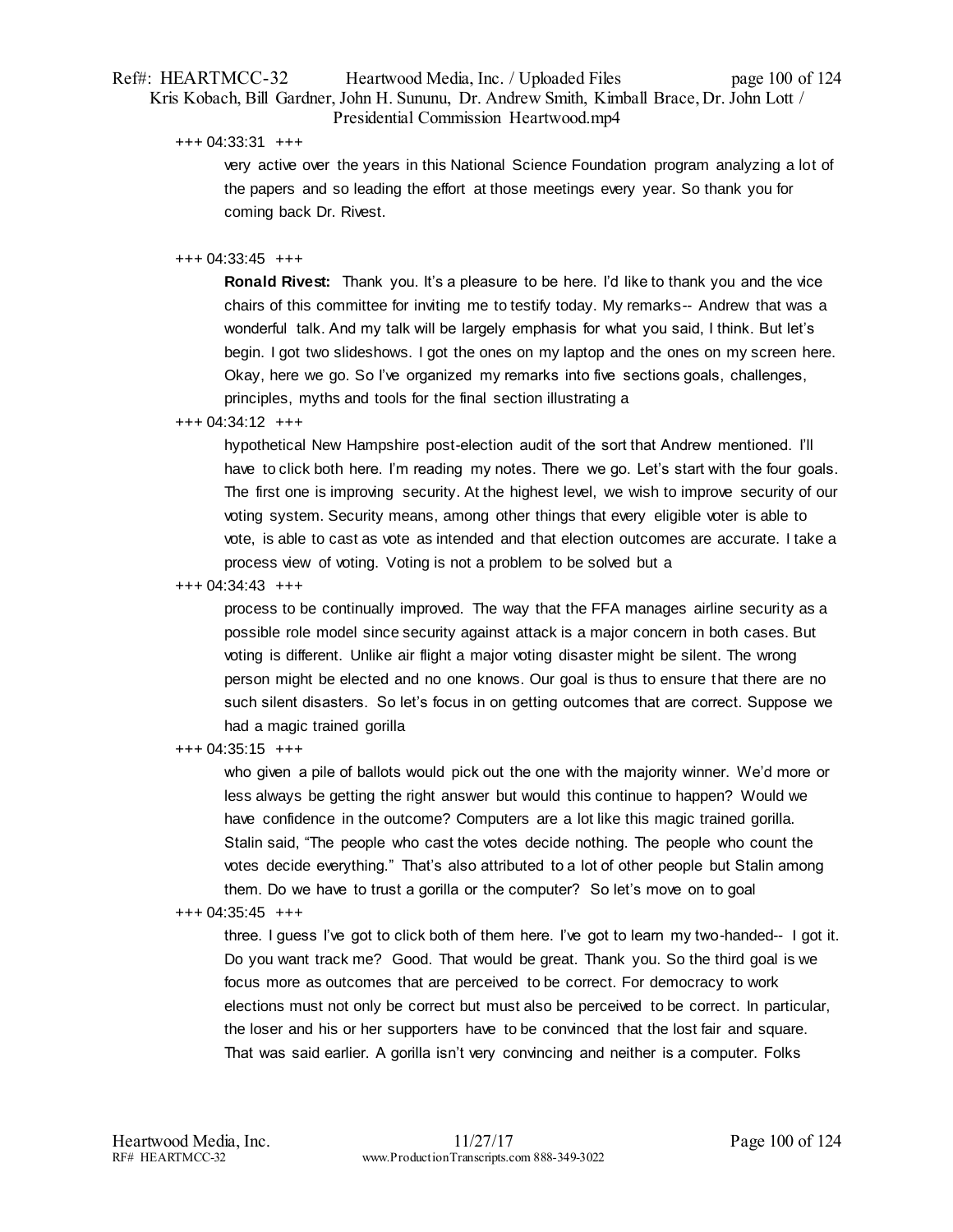# Ref#: HEARTMCC-32 Heartwood Media, Inc. / Uploaded Files page 101 of 124 Kris Kobach, Bill Gardner, John H. Sununu, Dr. Andrew Smith, Kimball Brace, Dr. John Lott / Presidential Commission Heartwood.mp4

+++ 04:36:16 +++

often trust that election outcomes are correct because they trust the election officials, their procedures, and the vendors of voting computers. But such trust may be hard to come by and in many cases generic rather than specific to a particular election outcome. So we can focus in more and ask for election outcomes that are verifiably correct. The idea would be to allow each particular election outcome to be verified by anyone including the losing candidates. Such verification requires credible evidence. Thus an

#### +++ 04:36:47 +++

election must produce not only correct outcomes but also convincing evidence that those outcomes are correct. Let me say that again because It's perhaps my most important point. An election must produce not only correct outcomes, but also convincing evidence that those outcomes are correct. One form of credible evidence is a carefully counted paper trail-- carefully curated paper trail consisting of voter verified paper ballots. Let's look at four challenges for achieving those goals. The first the secret

## +++ 04:37:17 +++

ballots, surprisingly. It's sensible to run an election so that no one can tell how a voter voted even if the voter wishes it. This prevents vote buying. Most countries have had secret ballot elections. The U.S. has had them since 1890s. But once ballots are decoupled from the identities of the voters, they are subject to manipulation and even wholesale replacement. The secret ballot thus distinguishes voting from say banking where they identities of the parties to a transaction are always recorded in the audit trail. Challenge two is the

#### +++ 04:37:47 +++

diversity of voters and elections we have. U.S. elections are incredibly ambitious. Elections are complex due to lots of factors including poll sight voting, vote my mail, provisional ballots, support for voters with disabilities, large ballots, complex voting methods such as IVR, early voting, voter registration databases and so on. Election integrity methods must produce evidence for correct election outcomes for all of these complexities. Challenge number three is adversaries. We've always had

+++ 04:38:16 +++

adversaries, mostly insiders trying to stuff the ballot box. Today, our voting systems are also under attack from foreign states and foreign actors. Moreover, these adversaries may be exceptionally well staffed, well-funded and persistent. Bob Morris senior of NSA said, "You will always underestimate the amount of time and effort and adversary will devote to breaking your system." We should think of an adversary not as a couple of guys in a garage but as an army of thousands of well-trained military folks who work 24/7 +++ 04:38:47 +++

for years to disrupt and destroy American democracy. We can put a man on the moon if no one is shooting at us. We can elect a president but only if our election systems can withstand attack. Moreover, no individual should be assumed to be above suspicion. The evidence should still show that the election outcome is correct without having to trust any particular individuals or computers. Challenge four is that there's no free lunches here.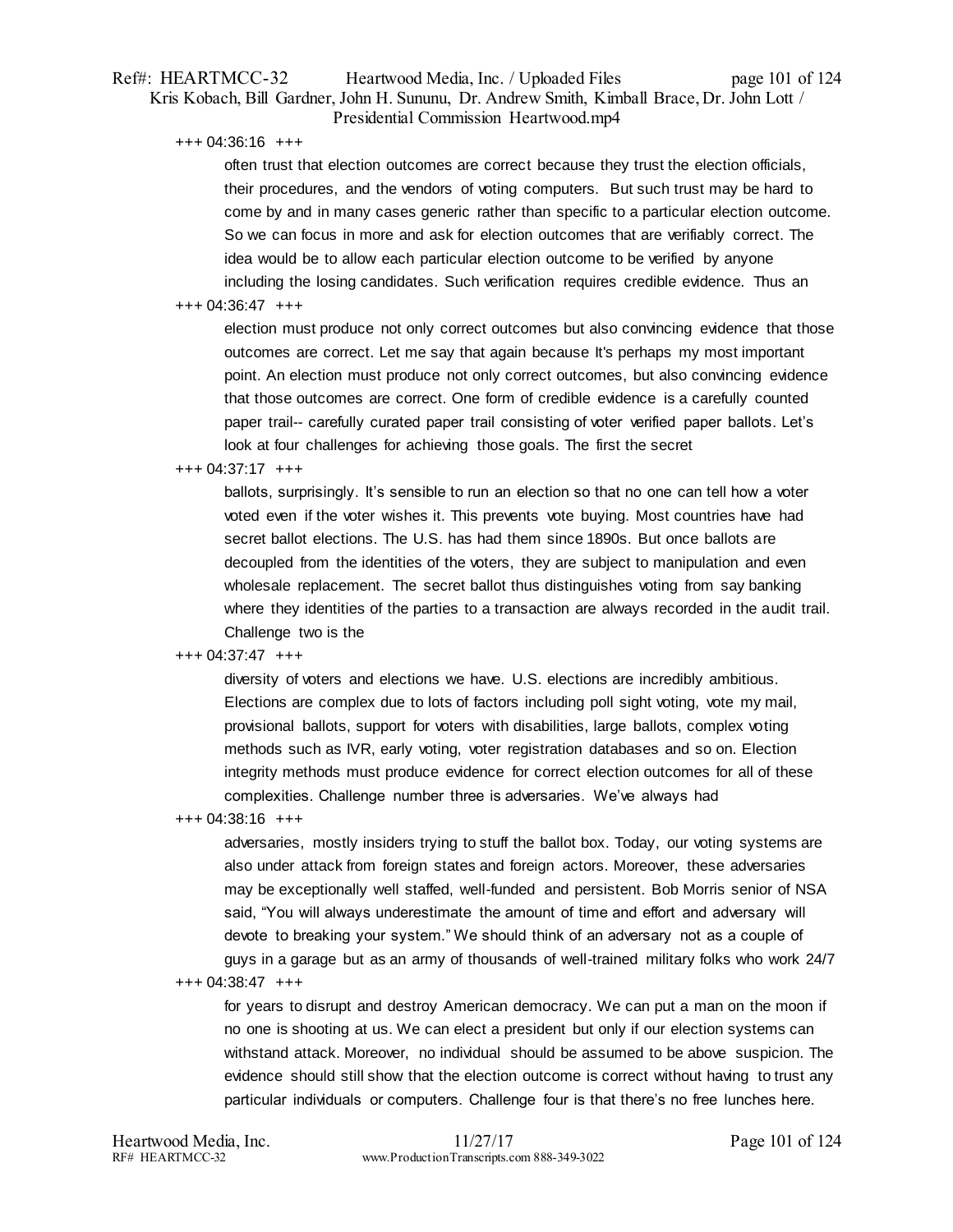# Ref#: HEARTMCC-32 Heartwood Media, Inc. / Uploaded Files page 102 of 124 Kris Kobach, Bill Gardner, John H. Sununu, Dr. Andrew Smith, Kimball Brace, Dr. John Lott / Presidential Commission Heartwood.mp4

Election integrity doesn't come for free. Evidence must be generated, collected, and evaluated. Improved integrity may incur greater

+++ 04:39:17 +++

cost, may yield slower results and may impact usability. Additional mechanisms for security will increase overall system complexity. Tradeoffs are inherent in any voting system. In the end, we still though want our lunch, but as we want verifiably correct election outcomes, research will help us guide the way for doing so with minimal negative impact. Moving on to principles, what principles might we keep

+++ 04:39:41 +++

in mind as we try to resolve these conflicts and achieve our goals? First is that election integrity should be nonpartisan. That was said already today. Democracy is a blessing we all enjoy independent of party. The party that is in one year may be out on the next election. Adversaries may

## +++ 04:39:58 +++

favor one side or the other, and that may change. I wouldn't be terribly surprised to hear that Putin is now supporting the Democrats. We need to ensure that the mechanics of democracy run well and run fairly without manipulation by anyone, no matter which party is running the country. Principle 2: It takes a thief to catch a thief. As I tell my students, to achieve security, you must learn to think like an adversary. Harri Hursti and Professor Appel on this panel are among the best in the world at doing so. Events such as the recent DefCon Voting Village and the 2007

## +++ 04:40:32 +++

California top-to-bottom review show how quickly and effectively some recent voting systems can be compromised. Thinking like an adversary involves lots of things, considering the chance of success, chance of detection and cost. An adversary may favor wholesale fraud, changing thousands of votes on a computer over retail fraud, buying or changing votes one at a time. Principle 3 is that adversaries will attack at the weakest link. An adversary is most likely to find a weakest link and exploit it. It may

+++ 04:41:01 +++

be easier to corrupt a vendor than to corrupt eight thousand election jurisdictions. It may be easier to corrupt a voter registration database than to corrupt a tabulation system. Software is notoriously fragile. A voting system may have millions of lines of code, more lines of code than there are voters, many of which of these lines may be weak links. Commercial code routinely has several bugs per thousand lines of code in spite of best efforts. That is why we might think of software as the gorilla and aim for voting

+++ 04:41:31 +++

systems that are software independent, where we don't have to trust the gorilla. Principle 4 is detect and recover. Security mechanisms come in two forms: There are prevention mechanisms and detection mechanisms. Prevention mechanisms try to keep bad things from happening. Detection mechanisms try to detect when something bad has happened. Both mechanisms are good and may be used together, but prevention methods frequently fail silently. A detection mechanism can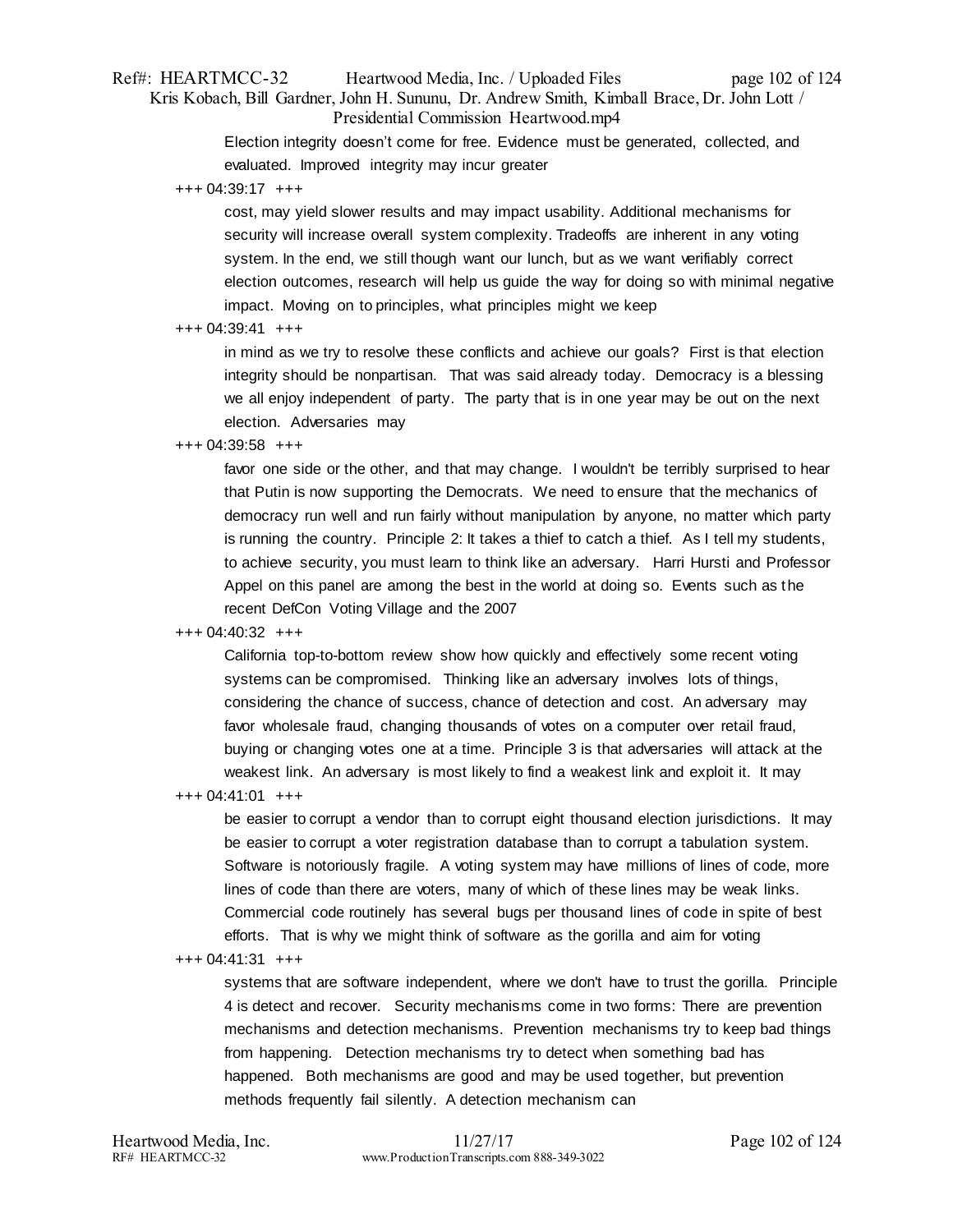# Ref#: HEARTMCC-32 Heartwood Media, Inc. / Uploaded Files page 103 of 124 Kris Kobach, Bill Gardner, John H. Sununu, Dr. Andrew Smith, Kimball Brace, Dr. John Lott / Presidential Commission Heartwood.mp4

+++ 04:42:00 +++

tell you something has gone wrong and allow you to invoke an associated recovery method. As we shall see, a post-election audit is an excellent and simple election detection mechanism with a full hand count serving as the associated recovery method. Moving on to myths, let me describe four myths. Myth 1: Federal certification ensures security. I was chair of the TGDC Security and Privacy Subcommittee from 2004 to 2009 and I have some understanding of the certification process. The current certification

## +++ 04:42:32 +++

process is certainly better than nothing, but it's hardly an assurance of security, any more than a military parade inspection ensures that an army is ready for battle. Furthermore, there is little or nothing done to check that the voting system software running is even the voting system that was certified. You can't trust a voting system just because it's certified. Myth 2. Professor Appel already mentioned this: Logic and accuracy testing doesn't ensure security. Let me just pass on that. It was already well described, I think. Myth 3: "Not connected to

## +++ 04:43:03 +++

the internet" ensures security. That's actually perhaps the most dangerous myth. First of all, folks often don't realize their services such as fax and phone are now done over the internet. Second, it's not only what happens on election day that's important; you have to check if any of these machines were ever connected to the internet on other days, perhaps to update their software. What about other computers of election officials or vendors? And the Stuxnet attack on Iranian nuclear sites demonstrates that even disconnected computers may be attacked

## +++ 04:43:32 +++

successfully. And Myth 4 is that decentralization ensures security. It's often said that U.S. voting is hard to attack because it is so decentralized. Yes, there are many jurisdictions but only a few of them account for two-thirds of the voters. Moreover, an adversary may have good polling data just like the parties do and may be able to target attacks on key swing states and jurisdictions. Also a large well-funded adversary with thousands of staff may be able to devote two or three attackers per jurisdiction.

#### +++ 04:44:00 +++

Finally, every election, even the small ones, deserve protection. What tools do we have to work on improved election security? Fighting fraud requires systems that generate evidence when fraud occurs and procedures that use such evidence to detect fraud and recover from it. Tool 1 is public verification of almost everything. To maximize public confidence that election outcomes are correct, almost all the evidence generated during an election should be available for

#### +++ 04:44:30 +++

public review. The only exception is for evidence that shows how individual voters voted. We must preserve the secret ballot. Evidence should not be withheld as proprietary or available only in opaque formats. When the evidence is tangible, as it is with paper ballots, it may be that not every voter will be able to review the evidence but that proxies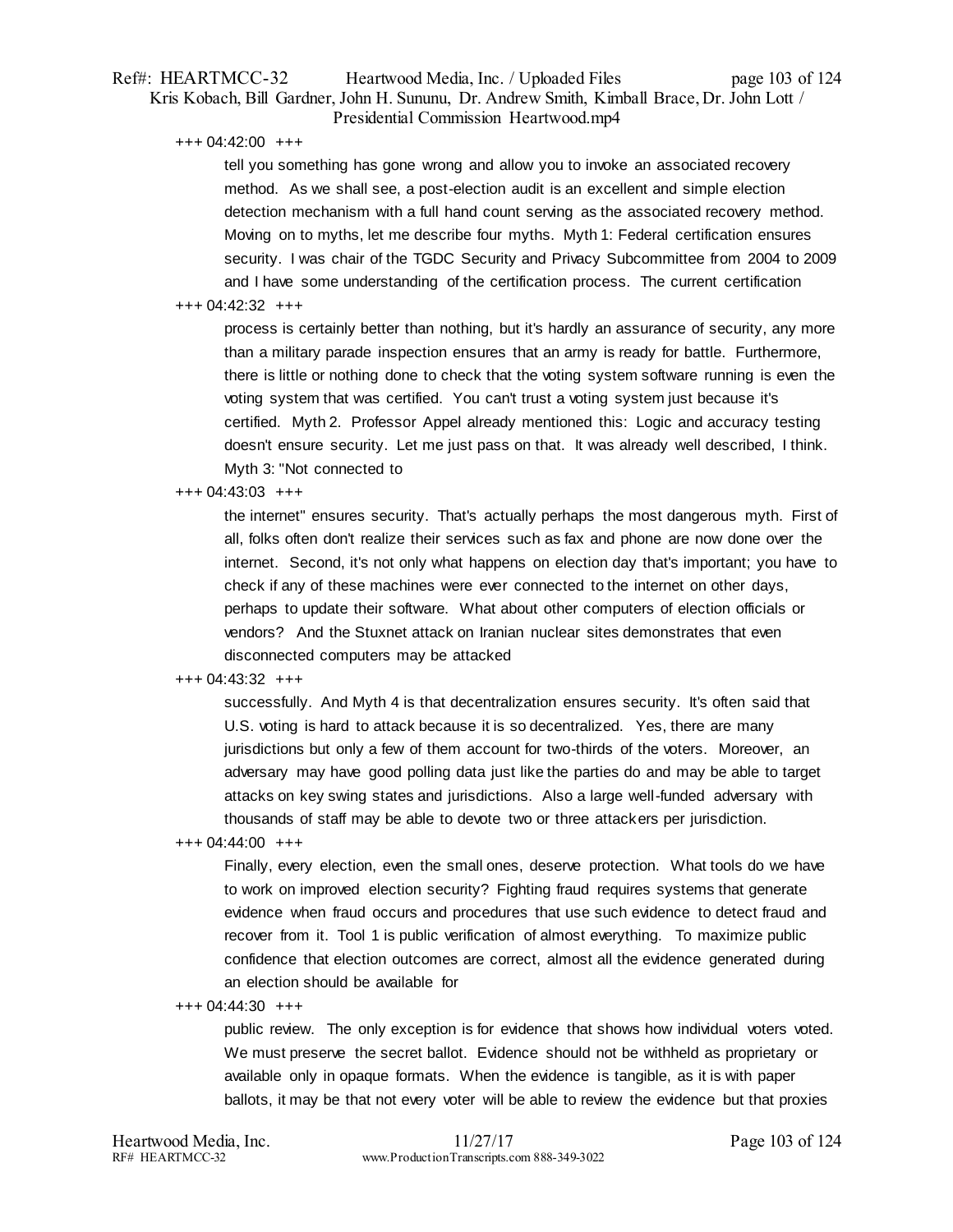# Ref#: HEARTMCC-32 Heartwood Media, Inc. / Uploaded Files page 104 of 124 Kris Kobach, Bill Gardner, John H. Sununu, Dr. Andrew Smith, Kimball Brace, Dr. John Lott / Presidential Commission Heartwood.mp4

and representatives of the parties and candidates may do so. Tool 2 is an important one: Voter verification of their own paper ballots. The public can't verify

+++ 04:44:59 +++

everything. In particular, only the voter knows how he or she intended to vote. The best way to allow voters to verify that their intentions are correctly captured is to use a paper ballot that the voter reviews before casting it. By contrast, DREs only provide a software interface to the actual vote storage, and such an interface may say it is recording the voters' choices, while it is actually recording something else. I note that within the last few days, Virginia decided to scrap its DREs in favor of voter-verified paper ballots. That's a good move. Tool

+++ 04:45:31 +++

number 3 is compliance audit. As we've seen, election integrity is all about the evidence. The purpose of a compliance audit is to provide assurance that evidence is credible-- the number of cast ballots is correct, the secure chain of custody has been maintained, and so on. Tool 4 is a risk-limiting post-election audit. That's perhaps my favorite tool. A risk-limiting audit is designed to provide assurance that a reported election outcome is supported by the evidence, where the evidence is a collection of voter-verified paper

+++ 04:46:01 +++

ballots. The audit uses statistics, looking at randomly sampled ballots until the desired level of assurance is achieved. The specified risk limit, say 5 percent, bounds the chance that an incorrect reported election outcome won't be detected and corrected by a full hand count. A risk-limiting audit can be incredibly efficient, examining only a handful of randomly selected ballots before terminating, if the reported outcome is correct and the margin of victory is not terribly tiny. Let's look at an

## +++ 04:46:32 +++

example of a hypothetical post-election audit in New Hampshire. Let's take the 2016 race for the governor of New Hampshire. John Sununu-- congratulations John, if he's still here-- reportedly had roughly 354 thousand votes; Chris Van Ostern had 338 thousand roughly, and others had about 33 thousand. The margin of victory was 2.4 percent. Suppose we had wished to audit this race using a comparison risk-limiting audit, where each randomly chosen paper ballot-- and

+++ 04:47:03 +++

you take random ballots across the whole state-- and compare that with its corresponding electronic record produced by the optical scan machine. We do that until our target risk limit of 5 percent is met. What would that look like? We start sampling, we count errors we see, discrepancies between the paper ballots and the electronic records for them, and we measure the risk that an incorrect reported outcome wouldn't have been detected. We look at 100 ballots, we see no discrepancies, but we see that's not enough. At this point we still have a one-third chance, a 33 percent

+++ 04:47:35 +++

chance, that an incorrect election outcome might not have been caught by this audit. So we continue. We draw another 200 ballots. We still see no errors. The risk that we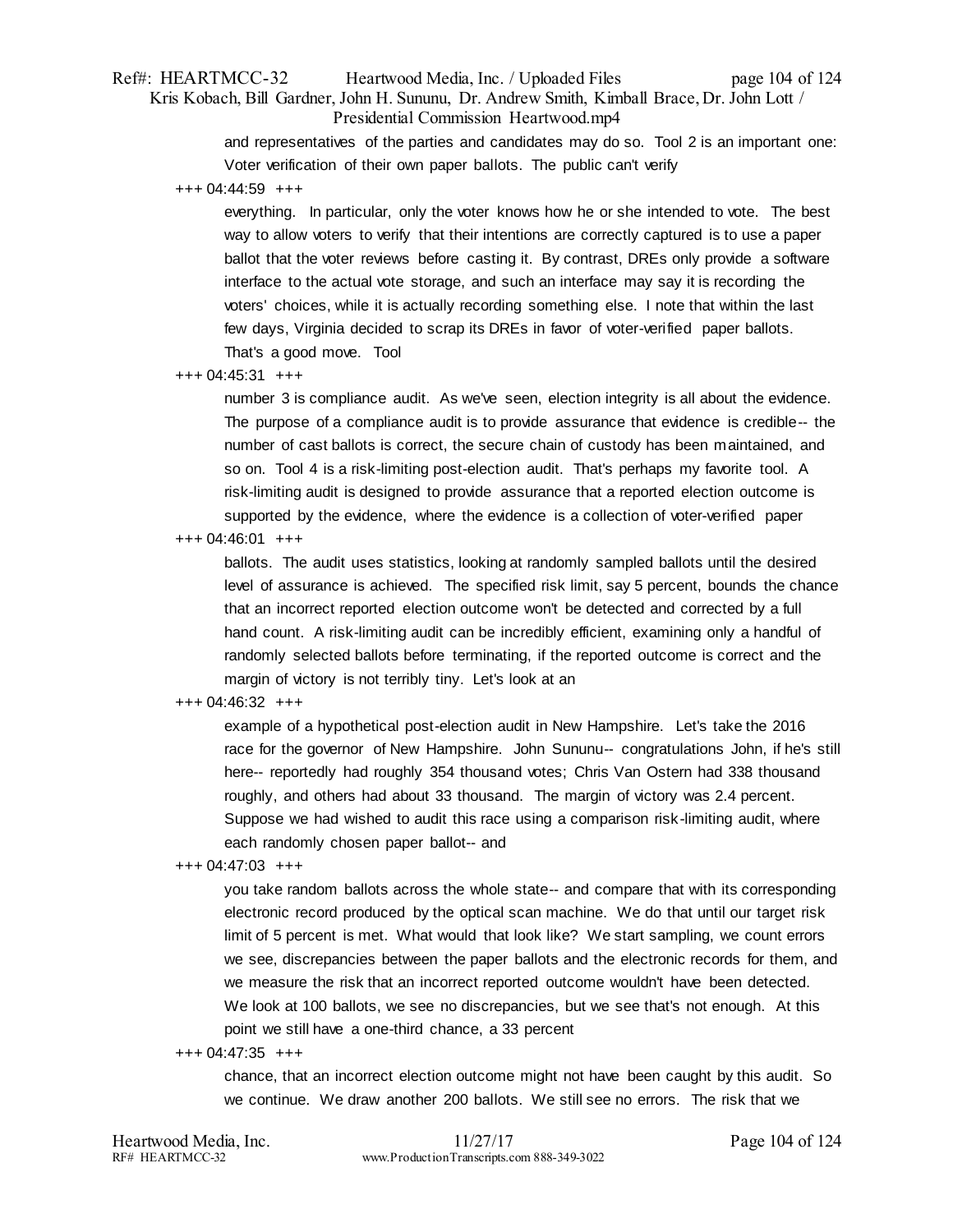# Ref#: HEARTMCC-32 Heartwood Media, Inc. / Uploaded Files page 105 of 124 Kris Kobach, Bill Gardner, John H. Sununu, Dr. Andrew Smith, Kimball Brace, Dr. John Lott / Presidential Commission Heartwood.mp4

measure has gone down to 10 percent. That's higher than our goal of 5 percent, so we keep going. We draw another 300 ballots. We've drawn a total of 300 ballots from all across the state; we've seen no discrepancies. Our measured risk drops down to 4 percent. That's less than the 5 percent risk limit. We can stop the audit. Congratulations, John,

# +++ 04:48:05 +++

you've won. We see that a risk-limiting audit can be astonishingly efficient. Here we looked at only 300 ballots, which is less than one out of every thousand ballots cast. Surprisingly, with the same margin of victory, we would expect to examine the same number of ballots-- that's 300 of them-- of randomly selected ballots, even for an audit of an entire U.S. election. The size of the audit doesn't scale with the number of cast votes, surprisingly. That's the way the statistics work. It does scale inversely with the margin of victory, so a very close election requires

## +++ 04:48:36 +++

more work, as one would expect, to confirm the reported election outcome. So that pretty much concludes my remarks. Here's a couple of references on evidence-based elections and risk-limiting audits that I can recommend to this committee where you can find more details. So that concludes my remarks. Let me just summarize by saying it's all about the evidence. A voting system should not only produce the correct result but should produce evidence capable of revealing fraud when fraud has occurred. Voter-verified paper ballots coupled with post-election

# +++ 04:49:06 +++

audits are today's best practice. Thanks for your attention.

## +++ 04:49:12 +++

**Bill Gardner:** Thank you. Dr. Rivest, I'm glad that you mentioned about Dr. Appel and Harri Hursti hacking. I mean, they did have the two most significant public hacks in this country in the last decade. Dr. Appel took up the challenge of public television in New Jersey and in seven minutes hacked that machine on television. They didn't think you could, but you did, and Harri was able to do it in Florida, the Diebold machine, which was the first one,

## +++ 04:49:41 +++

very public. So Harri's not an academic, but the professors that meet every year recognize his genius and always invited him and asked him to be a part of this. He's a recognized data security expert and is one of the world's foremost authorities on electronic voting security and critical problems and vulnerabilities in electronic voting systems worldwide. Over the past ten years, Mr. Hursti has

## +++ 04:50:11 +++

conducted ethical hacking research into electronic voting systems. He is most famously known for his successful attempt to demonstrate how the Diebold election system voting machines could be hacked. Recently he attended and had a lot to do with the July 2017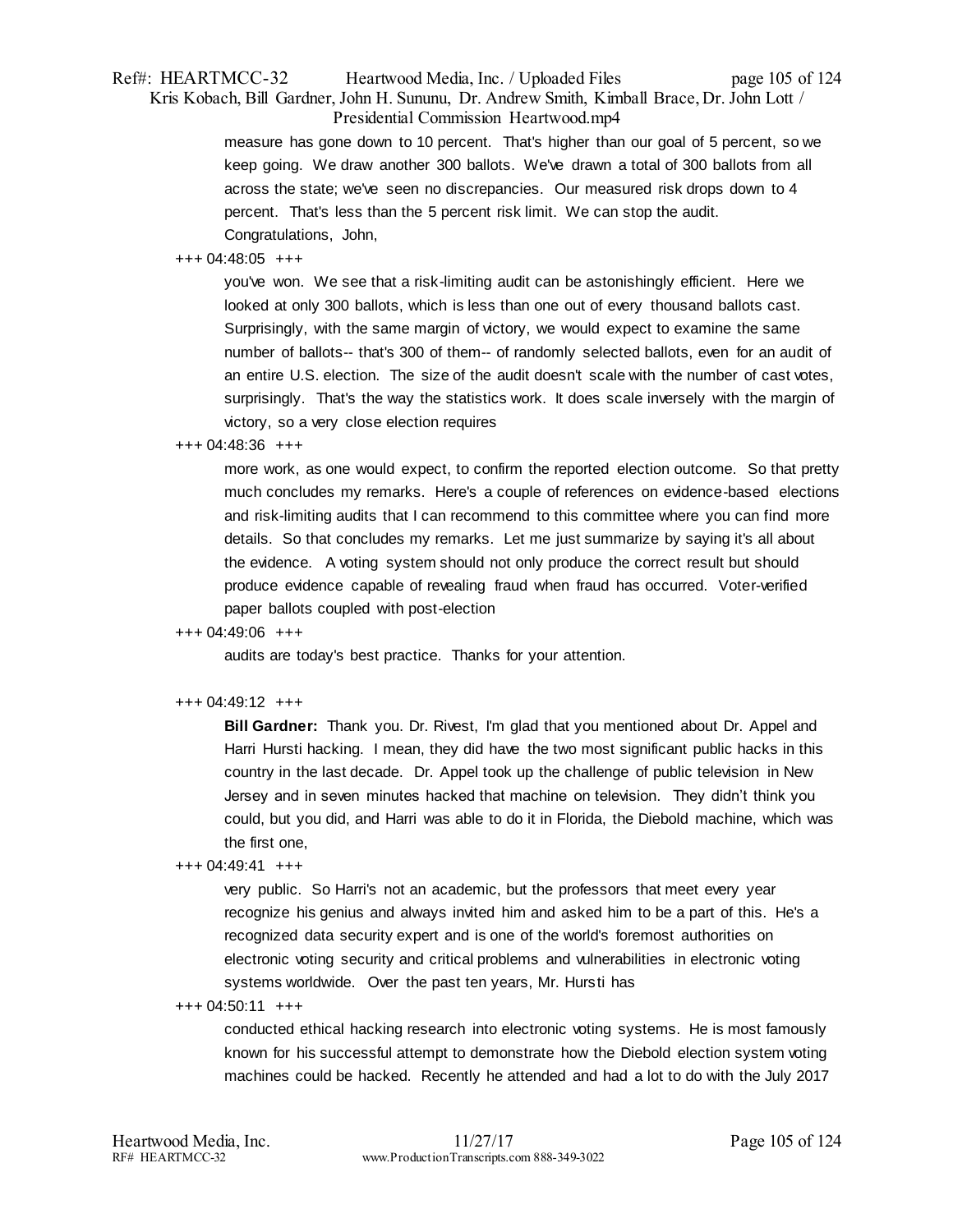# Ref#: HEARTMCC-32 Heartwood Media, Inc. / Uploaded Files page 106 of 124 Kris Kobach, Bill Gardner, John H. Sununu, Dr. Andrew Smith, Kimball Brace, Dr. John Lott / Presidential Commission Heartwood.mp4

DefCon hacker convention in Las Vegas, Nevada, where he demonstrated security vulnerabilities in

+++ 04:50:40 +++

electronic poll books and voter registration databases. Harri?

# +++ 04:50:47 +++

**Harri Hursti:** Commission, thank you for having me here, and I will have a quick remark. Actually, thank you, your point of I'm not a professor; actually, only degree I have is high school. And it's a very good point because a lot of time in U.S. government, the security people are required to have a university degree, five years relevant work experience, etcetera, etcetera. Do you think the hackers will have these same requirements? Probably not. So it takes a thief to catch a thief. <laughs> My presentation is not

+++ 04:51:19 +++

about any specific hack. It's more about the fundamentally, how the attack vectors work, what are the adversaries thinking, what is the cost, and it's very important to understand how low the cost is. This is really an industry. This computer here is a full attack computer in transparent case for USB, commercials available. This particular one is designed and made in Italy. I have a website where people are selling similar stuff, made in U.S., sold

+++ 04:51:48 +++

with a credit card to anyone who cares to buy those. Also, it's all about the criminal mind. This is not an intellectual test. This is not the smartest one to win. When you're a criminal, you have a goal. Whatever the goal is, you try to achieve that goal, and there's no style points. There's also no bragging rights. If you get caught, that's because it's known that the crime happened. If nobody knows there was a crime, who will come after you? So this is all about

+++ 04:52:18 +++

how the attacks can work. Sometimes you want to cause a false perception of an attack. Nothing happened, but you want to undermine the confidence by making compelling case that an attack happened when nothing took place. So this is all about low cost, what is the possible ways the attacker thinks about these things. Also, we have to understand that right now a lot of attention is driven towards the voting machines, but that is really only the customer

## +++ 04:52:47 +++

interface. Behind is a humungously complex environment and infrastructure, which is the whole election infrastructure, and if you look what are the sweet spots of today's attacks, they are really an old-school, 30-year-old approaches where somebody's sending a phishing attack or similar mechanisms to try to get to the back-end systems and influence those. We have yet to see what well-documented and existing ten-year-old vulnerabilities, known over ten years in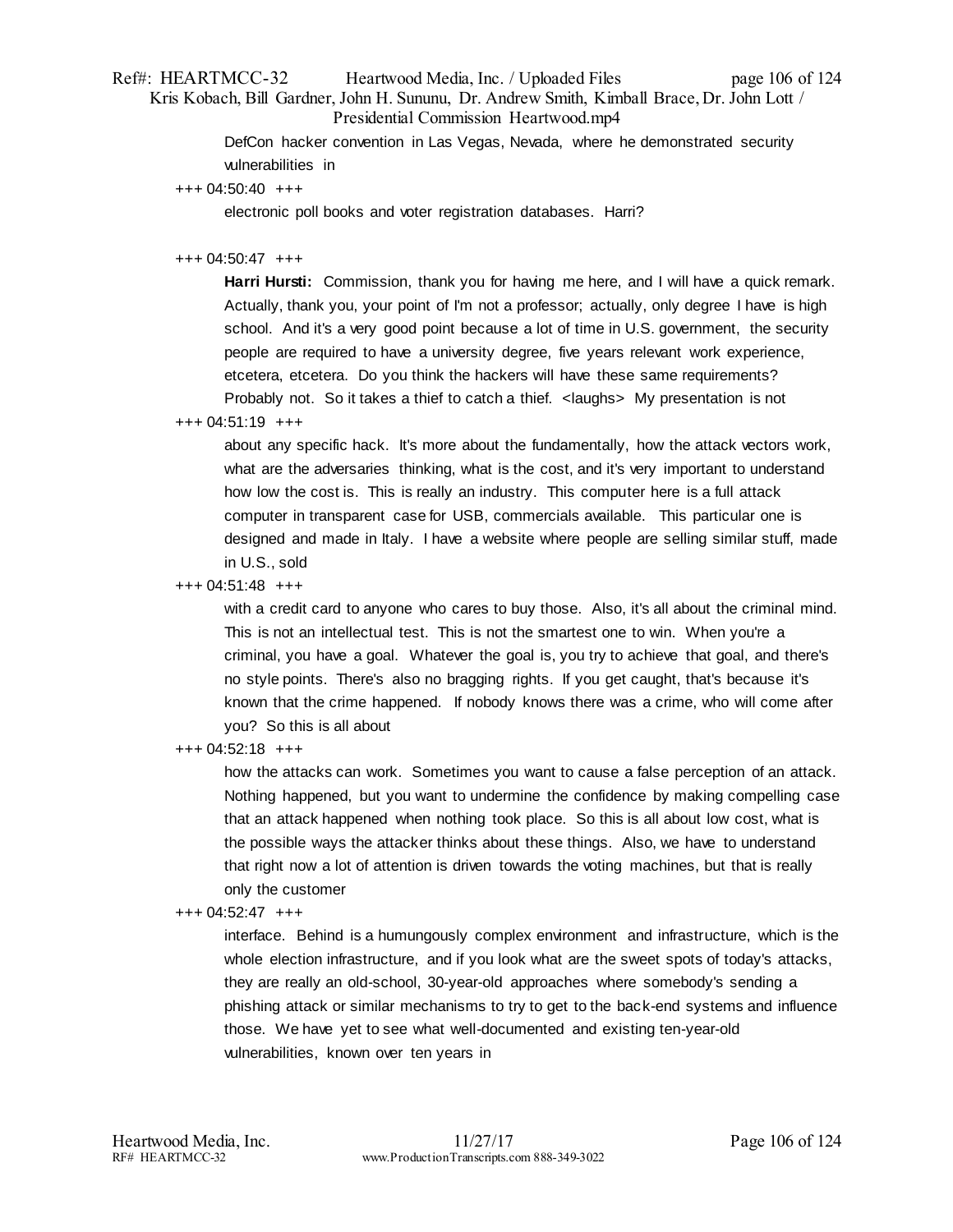# Ref#: HEARTMCC-32 Heartwood Media, Inc. / Uploaded Files page 107 of 124 Kris Kobach, Bill Gardner, John H. Sununu, Dr. Andrew Smith, Kimball Brace, Dr. John Lott / Presidential Commission Heartwood.mp4

+++ 04:53:18 +++

the voting systems, can be done and utilized in the hands of attacker. So really, are we thinking about the attacker the right way? Traditionally it has been always the dishonest candidate trying to win. Right now we are finally getting in the place where it's not anymore deniable, it's not anymore insane conspiracy theory that foreign adversaries might be in this field. And again, now we are coming to completely different field, because they don't necessarily prefer

## +++ 04:53:49 +++

any candidate; they might prefer; they might not. Such might be that they want to undermine the confidence and very fundamentals of democracy. That is the whole cradle [ph?] for certain attackers. DefCon, I was the co-organizer of the hacking election machine-- voting machine hacking village. What is important about that was people didn't know what kind of machines they are going to see. Most of the people

## +++ 04:54:19 +++

had never seen a voting machine in their life because they came overseas. They had no tools, because they didn't know what kind of tools they would need, and they started from scratch when the doors opened. When the introduction to the machines were scheduled to happen, one hour after opening the doors, before we even had the introduction, a first gentleman-- and he was from Denmark-- came to me, "I think I have something." I said, "Well, can you prove it?" I

## +++ 04:54:49 +++

said, "Well, I will go to hear one speech, and I will come back and start working on that." After the introduction was done, which was two hours after opening the door, he already had a proof of concept of wireless hack into voting machine. That particular voting machine was decertified 2014, but as we all know, that's not full guarantee that it's not anymore in use because some smaller jurisdiction might still continue to use them for a grace period or so. At the same time, another team-- and they were a team from

+++ 04:55:20 +++

Northern California-- had completely penetrated a voting-- a voter roll computer, so an epollbook system. So those both things happened in the first two hours with people who had no whatsoever prior expertise, prior knowledge, know nothing about these machines. That is very scary about how quickly you can get into the game. And again, as previously said very well, there is a lot of false sense of security

## +++ 04:55:53 +++

by making a claim, "These are not network connected." We will get back to that later. We are going to have some attack surfaces we are exploring-- USB, Wi-Fi, and barcodes. Barcodes here is because in the U.S., you use a barcode in behind of the driving license. However, if you look at the recent news, in the recent news, Estonia is right now considering whether they allow 750 thousand vulnerable ID cards which have

## +++ 04:56:22 +++

microchips over there, smartcards, to be used in their future election, next election coming this year. We did flag in security study in 2014 that the ID card system is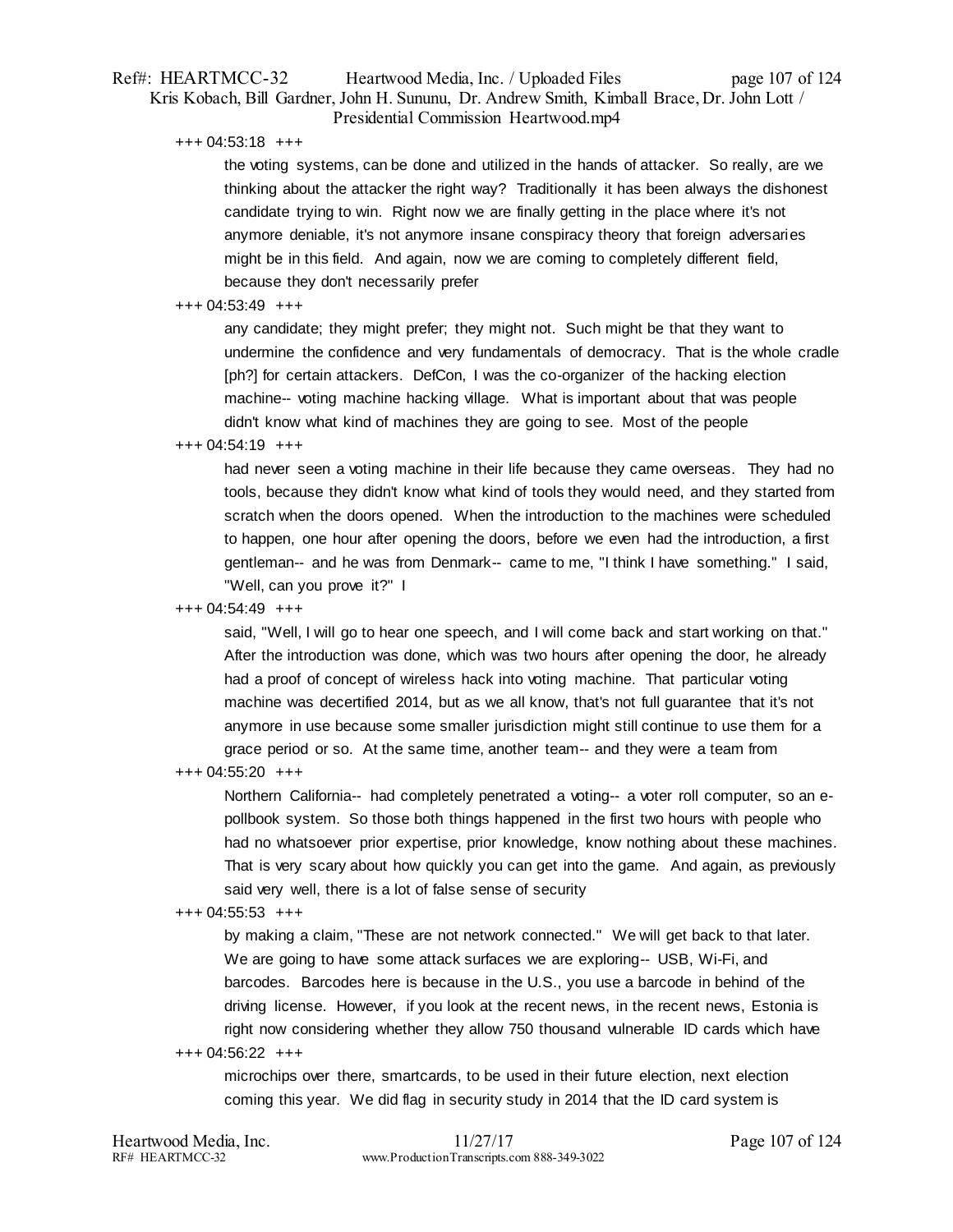# Ref#: HEARTMCC-32 Heartwood Media, Inc. / Uploaded Files page 108 of 124 Kris Kobach, Bill Gardner, John H. Sununu, Dr. Andrew Smith, Kimball Brace, Dr. John Lott / Presidential Commission Heartwood.mp4

vulnerable, but that-- at the time the Estonia chose to deny the vulnerability. Now they came open I think this last week. Also, when we exploit the e-pollbook, one of the sad instances was that we discovered, from one of the e-pollbooks we had

## +++ 04:56:54 +++

acquired from eBay, real data of 654 thousand real voters, and our current investigation by the Bureau of Investigation in Tennessee about that incident. So that was real data, accidentally in a machine sold in eBay. Not very good for confidence. So USB is everywhere. This is the same device you have seen in the television show "Blacklist". A lot of people

## +++ 04:57:26 +++

thought this device is fictional. It's not. But what is USB? USB really is everywhere. Every single device we use have a USB in one form or another. In election technology, it's used by different vendors for different purposes. It's to store encryption keys; it's to transfer the election results from the central tabulator to reporting system; it's for reading the proprietary or non-proprietary election information cartridges; it's to connect a printer;

# +++ 04:57:56 +++

it's everywhere. So USB is everywhere. But it's not commonly understood how dangerous USB is. USB is always a miniature computer. So even the normal USB stick you buy from Best Buy or whatever to use your storage, it actually is a miniature computer. Your charger, when you charge your mobile phone, that is a computer too. It actually needs to talk with your mobile phone to find out what kind of current that

# +++ 04:58:24 +++

mobile phone will access. The problem here is that seven out of eight of these computers are hackable. Don't use somebody else's charger, is the lesson, or don't use somebody else's power pack unless you know that person very well. It really is that dangerous. Also, it's very stealthy. People, all the time we are sharing the charging cable. Even more scary, we let

+++ 04:58:54 +++

people to charge their mobile phones from our computer. There is an open source software proof of concept software in GitHub. It's attack software for Android phones which uses the Android phone's computer to attack the host computer when you are asking to charge the computer. How often people actually charge their mobile phone without even thinking? Well, they don't even know about this vulnerability, but when you don't even think it's normal part of your daily routine, that is where the vulnerability comes. Now,

## +++ 04:59:24 +++

the USB device may at any point of time decide to be any device. It can decide to be keyboard, <inaudible> in your storage, it can decide to be keyboard, it can decide to be display, it can decide to be mouse, and it can delay-- can choose its functionality later. Now, we have one thing here recurring, which is television. One thing what most people don't understand is the television cable, the HDMI cable, is actually a network cable too. It provides you hundred megabits Ethernet capability. It's very common that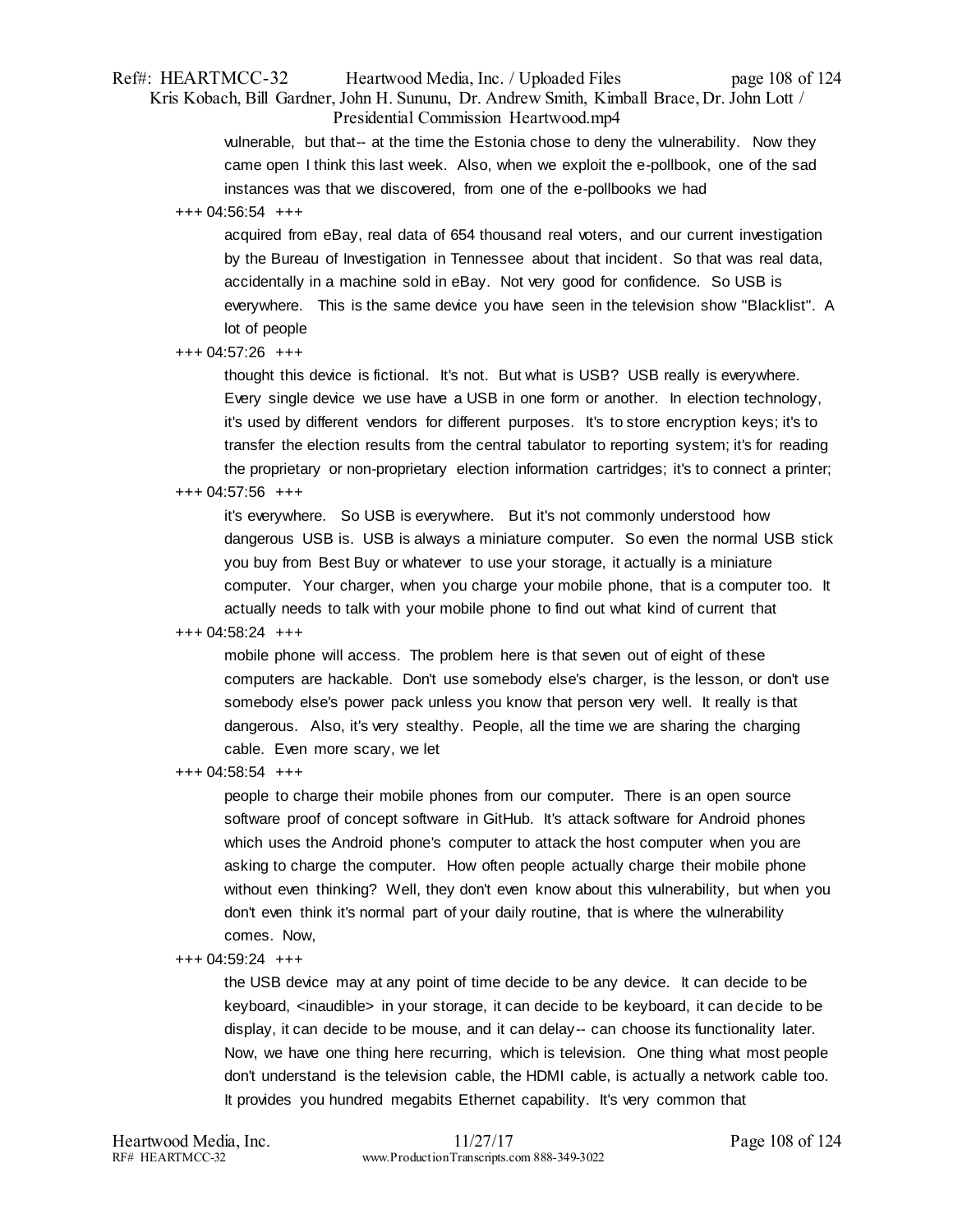# Ref#: HEARTMCC-32 Heartwood Media, Inc. / Uploaded Files page 109 of 124 Kris Kobach, Bill Gardner, John H. Sununu, Dr. Andrew Smith, Kimball Brace, Dr. John Lott / Presidential Commission Heartwood.mp4

+++ 04:59:55 +++

the central tabulator, which is in secure room-- whether it's secure or not, we don't go there-- has another display. There is a room which is publicly accessible where we can follow the count, which is HDMI cable. Now, anyone who gets to that television, which is in a public space, can affect directly that central tabulator. Very scary. So also, when we look at the computer, at the USB can done, again, it can delay, it can wait for 12 hours before it executes its

# $+++ 05:00:25$   $+++$

attack code, and after that it takes over the machine. It also can always tell, "I'm your second screen," which means it gets a copy of everything on your screen; it can read over your shoulder; it can understand what you're doing; and, again, it can register itself to be keyboard and type over your shoulder, or move the mouse over your shoulder. So USB is unlimited in the capabilities it can take over the computer, and since it's fully programmable, it can be doing whatever it wants, and also because it's

# +++ 05:00:55 +++

a storage unit, it can have a hidden storage and while it sees that the computer has not been used, it runs a program from the USB stick itself, from hidden partition, installs a malware, off you go. Again, since this technology is used commonly in both voting machines and in central tabulators, in e-pollbooks and registration systems, currently this is a technology which you cannot disable without disabling the whole system to work. And it's the intelligence is also

# +++ 05:01:29 +++

that it can anytime affect the way you do communication. If a USB stick -- and you are trying to take the honest upgrade in from the system, from internet, it can divert all the traffic. So it's really there. Now, the bigger problem in the side is what we previously heard, which is you use the vendors and rely on vendors and service companies, because a lot of these functionalities which are critical for election security is nowadays done for smallest

+++ 05:02:03 +++

jurisdiction in the service company. The service company is completely invisible. You don't know how connected the computer is where your election is going to be programmed, where USB sticks are programmed, because that all happens in the service company. The service company provides you the memory cards <inaudible>, but you don't know how safe they are because you don't know what happens in the service company. If you are in the a jurisdiction where

#### +++ 05:02:32 +++

service company is providing you the ballot definition, the programming of the election machines and maintenance, you have no control over your own elections. Full stop. Again, the prizing. The rubber duck, 44 dollars 99. The LAN turtle, 49 dollars 99, both made in U.S., and the LAN turtle is very invisible way of affecting any system. You can claim that the system is closed network as many times it's meant, but the closed system very commonly in the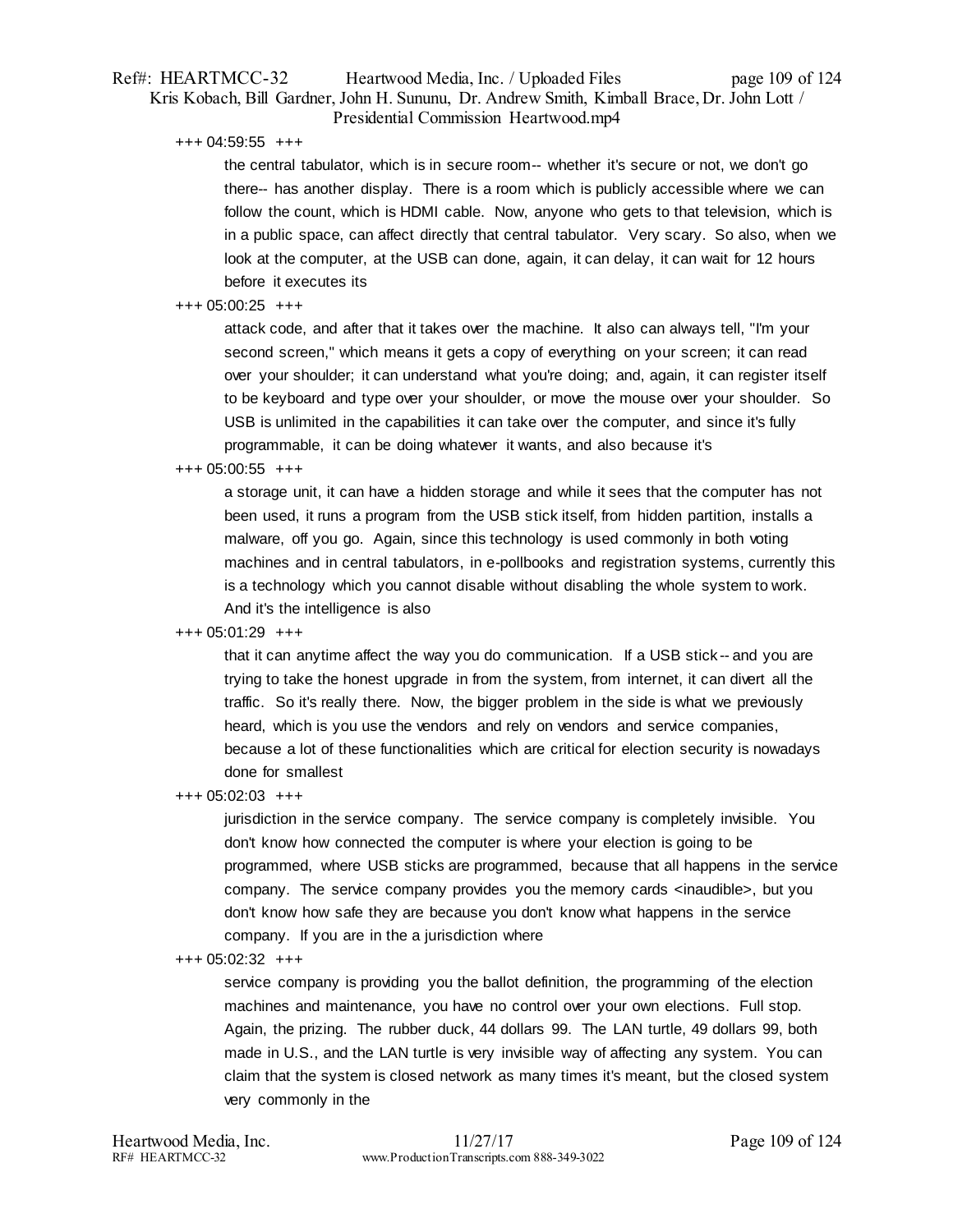# Ref#: HEARTMCC-32 Heartwood Media, Inc. / Uploaded Files page 110 of 124 Kris Kobach, Bill Gardner, John H. Sununu, Dr. Andrew Smith, Kimball Brace, Dr. John Lott / Presidential Commission Heartwood.mp4

+++ 05:03:02 +++

U.S. means that the closed-- no internet means that you have two firewalls and after that you are in secure system. With this kind of small device, there's always a backdoor. This is a fully blown attack computer, \$99.99, made in California. It has all the software ready. You don't need any skills. You just need to read the manual and have a little bit of imagination. Barcodes. Again, we know that nobody

# +++ 05:03:31 +++

ever has made a fraudulent driving license in order to prove they're 21, but that happens. When you read barcode, the problem is that barcode readers are usually a keyboard. So anything you can do with a keyboard you can do with a barcode. Barcode readers also have a bad habit of reading more standards than the standard you are using, and some of these barcodes can have a thousand, two thousand characters, and they can emulate the keyboard very effectively, so they can

# +++ 05:04:00 +++

make those keyboard signs which are not-printable. Again, when you're reading a barcode, you can get an injection code into the system with that, and this is one thing which we found in the voting machine hacking village is how you can inject in some of these machines a SQL inject from the barcode. So these capabilities are very dangerous and we have to be very careful with the technology; unintended consequences of using driving license is the use of barcode.

# +++ 05:04:32 +++

Again, this is more explanation how you actually can use the attack. Very, very effective, and also very effective in a point-of-sale system. It's very interesting that this vulnerability-- similar vulnerability and same vulnerability-- is in most of the cash register systems. We don't really know how much it's in use. All right. The last point is Wi-Fi. I said before we don't know what happens in the service company. That is completely an unknown. What we know-- and my company, we are helping number of

#### +++ 05:05:03 +++

Secretary of State security systems. We find rogue access points everywhere. People are carrying-- they are buying from Best Buy, they are putting it in election office. We find them all the time. Saying there's no Wi-Fi is a denial. But even if you are in a situation where you actually have a completely Wi-Fi-free network, you still have Wi-Fi there because everybody brings their mobile phones with them, and this has Wi-Fi. So now I can start to compromise the mobile phones, which are the people's personal

#### +++ 05:05:33 +++

property, and you use that as a stepping point as an attacker-- minimum gain intelligence, but more, gaining an attack point, a leverage point, where I can start my attack. So Wi-Fi is always there. Wi-Fi has no security in practical terms, because the actual management structure of that is unauthenticated and unencrypted, and it's very trusted. So even if you have a hidden network, actually radios are very noisy-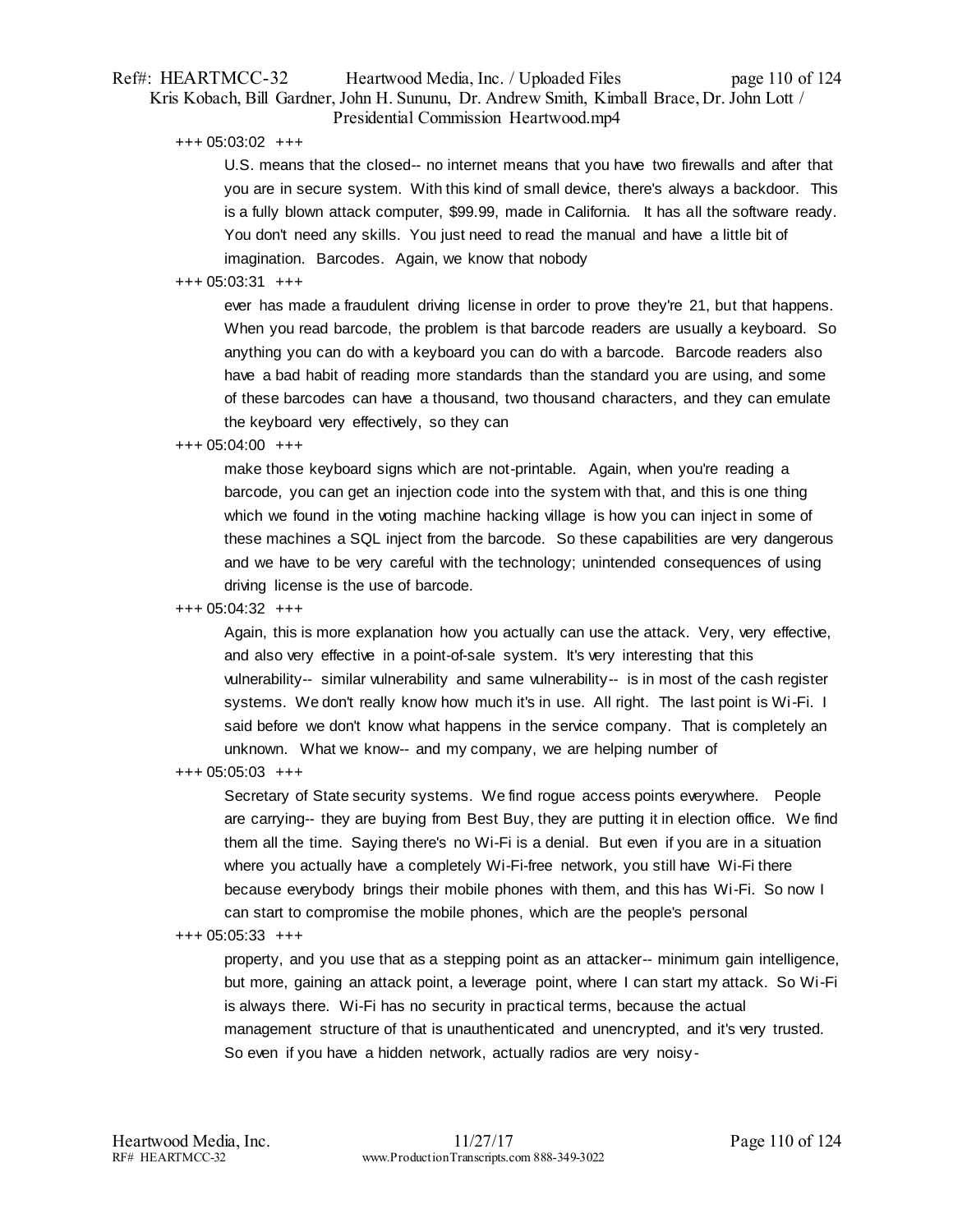# Ref#: HEARTMCC-32 Heartwood Media, Inc. / Uploaded Files page 111 of 124 Kris Kobach, Bill Gardner, John H. Sununu, Dr. Andrew Smith, Kimball Brace, Dr. John Lott / Presidential Commission Heartwood.mp4

+++ 05:06:02 +++

- that's what they are for. So when you have a hidden network, the hidden network still talks with someone, so attacker can always find there's a discussion going on, and with a directional antenna, you don't need to be in the building; you can be half mile away. You can half-mile-away listen it, you can half-mile-away attack it. There's no way of hiding. And really, it is-- your devices are constantly looking for anything to connect. They are broadcasting a list of your home network, your office network, the hotel lobby you have

#### +++ 05:06:36 +++

been and pair your computer, and they trust. If the device ask, "I want to talk with Foo [ph?]," and you say, "I'm Foo," it says, "Well, fine." And this is really how the evil access point works. It's faster and more loud. It attempts to say yes to everything. "Whatever you want me to be, I'm that." And obviously your mobile phone thinks whatever it connects, that's internet. So it wants to go to Facebook, it wants to go to your email, and it shares your credentials in order to get in, and that means you are immediately

# +++ 05:07:07 +++

man-in-the-middle. That's scaringly, scaringly simple. This is a company funded by U.S. government partly in Boston. They make Pwn Phone. This is a fully-- it's a normal phone with attack software. You can carry out very complex attacks with touchscreen. You don't need to know how it's programmed. It's sold to you with 1100 dollars. They have a very much funnier which is Power Pwn. Everything is

# +++ 05:07:39 +++

built into the extension cord. So you just walk down to anybody's office; it has the wireless capability; it has the capability of using mobile phone network to call home. Wonderful. It's a little bit more expensive at 2000 dollars, so no attacker will ever have money for that, but if somebody had 2000 dollars, that'd be nice. But more budget option, this is a VoCore. The size of that is one inch by one inch by one-seventh of the inch, because you only need the top board. It's full-blown Linux computer. It's

#### +++ 05:08:08 +++

everything you need. It's wireless. It can talk with a wire line. It can carry out any attack you want. It costs 4 dollars. Those are my remarks. Thank you for having me.

**Bill Gardner:** Thank all of you with--

**Ken Blackwell:** Mr. Chairman, I'm sufficiently shaken.

#### +++ 05:08:27 +++

**Kris Kobach:** Yeah. Well, we do have a couple commissioners who have to leave to catch a plane, but we're going to keep on going with questions. Thank you for that heartwarming presentation. I'm sure we're all feeling great now. < laughs> I want to lead with one question, and that is, just to make sure I understand-- so let's assume that--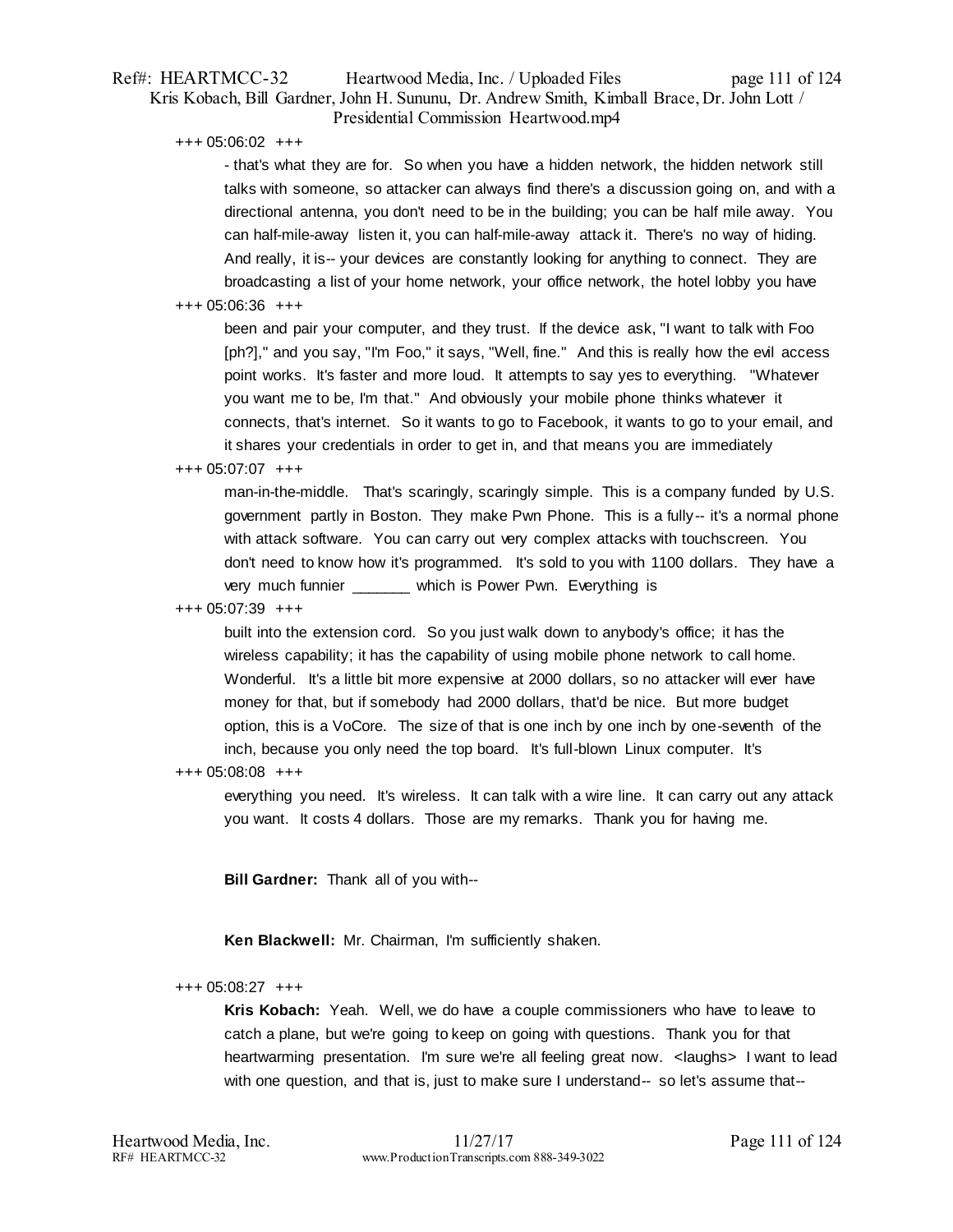# Ref#: HEARTMCC-32 Heartwood Media, Inc. / Uploaded Files page 112 of 124 Kris Kobach, Bill Gardner, John H. Sununu, Dr. Andrew Smith, Kimball Brace, Dr. John Lott / Presidential Commission Heartwood.mp4

explain to me how a hack would work if a jurisdiction secured the programming of its - assume it's a paper ballot with

+++ 05:08:56 +++

one of the machines that does an optical scan at the site, but the jurisdiction has very good security of the programming of the optical scanner, so there was never any opportunity for somebody to touch who's not a trusted insider, and very good security of the-- and the vendor is trusted, and also at the polling place there's no opportunity for someone to touch the

+++ 05:09:28 +++

optical scanning machine or to insert-- maybe they're watching it very carefully-- no one's going to be able to insert a USB. Are you indicating that if somebody has a telephone- people will be holding telephones inside it-- would it be possible to use Wi-Fi? And explain to me, someone who doesn't have specific knowledge here, could you still get into the programming of the optical scanner without any physical contact with it and it's not connected to the internet, and how?

# +++ 05:09:53 +++

**Harry Hursti:** Thank you for bringing up the optical scan machines, because in the recent recount effort, one of the discoveries we lead [ph?] is that a voting machine, DS-200, has built-in wireless, and it's told to be a wireless modem which goes to Spring or Verizon network, so it's actually built-in mobile phone. There you go. That's everything an attacker needs, and now the attacker can be across the world.

# +++ 05:10:22 +++

**Kris Kobach:** And if the optical scan machine did not have a built-in wireless, would you still need to have that actual physical contact with the machine to hit it with a USB to insert the malware?

#### +++ 05:10:34 +++

**Andrew Appel:** Let me answer that question. So suppose it's some machine that has no radio at all, although the DS-200 was sort of advertised to have no radio at all. The attack is not so much a person walking by in the polling place. The premise that you knew what was installed in this machine and you've had someone continually watching it for the last 10 years that it's been in service, in and out of warehouses, that's one problem; it's really hard to achieve that. And the second is, you download software into that machine all the time. Before every election, you have

#### +++ 05:11:08 +++

to insert the removable media that you think has only the ballot definition on it, and identify your lucky it has only the ballot definition. If you're not lucky, your election administration computer has been hacked or your vendor's network has been hacked, so that on those ballot definition media that you're shoving into the side of the machine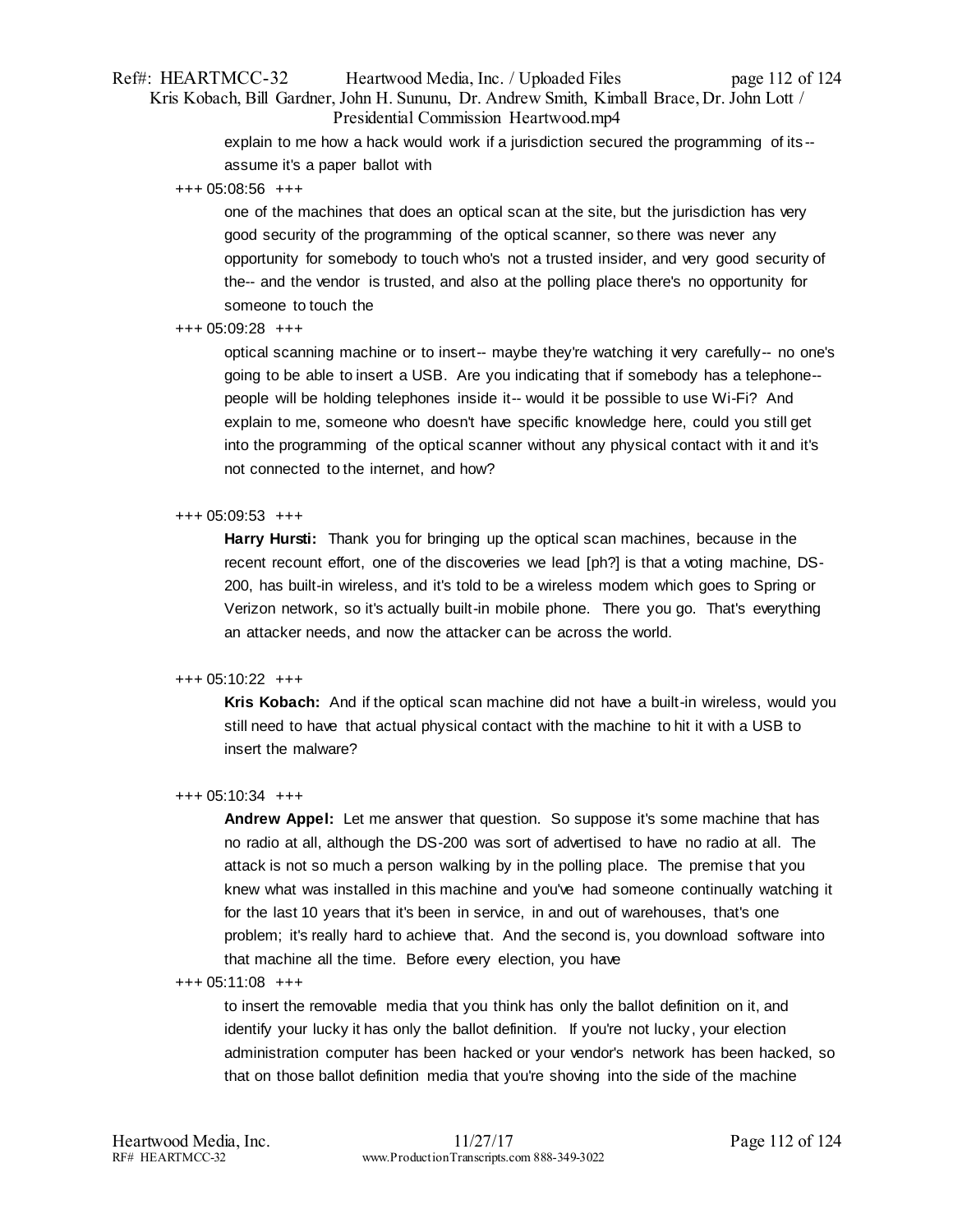# Ref#: HEARTMCC-32 Heartwood Media, Inc. / Uploaded Files page 113 of 124 Kris Kobach, Bill Gardner, John H. Sununu, Dr. Andrew Smith, Kimball Brace, Dr. John Lott / Presidential Commission Heartwood.mp4

before each election, you also got malware piggybacking and replacing the vote-counting software. So this perfect

+++ 05:11:37 +++

chain of custody from the time the thing was manufactured till ten years later when it's used in this election is sort of unrealistic to trust.

# +++ 05:11:45 +++

**Kris Kobach:** But certainly something that an election jurisdiction should try to do, and I know that many of our jurisdictions do actually keep the machines locked up and do try to maintain the highest degree of confidence with the vendor or whoever is updating the programming, but obviously-- I guess my question is: If the machine doesn't have it already, do you need physical contact with the tabulator to actually put in the malware or put in whatever programming it's going to do, that's going to take it?

# +++ 05:12:13 +++

**Ron Rivest:** The vendor may have been infected before things happen. As Adi Shamir, my colleague, likes to say, there's no perfect security; there's only degrees of insecurity. And so this optical scan machine is this magic trained gorilla who works right most of the time and helps things get done efficiently, but you can't trust him absolutely. You've got to have evidence and you've got to have a protocol for checking that the work is done properties. So these machines can be attacked, maybe-- with good procedures, like you're suggesting, the probability of attack goes down, but you don't want to rest the

# +++ 05:12:41 +++

election of the president on the fact that maybe the Wi-Fi was turned on when it shouldn't have been or vice versa or something like that. You want to be able to check the election, recount the paper ballots, recount random samples of them, to know that you've got the right result.

#### +++ 05:12:56 +++

**Harri Hursti:** Also I would like to point out that certain vendors include barcodes into the ballots, and proper studies in my knowledge have not been made. With the recent understanding how to use barcode as an attack vector, are those barcodes safe? And now you have absentee ballots with the barcodes.

#### +++ 05:13:16 +++

**J. Christian Adams:** Thank you very much for that presentation. It was quite an eyeopener, very enjoyable. I want to ask you a question about the difference between hackable and hacked. Now, Mr. Hursti, you testified about one of the reasons somebody might want to do this is to reduce confidence in the election by creating a situation where something is hacked. Are any of you aware of any instance where a live American election in the last 15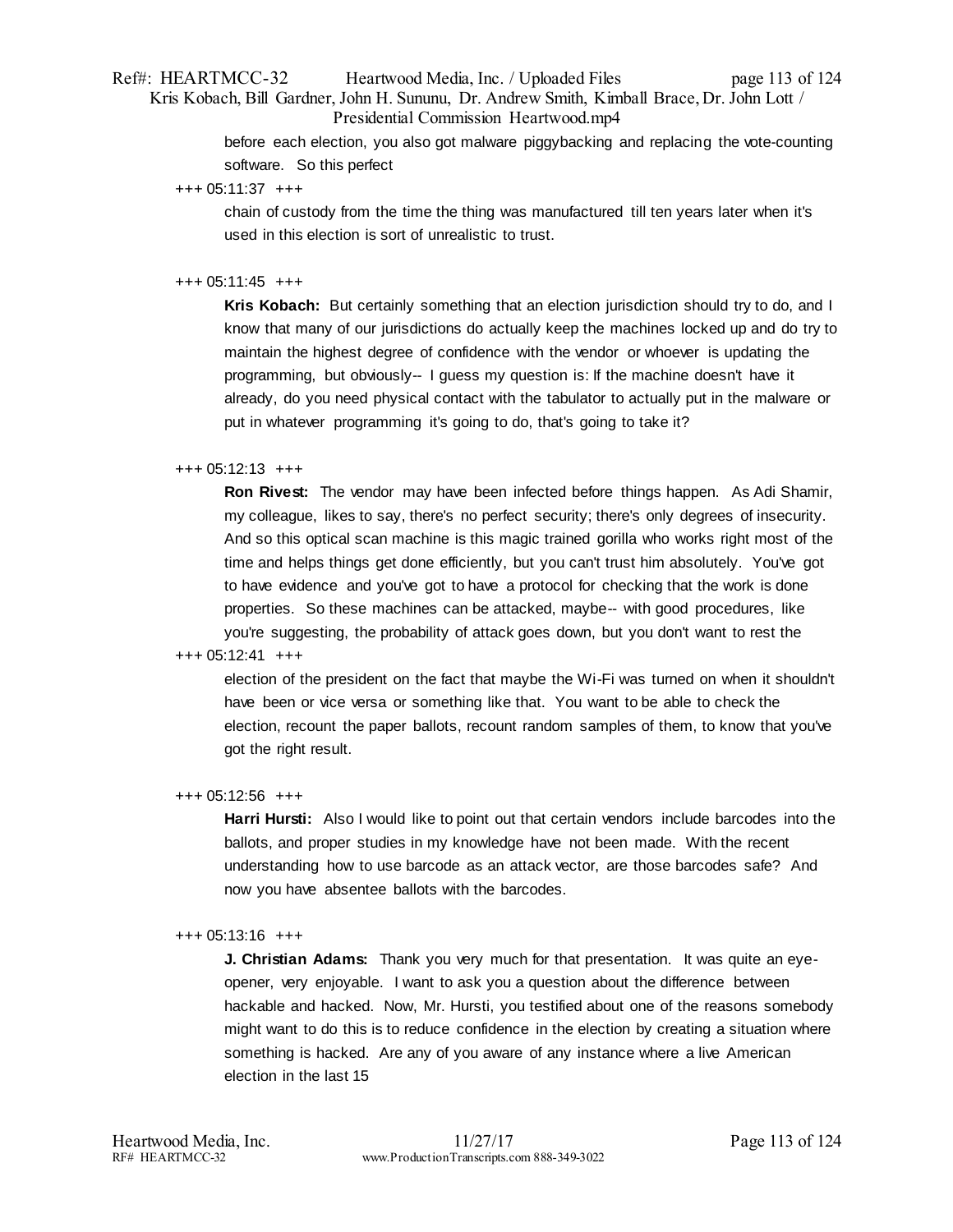# Ref#: HEARTMCC-32 Heartwood Media, Inc. / Uploaded Files page 114 of 124 Kris Kobach, Bill Gardner, John H. Sununu, Dr. Andrew Smith, Kimball Brace, Dr. John Lott / Presidential Commission Heartwood.mp4

+++ 05:13:47 +++

years has been hacked? I know you testified about hackable. My question is hacked. And if the goal was to diminish confidence, wouldn't one way to do it is to leave fingerprints that you were hacked?

# +++ 05:14:04 +++

**Harri Hursti:** So, my answer to that is I was part of the former Secretary of Ohio, Jennifer Brunner's study EVEREST, and she asked the same question, and I told her, "If you continue to use these machines, I don't think there will be proper evidence or even doubt that the machine has been hacked, because these machines have no capability of preserving forensic evidence whatsoever." The only reason you will find that there's evidence of it being hacked is if somebody wants to leave the evidence.

# +++ 05:14:38 +++

**Andrew Appel:** I mean, explaining that a little further, the vote counting program in the machine is in changeable memory. Just like you can download new software from the removable media into the memory of the computer, the memory of the computer can rewrite itself. That's how you store new data in your computer each day. That's how you install new programs. So it's very easy to write a program that cheats in the election and then as soon as the polls

#### +++ 05:15:07 +++

have closed and it's reported as fraudulent data, it replaces itself with a legitimate program. So I'm not aware of any specific incidents where an election is known to have been hacked but, first of all, almost no forensic examinations of this kind have ever been done, and such forensic examinations would not be easy or reliable because of the ability of the computer program to erase itself after the hack.

#### +++ 05:15:38 +++

**J. Christian Adams:** Well, then it sounds like you're describing a solution that's unfixable, if it can't be discovered after the hack.

#### +++ 05:15:44 +++

**Andrew Appel:** So what we propose as the solution to trust in our elections is the ability to recount those paper ballots that the voters actually marked themselves and that are kept in the ballot box under the op-scan, and because it's expensive and time-consuming to recount every single one of those paper ballots after every single election, to use statistical audit methods to sample the paper ballots to see that, "Oh, we picked these 300 different paper ballots at random, and every single one of them agreed with what the computer claimed, so that's really good evidence that in this election, the computer was not hacked."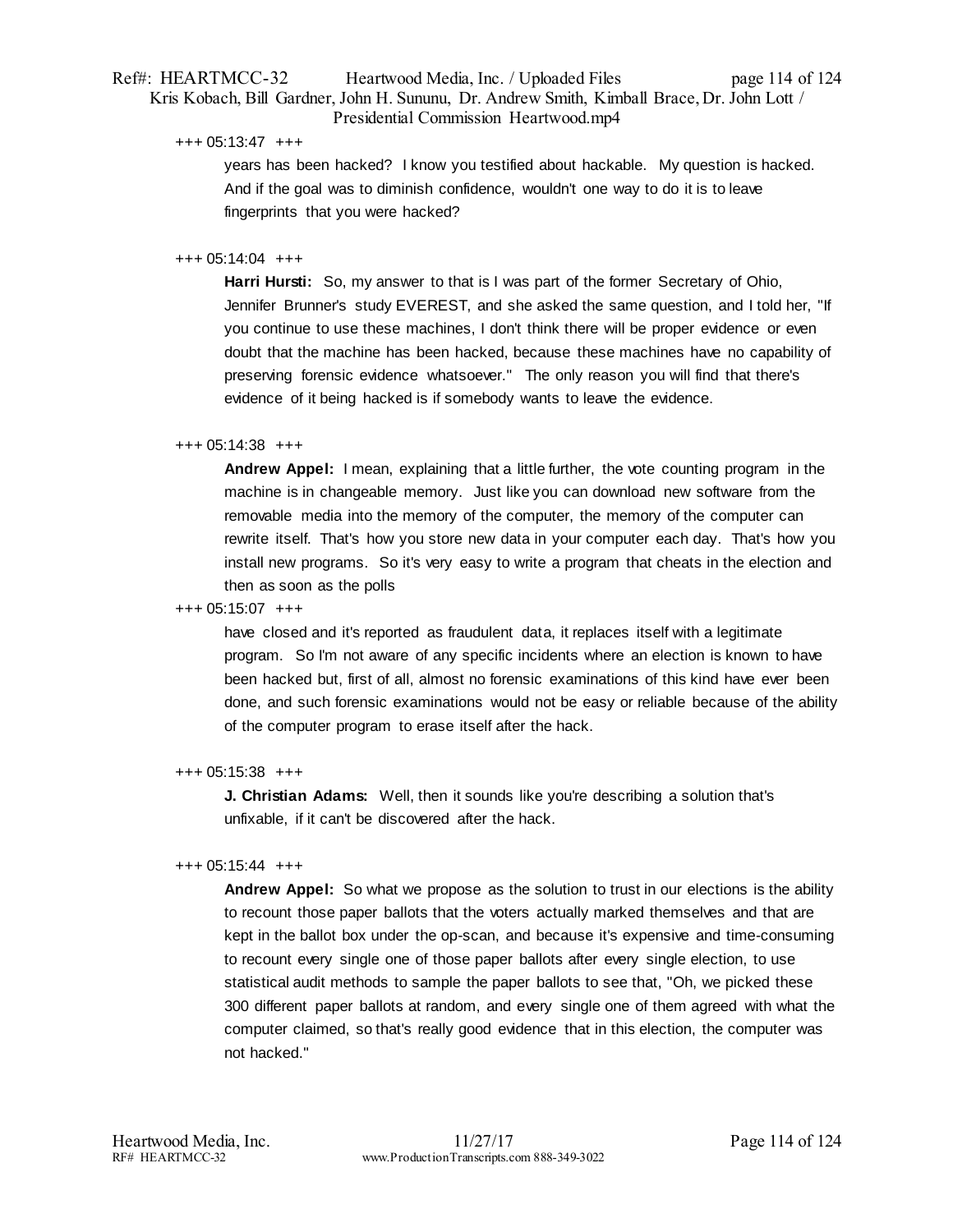# Ref#: HEARTMCC-32 Heartwood Media, Inc. / Uploaded Files page 115 of 124 Kris Kobach, Bill Gardner, John H. Sununu, Dr. Andrew Smith, Kimball Brace, Dr. John Lott / Presidential Commission Heartwood.mp4

+++ 05:16:22 +++

**Matthew Dunlap:** Thank you Mr. Vice Chair. I think Mr. Adams' question is a great one, because this is what we were jumping up and down about this fall when the federal government was giving some indication that our elections were at risk. And to this day, I don't know what that was based on, but it was, in our view, in the state of Maine, a reckless assertion to make because you talk about voter confidence-- it's like, we have paper ballots, okay? We have the DS-200

# +++ 05:16:54 +++

tabulating machines. We don't have audits. However, we do do a number of recounts, for any election, and we do a front-to-back recount; we don't do sampling. We did a congressional recount a while back in a congressional district. We did a statewide recount on a citizen initiative that went right to the eleventh hour and they took just about all the material, and I don't think more than a dozen votes changed throughout the entire recount. And by the way, we're not a statewide scanner. We have about-- I think just over

# +++ 05:17:24 +++

50 percent of our towns now are on optical scan; the rest are hand-count. So you have towns with fewer than 500 voters, they tend to count by hand, using the same general ballot technology. So I guess to the question about what the intent of making it look like you've attacked a system is, is it to diminish voter confidence in the upcoming election? So they say-- and this is something that I feel a little bit strongly about, simply because- like our last

# +++ 05:17:55 +++

election in Maine was actually a fairly complicated one. We had the presidential race, we had the two congressional races, of course the legislative elections. We had five citizen initiatives that were really all over the place. They were not, "Do you want to make purple the official state color?" I mean, we talked about raising the minimum wage in a scaled way, legalizing marijuana, expanded background checks in firearms, rank choice voting- love to hear your thoughts about rank choice voting in this climate-- and raising taxes to fund education. So I

+++ 05:18:28 +++

guess my concern was that having that discussion out there with really no solid evidence that anything was being attacked, at least not supplied to us by the federal government-- Homeland Security, FBI, whoever. There's just somebody out sort of making blanket statements that our systems were vulnerable. Is that for the voter who wants to do the right thing-- and when I say wants to do the right thing, they want to vote in a way that makes a brighter future for them and their children and they're confused by these

+++ 05:18:55 +++

issues-- they get the information that the systems are at risk and say, "Well, what's the point?" and they stay home. Is that the risk, or is it really the technology? Kind of a multipart, open-ended question, which I apologize for.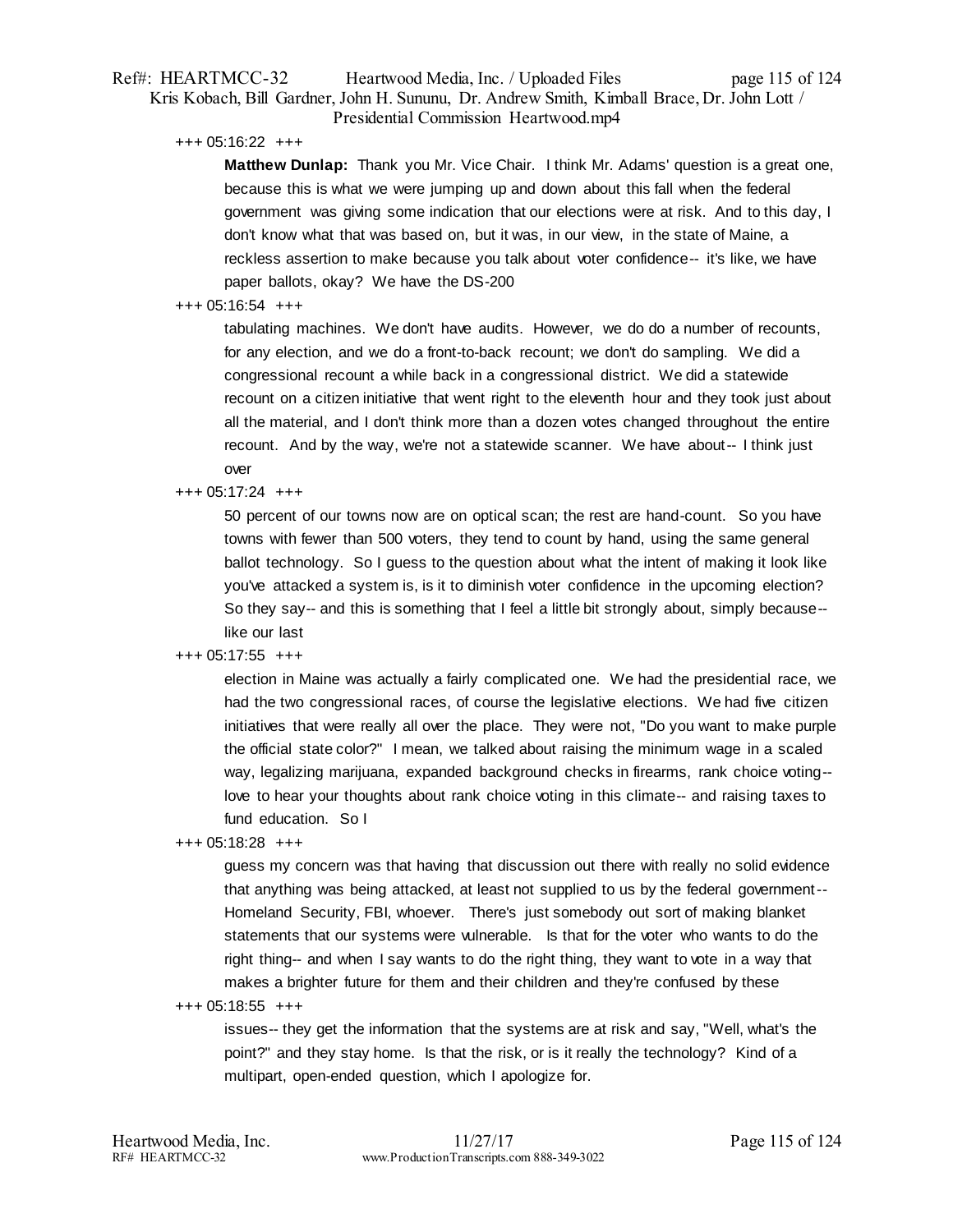# Ref#: HEARTMCC-32 Heartwood Media, Inc. / Uploaded Files page 116 of 124 Kris Kobach, Bill Gardner, John H. Sununu, Dr. Andrew Smith, Kimball Brace, Dr. John Lott / Presidential Commission Heartwood.mp4

#### +++ 05:19:10 +++

**Andrew Appel:** I think there's a severe risk with the technology. I think it's excellent that 40 states are already voting on paper that is recountable, and in those states that have audits, or at least have a very high rate of recount, those states can assure the voters that, "Here's how you can tell that our elections are trustworthy." But to ignore the fact that the computers are completely hackable and to try and run elections, as some states do, where they

# +++ 05:19:40 +++

entirely rely on the word of some computer program about who won, I think is irresponsible, and I don't think it's crying wolf to point out what might be possible.

# +++ 05:19:51 +++

**Matthew Dunlap:** Well, I'm not saying that you were crying wolf. What I'm asking is part of an attack-- is it a feint? Is a feint the same as an attack? And that's not a technological question; that's a sociological question.

# +++ 05:20:08 +++

**Andrew Appel:** Five or ten years ago, or fifteen years ago, when I started working on this, we would think about that threat model of that the candidate or more likely the sort of criminal associate of the candidate that the candidate didn't even know was doing anything was sort of hacking voting machines to steal votes, and the idea that the Russians might do something just to cast doubt on our democracy without even caring who won wasn't in our picture of the threat model. But no matter what the threat model is, the media and the citizens pay a lot more attention to these issues in

# +++ 05:20:41 +++

years that are multiple of four, and maybe in this odd-numbered year we can have a more responsible discussion of this without being in the middle of an election, and I think that's a good thing.

# +++ 05:20:52 +++

**Harri Hursti:** I fully agree that voter apathy is as dangerous as anything for democracy, so maybe the solution is to bring citizen participation up. Humboldt County tried a method where they published all-- they used a third-party, commercial off-the-shelf scanner to scan all the ballots and publish those images, allowing the general public and anyone who was concerned to use open source software and do their own recount.

**Bill Gardner:** Do you agree on open source? Ron, do you have--

## +++ 05:21:27 +++

**Ron Rivest:** Open source is often a useful tool for getting better security. I have no problems with those open source-- it's helpful, but it's not the panacea that many think it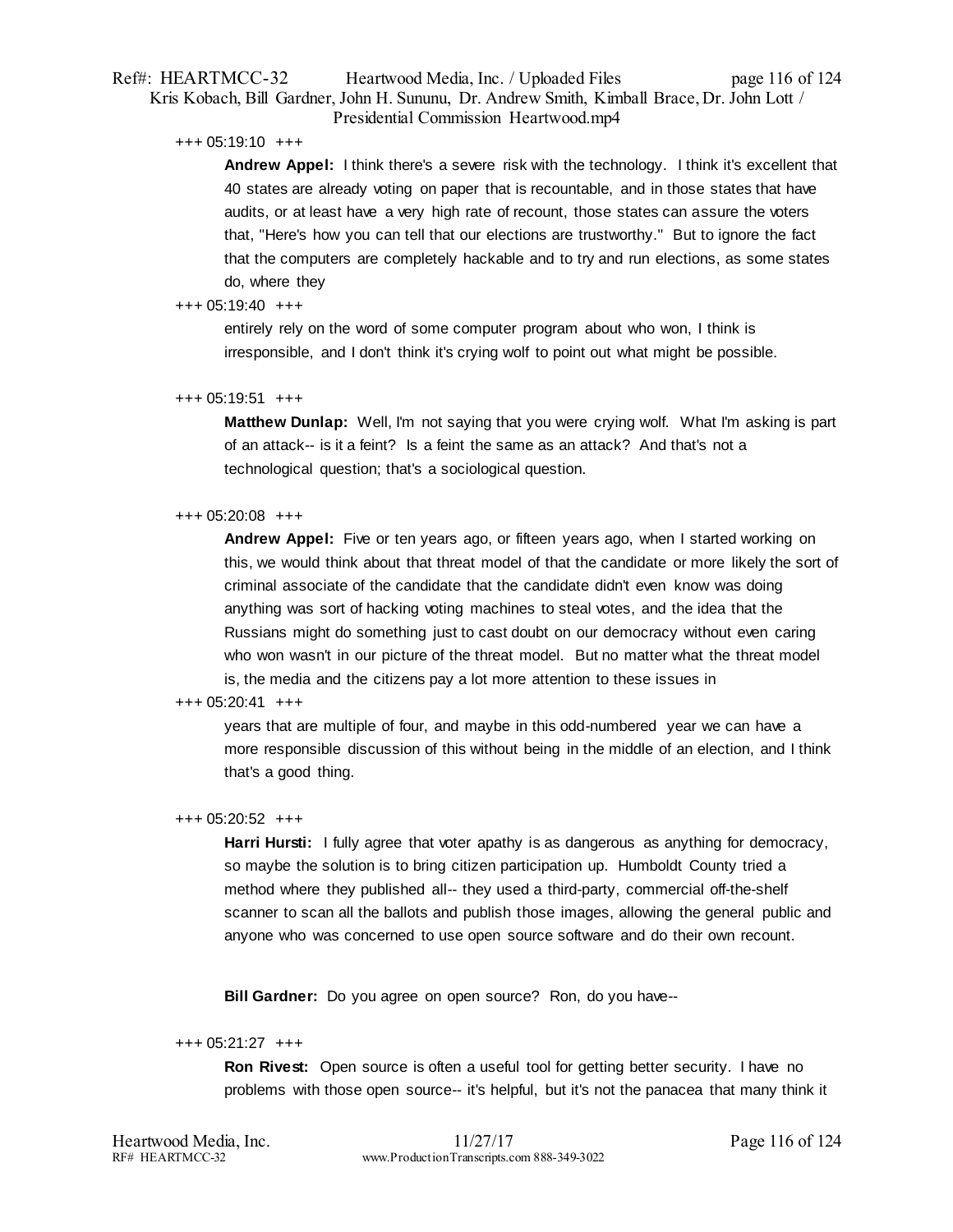# Ref#: HEARTMCC-32 Heartwood Media, Inc. / Uploaded Files page 117 of 124 Kris Kobach, Bill Gardner, John H. Sununu, Dr. Andrew Smith, Kimball Brace, Dr. John Lott / Presidential Commission Heartwood.mp4

is. I mean, I think you need to have-- I mean, the question I raised in my remarks is one of evidence. Open source is a way of constructing software. What we care about in the election integrity business is evidence that that outcomes are correct. So open source software by itself is not evidence, but it's helpful to understand how the systems work.

#### +++ 05:21:58 +++

**Harri Hursti:** I would like to point out that when I started hacking machines, 2005, at the time a number of jurisdictions-- for example, California-- believed that source code review is the way to ensure that the machine is honest, and my proof was to show it's not because the attack can happen on a hardware level. Open source are definitely

\_\_\_\_\_\_\_. For example, it brings demonstrable cost down and it breaks the vendor lock. It allows you to have a confidence through transparency, but it is not the whole solution.

#### +++ 05:22:34 +++

**Andrew Appel:** I think open source is useful, or something short of open source is called published source, where the vendor says, "Here's our program. You can see what it does." But it doesn't solve the whole program because you don't know that that program is actually installed in the machine on election day. It could be the attacker's program that's installed in the machine on election day. So open source is not the whole solution to the problem.

# +++ 05:22:58 +++

**Hans von Sapkovsky:** Well, someone said earlier, gentlemen, I think you scared everyone in this room from using their iPhones and their chargers and everything else.

**Matthew Dunlap:** Here, take it.

#### <laughter>

#### +++ 05:23:07 +++

Hans von Sapkovsky: Right. And obviously what you said about internet voting, I mean, every group that's looked at it, from the National Science Foundation to the first taskforce, which California Secretary of State started as-- recommended against it too- and you've made a good case on DREs. The one issue I don't think you really addressed that I'd like your opinions on is, as you know, the growing trend across the country -- and there's upwards of 30 states now that have done it-- is online voter registration, and my question to you is: Does putting voter registration

#### +++ 05:23:42 +++

online, is that a dangerous thing, because does that help give hackers a route into voter registration databases where, if they can hack into it, they could do all kinds of things, such as plant a program that selects voters in particular precincts that might favor their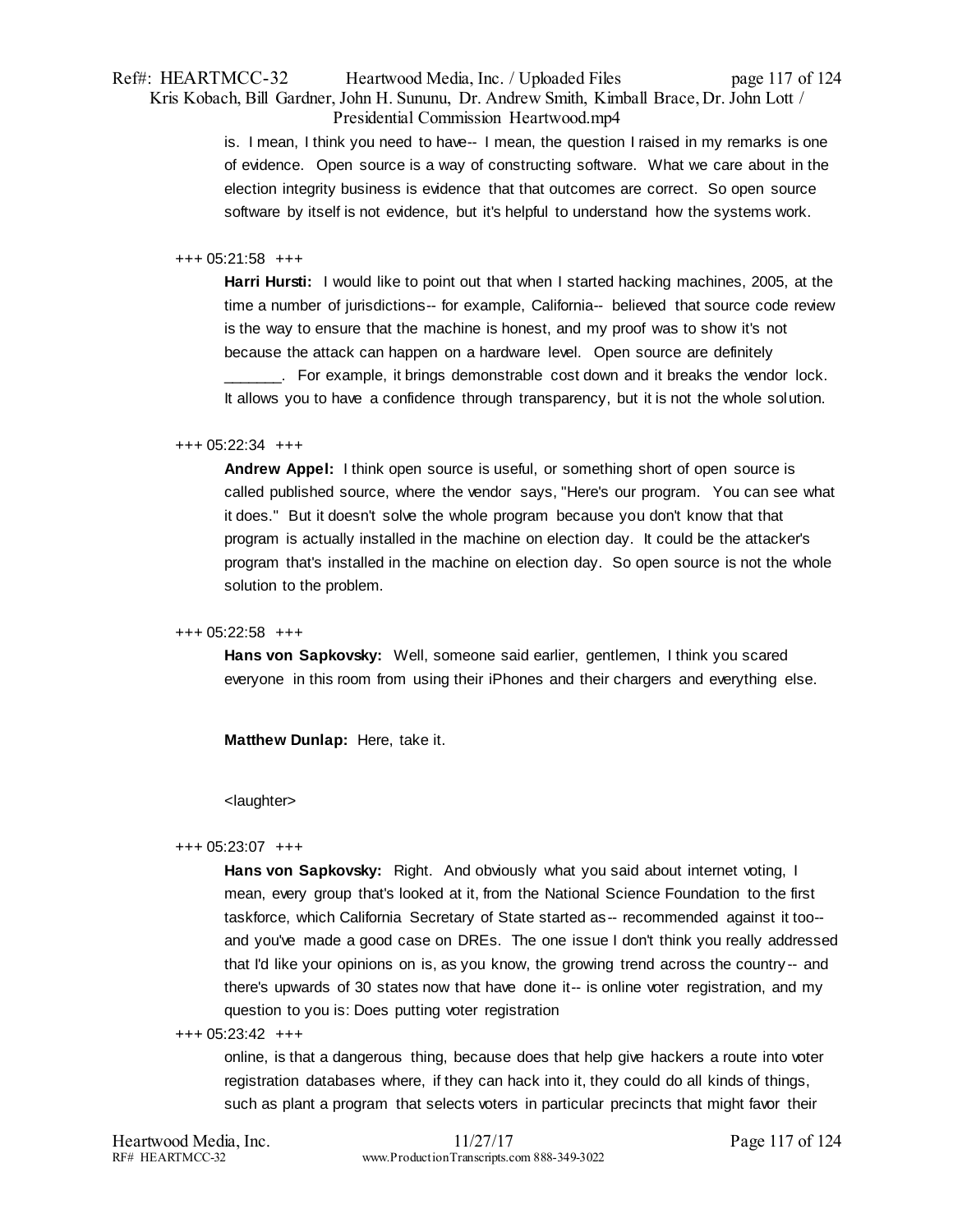# Ref#: HEARTMCC-32 Heartwood Media, Inc. / Uploaded Files page 118 of 124 Kris Kobach, Bill Gardner, John H. Sununu, Dr. Andrew Smith, Kimball Brace, Dr. John Lott / Presidential Commission Heartwood.mp4

particular party based on their voting history and completely erase all traces that they ever registered to vote or ever voted. So how dangerous is putting voter registration online?

# +++ 05:24:16 +++

**Ron Rivest:** I can respond to that. I think probably my colleagues have remarks too. But the kind of scenarios you're talking about are absolutely a concern and one does need to be very concerned about putting systems online, voter-facing systems. The difference between a voter registration system and a tabulation system, however, is the secret ballot. So the tabulation system is worried about tabulating ballots that have to remain secret, and the origin of those ballots have to be decoupled from the identity of the voters and you start losing the ability to have audit trails that can be effective you're not careful. With voter registration database, every transaction

# +++ 05:24:49 +++

can be carefully logged, publicly logged in a write-only database or something. People even talk about putting things on the blockchain or whatever and so on too. So you can have a transaction log that's much more reliable and public and secure. That said, online voter registration databases make me very nervous.

# +++ 05:25:08 +++

**Andrew Appel:** I would agree. There are things to worry about with online voter registration, but the ability to back up the database, to log every change to the database- it could be that the benefits of online voter registration outweigh the risks, and so I've nothing against online voter registration.

# +++ 05:25:31 +++

**Hans von Sapkovsky:** Well, my question about the logging procedure is this: Do you think election officials have good enough cybersecurity in place to actually detect that? And I would give you the example I'm sure you all know about, about how the District of Columbia some years ago put out an internet voting project and then challenged hackers all over the country to try to get into it, and a professor I think at University of Michigan assigned it to his class as a project, and I think within 48

# +++ 05:26:01 +++

hours they had gotten into it, but what made it even more dangerous was that the election officials were unable to detect that they had made it into the system and the only reason they finally found out was because they put in a piece of software so that when you completed your vote on the mock election it played the University of Michigan fight song.

#### <laughter>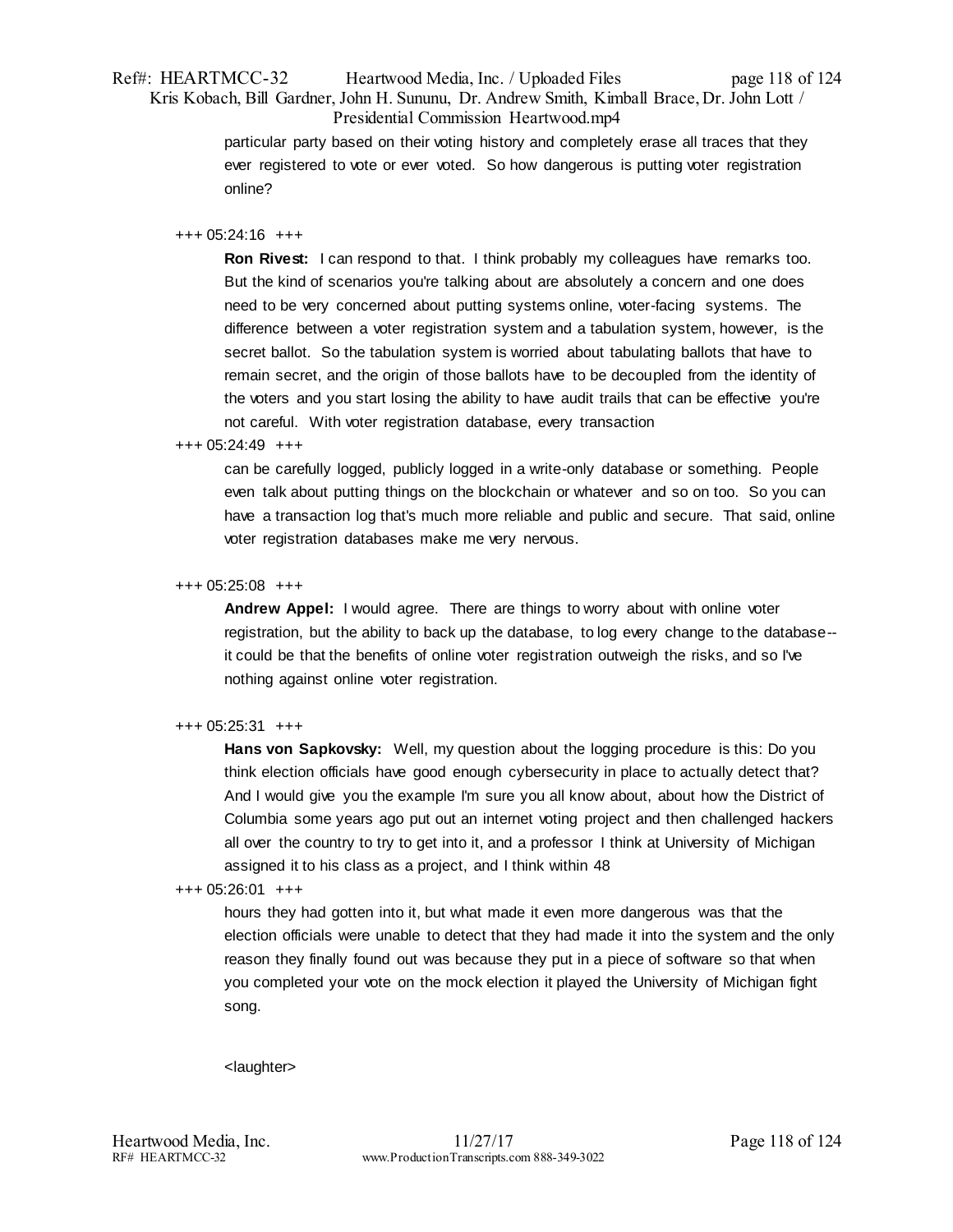# Ref#: HEARTMCC-32 Heartwood Media, Inc. / Uploaded Files page 119 of 124 Kris Kobach, Bill Gardner, John H. Sununu, Dr. Andrew Smith, Kimball Brace, Dr. John Lott / Presidential Commission Heartwood.mp4

+++ 05:26:23 +++

**Ron Rivest:** You're absolutely right that the level of cybersecurity expertise in many jurisdictions needs to be greatly raised if we want to seriously consider things such as online voter registration databases. It takes a level of--

# +++ 05:26:34 +++

**Andrew Appel:** But in the end, if you listened to the previous panel, explaining that we need communication among the states about that database, somehow that database is going to be connected to the internet one way or another, and there are good reasons for it. I think it's unavoidable. So we need to improve the cybersecurity of the voter registration database. But it can't be changed undetectably. If a voter is disenfranchised by being thrown off the voter registration database, that voter will notice, whereas

# +++ 05:27:02 +++

the changing of votes inside a touchscreen voting machine, because of the secret ballot, can't be noticed. And so there's this difference in detectability and correctability that favors-- that's in the favor of voter registration systems, but there's no way to correct the change of a vote inside the electronics of a DRE voting machine.

#### +++ 05:27:28 +++

**Kris Kobach:** I have another question. I was a fan of post-election audits before hearing this panel. Now I'm a jumping-up-and-down fan of post-election audits. Unfortunately my state on the map is one of the states that doesn't have them, and I've drafted a bill to bring post-election audits into the laws of Kansas, and so far it hasn't passed, I don't think because of opposition of a partisan nature, but simply lack of interest and other factors that cause legislatures sometimes not to act on every bill. The question

# +++ 05:28:01 +++

I have is this though. The one thing we do have in every state is a sort of audit, which is a recount. Essentially recounts, depending on the state statures, will happen if the election is within a certain threshold of narrowness, whether it be 0.5 percent or whatever, or if the candidate requests it and is willing to pay for the recount. So you do get election audits which are truly audits. You'll get full hand recounts, and we recently had one in Kansas City where thankfully the tabulator vote was exactly

#### +++ 05:28:32 +++

the same as the hand recount vote in a very large jurisdiction. But my question is this: Knowing that, it would seem that a hacker who was smart and was trying to actually do what you all are positing, and that is a hack of the election tabulating machinery, would therefore try to make a big a hack as possible so that it's not a narrow margin, but that would be a very large margin so that there would be no recount. I'm sure I'm not the first person to think of this. Is that sort of the M.O. of these various--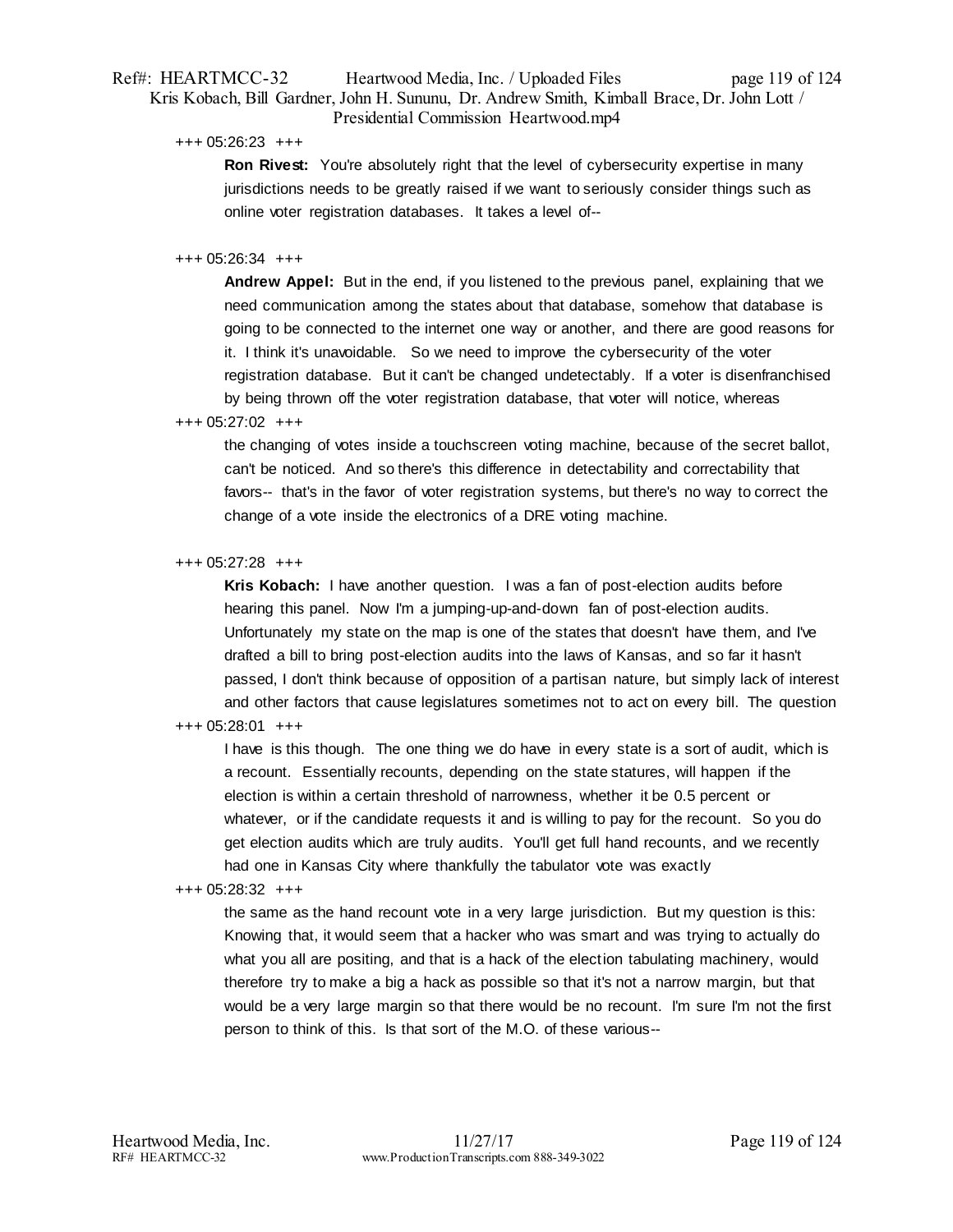# Ref#: HEARTMCC-32 Heartwood Media, Inc. / Uploaded Files page 120 of 124 Kris Kobach, Bill Gardner, John H. Sununu, Dr. Andrew Smith, Kimball Brace, Dr. John Lott / Presidential Commission Heartwood.mp4

+++ 05:29:04 +++

**Ron Rivest:** Well, you're following exactly the advice I gave, which is think like an adversary. You're thinking perfectly like an adversary. That's what I would do if I were an adversary, just make the margin big enough so that a recount wouldn't happen.

# +++ 05:29:14 +++

**Kris Kobach:** And then with respect to the one flaw I see in some of the audit legislation, including the audit legislation we've drafted, is you're only doing audits at certain precincts-- well, randomly selected precincts within each county. If you're trying to hack a smaller election, like a county commission race or a state legislature race, the probability of an audit finding the hack seems to be relatively low, or is that incorrect?

# +++ 05:29:42 +++

**Ron Rivest:** Yeah. No, there's issues with these sampling-- if you're sampling individual ballots, which is the recommended procedure, then even with a small race you're going to be sampling a couple from this precinct, a couple from that precinct, and so on, and you're likely to detect it no matter where it occurs. If you're doing the sampling on a precinct level-- so you're doing a recount of a whole precinct at a time-- you have a greater chance of missing things altogether, as you suggested.

#### +++ 05:30:04 +++

**Andrew Appel:** Let me talk about-- there's been an advance in the sort of technology, so to speak, of audit methods. Ten years we would talk about taking a random sample of the ballot boxes and recounting the votes in that ballot box to make sure it came out exactly what the op-scanner said. But if you can sort of print a serial number on each ballot as it's cast and have the op-scanner make an electronic claim about what each ballot says by number, then you don't have

+++ 05:30:34 +++

to recount a whole ballot box; you can just pick one ballot at random and see if it matches what the computer said. So I won't go into all the statistics of it, but it leads to much more efficient methods of doing these random audits than were dreamed of even ten years ago. So as far as a state like Kansas is concerned, where there's some interest in it but it costs money and it's time-consuming and people have enough work to do already, I would say there are

#### +++ 05:31:02 +++

several things that could help. One is federal money for this kind of thing always helps. Two is watch what some other states are doing, such as Colorado, maybe New York, New Mexico, that are sort of pioneers in trying to make it really work as a logistical thing. And don't be complacent about, "It can't happen here."

#### +++ 05:31:24 +++

**Pat Hines:** And bring these three right to your legislature.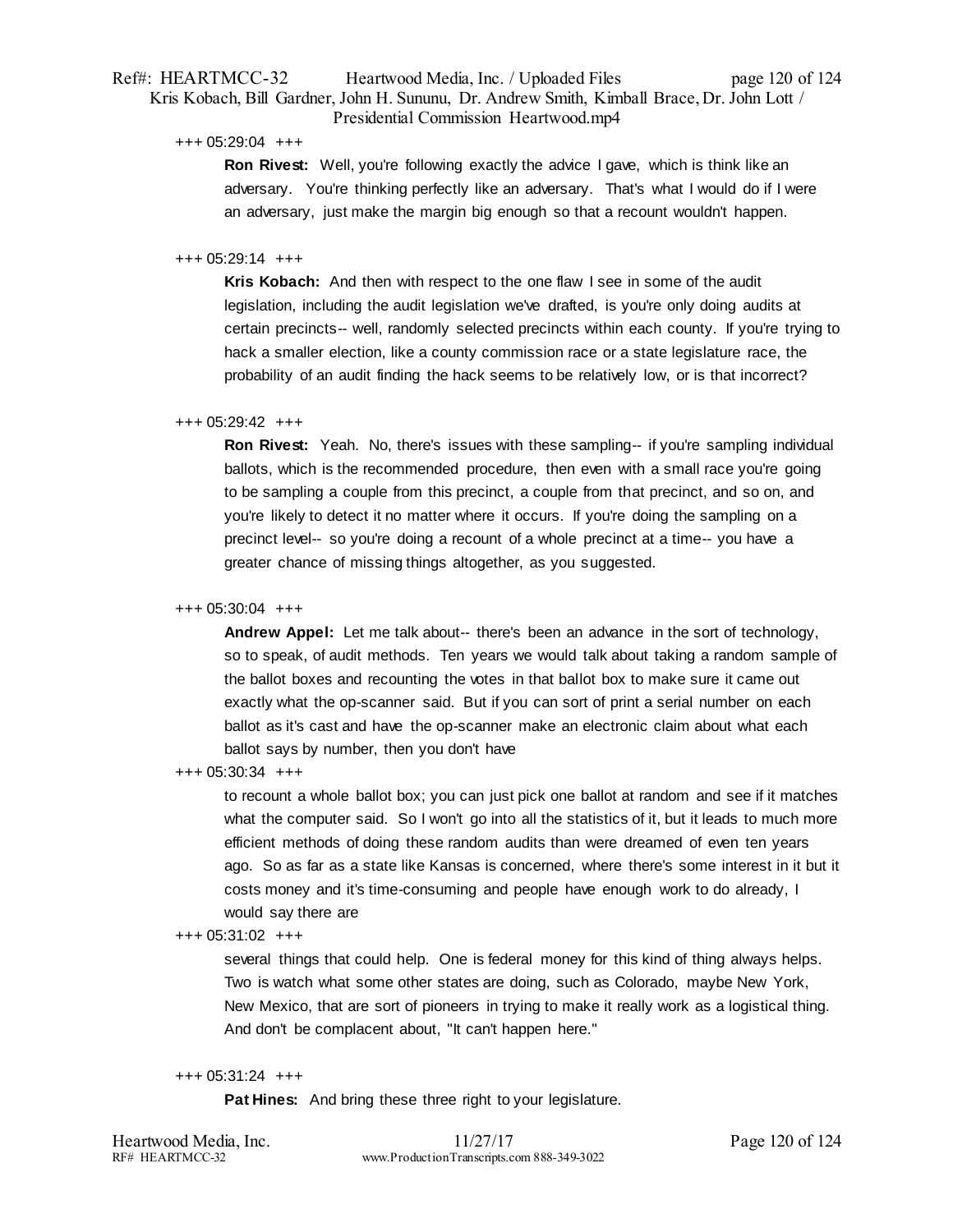# Ref#: HEARTMCC-32 Heartwood Media, Inc. / Uploaded Files page 121 of 124 Kris Kobach, Bill Gardner, John H. Sununu, Dr. Andrew Smith, Kimball Brace, Dr. John Lott / Presidential Commission Heartwood.mp4

**Kris Kobach:** Yeah, to the legislature. Yeah.

<laughter>

# +++ 05:31:29 +++

**Harri Hursti:** Also on the realm of think like a criminal, I like to always point out that money is down in the ballot. Money is in the proposals, which are massively undervoted and usually not that interesting to audit. That's where the money is. So I would say that a criminal who likes money would go there. And again, the solution there is scan the ballots, and verify that your ballot population which is in digital form matches the ballot population in

# +++ 05:31:59 +++

the physical form, and then use open-source software to recount it. Then you count every single race.

# +++ 05:32:07 +++

**Kris Kobach:** One follow-up question to Dr. Appel. The idea of putting a number on a ballot and then you see whether the tabulator correctly counted that numbered ballot, obviously one worry there would be that you compromise the secrecy of the ballot once you start--

**Andrew Appel:** Absolutely. You're thinking like the attacker. And there are issues.

**Kris Kobach:** So how do you that without compromising the secrecy?

# +++ 05:32:29 +++

**Andrew Appel:** Right. So this is not a trivial question you asked, and it doesn't have super easy answers. You don't have to print numbers on the ballot necessarily in numerical order. Right? You could print them in random order, so that you can't-- so let's say the corrupt politician in the polling place who's been watching the voters vote in order can't correlate it to the order the voters voted. So there are solutions to this problem, but it's very

+++ 05:32:59 +++

perceptive of you to sort of zoom in on that right away. There are issues here, and they deserve further study and sort of working out the logistics of it.

## +++ 05:33:09 +++

**Ron Rivest:** Just another detail on that point, a fine point. I mean, the number could be added by the scanner after it's scanned, not when the voter has the ballot in hand. So the voter never sees the number, and the voter can't sell their vote in any way to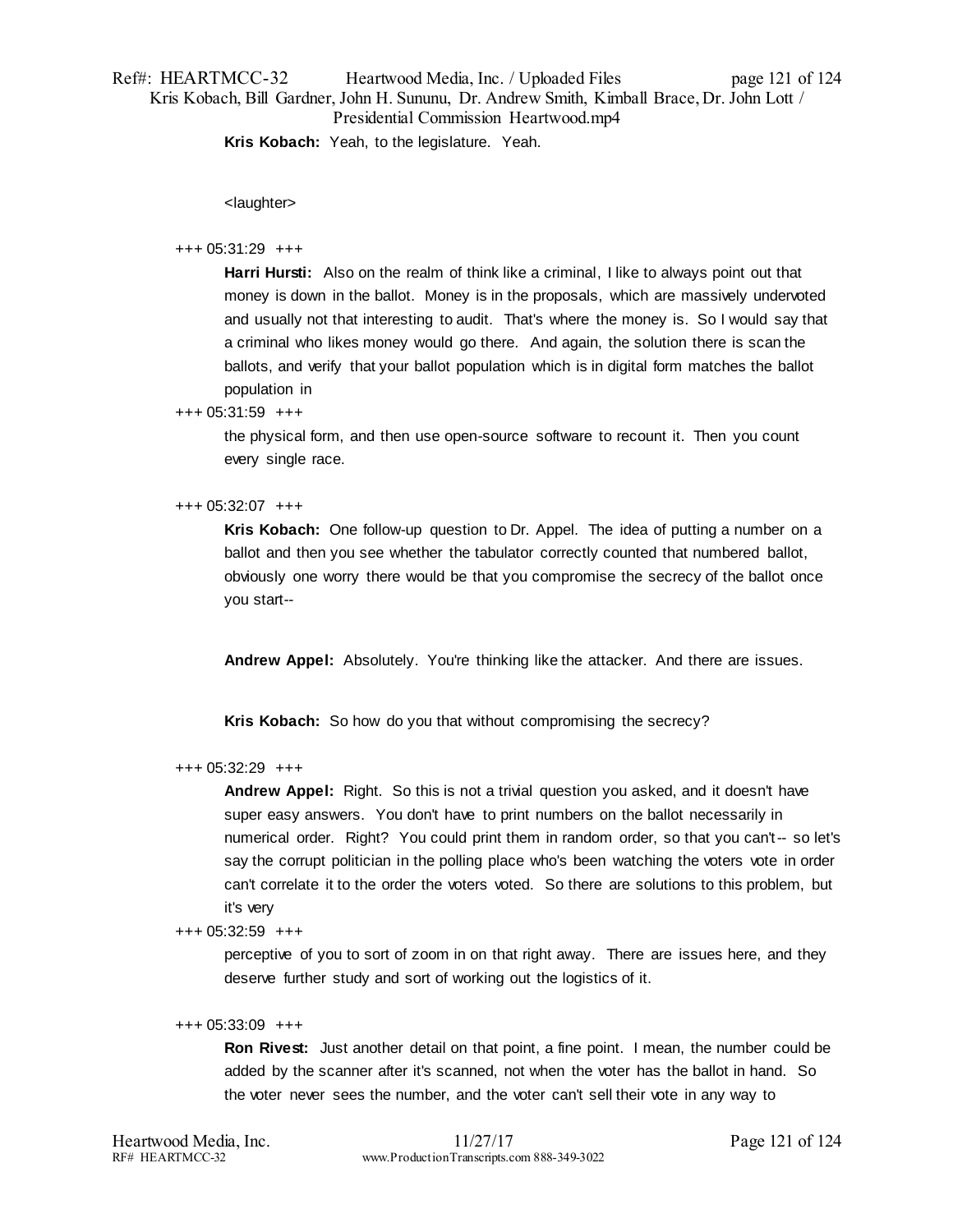Ref#: HEARTMCC-32 Heartwood Media, Inc. / Uploaded Files page 122 of 124 Kris Kobach, Bill Gardner, John H. Sununu, Dr. Andrew Smith, Kimball Brace, Dr. John Lott / Presidential Commission Heartwood.mp4

> anybody. So you have the number imprinted after it's scanned and then the number goes on the electric record as well, and as Andrew said, the--

#### +++ 05:33:27 +++

**Andrew Appel:** Right. Now we're thinking again like the adversary. You'd want to make sure that the printer that's printing that number can only print on the right-hand inch of the ballot so that it can't be filling in ovals too.

<laughter>

# +++ 05:33:40 +++

**Bill Gardner:** What did you all think about these machines here? Will there be a machine today that will, 125 years from now, still be able to be used?

**Andrew Appel:** I doubt it. We'd have to throw out our computers.

**Ron Rivest:** Yeah. Who knows?

#### +++ 05:33:53 +++

**Andrew Appel:** But those lever machines, for all their faults, did last for 40 years, and it would be nice to be able to build a voting machine that lasts for a little bit longer than some of the technology we see now.

**Bill Gardner:** I'd like to get a picture with you guys there with the two moderators before you leave, okay?

#### +++ 05:34:08 +++

**Harri Hursti:** We actually, next year in the voting machine hacking, we will have old level machines and do retro-hacking, because they are hackable by matches. So people can have fun and see how old-school-- how your grandpa did that.

<laughter>

#### +++ 05:34:26 +++

**Andrew Appel:** There are all sorts of ways to hack those lever machines. There's the pencil-shaving trick, there's the grease trick, there's-- don't get me started.

<laughter>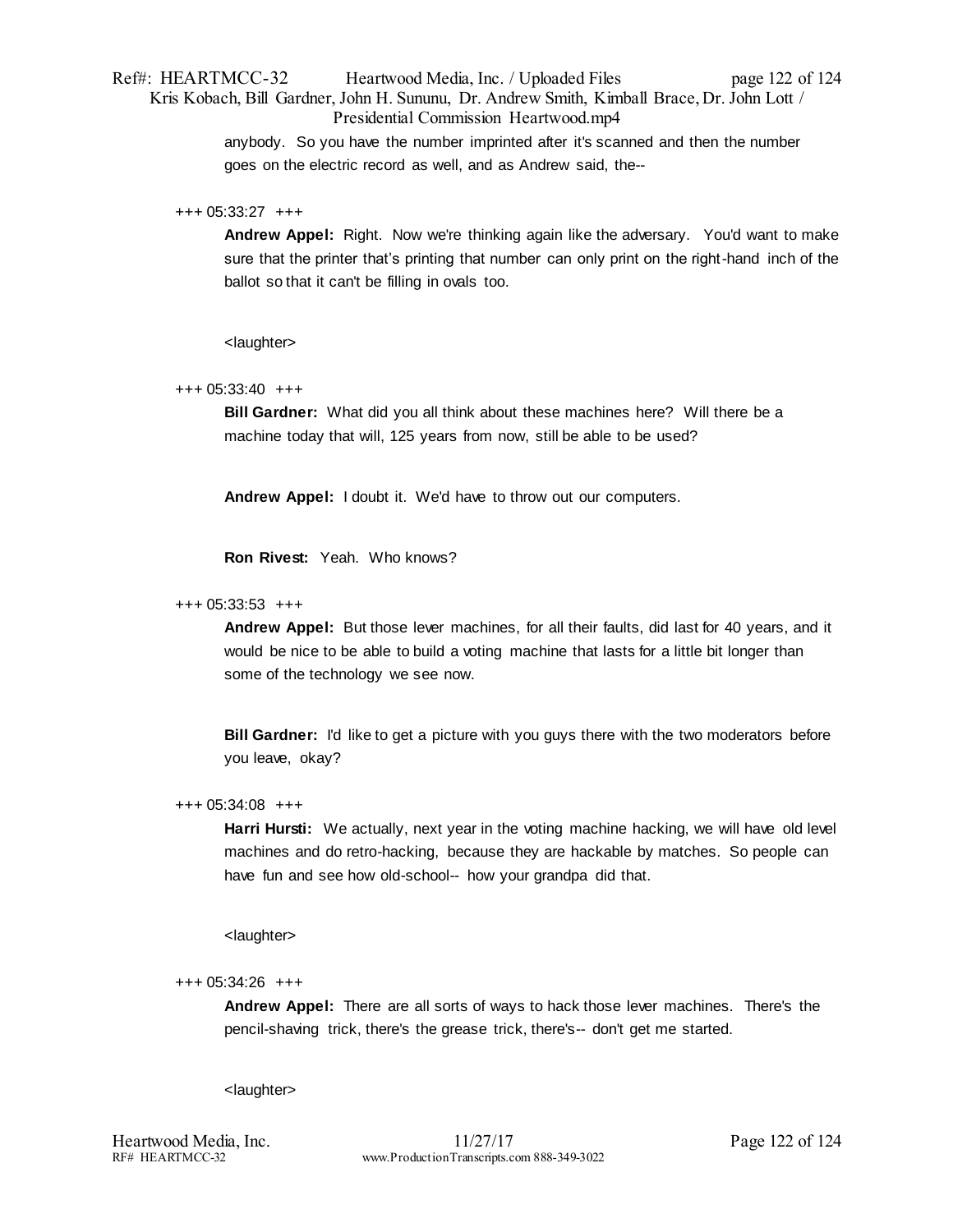# Ref#: HEARTMCC-32 Heartwood Media, Inc. / Uploaded Files page 123 of 124 Kris Kobach, Bill Gardner, John H. Sununu, Dr. Andrew Smith, Kimball Brace, Dr. John Lott / Presidential Commission Heartwood.mp4

**Kris Kobach:** Well, thank you very much for your presentation. It was very illuminating. Appreciate it.

<applause>

# +++ 05:34:43 +++

**Kris Kobach:** So at this point we have a period on the agenda for any discussion or other business. Is there any-- are there any comments that any members would like to make? Yes, Commissioner Adams?

# +++ 05:34:57 +++

**J. Christian Adams:** I'd like to thank Secretary of State Gardner for putting this together. This is a fantastic facility, fantastic witnesses, fantastic voting machines. I hope that our future meetings, wherever they might be, can match it, but I have a hard time believing they will.

#### <applause>

# +++ 05:35:19 +++

**Kris Kobach:** Any other remarks? Well, then I might just deliver a few closing remarks and let Secretary Gardner say anything he might wish to say. I'm hopeful that we will have as much content and as great a degree of quality of content in our future meetings as we had today. This was a great start. Thank you to our presenters, to our quest to put as much data together as we can, as much information together as we can, to look at the issue of voter integrity, and I think it's interesting how today we've seen how voter

# +++ 05:35:51 +++

integrity can be influenced by a great number of things-- the security of the devices themselves against hacking, the security against voter fraud, which is another factor, and how voter participation is directly related to integrity, which is what the first panel was examining. So although these panels may have seemed disparate in subject matter, there actually is a unifying thread through all of them. Not promising that all meetings will have the same unifying thread, but hopefully all future meetings of

#### +++ 05:36:23 +++

this commission will have as much useful content for us to digest, and I too would like to add my thanks to Secretary Gardner for hosting this, and ask if you'd like to offer any closing remarks.

#### +++ 05:36:35 +++

**Bill Gardner:** I think-- I just asked the three of you-- we may call on you at some point during our time on this commission, and thank you. That's all.